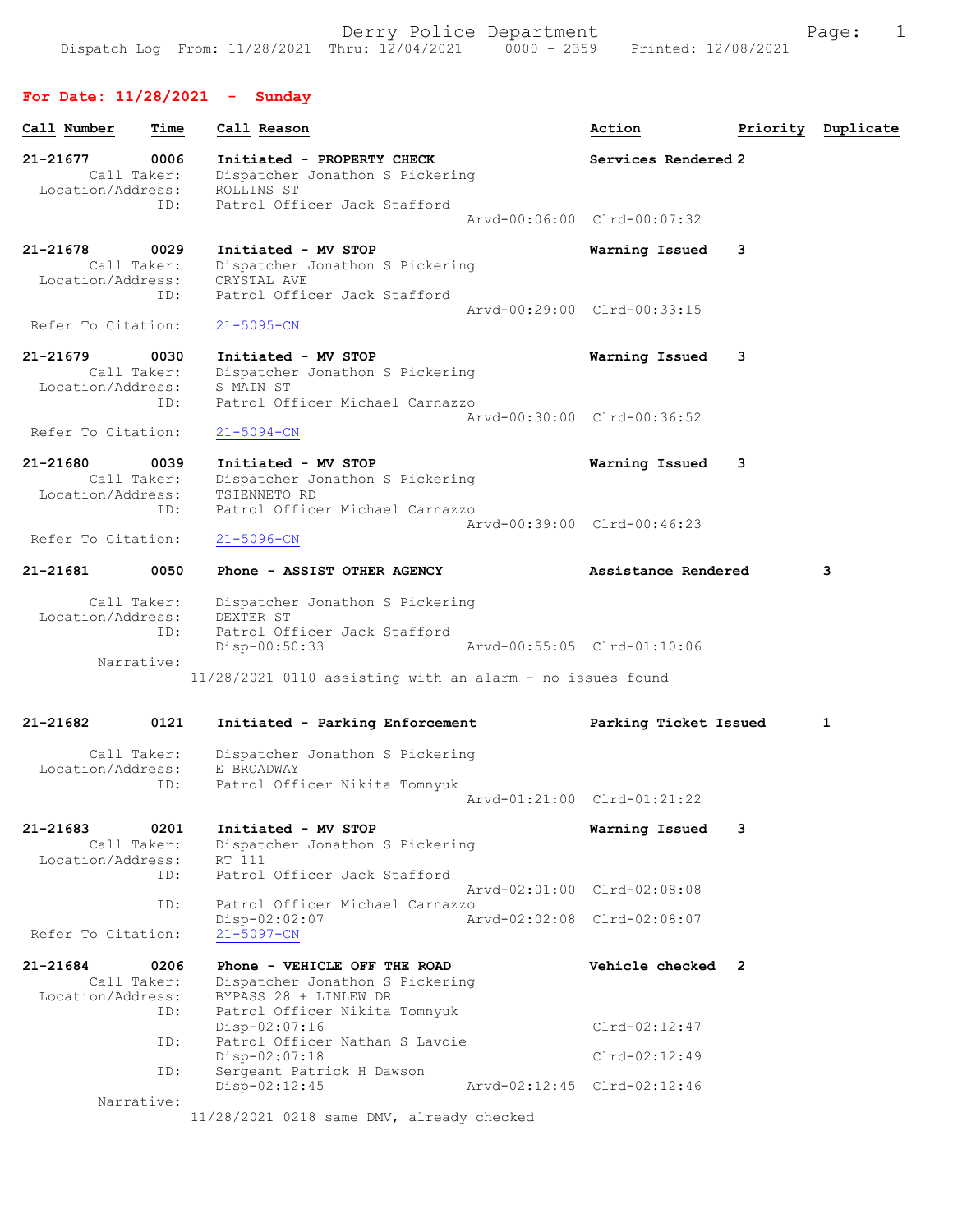21-21685 0302 Initiated - MV STOP Warning Issued 3 Dispatcher Jonathon S Pickering Call Taker: Dispatc<br>Location/Address: RT 111<br>ID: Patrol Patrol Officer Michael Carnazzo Arvd-03:02:00 Clrd-03:13:29<br>TD: Patrol Officer Jack Stafford Patrol Officer Jack Stafford<br>Disp-03:02:58 Disp-03:02:58 Arvd-03:02:59 Clrd-03:13:29 Refer To Citation: 21-21686 0338 Phone - ALARM, BURGLAR False Alarm 1 Call Taker: Dispatcher Jonathon S Pickering Location/Address: [DY 3059] MANCHESTER RD ID: Patrol Officer Nikita Tomnyuk Disp-03:38:37 Arvd-03:42:53 Clrd-04:11:49 Arrived By: Lieutenant Shawn P O'Donaghue ID: Patrol Officer Nathan S Lavoie<br>Disp-03:38:37 Disp-03:38:37 Arvd-03:42:51 Clrd-03:53:18 Arrived By: Lieutenant Shawn P O'Donaghue Refer To Field Int: 21-4212-FI 21-21687 0345 Phone - WELFARE CHECK Cancelled Prior to Arrival 2 Call Taker: Dispatcher Jonathon S Pickering<br>Location/Address: [DY 3316] KENDALL POND RD Location/Address: [DY 3316] KENDALL POND RD ID: Patrol Officer Jack Stafford Disp-03:45:46 Clrd-03:52:37<br>ID: Patrol Officer Michael Carnazzo Patrol Officer Michael Carnazzo Disp-03:45:48 Clrd-03:52:29<br>ID: Sergeant Patrick H Dawson Sergeant Patrick H Dawson Disp-03:45:51 Clrd-03:52:38 21-21688 0428 Phone - WELFARE CHECK Services Rendered 2<br>Call Taker: Dispatcher Jonathon S Pickering Dispatcher Jonathon S Pickering<br>KENDALL POND RD Location/Address:<br>ID: Patrol Officer Nikita Tomnyuk<br>Disp-04:29:44 Disp-04:29:44 Arvd-04:53:10 Clrd-04:54:51 Refer To Field Int: 21-4210-FI 21-21689 0451 Phone - WELFARE CHECK Transported to Hospital 2 Call Taker: Dispatcher Jonathon S Pickering<br>Location/Address: TSIENNETO RD nse:<br>ess: TSIENNETO RD<br>ID: Patrol Office Patrol Officer Michael Carnazzo<br>Disp-04:53:04 Ar Disp-04:53:04 Arvd-05:10:08 Clrd-06:09:20<br>ID: Patrol Officer Jack Stafford Patrol Officer Jack Stafford<br>Disp-04:53:07 Disp-04:53:07 Arvd-05:00:00 Clrd-06:09:21<br>ID: Sergeant Patrick H Dawson Sergeant Patrick H Dawson<br>Disp-04:59:59 Disp-04:59:59 Arvd-05:00:01 Clrd-06:09:22 Narrative: 11/28/2021 0520 430 transporting subject voluntarily to PMC s/m: 42755.9 Narrative: 11/28/2021 0526 off at PMC e/m: 42758.9 Refer To Field Int: 21-4173-FI 21-21690 0636 Phone - WELFARE CHECK Services Rendered 2 Call Taker: Dispatcher Jonathon S Pickering<br>Location/Address: [DY 3316] KENDALL POND RD Location/Address: [DY 3316] KENDALL POND RD ID: Patrol Officer Nikita Tomnyuk Disp-06:36:46 Arvd-06:42:48 Cleared By: Dispatcher Jess W Arcand Dispatcher Jess W Arcand ID: Patrol Officer Michael P Accorto<br>Disp-06:46:06 Art Disp-06:46:06 Arvd-06:53:38 Clrd-06:53:42<br>Arrived By: Dispatcher Jess W Arcand

Dispatcher Jess W Arcand Narrative: 11/28/2021 0646 off with subject

Arrived By: Dispatcher Jess W Arcand<br>Cleared Bv: Dispatcher Jess W Arcand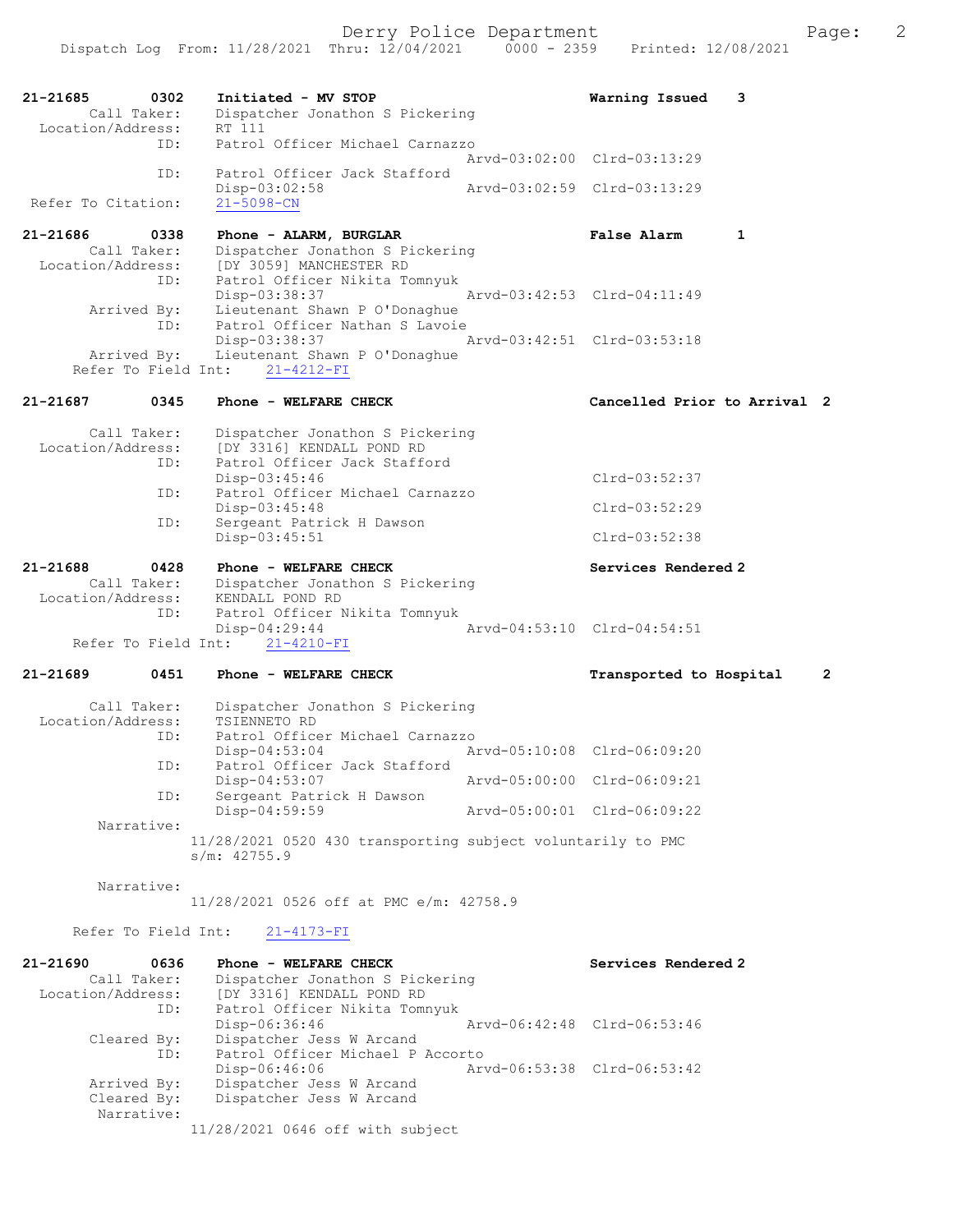|                                   | Refer To Field Int:                               | 21-4211-FI                                                                                                                                                                                                                                                          |                             |                             |                |
|-----------------------------------|---------------------------------------------------|---------------------------------------------------------------------------------------------------------------------------------------------------------------------------------------------------------------------------------------------------------------------|-----------------------------|-----------------------------|----------------|
| 21-21691<br>Location/Address:     | 1036<br>Call Taker:<br>ID:                        | Initiated - SUBPOENA DELIVERY<br>Dispatcher Jess W Arcand<br><b>BEACON ST</b><br>Patrol Officer Blake A Martineau                                                                                                                                                   |                             | Served                      | $\mathbf{1}$   |
|                                   |                                                   |                                                                                                                                                                                                                                                                     |                             | Arvd-10:36:00 Clrd-10:51:22 |                |
| 21-21692<br>Dispatched By:        | 1037<br>Call Taker:<br>Arrived By:<br>Cleared By: | Phone - MV ACCIDENT<br>Patrol Officer Robert Corwin<br>Location/Address: [DY 610] CRYSTAL AVE<br>ID: Patrol Officer Michae<br>Patrol Officer Michael P Accorto<br>Disp-10:50:21<br>Dispatcher Jess W Arcand<br>Dispatcher Jess W Arcand<br>Dispatcher Jess W Arcand | Arvd-10:54:59 Clrd-11:05:44 | Report Taken                | $\mathbf{1}$   |
|                                   | Narrative:                                        | 11/28/2021 1057 OFF WITH NH 3988670 AND NH 4908769                                                                                                                                                                                                                  |                             |                             |                |
|                                   | Narrative:<br>Refer To Accident:                  | 11/28/2021 1103 NONREPORTABLE. Modrak vs. Dukes<br>$21 - 593 - AC$                                                                                                                                                                                                  |                             |                             |                |
|                                   |                                                   |                                                                                                                                                                                                                                                                     |                             |                             |                |
| $21 - 21693$<br>Location/Address: | 1038<br>Call Taker:                               | Initiated - SERVE RESTRAINING ORDER<br>Dispatcher Jess W Arcand<br>FAIRWAY DR                                                                                                                                                                                       |                             | Served                      | $\overline{2}$ |
|                                   | ID:                                               | Patrol Officer Cody Johnson                                                                                                                                                                                                                                         |                             | Arvd-10:38:00 Clrd-10:49:53 |                |
|                                   | ID:                                               | Patrol Officer Michael P Accorto<br>Disp-10:38:45                                                                                                                                                                                                                   |                             | Arvd-10:38:48 Clrd-10:49:54 |                |
| 21-21694<br>Location/Address:     | 1044<br>Call Taker:                               | 911 - MV ACCIDENT<br>Dispatcher Jess W Arcand<br>CRYSTAL AVE                                                                                                                                                                                                        |                             | Report Taken                | $\mathbf{1}$   |
|                                   | ID:                                               | Patrol Officer Blake A Martineau<br>$Disp-10:51:41$                                                                                                                                                                                                                 |                             | Arvd-10:57:58 Clrd-11:26:27 |                |
|                                   | Narrative:                                        | 11/28/2021 1058 OFF WITH NH 4655268 AND NH 4775308                                                                                                                                                                                                                  |                             |                             |                |
|                                   | Narrative:                                        | 11/28/2021 1126 REPORTABLE. Parisi v. Ainscow                                                                                                                                                                                                                       |                             |                             |                |
|                                   | Refer To Accident:                                | $21 - 594 - AC$                                                                                                                                                                                                                                                     |                             |                             |                |
| 21-21695<br>Location/Address:     | 1104<br>Call Taker:<br>ID:                        | Alarm - ALARM, BURGLAR<br>Patrol Officer Robert Corwin<br>[DY 1157] ROCKINGHAM RD<br>Patrol Officer Cody Johnson                                                                                                                                                    |                             | False Alarm                 | 1              |
|                                   | Arrived By:<br>Cleared By:<br>ID:                 | $Disp-11:05:17$<br>Dispatcher Jess W Arcand<br>Dispatcher Jess W Arcand<br>Patrol Officer Timothy J Underhill                                                                                                                                                       |                             | Arvd-11:09:31 Clrd-11:09:33 |                |
|                                   | Arrived By:<br>Cleared By:<br>Narrative:          | $Disp-11:05:20$<br>Dispatcher Jess W Arcand<br>Dispatcher Jess W Arcand                                                                                                                                                                                             |                             | Arvd-11:09:29 Clrd-11:09:35 |                |
|                                   |                                                   | right side doorway                                                                                                                                                                                                                                                  |                             |                             |                |
|                                   | Refer To Field Int:                               | $21 - 4206 - FI$                                                                                                                                                                                                                                                    |                             |                             |                |
| 21-21696                          | 1125                                              | Initiated - FOLLOW-UP                                                                                                                                                                                                                                               |                             | No Action Required          | 2              |
| Location/Address:                 | Call Taker:<br>ID:                                | Dispatcher Jess W Arcand<br>MUNICIPAL DR<br>Patrol Officer Cody Johnson                                                                                                                                                                                             |                             |                             |                |

```
Arvd-11:25:00 Clrd-12:32:13
```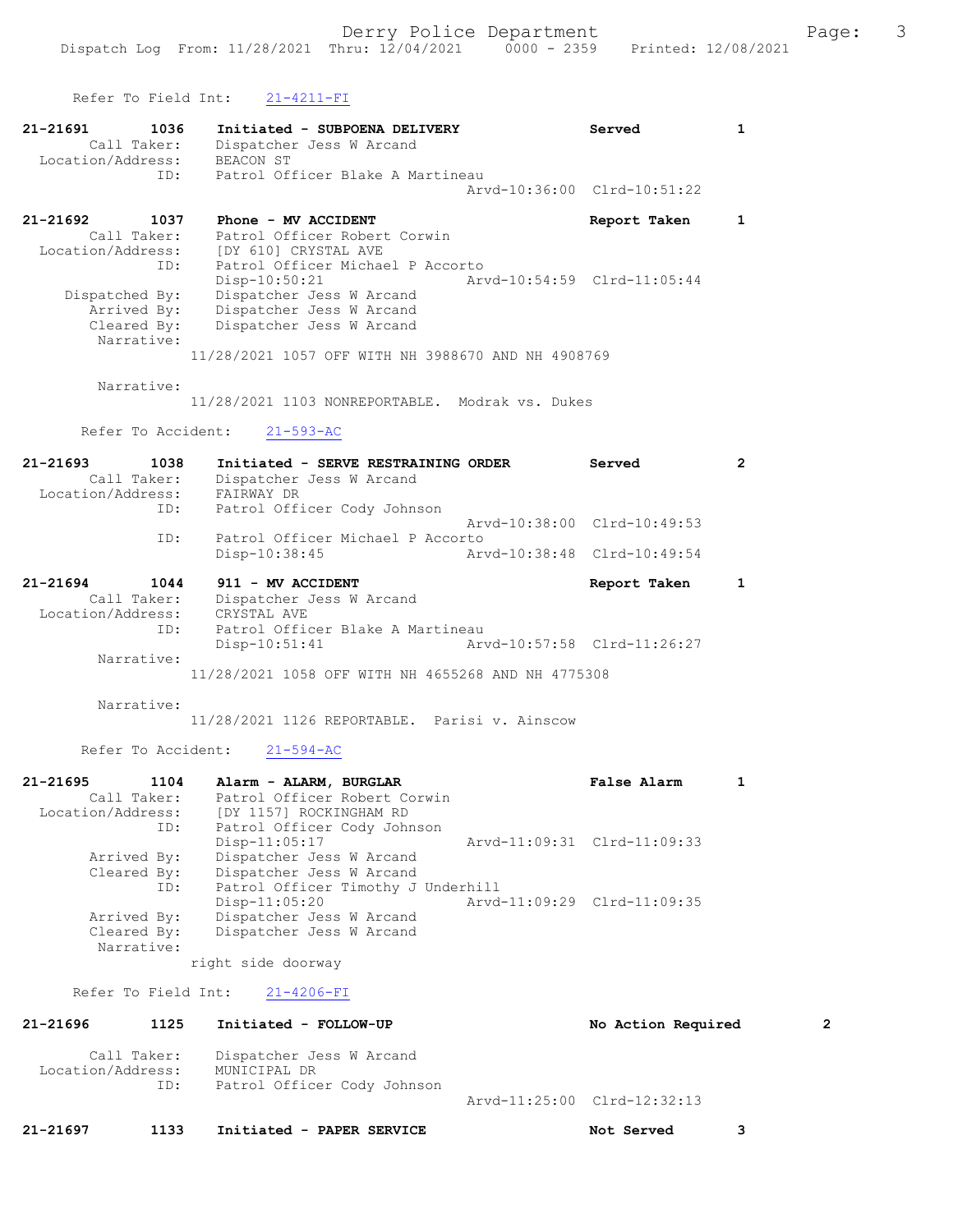|                                  | Dispatch Log From: 11/28/2021 Thru: 12/04/2021 0000 - 2359 Printed: 12/08/2021 |                             |                             |              |  |
|----------------------------------|--------------------------------------------------------------------------------|-----------------------------|-----------------------------|--------------|--|
| Call Taker:                      | Dispatcher Jess W Arcand                                                       |                             |                             |              |  |
| Location/Address:<br>ID:         | BEDARD AVE<br>Patrol Officer Timothy J Underhill                               |                             |                             |              |  |
|                                  |                                                                                |                             | Arvd-11:33:00 Clrd-11:33:54 |              |  |
| 21-21698<br>1135                 | Initiated - SUBPOENA DELIVERY                                                  |                             | Not Served                  | 1            |  |
| Call Taker:<br>Location/Address: | Dispatcher Jess W Arcand<br>PARKLAND DR                                        |                             |                             |              |  |
| ID:                              | Patrol Officer Blake A Martineau                                               |                             |                             |              |  |
|                                  |                                                                                |                             | Arvd-11:35:00 Clrd-11:35:23 |              |  |
| 21-21699<br>1137                 | Initiated - SUBPOENA DELIVERY                                                  |                             | Served                      | $\mathbf{1}$ |  |
| Call Taker:<br>Location/Address: | Dispatcher Jess W Arcand<br>KENDALL POND RD                                    |                             |                             |              |  |
| ID:                              | Patrol Officer Blake A Martineau                                               |                             |                             |              |  |
|                                  |                                                                                |                             | Arvd-11:37:00 Clrd-11:45:22 |              |  |
| 21-21700<br>1148                 | Initiated - SUBPOENA DELIVERY                                                  |                             | Not Served                  | 1            |  |
| Call Taker:                      | Dispatcher Jess W Arcand                                                       |                             |                             |              |  |
| Location/Address:<br>ID:         | <b>W BROADWAY</b><br>Patrol Officer Blake A Martineau                          |                             |                             |              |  |
|                                  |                                                                                |                             | Arvd-11:48:00 Clrd-11:58:00 |              |  |
| 21-21701<br>1256                 | Phone - ERRATIC OPERATION                                                      |                             | SENT ON THEIR WAY 2         |              |  |
| Call Taker:                      | Patrol Officer Robert Corwin                                                   |                             |                             |              |  |
| Location/Address:<br>ID:         | MANCHESTER RD<br>Patrol Officer Michael P Accorto                              |                             |                             |              |  |
|                                  | $Disp-12:58:01$                                                                | Arvd-13:00:00 Clrd-13:03:56 |                             |              |  |
| ID:                              | Patrol Officer Timothy J Underhill<br>Disp-12:59:07                            |                             | Arvd-12:59:58 Clrd-13:03:25 |              |  |
| Refer To Citation:               | $21 - 5100 - CN$                                                               |                             |                             |              |  |
| Narrative:                       |                                                                                |                             |                             |              |  |
|                                  | nh 4895018                                                                     |                             |                             |              |  |
| Narrative:                       |                                                                                |                             |                             |              |  |
|                                  | 11/28/2021 1300 m/v stop on A St.                                              |                             |                             |              |  |
| 21-21702<br>1302                 | Phone - ANNOYING PHONE CALLS                                                   |                             | Report Taken                | 3            |  |
|                                  | Call Taker: Patrol Officer Robert Corwin                                       |                             |                             |              |  |
| Location/Address:                | GAMACHE RD<br>ID: Patrol Officer Brendan S Holden                              |                             |                             |              |  |
|                                  |                                                                                |                             |                             |              |  |
|                                  | $Disp-13:03:53$                                                                |                             | Arvd-13:24:04 Clrd-13:33:41 |              |  |
| Cleared By:                      | Dispatcher Jess W Arcand                                                       |                             |                             |              |  |
| ID:                              | Patrol Officer Michael P Accorto<br>Disp-13:28:23                              |                             | $Clrd-13:28:27$             |              |  |
| Narrative:                       |                                                                                |                             |                             |              |  |
|                                  | phone calls from ex wife                                                       |                             |                             |              |  |
| Refer To Incident:               | $21 - 2119 - OF$                                                               |                             |                             |              |  |
| 21-21703<br>1327                 | Phone - JUVENILE OFFENSES                                                      |                             | Services Rendered 2         |              |  |
| Call Taker:<br>Location/Address: | Patrol Officer Robert Corwin<br>TSIENNETO RD                                   |                             |                             |              |  |
| ID:                              | Patrol Officer Cody Johnson                                                    |                             |                             |              |  |
|                                  | Disp-13:28:20                                                                  |                             | Arvd-13:28:37 Clrd-13:34:42 |              |  |
| Cleared By:<br>ID:               | Dispatcher Jess W Arcand<br>Patrol Officer Michael P Accorto                   |                             |                             |              |  |
|                                  | Disp-13:28:31                                                                  |                             | Arvd-13:28:36 Clrd-13:34:40 |              |  |
| Cleared By:<br>ID:               | Dispatcher Jess W Arcand<br>Administrative Sergeant Christopher R Talbot       |                             |                             |              |  |
|                                  | Disp-13:28:34                                                                  |                             | Arvd-13:28:39 Clrd-13:34:38 |              |  |
| Cleared By:<br>Narrative:        | Dispatcher Jess W Arcand                                                       |                             |                             |              |  |
|                                  | 11/28/2021 1328 off with NH 2002924 in PD P/L                                  |                             |                             |              |  |

21-21704 1336 Walk-In - FOUND/LOST PROPERTY Services Rendered 3 Call Taker: Dispatcher Jess W Arcand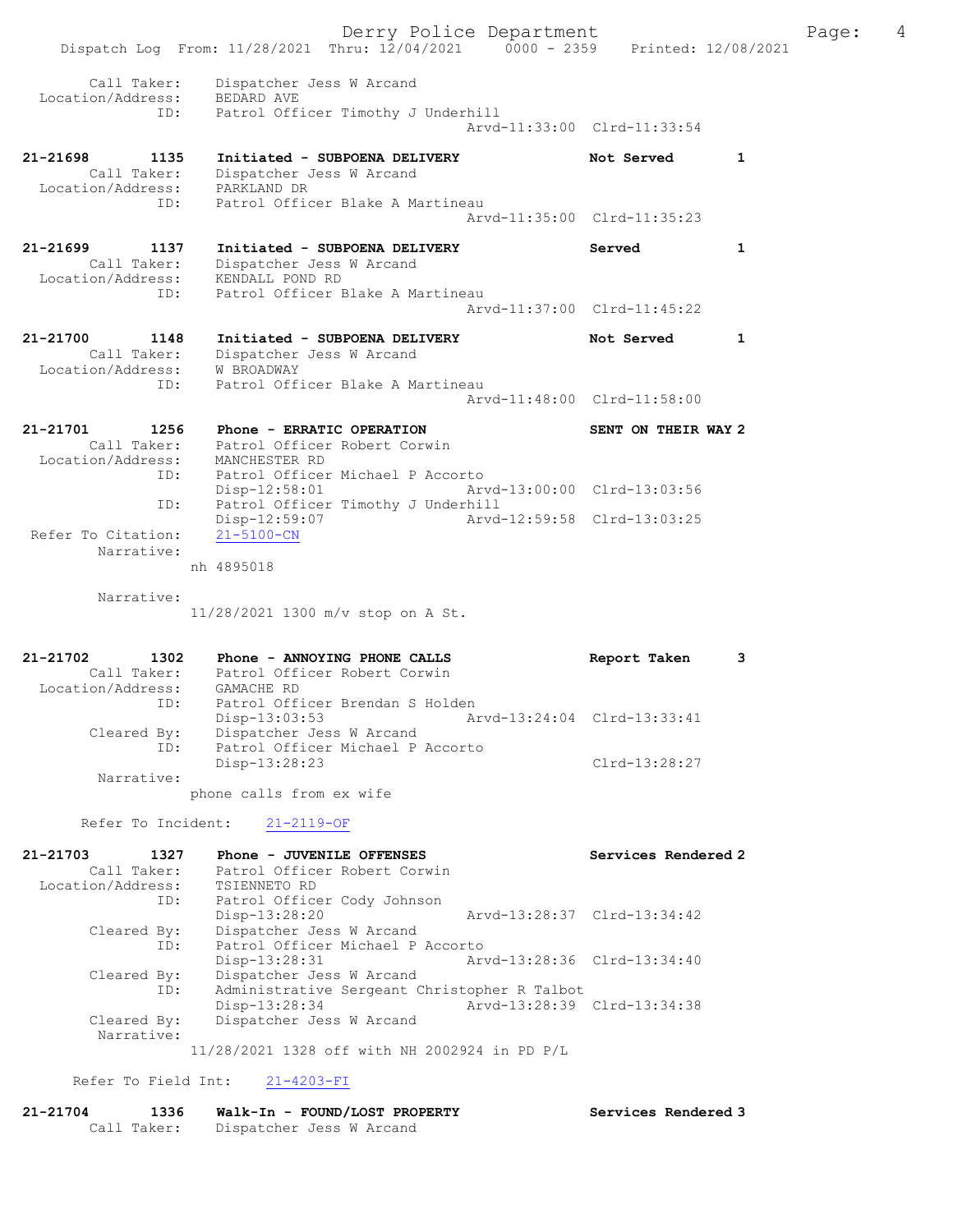Derry Police Department<br>
Page: 5 (12/04/2021 0000 - 2359 Printed: 12/08/2021 Dispatch Log From: 11/28/2021 Thru: 12/04/2021 Location/Address: MUNICIPAL DR ID: Patrol Officer Robert Corwin<br>Disp-13:37:28 Disp-13:37:28 Arvd-13:43:29 Clrd-14:41:13 Narrative: 11/28/2021 1336 FOUND CELL PHONE 21-21705 1343 Initiated - DISABLED MV Vehicle checked 3<br>Call Taker: Dispatcher Jess W Arcand Dispatcher Jess W Arcand Location/Address: MANCHESTER RD ID: Patrol Officer Michael P Accorto Arvd-13:43:00 Clrd-13:53:30 21-21706 1359 911 - UNATTENDED DEATH Report Taken 2<br>Call Taker: Dispatcher Jess W Arcand Call Taker: Dispatcher Jess W Arcand<br>Location/Address: ENGLISH RANGE RD nor.<br>ess: ENGLISH RANGE RD<br>ID: Patrol Officer Mi Patrol Officer Michael P Accorto<br>Disp-14:00:04 Ary Disp-14:00:04 Arvd-14:02:47 Clrd-17:59:45<br>Cleared By: Dispatcher Christina L Power Dispatcher Christina L Power ID: Patrol Officer Brendan S Holden<br>Disp-14:00:07 A Disp-14:00:07 Arvd-14:05:40 Cleared By: Dispatcher Christina L Power Dispatcher Christina L Power ID: Administrative Sergeant Christopher R Talbot Disp-14:00:09 Arvd-14:04:21 Clrd-17:59:39<br>Cleared By: Dispatcher Christina L Power By: Dispatcher Christina L Power<br>ID: Detective Mark Borgatti Detective Mark Borgatti<br>Disp-15:38:32 Disp-15:38:32 Arvd-15:43:48 Clrd-17:59:41<br>Dispatched By: Dispatcher Christina L Power Dispatcher Christina L Power Arrived By: Patrol Officer Robert Corwin<br>Cleared Bv: Dispatcher Christina L Power Cleared By: Dispatcher Christina L Power ID: Detective Benjamin J Doyle Disp-15:38:40<br>Dispatched By: Dispatcher Christina L Power<br>Dispatched By: Dispatcher Christina L Power Dispatcher Christina L Power Arrived By: Patrol Officer Robert Corwin Cleared By: Dispatcher Christina L Power Narrative: 11/28/2021 1425 A3 NOTIFIED Narrative: 11/28/2021 1430 903 NOTIFIED AND RESPONDING Narrative: 11/28/2021 1436 A2 AND A1 NOTIFIED Narrative: 11/28/2021 1436 910 NOTIFIED AND RESPONDING Narrative: 11/28/2021 1503 ME Frederick notified Narrative: 11/28/2021 1509 County Atty Dobieski notified Narrative: 11/28/2021 1527 Campton PD notified for next of kin information Narrative: 11/28/2021 1529 Bethleham PD notified to deliver a message. Narrative: 11/28/2021 1626 Peabody notified and responding Narrative: 11/28/2021 1744 Peabody's on scene Narrative: 11/28/2021 1757 Peabody's clear Refer To Incident: 21-2120-OF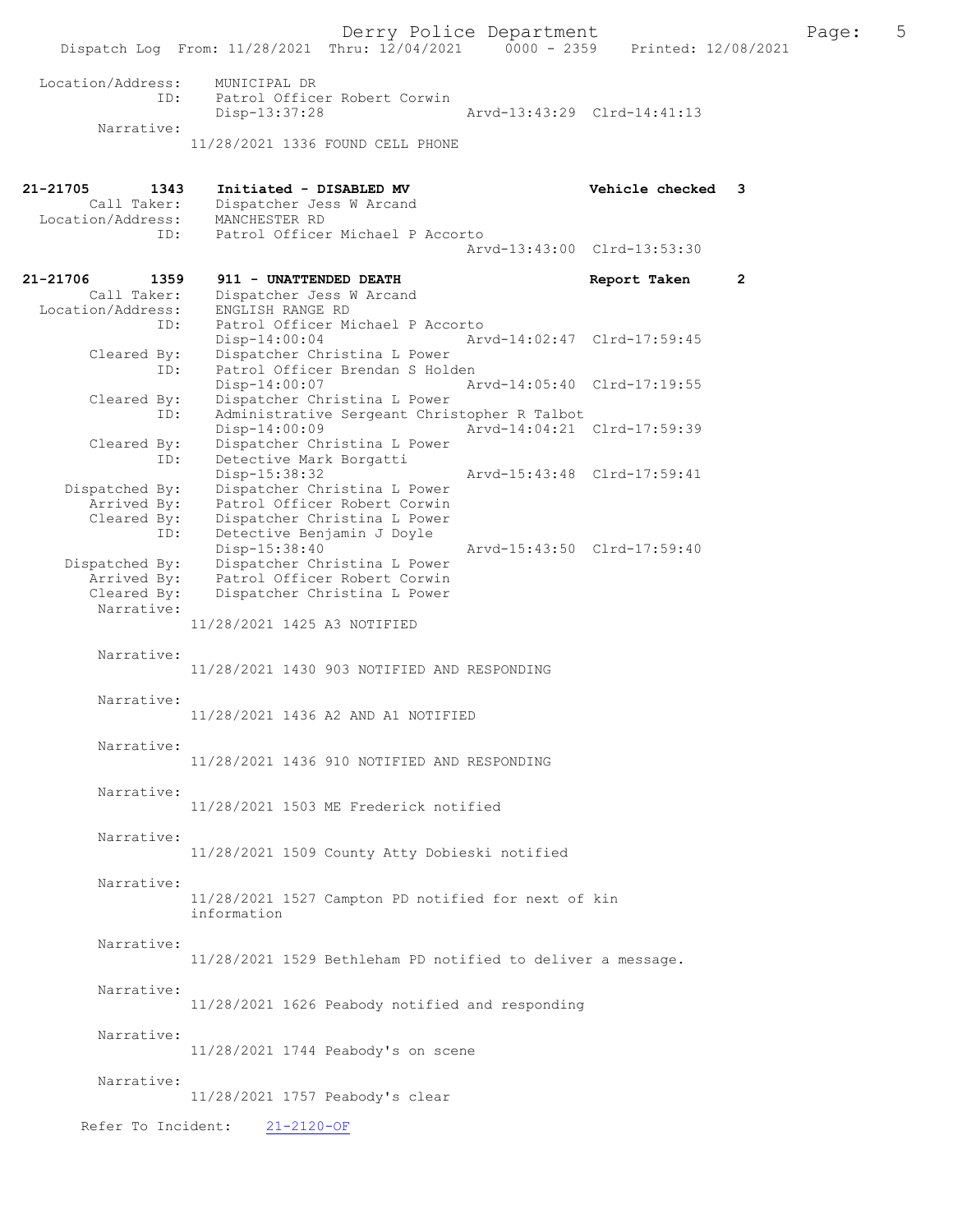| 21-21707<br>1407<br>Call Taker:<br>Location/Address:       | 911 - LANDLORD/TENANT DISPUTE<br>Dispatcher Jess W Arcand<br>SILVESTRI CIR                                   | <b>ADVICE GIVEN</b>         | $\mathbf{2}$ |
|------------------------------------------------------------|--------------------------------------------------------------------------------------------------------------|-----------------------------|--------------|
| ID:                                                        | Patrol Officer Timothy J Underhill<br>$Disp-14:08:28$<br>Refer To Field Int: 21-4202-FI                      | Arvd-14:15:17 Clrd-14:45:57 |              |
| 21-21708<br>1440                                           | Phone - ROAD HAZARD                                                                                          | Gone on Arrival             | 2            |
| Call Taker:<br>Location/Address:<br>ID:                    | Dispatcher Jess W Arcand<br>RT 111 + ISLAND POND RD<br>Patrol Officer Melissa M Houde<br>Disp-15:54:48       | Arvd-15:54:50 Clrd-15:56:30 |              |
| Dispatched By:<br>Arrived By:<br>Cleared By:<br>Narrative: | Dispatcher Christina L Power<br>Dispatcher Christina L Power<br>Dispatcher Christina L Power                 |                             |              |
|                                                            | 11/28/2021 1440 GAS CAN IN INTERSECTION                                                                      |                             |              |
| 21-21709<br>1501<br>Call Taker:<br>Location/Address:       | Phone - Loose Dog Complaint<br>Dispatcher Christina L Power<br>GARVIN RD                                     | Services Rendered 2         |              |
| ID:                                                        | Patrol Officer Melissa M Houde<br>Disp-15:05:37                                                              | Aryd-15:11:18 Clrd-15:26:14 |              |
| Narrative:                                                 |                                                                                                              |                             |              |
|                                                            | $11/28/2021$ 1525 dog released to the owner                                                                  |                             |              |
| 21-21710<br>1532<br>Call Taker:                            | Alarm - ALARM, BURGLAR<br>Patrol Officer Robert Corwin                                                       | False Alarm                 | $\mathbf{1}$ |
| Location/Address:<br>ID:<br>Cleared By:                    | [DY 3656] FOX HOLLOW RD<br>Patrol Officer Melissa M Houde<br>$Disp-15:32:53$<br>Dispatcher Christina L Power | $Clrd-15:45:15$             |              |
| ID:<br>Arrived By:                                         | Patrol Officer Casey J Noyes<br>$Disp-15:33:00$<br>Dispatcher Christina L Power                              | Arvd-15:39:34 Clrd-15:45:19 |              |
| Cleared By:<br>Refer To Field Int:                         | Dispatcher Christina L Power<br>$21 - 4207 - FI$                                                             |                             |              |
| 21-21711<br>1648                                           | Phone - MV ACCIDENT                                                                                          | Report Taken                | $\mathbf{1}$ |
| Call Taker:<br>Location/Address:                           | Patrol Officer Robert Corwin<br>E BROADWAY                                                                   |                             |              |
| ID:                                                        | Patrol Officer Casey J Noyes<br>Disp-16:50:07                                                                | Arvd-16:52:15 Clrd-17:12:07 |              |
| Arrived By:<br>Cleared By:                                 | Dispatcher Christina L Power<br>Dispatcher Christina L Power                                                 |                             |              |
| Narrative:                                                 | WRYE VS GIANNATONIO, reportable                                                                              |                             |              |
|                                                            |                                                                                                              |                             |              |
| Refer To Accident:                                         | $21 - 595 - AC$                                                                                              |                             |              |
| 21-21712<br>1707<br>Call Taker:<br>Location/Address:       | Initiated - MV CHECK<br>Dispatcher Christina L Power<br>E DERRY RD                                           | SENT ON THEIR WAY 1         |              |
| ID:<br>Refer To Field Int:                                 | Patrol Officer Melissa M Houde<br>$21 - 4193 - FI$                                                           | Arvd-17:07:00 Clrd-17:13:17 |              |
| 21-21713<br>1736                                           | Initiated - MV STOP                                                                                          |                             |              |
| Call Taker:<br>Location/Address:                           | Dispatcher Christina L Power<br>W BROADWAY                                                                   | Warning Issued              | 3            |
| ID:                                                        | Patrol Officer Casey J Noyes                                                                                 | Arvd-17:36:00 Clrd-17:41:17 |              |
| Refer To Citation:                                         | $21 - 5101 - CN$                                                                                             |                             |              |
| $21 - 21714$<br>1752<br>Call Taker:<br>Location/Address:   | Phone - ANIMAL COMPLAINT<br>Dispatcher Christina L Power<br>ASHLEIGH DR                                      | Vehicle checked             | $\mathbf{1}$ |
|                                                            |                                                                                                              |                             |              |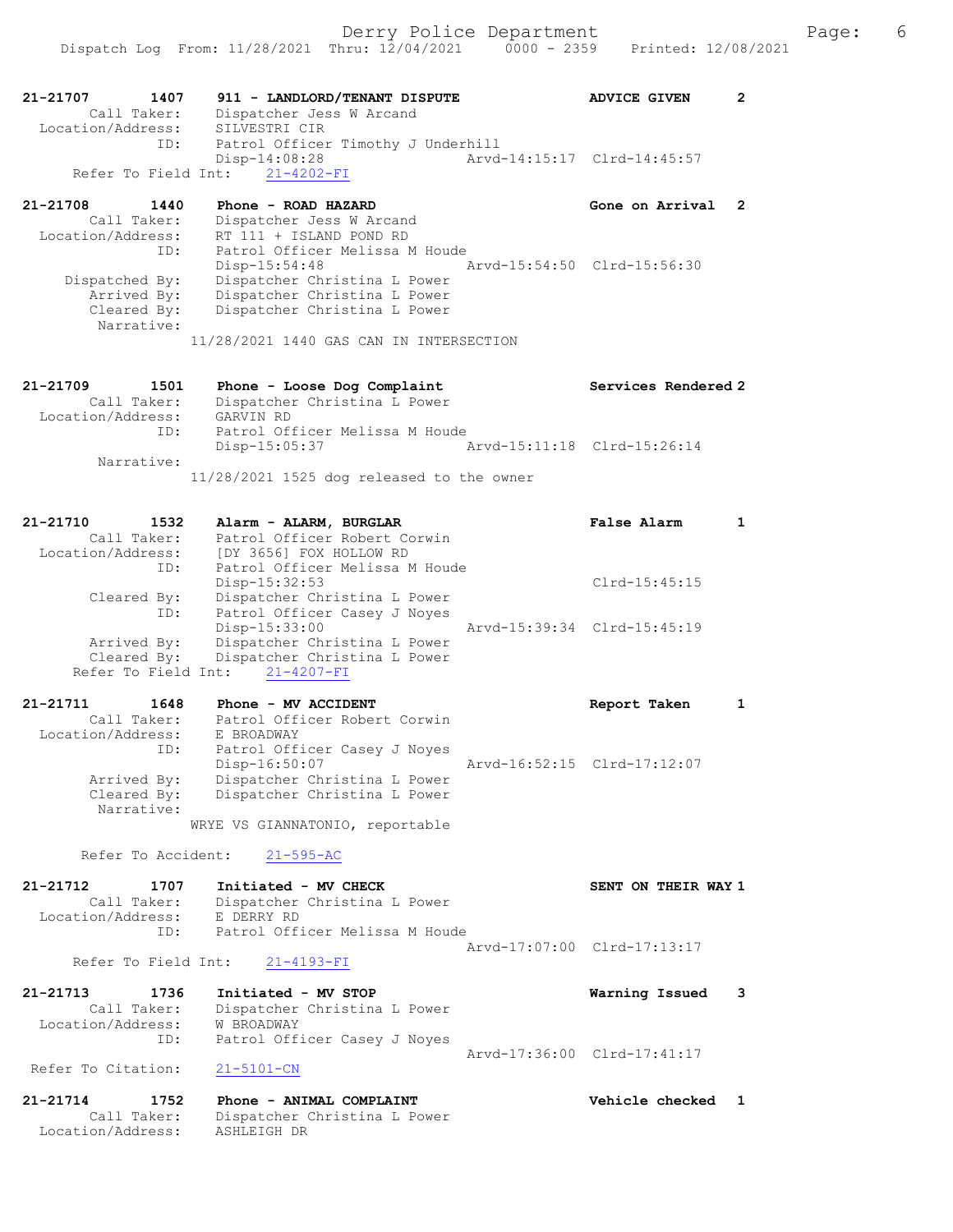Derry Police Department The Page: 7 Dispatch Log From: 11/28/2021 Thru: 12/04/2021 0000 - 2359 Printed: 12/08/2021 ID: Patrol Officer Nathan S Lavoie Disp-17:53:18 Arvd-17:57:32 Clrd-18:08:59 Narrative: dk gry subaru w/a canine inside Narrative: checked and no issues. Refer To Field Int: 21-4242-FI 21-21715 1818 Phone - SUSPICIOUS ACTIVITY Gone on Arrival 2 Call Taker: Patrol Officer Robert Corwin Location/Address: PHILLIP RD ID: Patrol Officer Michael P Accorto Disp-18:19:12 Arvd-18:24:29 Clrd-18:38:27 Arrived By: Dispatcher Christina L Power Cleared By: Dispatcher Christina L Power ID: Patrol Officer Joshua Martin Disp-18:19:14 Arvd-18:23:57 Clrd-18:38:24 Arrived By: Dispatcher Christina L Power Cleared By: Dispatcher Christina L Power ID: Patrol Officer Casey J Noyes Disp-18:23:05 Arvd-18:23:06 Clrd-18:38:25 Dispatched By: Dispatcher Christina L Power Arrived By: Dispatcher Christina L Power Cleared By: Dispatcher Christina L Power 21-21716 1838 Initiated - PARKING COMPLAINT Vehicle checked 1 Call Taker: Dispatcher Christina L Power Location/Address: ROCKINGHAM RD ID: Patrol Officer Michael P Accorto Arvd-18:38:00 Clrd-18:39:59 21-21717 1847 Initiated - MV STOP Warning Issued 3 Call Taker: Dispatcher Christina L Power Location/Address: PINKERTON ST ID: Patrol Officer Nathan S Lavoie Arvd-18:47:00 Clrd-18:54:29 Refer To Citation: 21-5102-CN 21-21718 1858 Initiated - MV STOP Warning Issued 3 Call Taker: Dispatcher Christina L Power Location/Address: BYPASS 28 ID: Patrol Officer Melissa M Houde Arvd-18:58:00 Clrd-19:04:48 Refer To Citation: 21-5103-CN 21-21719 1906 Phone - DISABLED MV Assistance Rendered 3 Call Taker: Dispatcher Christina L Power Location/Address: BIRCH ST ID: Patrol Officer Joshua Martin Disp-19:07:04 Arvd-19:08:16 Clrd-19:22:16 Narrative: AAA notified by the owner, mv not a hazard. 21-21720 1907 Initiated - FOLLOW-UP Cleared 2 Call Taker: Dispatcher Christina L Power Location/Address: [DY 2] MUNICIPAL DR ID: Patrol Officer Michael P Accorto Arvd-19:07:00 Clrd-19:31:15 Patrol Officer Bryan R Hanson 21-21721 1907 Phone - SUSPICIOUS ACTIVITY Vehicle checked 2<br>Call Taker: Patrol Officer Robert Corwin Call Taker: Patrol Officer Robert Corwin Location/Address: FAIRWAY DR ID: Patrol Officer Nathan S Lavoie Disp-19:08:34 Arvd-19:14:13 Clrd-19:58:58 Arrived By: Dispatcher Christina L Power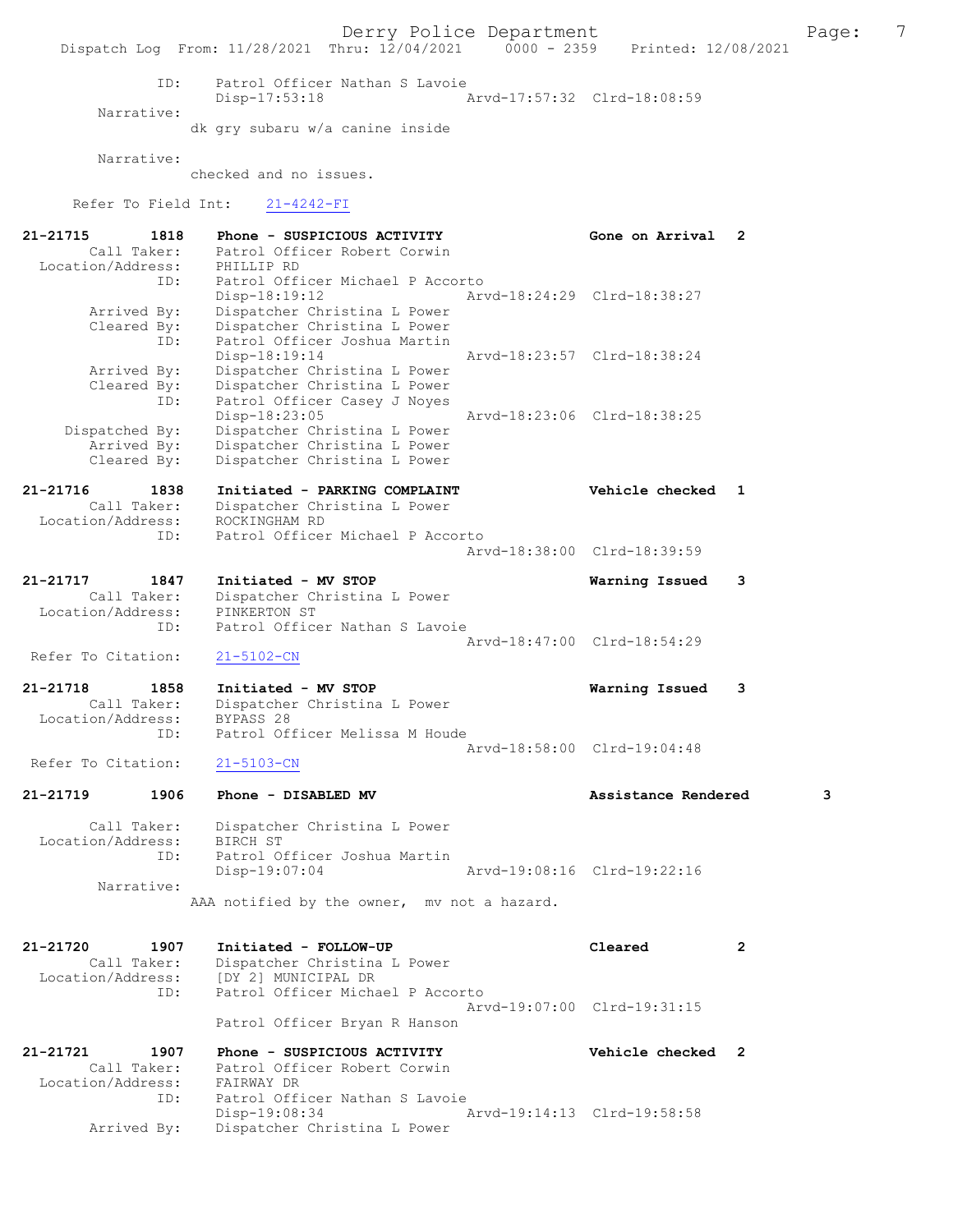Cleared By: Dispatcher Christina L Power Narrative:

vehicle checked, no issue

Refer To Field Int: 21-4178-FI

| 21-21722          | 1920        | Phone - MV CHECK             |                             | Vehicle checked 1 |  |
|-------------------|-------------|------------------------------|-----------------------------|-------------------|--|
|                   | Call Taker: | Patrol Officer Robert Corwin |                             |                   |  |
| Location/Address: |             | CRYSTAL AVE                  |                             |                   |  |
|                   | ID:         | Patrol Officer Joshua Martin |                             |                   |  |
|                   |             | $Disp-19:25:52$              | Arvd-19:31:20 Clrd-19:39:18 |                   |  |
|                   | Arrived By: | Dispatcher Christina L Power |                             |                   |  |
|                   | Cleared By: | Dispatcher Christina L Power |                             |                   |  |
|                   | Narrative:  |                              |                             |                   |  |

NH #4877230

## Refer To Field Int: 21-4179-FI

| 21-21723          | 1951        | Phone - ASSIST CITIZEN                   |                             | ADVICE GIVEN |  |
|-------------------|-------------|------------------------------------------|-----------------------------|--------------|--|
|                   | Call Taker: | Patrol Officer Robert Corwin             |                             |              |  |
| Location/Address: |             | [DY 2] MUNICIPAL DR                      |                             |              |  |
|                   | ID:         | Patrol Officer Robert Corwin             |                             |              |  |
|                   |             | Disp-19:52:32                            | Arvd-19:52:36 Clrd-19:58:26 |              |  |
|                   |             | Cleared By: Dispatcher Christina L Power |                             |              |  |
|                   |             | Refer To Field Int: 21-4180-FI           |                             |              |  |

## 21-21724 1957 Initiated - MV STOP Warning Issued 3 Call Taker: Dispatcher Christina L Power Location/Address: BYPASS 28 ID: Patrol Officer Melissa M Houde Arvd-19:57:00 Clrd-20:19:50<br>
21-5104-CN

- Refer To Citation:
- 21-21725 2038 Initiated MV STOP Warning Issued 3 Call Taker: Dispatcher Christina L Power Location/Address: S MAIN ST ID: Patrol Officer Michael P Accorto Arvd-20:38:00 Clrd-20:51:17 Patrol Officer Bryan R Hanson
- 21-21726 2047 Initiated MV STOP Warning Issued 3 Call Taker: Dispatcher Christina L Power<br>Cation/Address: ISLAND POND RD Location/Address:<br>ID: Patrol Officer Joshua Martin Arvd-20:47:00 Clrd-20:50:56<br>21-5105-CN
- Refer To Citation:

# 21-21727 2117 Initiated - MV STOP No Action Required 3 Call Taker: Dispatcher Christina L Power Location/Address: ASHLEIGH DR ID: Patrol Officer Joshua Martin

 Arvd-21:17:00 Clrd-21:19:13 21-21728 2121 Phone - KEEP THE PEACE Services Rendered 2

| Call Taker:       | Patrol Officer Robert Corwin |                             |  |
|-------------------|------------------------------|-----------------------------|--|
| Location/Address: | MT PLEASANT ST               |                             |  |
| ID:               | Patrol Officer Casey J Noyes |                             |  |
|                   | $Disp-21:24:41$              | Arvd-21:32:18 Clrd-21:39:34 |  |
| Arrived By:       | Dispatcher Christina L Power |                             |  |
| Cleared By:       | Dispatcher Christina L Power |                             |  |
| ID:               | Patrol Officer Joshua Martin |                             |  |
|                   | Disp-21:24:49                | Arvd-21:29:35 Clrd-21:39:35 |  |
| Arrived By:       | Dispatcher Christina L Power |                             |  |
| Cleared By:       | Dispatcher Christina L Power |                             |  |
| Narrative:        |                              |                             |  |
|                   | issue over Facebook purchase |                             |  |

21-21729 2244 Phone - DOMESTIC DISTURBANCE Verbal in Nature 1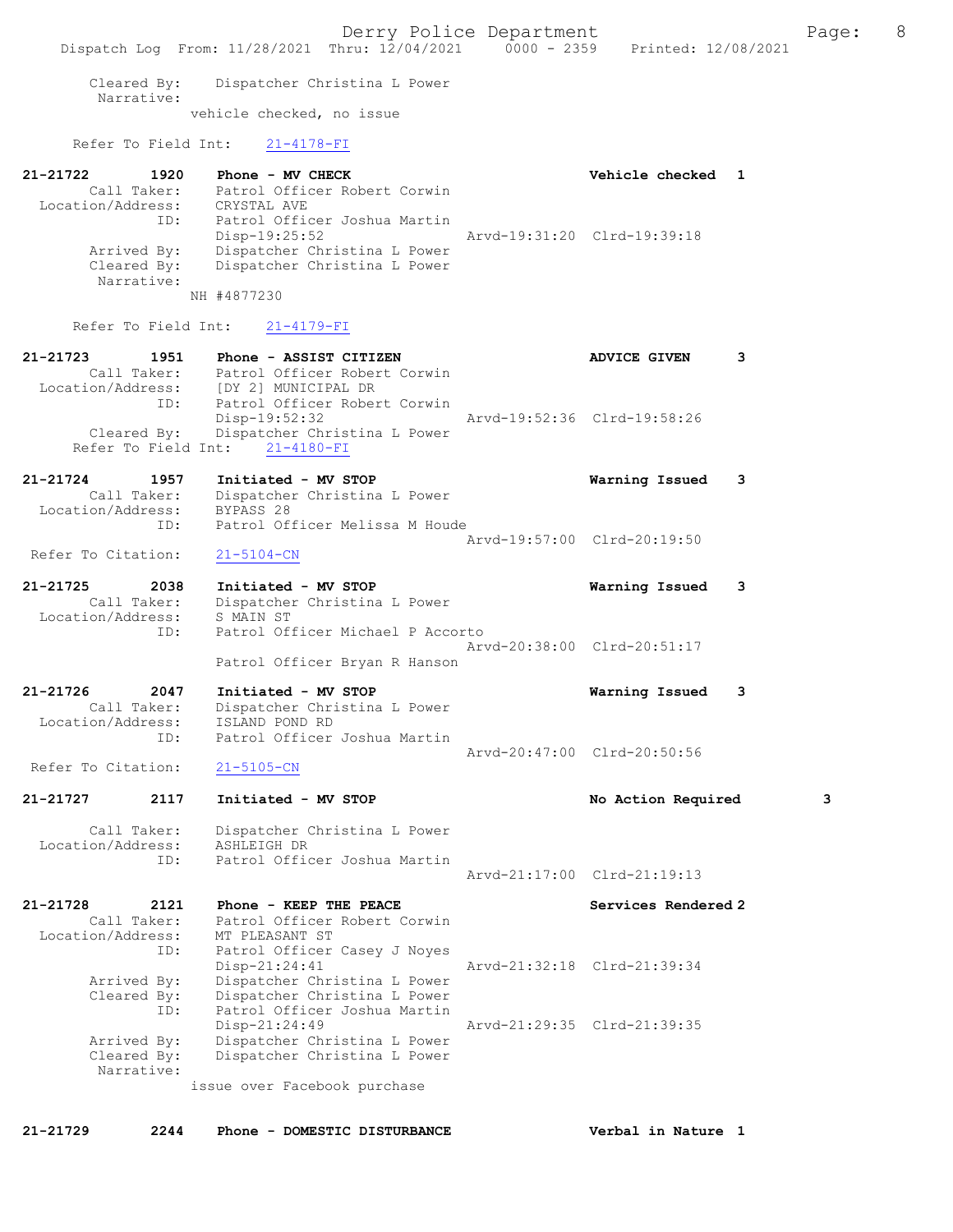Derry Police Department Fage: 9 Dispatch Log From: 11/28/2021 Thru: 12/04/2021 0000 - 2359 Printed: 12/08/2021 Call Taker: Dispatcher Christina L Power Location/Address: JADE CT ID: Patrol Officer Joshua Martin Disp-22:46:27 Arvd-22:56:21 Clrd-23:02:55 Arrived By: Dispatcher Christine D Carlson Cleared By: Dispatcher Christine D Carlson ID: Patrol Officer Jack Stafford Disp-22:58:57 Clrd-23:02:53 Dispatched By: Dispatcher Christine D Carlson Cleared By: Dispatcher Christine D Carlson Narrative: husband/wife Refer To Field Int: 21-4181-FI 21-21730 2313 Initiated - PROPERTY CHECK Services Rendered 2 Call Taker: Dispatcher Christine D Carlson Location/Address: ROLLINS ST ID: Patrol Officer Michael Carnazzo Arvd-23:13:00 Clrd-23:14:01 21-21731 2325 Initiated - PROPERTY CHECK Services Rendered 2 Call Taker: Dispatcher Christine D Carlson Location/Address: HUMPHREY RD ID: Patrol Officer Nikita Tomnyuk Arvd-23:25:00 Clrd-23:25:43 21-21732 2329 Initiated - PROPERTY CHECK Services Rendered 2 Call Taker: Dispatcher Christine D Carlson Location/Address: [DY 3681] HAMPSTEAD RD ID: Patrol Officer Jack Stafford Arvd-23:29:00 Clrd-23:30:08 21-21733 2331 Phone - SUSPICIOUS ACTIVITY Services Rendered 2 Call Taker: Dispatcher Christine D Carlson Location/Address: FAIRWAY DR ID: Patrol Officer Awess Abdulkadir Disp-23:32:27 Arvd-23:35:35 Clrd-23:43:24 ID: Patrol Officer Joshua Martin Disp-23:32:28 Arvd-23:35:38 Clrd-23:43:25 Refer To Field Int:  $21-4204-FI$ 21-21734 2333 Initiated - PROPERTY CHECK Services Rendered 2 Call Taker: Dispatcher Christine D Carlson Location/Address: PIERCE AVE ID: Patrol Officer Michael Carnazzo Arvd-23:33:00 Clrd-23:33:54 21-21735 2350 Initiated - MV STOP Warning Issued 3 Call Taker: Dispatcher Christine D Carlson Location/Address: E BROADWAY ID: Patrol Officer Michael Carnazzo Arvd-23:50:00 Clrd-23:57:17 Refer To Citation: 21-5106-CN For Date: 11/29/2021 - Monday 21-21736 0008 Initiated - MV STOP Warning Issued 3 Call Taker: Dispatcher Christine D Carlson Location/Address: E DERRY RD + NEWELL RD ID: Patrol Officer Jack Stafford Arvd-00:08:00 Clrd-00:18:58 Refer To Citation: 21-5108-CN

21-21737 0009 Initiated - MV STOP Warning Issued 3 Call Taker: Dispatcher Christine D Carlson Location/Address: S MAIN ST ID: Patrol Officer Michael Carnazzo Arvd-00:09:00 Clrd-00:17:58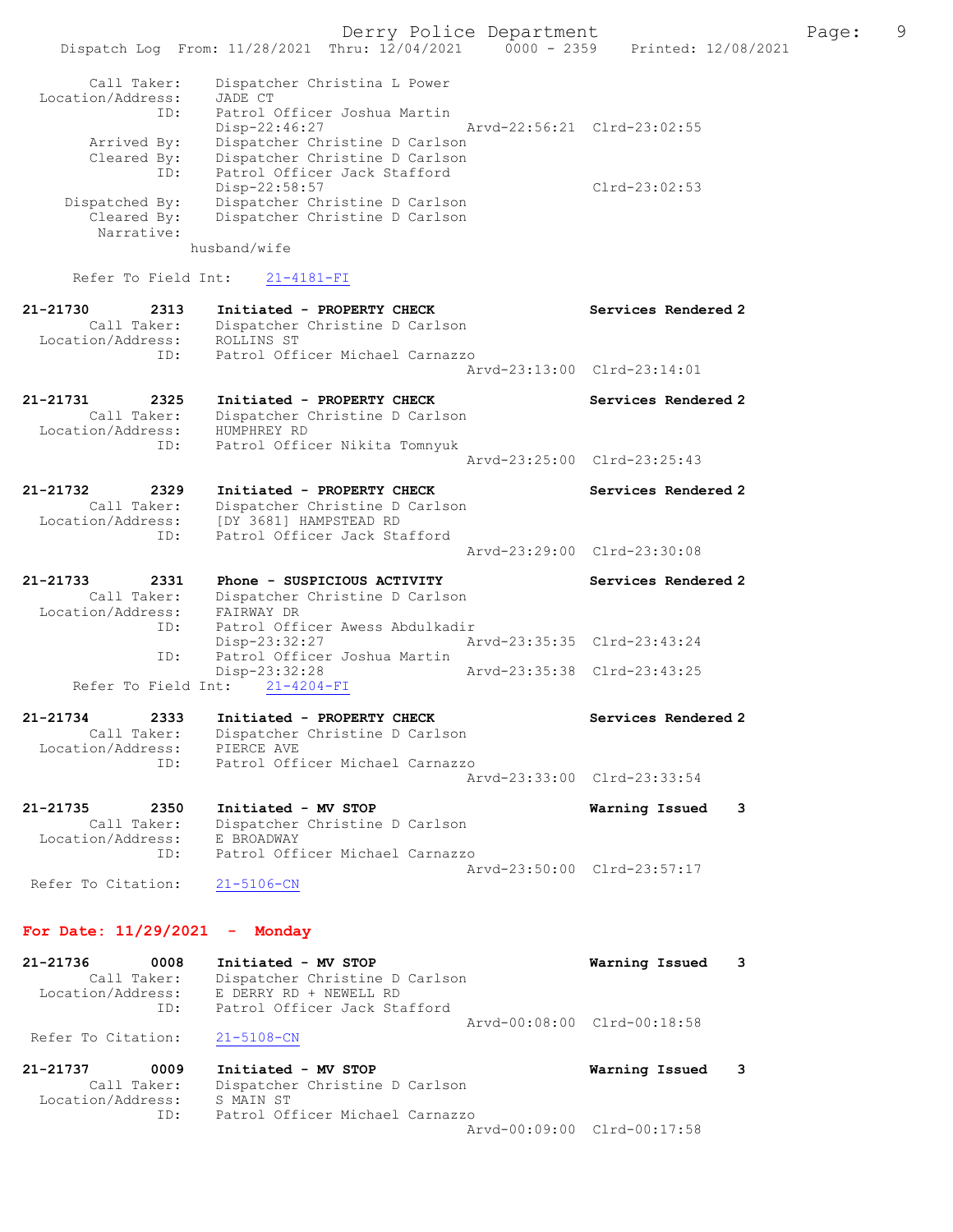Dispatch Log From: 11/28/2021 Thru: 12/04/2021 0000 - 2359 Printed: 12/08/2021 Refer To Citation: 21-5107-CN 21-21738 0059 Initiated - PROPERTY CHECK Services Rendered 2 Call Taker: Dispatcher Christine D Carlson Location/Address: [DY 2516] MANCHESTER RD ID: Patrol Officer Michael Carnazzo Arvd-00:59:00 Clrd-00:59:34 21-21739 0512 Initiated - MV STOP Warning Issued 3 Call Taker: Dispatcher Christine D Carlson Location/Address: RT 28 ID: Patrol Officer Nikita Tomnyuk Arvd-05:12:00 Clrd-05:17:07<br>21-5109-CN Refer To Citation: 21-21740 0616 Phone - SUSPICIOUS ACTIVITY Gone on Arrival 2 Call Taker: Dispatcher Christine D Carlson Location/Address: E BROADWAY ID: Patrol Officer Michael Carnazzo Disp-06:17:37 Arvd-06:22:36 Clrd-06:26:30 ID: Patrol Officer Awess Abdulkadir Disp-06:17:38 Arvd-06:20:43 Clrd-06:26:28 21-21741 0659 Phone - SUSPICIOUS ACTIVITY Could Not Locate 2 Call Taker: Dispatcher Jonathon S Pickering Location/Address: LARAWAY CT ID: Patrol Officer Timothy J Underhill Disp-07:05:56 Arvd-07:07:53 Clrd-07:15:11 Narrative: 11/29/2021 0715 odor of MJ in the building - unable to locate 21-21742 0729 Phone - VANDALISM Report Taken 3 Call Taker: Dispatcher Jonathon S Pickering Location/Address: DERRY WAY ID: Patrol Officer Timothy J Underhill Disp-07:29:54 Arvd-07:35:46 Clrd-07:48:13 Narrative: 11/29/2021 0743 car keyed Refer To Incident: 21-2121-OF 21-21743 0729 Phone - INTERNET OFFENSES Report Taken 2 Call Taker: Dispatcher Jonathon S Pickering Location/Address: [DY 2] MUNICIPAL DR ID: Patrol Officer Blake A Martineau<br>Disp-07:30:10 Arw Disp-07:30:10 Arvd-07:35:45 Clrd-08:51:42 Refer To Incident: 21-2122-OF 21-21744 0735 Phone - JUVENILE OFFENSES Report Taken 2 Call Taker: Dispatcher Jonathon S Pickering Location/Address: W RUNNING BROOK LN ID: Patrol Officer James M McClafferty Disp-07:35:50 Arvd-07:42:06 Clrd-08:13:36 ID: Patrol Officer James M McClafferty Disp-08:13:40 Arvd-08:13:41 Clrd-08:33:34 Narrative: 11/29/2021 0813 report taken for bullying incident 21-21745 0736 Phone - ASSIST CITIZEN Assistance Rendered 3 Call Taker: Dispatcher Jonathon S Pickering Location/Address: [DY 2] MUNICIPAL DR ID: Patrol Officer Cody Johnson Disp-07:37:20 Arvd-07:37:21 Clrd-07:43:35

Narrative:

11/29/2021 0737 parking ticket paid

Derry Police Department Fage: 10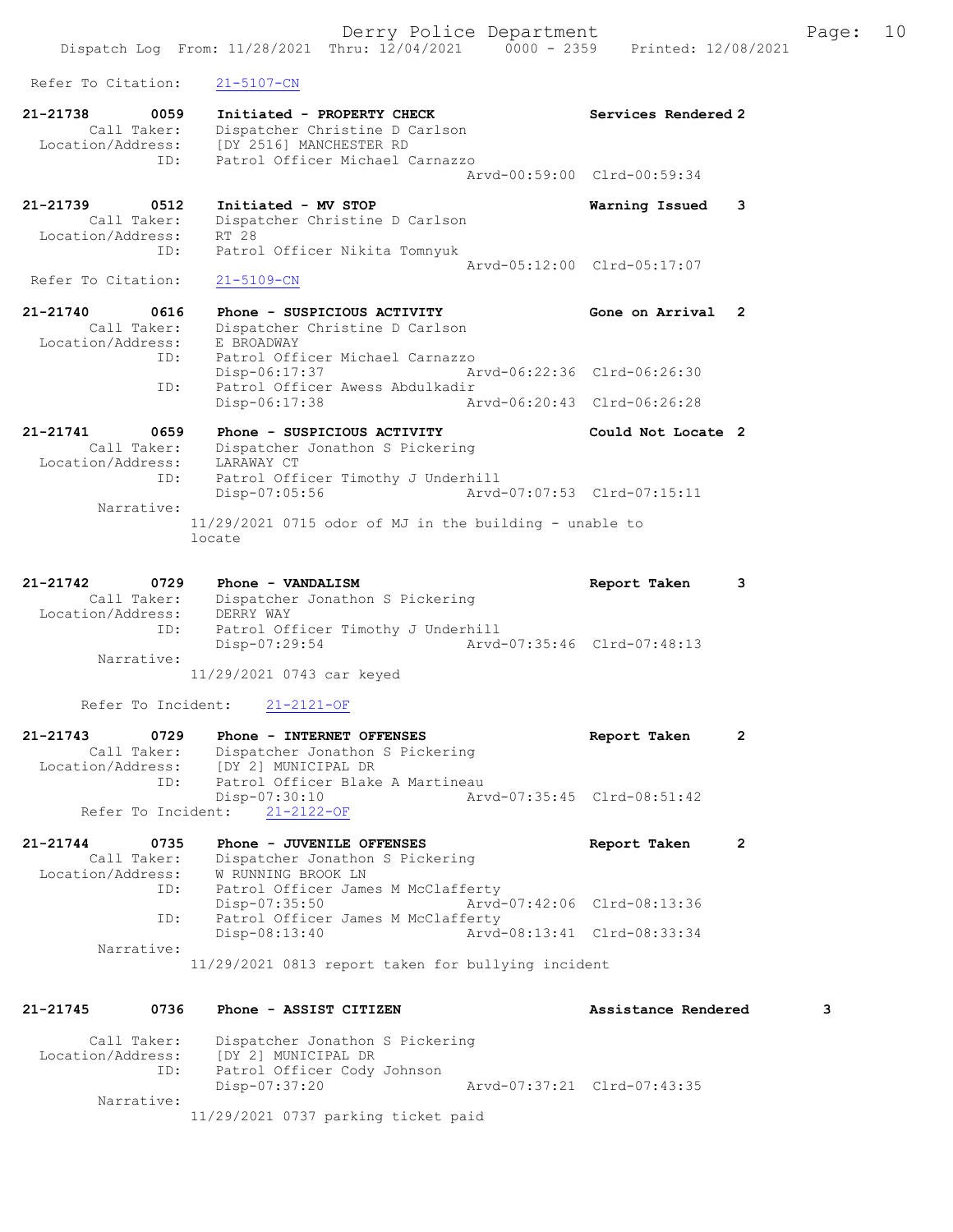Refer To Field Int: 21-4183-FI

| 0746<br>21-21746<br>Call Taker:                                 | Initiated - TOBACCO VIOLATION<br>Dispatcher Jonathon S Pickering<br>Location/Address: [DY 250] PINKERTON ST                                                                  | Summons Issued                                             | $\mathbf{1}$ |
|-----------------------------------------------------------------|------------------------------------------------------------------------------------------------------------------------------------------------------------------------------|------------------------------------------------------------|--------------|
| ID:<br>Refer To Summons:                                        | Patrol Officer Brian J Landry<br>$21 - 1138 - AR$                                                                                                                            | Arvd-07:46:00 Clrd-07:47:21                                |              |
| $21 - 21747$<br>0752<br>Call Taker:<br>Location/Address:        | Phone - SUSPICIOUS ACTIVITY<br>Dispatcher Jonathon S Pickering<br>E BROADWAY                                                                                                 | Arrest(s) Made                                             | $\mathbf{2}$ |
| ID:<br>ID:                                                      | Patrol Officer Cody Johnson<br>Disp-07:52:49<br>Patrol Officer Timothy J Underhill                                                                                           | Arvd-07:54:05 Clrd-09:15:13                                |              |
| ID:                                                             | Disp-07:52:51<br>Patrol Officer Ryan M Panaro<br>Disp-09:16:14                                                                                                               | Arvd-07:54:06 Clrd-08:09:30<br>Arvd-09:16:15 Clrd-10:11:22 |              |
| Narrative:                                                      | 11/29/2021 0805 subject sleeping in the hallway                                                                                                                              |                                                            |              |
| Narrative:                                                      | 11/29/2021 0805 one in custody                                                                                                                                               |                                                            |              |
| Narrative:                                                      | 11/29/2021 0809 315 transporting to DPDHQ s/m: 37463.7                                                                                                                       |                                                            |              |
| Narrative:                                                      | 11/29/2021 0812 315 off at DPDHQ e/m: 37464.9                                                                                                                                |                                                            |              |
| Narrative:                                                      | 11/29/2021 0850 Subject Info:<br>Jerimiah Figueroa<br>101 E Broadway<br>Derry, NH DOB:1/8/98<br>Arrested on an EBW out of Nashua District Court for Non-<br>payment of Fines |                                                            |              |
| Narrative:                                                      | 11/29/2021 0851 bail preset at \$248 cash to settle                                                                                                                          |                                                            |              |
| Narrative:                                                      | 11/29/2021 0859 placed in cell #3                                                                                                                                            |                                                            |              |
| Narrative:                                                      | 11/29/2021 0924 716 transporting to Brentwood s/m: 34461.7                                                                                                                   |                                                            |              |
| Narrative:                                                      | 11/29/2021 0955 716 off at Brentwood e/m: 34483.3                                                                                                                            |                                                            |              |
| Refer To Arrest:                                                | $21 - 1139 - AR$                                                                                                                                                             |                                                            |              |
| 21-21748<br>0808<br>Call Taker:<br>Location/Address:<br>ID:     | Initiated - THEFT<br>Dispatcher Jonathon S Pickering<br>[DY 250] PINKERTON ST<br>Patrol Officer Charles L Doherty                                                            | Report Taken                                               | $\mathbf{2}$ |
| Refer To Incident:                                              | $21 - 2123 - OF$                                                                                                                                                             | Aryd-08:08:00 Clrd-08:12:28                                |              |
| $21 - 21749$<br>0833<br>Call Taker:<br>Location/Address:<br>ID: | Initiated - FOLLOW-UP<br>Dispatcher Jonathon S Pickering<br>FAIRWAY DR<br>Patrol Officer James M McClafferty                                                                 | Services Rendered 2                                        |              |
| 21-21750<br>0838<br>Call Taker:<br>Location/Address:<br>ID:     | Phone - KEEP THE PEACE<br>Dispatcher Jonathon S Pickering<br>[DY 129] COURTHOUSE LN<br>Patrol Officer Timothy J Underhill                                                    | Arvd-08:33:00 Clrd-08:55:37<br><b>ADVICE GIVEN</b>         | $\mathbf{2}$ |
|                                                                 | Disp-08:38:34                                                                                                                                                                | Arvd-08:38:55 Clrd-08:51:35                                |              |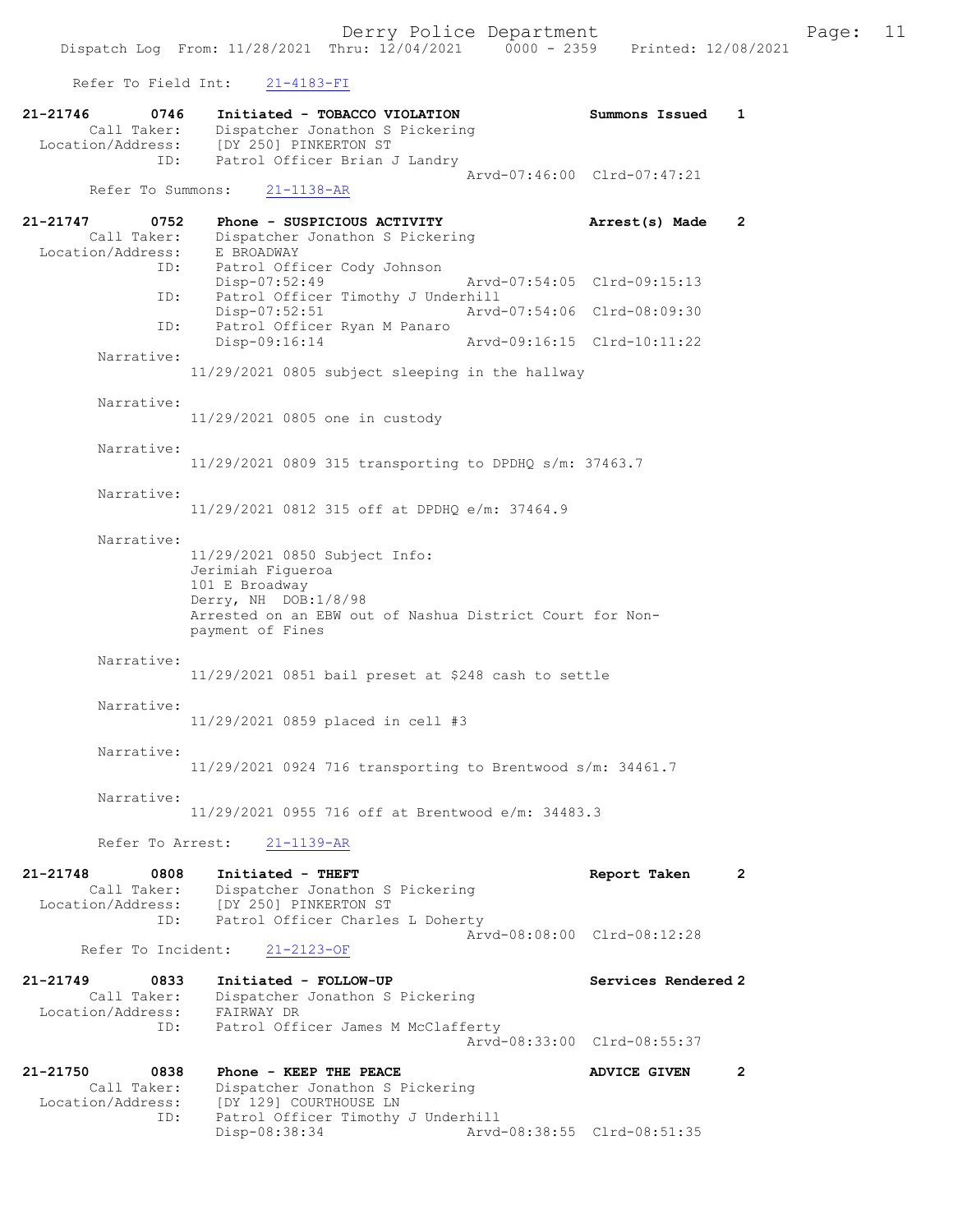Refer To Field Int: 21-4197-FI

| KETET TO LIETA INC.                                          |                           | $2 + 4197$                                                                                                                                         |                             |                             |              |
|--------------------------------------------------------------|---------------------------|----------------------------------------------------------------------------------------------------------------------------------------------------|-----------------------------|-----------------------------|--------------|
| 21-21751<br>Call Taker:<br>Location/Address: HUBBARD HILL RD | 0855                      | Phone - FOLLOW-UP<br>Dispatcher Jonathon S Pickering                                                                                               |                             | Services Rendered 2         |              |
|                                                              | ID:                       | Patrol Officer James M McClafferty<br>Disp-08:56:00                                                                                                |                             | Arvd-09:04:07 Clrd-09:16:19 |              |
| 21-21752<br>Call Taker:                                      | 0937                      | Phone - SUSPICIOUS ACTIVITY<br>Dispatcher Jonathon S Pickering<br>W RUNNING BROOK LN                                                               |                             | Could Not Locate 2          |              |
| Location/Address:                                            | ID:                       | Patrol Officer Cody Johnson<br>Disp-09:37:58                                                                                                       |                             | Arvd-09:42:48 Clrd-10:11:28 |              |
|                                                              | ID:                       | Patrol Officer James M McClafferty<br>Disp-09:38:00                                                                                                | Arvd-09:42:49 Clrd-10:11:29 |                             |              |
|                                                              | ID:                       | Sergeant James M Belanger<br>Disp-09:42:52                                                                                                         | Arvd-09:42:53 Clrd-10:11:27 |                             |              |
| Narrative:                                                   | locate source             | 11/29/2021 1011 popping sounds in the woods, unable to                                                                                             |                             |                             |              |
|                                                              | Refer To Field Int:       | $21 - 4185 - FI$                                                                                                                                   |                             |                             |              |
| 21-21753                                                     | 0955                      | Initiated - LARCENY /FORGERY/ FRAUD<br>Dispatcher Jonathon S Pickering<br>Call Taker: Dispatcher Jonathon<br>Location/Address: [DY 2] MUNICIPAL DR |                             | Report Taken                | $\mathbf{2}$ |
|                                                              | ID:<br>Refer To Incident: | Detective Mark Borgatti<br>$21 - 2125 - OF$                                                                                                        |                             | Arvd-09:55:00 Clrd-09:55:55 |              |
| 21-21754<br>Call Taker:<br>Location/Address:<br>ID:          | 1023                      | Initiated - MV STOP<br>Dispatcher Jonathon S Pickering<br>ROLLINS ST                                                                               |                             | Summons Issued              | 3            |
|                                                              |                           | Patrol Officer Cody Johnson                                                                                                                        |                             | Arvd-10:23:00 Clrd-10:45:57 |              |
|                                                              | ID:                       | Patrol Officer Melissa M Houde<br>$Disp-10:40:45$                                                                                                  |                             | Arvd-10:40:46 Clrd-10:40:48 |              |
|                                                              | ID:                       | Patrol Officer Melissa M Houde<br>$Disp-10:40:49$                                                                                                  | Arvd-10:40:50 Clrd-10:41:58 |                             |              |
| Refer To Citation:                                           | Refer To Summons:         | $21 - 5111 - CN$<br>$21 - 1140 - AR$                                                                                                               |                             |                             |              |
| 21-21755                                                     | 1025                      | Initiated - FOLLOW-UP                                                                                                                              |                             | No Action Required          | 2            |
| Call Taker:<br>Location/Address:                             | ID:                       | Dispatcher Jonathon S Pickering<br>[DY 1489] CRYSTAL AVE<br>Patrol Officer Timothy J Underhill                                                     |                             |                             |              |
|                                                              |                           |                                                                                                                                                    |                             | Arvd-10:25:00 Clrd-10:25:58 |              |
| 21-21756<br>Call Taker:<br>Location/Address:                 | 1036<br>ID:               | Radio - MV STOP<br>Dispatcher Jonathon S Pickering<br>WINDHAM RD<br>Patrol Officer Melissa M Houde                                                 |                             | Arrest(s) Made              | 3            |
| Refer To Citation:                                           |                           | Disp-10:36:34<br>$21 - 5110 - CN$                                                                                                                  |                             | Arvd-10:36:36 Clrd-10:40:31 |              |
| 21-21757<br>Call Taker:<br>Location/Address:                 | 1044<br>ID:               | Walk-In - SEX OFFENSES<br>Dispatcher Jonathon S Pickering<br>[DY 2] MUNICIPAL DR<br>Detective Daniel J McCarthy                                    |                             | Services Rendered 1         |              |
| Cleared By:                                                  |                           | $Disp-10:45:21$<br>Detective Daniel J McCarthy                                                                                                     |                             | Arvd-10:45:23 Clrd-11:58:28 |              |
| 21-21758<br>Call Taker:                                      | 1047                      | Phone - ASSIST CITIZEN<br>Dispatcher Jonathon S Pickering                                                                                          |                             | Services Rendered 3         |              |
| Location/Address:<br>Arrived By:<br>Cleared By:              | ID:                       | N MAIN ST<br>Patrol Officer Blake A Martineau<br>Disp-10:49:06<br>Patrol Officer Michael P Accorto<br>Patrol Officer Michael P Accorto             |                             | Arvd-10:57:17 Clrd-11:26:45 |              |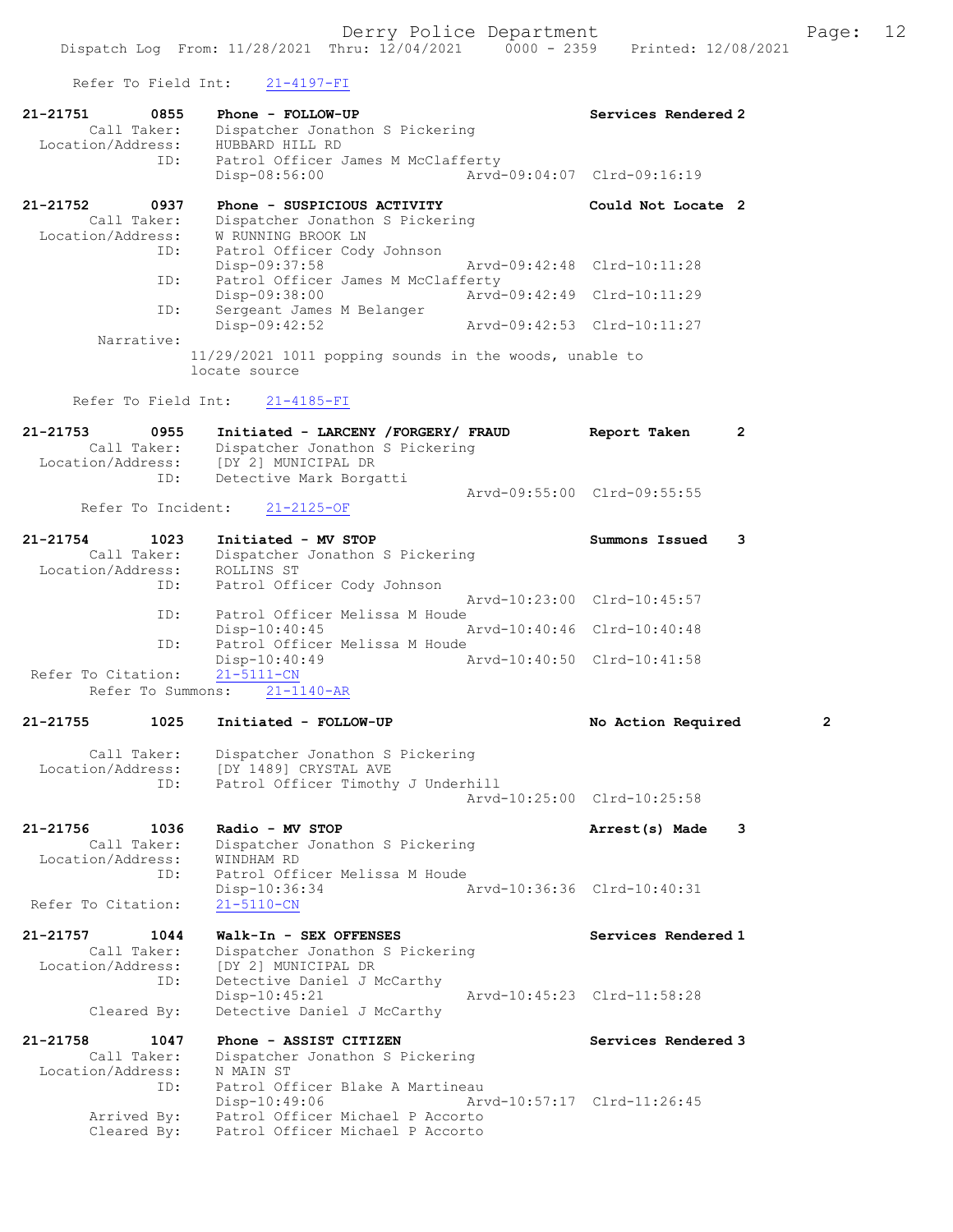Derry Police Department Fage: 13 Dispatch Log From: 11/28/2021 Thru: 12/04/2021 0000 - 2359 Printed: 12/08/2021 ID: Patrol Officer Timothy J Underhill Disp-10:49:10 Arvd-10:57:15 Clrd-11:12:58 Arrived By: Patrol Officer Michael P Accorto Cleared By: Patrol Officer Michael P Accorto Refer To Field Int: 21-4188-FI 21-21759 1055 Initiated - MV STOP Warning Issued 3 Call Taker: Patrol Officer Michael P Accorto Location/Address: BIRCH ST ID: Patrol Officer Melissa M Houde Arvd-10:55:35 Clrd-10:57:21 Refer To Citation: 21-5112-CN 21-21760 1100 Initiated - MV STOP Warning Issued 3 Call Taker: Patrol Officer Michael P Accorto Location/Address: WINDHAM RD ID: Patrol Officer Melissa M Houde Arvd-11:00:00 Clrd-11:04:16 Refer To Citation: 21-5113-CN 21-21761 1111 Initiated - SUSPICIOUS ACTIVITY ADVICE GIVEN 2 Call Taker: Patrol Officer Michael P Accorto Location/Address: [DY 2] MUNICIPAL DR ID: Patrol Officer Collin Kennedy Arvd-11:11:00 Clrd-11:12:28 21-21762 1114 Initiated - FOLLOW-UP No Action Required 2 Call Taker: Patrol Officer Michael P Accorto Location/Address: [DY 8] MANNING ST ID: Patrol Officer Cody Johnson Arvd-11:14:00 Clrd-11:18:39 21-21763 1120 Initiated - MV STOP Warning Issued 3 Call Taker: Patrol Officer Michael P Accorto Location/Address: WINDHAM RD ID: Patrol Officer Melissa M Houde Arvd-11:20:00 Clrd-11:30:32 Refer To Citation: 21-5114-CN 21-21764 1133 Initiated - MV STOP Summons Issued 3 Call Taker: Patrol Officer Michael P Accorto Location/Address: WINDHAM RD ID: Patrol Officer Melissa M Houde Arvd-11:33:00 Clrd-11:39:29 Refer To Citation: 21-816-006029 21-21765 1143 Phone - PED CHECK Services Rendered 2 Call Taker: Patrol Officer Michael P Accorto Location/Address: ROCKINGHAM RD ID: Patrol Officer James M McClafferty Disp-11:45:16 Arvd-11:48:28 Clrd-12:17:04 ID: Patrol Officer Cody Johnson Disp-11:45:21 Arvd-11:48:26 Clrd-12:17:10 Narrative: report of a male hanging around the business Narrative: Checking 1 by Hawk Industries Narrative: transporting to LDY town line s/m 57083.5 Narrative: e/m 57087.0 Refer To Field Int: 21-4189-FI 21-21766 1154 Initiated - MV STOP Warning Issued 3 Call Taker: Patrol Officer Michael P Accorto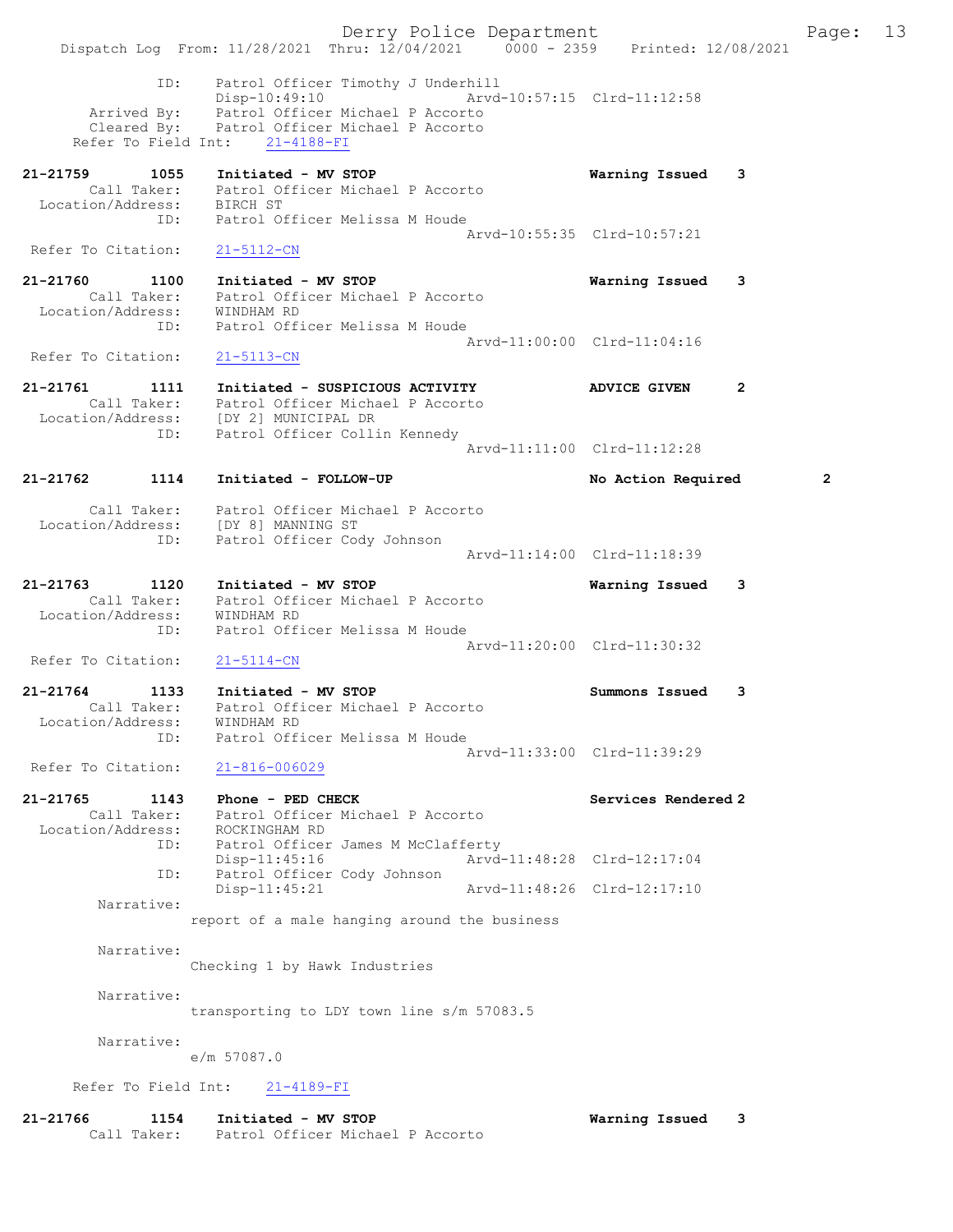Derry Police Department Fage: 14 Dispatch Log From: 11/28/2021 Thru: 12/04/2021 0000 - 2359 Printed: 12/08/2021 Location/Address: S MAIN ST ID: Patrol Officer Melissa M Houde Arvd-11:54:00 Clrd-11:58:38<br>21-5115-CN Refer To Citation: 21-21767 1209 911 - MV ACCIDENT 1 200 Report Taken 1 Call Taker: Patrol Officer Michael P Accorto Location/Address: MANCHESTER RD ID: Patrol Officer Timothy J Underhill Disp-12:10:23 Arvd-12:17:19 Clrd-12:41:35 Narrative: Off with NH -FRESH- and NH 3924675 Narrative: Santos vs. Kuligowski reportable Refer To Accident: 21-596-AC 21-21768 1211 Initiated - MV STOP Warning Issued 3 Call Taker: Patrol Officer Michael P Accorto Location/Address: BIRCH ST ID: Patrol Officer Melissa M Houde Arvd-12:11:00 Clrd-12:14:42 Refer To Citation: 21-5116-CN 21-21769 1219 Initiated - MV STOP Warning Issued 3 Call Taker: Patrol Officer Michael P Accorto Location/Address: WINDHAM RD ID: Patrol Officer Melissa M Houde Arvd-12:19:00 Clrd-12:23:22<br>21-5117-CN Refer To Citation: 21-21770 1228 Initiated - MV STOP Warning Issued 3 Call Taker: Patrol Officer Michael P Accorto Location/Address: WINDHAM RD ID: Patrol Officer Melissa M Houde Arvd-12:28:00 Clrd-12:31:40 Refer To Citation: 21-5118-CN 21-21771 1238 Initiated - MV STOP Summons Issued 3 Call Taker: Patrol Officer Michael P Accorto Location/Address: FORDWAY ST ID: Patrol Officer Melissa M Houde Arvd-12:38:00 Clrd-12:45:51<br>21-816-006030 Refer To Citation: 21-21772 1316 Initiated - MV STOP Warning Issued 3 Call Taker: Patrol Officer Michael P Accorto Location/Address: N MAIN ST ID: Patrol Officer Melissa M Houde Arvd-13:16:00 Clrd-13:19:33 Refer To Citation: 21-5119-CN 21-21773 1400 Walk-In - SEXUAL OFFENDER REGISTRATION Services Rendered 1 Call Taker: Patrol Officer Michael P Accorto Location/Address: [DY 2] MUNICIPAL DR ID: Detective Victoria M Kidd Disp-14:00:53 Arvd-14:00:55 Clrd-14:36:31 21-21774 1418 911 - MEDICAL EMERGENCY Transported to Hospital 1 Call Taker: Patrol Officer Michael P Accorto Location/Address: OLD CHESTER RD ID: Patrol Officer Ryan M Panaro Arvd-14:20:28 Clrd-14:34:45 Refer To Field Int: 21-4190-FI 21-21775 1423 911 - SUSPICIOUS ACTIVITY Unfounded 2 Call Taker: Patrol Officer Michael P Accorto

Location/Address: FRANKLIN ST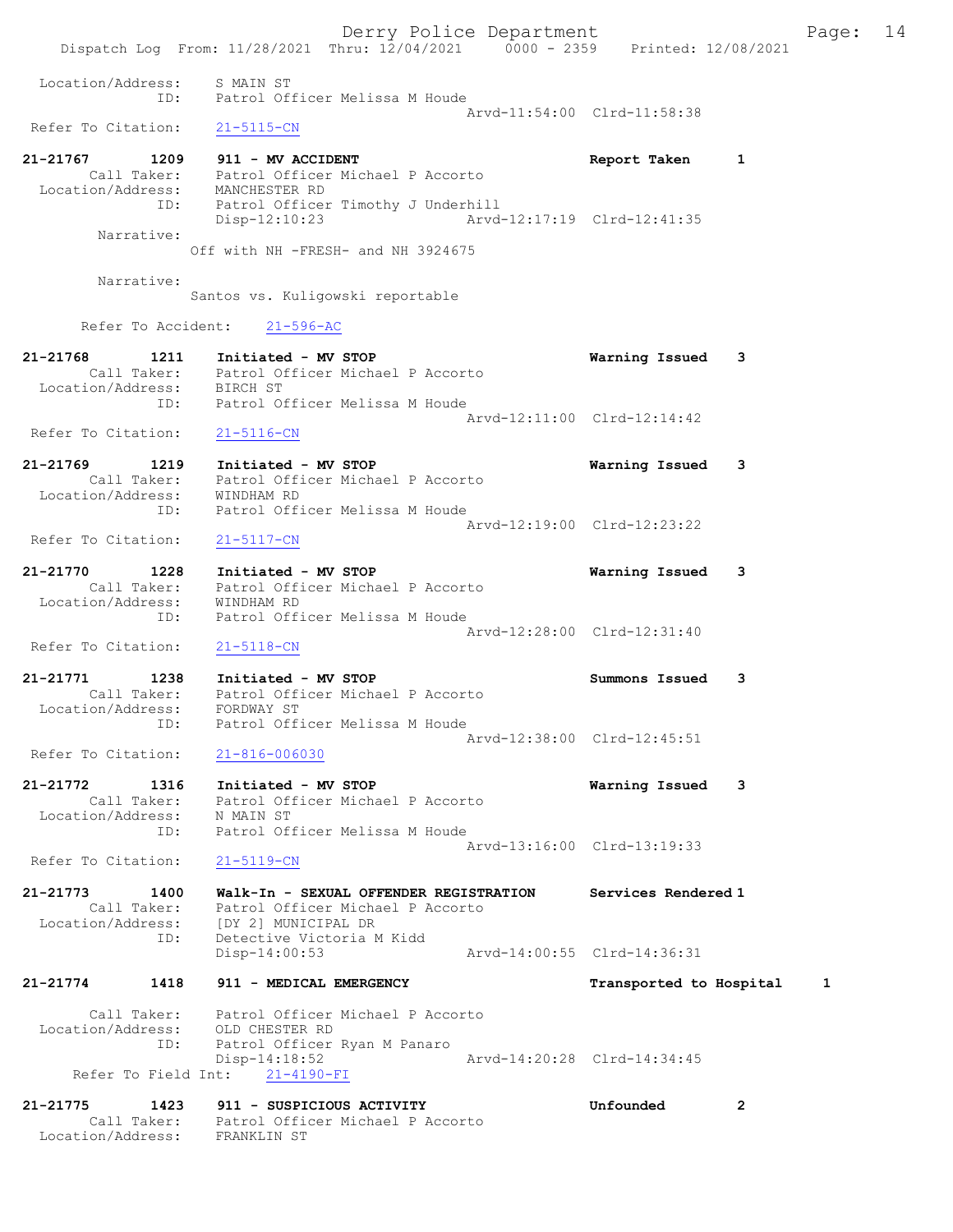|                                                      | Dispatch Log From: 11/28/2021 Thru: 12/04/2021 0000 - 2359 Printed: 12/08/2021                                                                                                 | Derry Police Department |                                                  | Page: | 15 |
|------------------------------------------------------|--------------------------------------------------------------------------------------------------------------------------------------------------------------------------------|-------------------------|--------------------------------------------------|-------|----|
|                                                      |                                                                                                                                                                                |                         |                                                  |       |    |
| ID:                                                  | Patrol Officer Timothy J Underhill<br>Disp-14:24:36                                                                                                                            |                         | Arvd-14:24:51 Clrd-14:30:48                      |       |    |
| ID:                                                  | Patrol Officer Blake A Martineau<br>$Disp-14:24:40$                                                                                                                            |                         | Arvd-14:25:33 Clrd-14:28:20                      |       |    |
| ID:                                                  | Captain Vernon L Thomas<br>Disp-14:25:16                                                                                                                                       |                         | Arvd-14:25:19 Clrd-14:30:39                      |       |    |
| Narrative:                                           | determiend to just be a relative raking leaves                                                                                                                                 |                         |                                                  |       |    |
| Refer To Field Int:                                  | $21 - 4194 - FI$                                                                                                                                                               |                         |                                                  |       |    |
| 21-21776<br>1435                                     | 911 - MV ACCIDENT<br>Call Taker: Patrol Officer Michael P Accorto<br>Location/Address: ROCKINGHAM RD + WINDHAM DEPOT RD                                                        |                         | Report Taken<br>1                                |       |    |
| ID:                                                  | Patrol Officer Ryan M Panaro<br>Disp-14:36:28                                                                                                                                  |                         | Arvd-14:40:15 Clrd-15:02:32                      |       |    |
| ID:                                                  | Patrol Officer Casey J Noyes<br>Disp-14:50:01                                                                                                                                  |                         | Arvd-14:58:07 Clrd-15:02:30                      |       |    |
| Narrative:                                           | DFD on scene                                                                                                                                                                   |                         |                                                  |       |    |
| Narrative:                                           | Off with NH handicap W649 and NH 4636271                                                                                                                                       |                         |                                                  |       |    |
| Narrative:                                           | Operator of NH W649 is being transported to PMC by LFD                                                                                                                         |                         |                                                  |       |    |
| Narrative:                                           | 11/29/2021 1530 Zimmerle vs Amico REPORTABLE                                                                                                                                   |                         |                                                  |       |    |
| Refer To Accident:                                   | $21 - 597 - AC$                                                                                                                                                                |                         |                                                  |       |    |
| 21-21777                                             | 1513 911 - MEDICAL EMERGENCY                                                                                                                                                   |                         | Transported to Hospital                          | 1     |    |
| ID:<br>Narrative:                                    | Call Taker: Patrol Officer Michael P Accorto<br>Location/Address: [DY 2745] HOOD RD<br>Patrol Officer Casey J Noyes<br>$Disp-15:14:16$                                         |                         | Arvd-15:14:38 Clrd-15:23:38                      |       |    |
|                                                      | DFD on scene                                                                                                                                                                   |                         |                                                  |       |    |
| Narrative:                                           | Juvenile having seizures                                                                                                                                                       |                         |                                                  |       |    |
|                                                      | Refer To Field Int: 21-4191-FI                                                                                                                                                 |                         |                                                  |       |    |
| 21-21778<br>1520                                     | 911 - MV ACCIDENT<br>Call Taker: Patrol Officer Michael P Accorto<br>Location/Address: E BROADWAY + MOUNT WASHINGTON ST<br>ID: Patrol Officer Casey J Noyes<br>$Disp-15:24:03$ |                         | Report Taken<br>1<br>Arvd-15:30:10 Clrd-16:23:02 |       |    |
| Arrived By:<br>Cleared By:<br>Narrative:             | Patrol Officer Ryan M Panaro<br>Patrol Officer Ryan M Panaro<br>11/29/2021 1547 AAA requested for NH: 5035520                                                                  |                         |                                                  |       |    |
| Narrative:                                           |                                                                                                                                                                                |                         |                                                  |       |    |
|                                                      | 11/29/2021 2122 Galante vs Carbone REPORTABLE                                                                                                                                  |                         |                                                  |       |    |
|                                                      | Refer To Accident: 21-598-AC                                                                                                                                                   |                         |                                                  |       |    |
| 21-21780<br>1549                                     | Walk-In - SEXUAL OFFENDER REGISTRATION<br>Call Taker: Patrol Officer Ryan M Panaro<br>Location/Address: [DY 2] MUNICIPAL DR                                                    |                         | Services Rendered 1                              |       |    |
| ID:                                                  | Detective Mark Borgatti<br>$Disp-15:50:53$                                                                                                                                     |                         | Arvd-15:50:55 Clrd-15:50:58                      |       |    |
| 1550<br>21-21779<br>Call Taker:<br>Location/Address: | Initiated - MV STOP<br>Patrol Officer Ryan M Panaro<br>RT 28                                                                                                                   |                         | Warning Issued<br>3                              |       |    |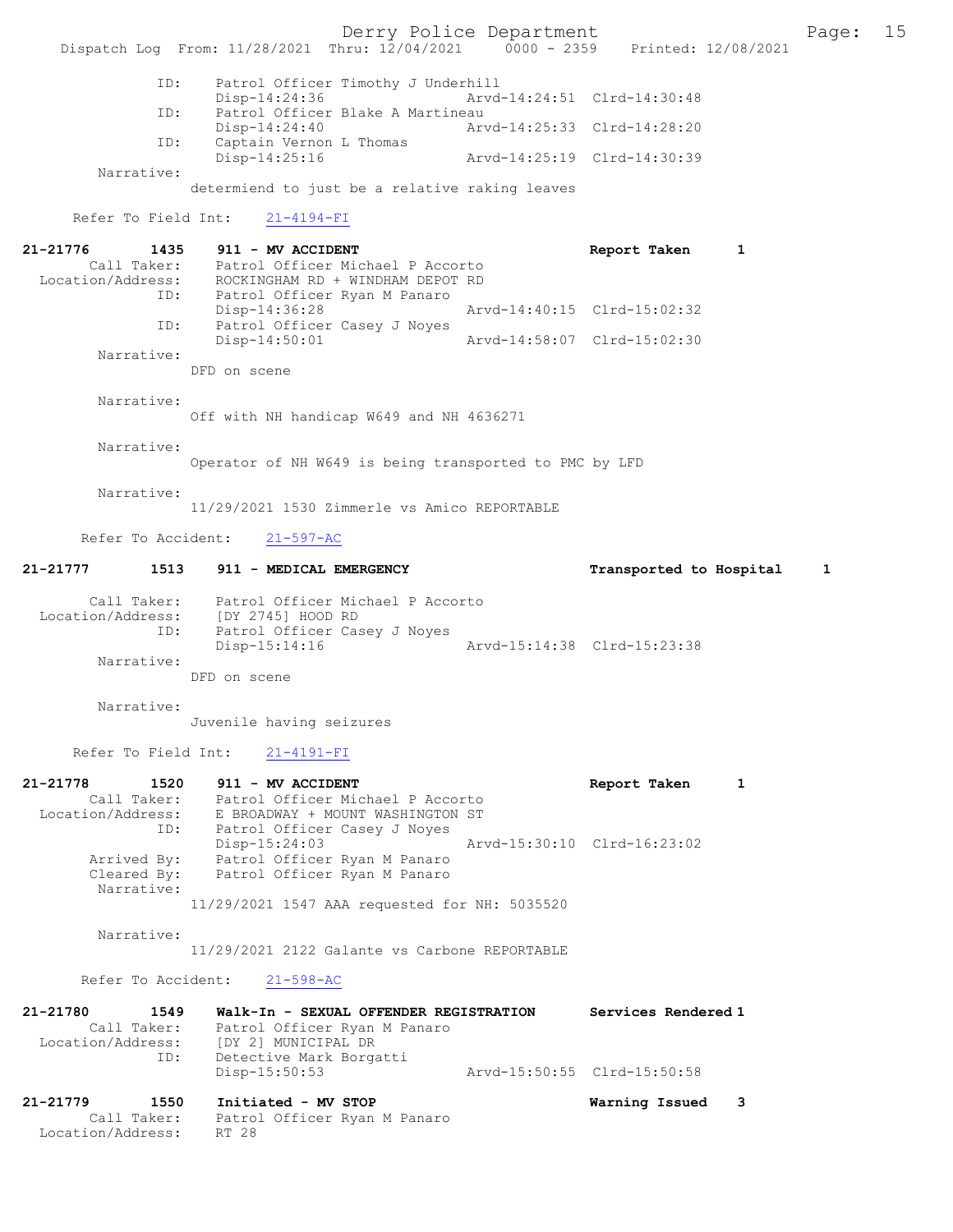|                                                 | Dispatch Log From: 11/28/2021 Thru: 12/04/2021 0000 - 2359 Printed: 12/08/2021                          | Derry Police Department     |                             |   | Page: 16 |  |
|-------------------------------------------------|---------------------------------------------------------------------------------------------------------|-----------------------------|-----------------------------|---|----------|--|
| ID:                                             | Patrol Officer Michael P Accorto                                                                        |                             | Arvd-15:50:00 Clrd-15:56:54 |   |          |  |
| Refer To Citation:                              | $21 - 5120 - CN$                                                                                        |                             |                             |   |          |  |
| 21-21781<br>1606                                | Initiated - MV STOP<br>Call Taker: Patrol Officer Ryan M Panaro                                         |                             | Warning Issued              | 3 |          |  |
| ID:                                             | Location/Address: E DERRY RD + LANE RD<br>Patrol Officer Melissa M Houde                                |                             |                             |   |          |  |
| Refer To Citation:                              | 21-5121-CN                                                                                              |                             | Arvd-16:06:00 Clrd-16:09:49 |   |          |  |
| 21-21782<br>1616                                | Initiated - MV STOP                                                                                     |                             | Warning Issued              | 3 |          |  |
| ID:                                             | Call Taker: Patrol Officer Ryan M Panaro<br>Location/Address: S MAIN ST<br>Patrol Officer Samuel J Troy |                             |                             |   |          |  |
| Refer To Citation:                              | $21 - 5122 - CN$                                                                                        |                             | Arvd-16:16:00 Clrd-16:22:45 |   |          |  |
| 21-21783<br>1619                                | Initiated - FOLLOW-UP<br>Call Taker: Patrol Officer Ryan M Panaro                                       |                             | Cleared                     | 2 |          |  |
| Location/Address: LINLEW DR<br>ID:              | Detective Mark Borgatti                                                                                 |                             |                             |   |          |  |
| ID:                                             | Detective Scott A Tompkins                                                                              |                             | Arvd-16:19:00 Clrd-16:25:12 |   |          |  |
|                                                 | $Disp-16:22:29$                                                                                         |                             | Arvd-16:22:31 Clrd-16:25:10 |   |          |  |
| 21-21784<br>1630                                | Initiated - MV STOP<br>Call Taker: Patrol Officer Ryan M Panaro                                         |                             | Warning Issued              | 3 |          |  |
| Location/Address: E DERRY RD<br>ID:             | Patrol Officer Melissa M Houde                                                                          |                             |                             |   |          |  |
| Refer To Citation:                              | 21-5123-CN                                                                                              |                             | Arvd-16:30:00 Clrd-16:34:47 |   |          |  |
| 21-21785<br>1634<br>Location/Address: BYPASS 28 | 911 - MV ACCIDENT<br>Call Taker: Patrol Officer Ryan M Panaro                                           |                             | Arrest(s) Made 1            |   |          |  |
| ID:                                             | Patrol Officer Melissa M Houde<br>Disp-16:36:20                                                         | Arvd-16:40:04 Clrd-16:52:08 |                             |   |          |  |
| ID:                                             | Patrol Officer Samuel J Troy<br>Disp-16:36:22                                                           |                             | Arvd-16:38:38 Clrd-18:13:07 |   |          |  |
| ID:                                             | Patrol Officer Michael P Accorto<br>Disp-16:37:39                                                       |                             | Arvd-16:40:06 Clrd-17:52:39 |   |          |  |
| ID:                                             | Sergeant Jared Knox<br>Disp-16:37:41                                                                    |                             | Arvd-16:40:08 Clrd-16:58:18 |   |          |  |
| ID:                                             | Patrol Officer Kevin L Davies<br>Disp-18:13:00                                                          |                             | Arvd-18:13:03 Clrd-18:21:24 |   |          |  |
| Narrative:                                      | car vs bicyclist                                                                                        |                             |                             |   |          |  |
| Narrative:                                      | 11/29/2021 1638 DFD on scene                                                                            |                             |                             |   |          |  |
| Narrative:                                      | 11/29/2021 1700 Off w/ NH: 5026167                                                                      |                             |                             |   |          |  |
| Narrative:                                      | 11/29/2021 1735 One in custody on an EBW for DUI, Identified<br>as:                                     |                             |                             |   |          |  |
|                                                 | Edward Hayes<br>9/10/61<br>59 Norwich Pl<br>Derry, NH 03038                                             |                             |                             |   |          |  |
| Narrative:                                      | 11/29/2021 1740 423 transporting to DPDHQ s/m: 42917.8                                                  |                             |                             |   |          |  |
| Narrative:                                      | 11/29/2021 1741 B/C requested. B/C Mencis contacted and a<br>message was left                           |                             |                             |   |          |  |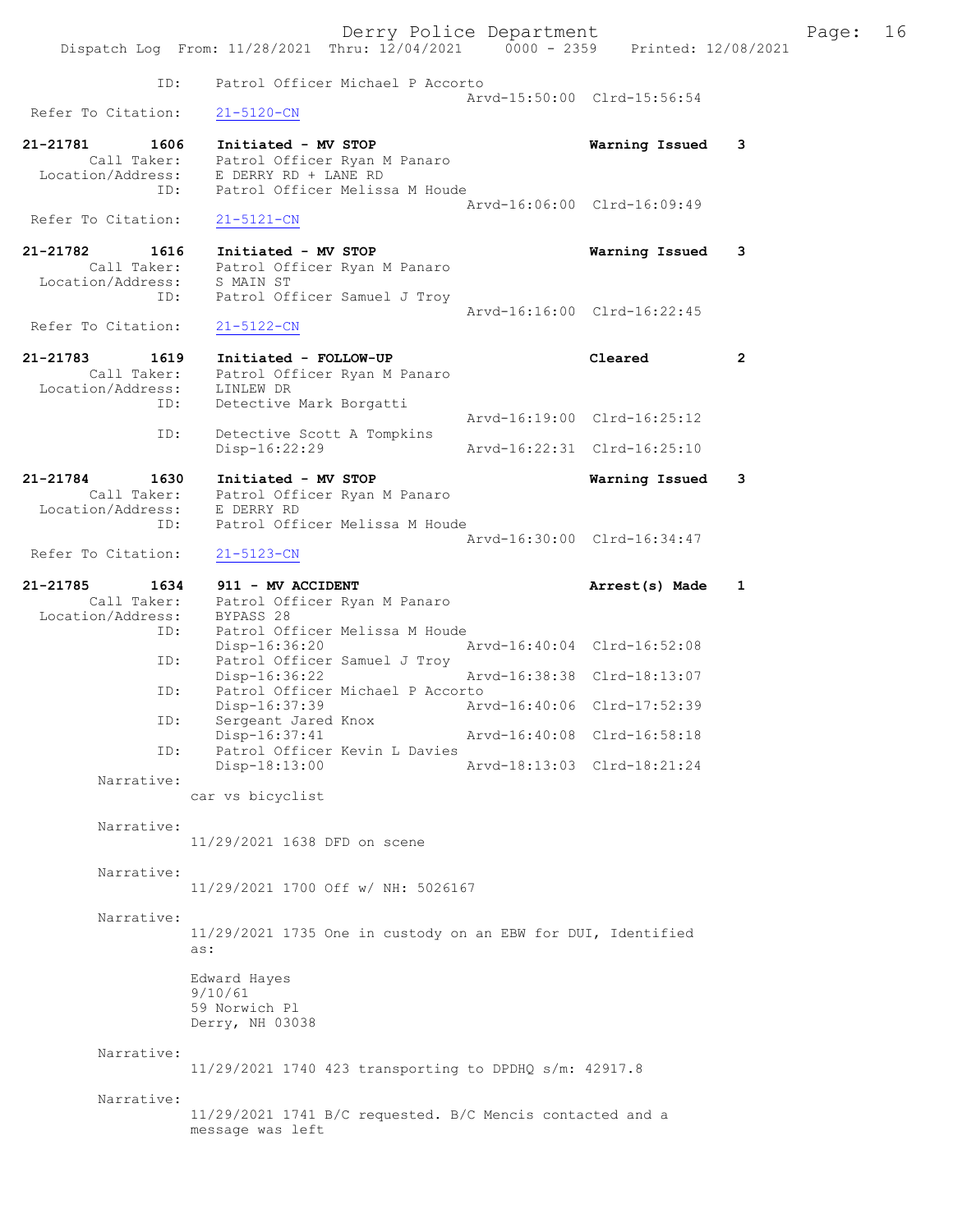|                                                      | Dispatch Log From: 11/28/2021 Thru: 12/04/2021 0000 - 2359 Printed: 12/08/2021                                   | Derry Police Department                                                |                             |   | Page: | 17 |
|------------------------------------------------------|------------------------------------------------------------------------------------------------------------------|------------------------------------------------------------------------|-----------------------------|---|-------|----|
| Narrative:                                           | 11/29/2021 1749 off at HO e/m: 42921.6                                                                           |                                                                        |                             |   |       |    |
| Narrative:                                           | 11/29/2021 1815 Hayes vs Perna REPORTABLE                                                                        |                                                                        |                             |   |       |    |
| Narrative:                                           | $11/29/2021$ 1820 subject placed in cell #3                                                                      |                                                                        |                             |   |       |    |
| Narrative:                                           | 11/29/2021 1901 prisoner checked                                                                                 |                                                                        |                             |   |       |    |
| Narrative:                                           | 11/29/2021 1933 prisoner checked                                                                                 |                                                                        |                             |   |       |    |
| Narrative:                                           | 11/29/2021 2052 subject released on pre-set PR bail per BC<br>Mencis with a Derry District court date of 3/3/22. |                                                                        |                             |   |       |    |
| Refer To Arrest:<br>Refer To Accident:               | $21 - 1141 - AR$<br>$21 - 599 - AC$                                                                              |                                                                        |                             |   |       |    |
| 21-21786<br>1642                                     | Call Taker: Patrol Officer Ryan M Panaro                                                                         | Walk-In - SEXUAL OFFENDER REGISTRATION                                 | Cleared                     | 1 |       |    |
| Location/Address: [DY 2] MUNICIPAL DR<br>ID:         | Detective Peter A Houlis<br>Disp-16:43:17                                                                        |                                                                        | Arvd-16:43:23 Clrd-16:43:25 |   |       |    |
| 21-21787<br>1651                                     | 911 - DOMESTIC DISTURBANCE<br>Call Taker: Patrol Officer Ryan M Panaro                                           |                                                                        | Matter Mediated 1           |   |       |    |
| Location/Address:<br>ID:                             | RICHARDSON DR<br>Disp-16:52:03                                                                                   | Patrol Officer Casey J Noyes                                           | Arvd-17:01:17 Clrd-17:34:11 |   |       |    |
| ID:<br>ID:                                           | $Disp-16:52:11$<br>Sergeant Jared Knox                                                                           | Patrol Officer Melissa M Houde                                         | Arvd-17:01:16 Clrd-17:34:10 |   |       |    |
| Refer To Incident:                                   | Disp-16:58:22<br>$21 - 2127 - OF$                                                                                |                                                                        | Arvd-17:09:25 Clrd-17:34:13 |   |       |    |
| 1705<br>21-21788<br>Call Taker:<br>Location/Address: | Walk-In - THEFT<br>[DY 2] MUNICIPAL DR                                                                           | Patrol Officer Ryan M Panaro                                           | Report Taken                | 2 |       |    |
| ID:<br>Narrative:                                    | $Disp-17:05:52$                                                                                                  | Patrol Officer Collin Kennedy                                          | Arvd-17:05:55 Clrd-17:06:06 |   |       |    |
| Refer To Incident:                                   | Venmo theft<br>$21 - 2126 - OF$                                                                                  |                                                                        |                             |   |       |    |
| 21-21789<br>1712<br>Call Taker:                      |                                                                                                                  | Walk-In - SEXUAL OFFENDER REGISTRATION<br>Patrol Officer Ryan M Panaro | Cleared                     | 1 |       |    |
| Location/Address: [DY 2] MUNICIPAL DR<br>ID:         | Detective Peter A Houlis<br>Disp-17:13:18                                                                        |                                                                        | Arvd-17:13:22 Clrd-17:13:23 |   |       |    |
| 21-21790<br>1735<br>Call Taker:<br>Location/Address: | Initiated - SEX OFFENSES<br>[DY 2] MUNICIPAL DR                                                                  | Patrol Officer Ryan M Panaro                                           | Report Taken                | 1 |       |    |
| ID:<br>Refer To Incident:                            | Detective Peter A Houlis<br>$21 - 2128 - OF$                                                                     |                                                                        | Arvd-17:35:00 Clrd-17:36:16 |   |       |    |
| 21-21791<br>1747<br>Call Taker:                      | Initiated - DISABLED MV                                                                                          | Patrol Officer Ryan M Panaro                                           | SENT ON THEIR WAY 3         |   |       |    |
| Location/Address:<br>ID:                             | E DERRY RD                                                                                                       | Patrol Officer Casey J Noyes                                           | Arvd-17:47:00 Clrd-18:10:13 |   |       |    |
| ID:                                                  | Disp-17:48:32                                                                                                    | Patrol Officer Melissa M Houde                                         | $Clrd-17:49:51$             |   |       |    |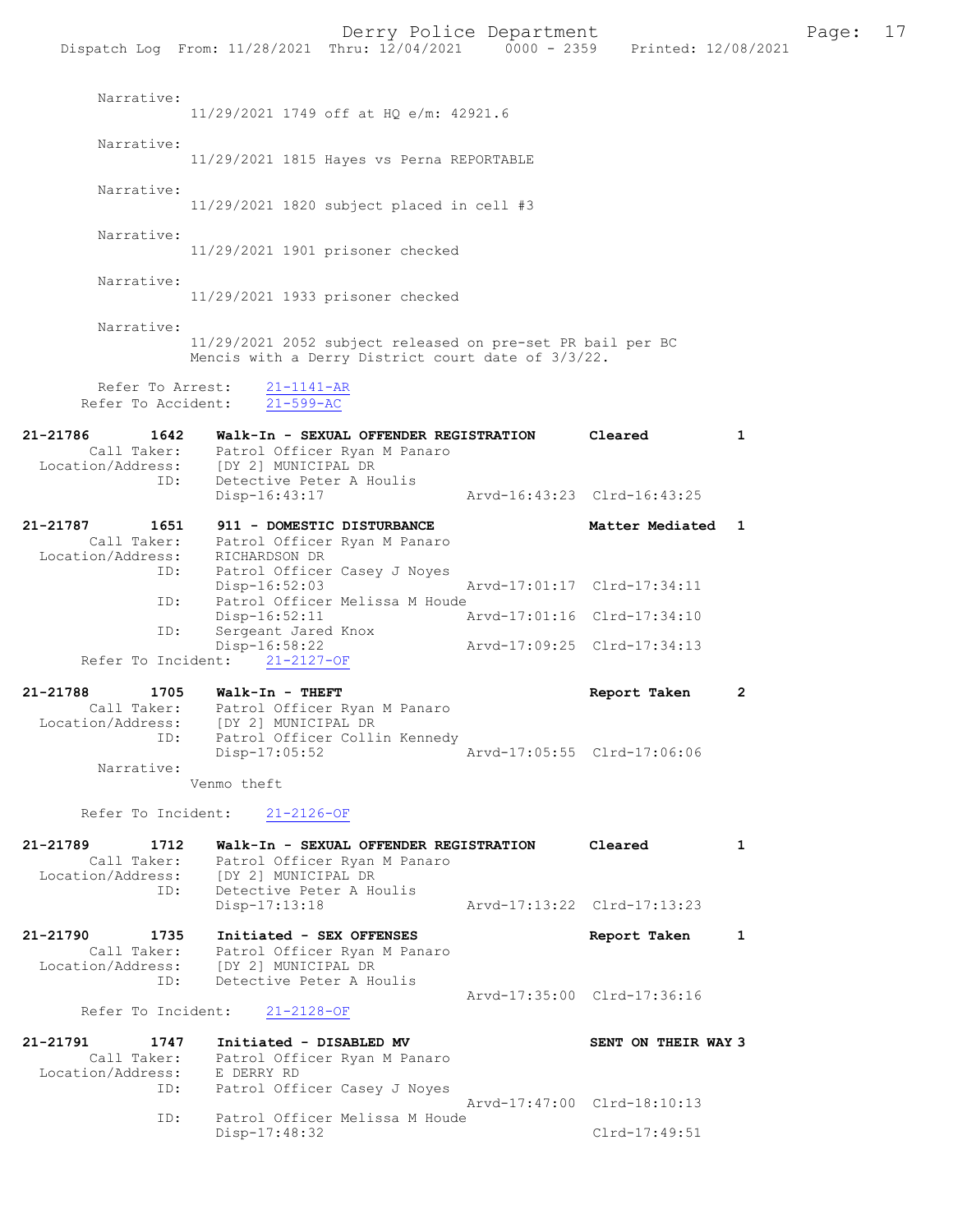Narrative:

NH: 4750027

| 21-21792<br>1800                                 | Initiated - FOLLOW-UP<br>Call Taker: Patrol Officer Ryan M Panaro<br>Location/Address: FAIRWAY DR       | Cleared                     | $\overline{2}$ |
|--------------------------------------------------|---------------------------------------------------------------------------------------------------------|-----------------------------|----------------|
| ID:                                              | Patrol Officer Michael P Accorto                                                                        |                             |                |
|                                                  |                                                                                                         | Arvd-18:00:00 Clrd-18:07:24 |                |
| 21-21793 1846                                    | Phone - DELIVER A MESSAGE                                                                               | No Action Required          | 1              |
| Location/Address: FRANKLIN ST<br>ID:             | Call Taker: Patrol Officer Kevin L Davies<br>Patrol Officer Samuel J Troy<br>Disp-18:46:54              | Arvd-18:51:05 Clrd-18:56:39 |                |
|                                                  | Refer To Field Int: 21-4265-FI                                                                          |                             |                |
| $21 - 21794$<br>1858                             | Phone - ASSIST CITIZEN                                                                                  | Services Rendered 3         |                |
| ID:                                              | Call Taker: Patrol Officer Ryan M Panaro<br>Location/Address: DERRY WAY<br>Patrol Officer Samuel J Troy |                             |                |
|                                                  | Disp-18:59:26<br>Arrived By: Patrol Officer Kevin L Davies                                              | Arvd-19:08:11 Clrd-19:30:32 |                |
| ID:<br>Arrived By:                               | Patrol Officer Casey J Noyes<br>$Disp-19:00:52$<br>Patrol Officer Kevin L Davies                        | Arvd-19:08:25 Clrd-19:30:20 |                |
|                                                  |                                                                                                         |                             |                |
| 21-21795<br>1948                                 | Initiated - MV STOP                                                                                     | Warning Issued              | 3              |
| Location/Address:                                | Call Taker: Patrol Officer Ryan M Panaro<br>S MAIN ST                                                   |                             |                |
| ID:                                              | Patrol Officer Joshua Martin                                                                            |                             |                |
| Refer To Citation:                               | $21 - 5124 - CN$                                                                                        | Arvd-19:48:00 Clrd-19:52:28 |                |
| 21-21796                                         | 1950 Initiated - MV CHECK                                                                               | Summons Issued              | 1              |
|                                                  | .<br>Call Taker: Patrol Officer Ryan M Panaro                                                           |                             |                |
| Location/Address: YOUNG RD                       |                                                                                                         |                             |                |
| ID:                                              | Patrol Officer Melissa M Houde                                                                          |                             |                |
| ID:                                              | Patrol Officer Michael P Accorto                                                                        | Arvd-19:50:00 Clrd-20:06:25 |                |
|                                                  | Disp-19:53:47<br>Arvd-19:53:49 Clrd-20:06:23                                                            |                             |                |
|                                                  | Refer To Summons: 21-1142-AR                                                                            |                             |                |
| 21-21797                                         | 2040 Initiated - MV STOP                                                                                | Warning Issued              | 3              |
|                                                  | Call Taker: Patrol Officer Ryan M Panaro                                                                |                             |                |
| Location/Address: RT 28                          |                                                                                                         |                             |                |
| ID:                                              | Patrol Officer Michael P Accorto                                                                        | Arvd-20:40:00 Clrd-20:47:42 |                |
| Refer To Citation: 21-5125-CN                    |                                                                                                         |                             |                |
| 21-21798<br>2056<br>Location/Address: NORWICH PL | Initiated - TRANSPORT<br>Call Taker: Patrol Officer Ryan M Panaro                                       | Cleared                     | 3              |
| ID:                                              | Patrol Officer Michael P Accorto                                                                        |                             |                |
|                                                  |                                                                                                         | Arvd-20:56:00 Clrd-21:05:07 |                |
| Narrative:                                       | 11/29/2021 2058 222 transporting to Norwich PL s/m: 57184.5                                             |                             |                |
|                                                  |                                                                                                         |                             |                |
| Narrative:                                       | 11/29/2021 2104 222 off at Nowrwich Pl e/m: 57188.7                                                     |                             |                |
| 21-21799                                         | Phone - DOMESTIC DISTURBANCE                                                                            |                             |                |
| 2120<br>Call Taker:                              | Patrol Officer Kevin L Davies                                                                           | Arrest(s) Made              | 1              |
| Location/Address:                                | LARAWAY CT                                                                                              |                             |                |
| ID:                                              | Patrol Officer Samuel J Troy                                                                            |                             |                |
|                                                  | Disp-21:22:47                                                                                           | Arvd-21:24:55 Clrd-22:23:35 |                |
| Arrived By:<br>Cleared By:                       | Patrol Officer Ryan M Panaro<br>Patrol Officer Ryan M Panaro                                            |                             |                |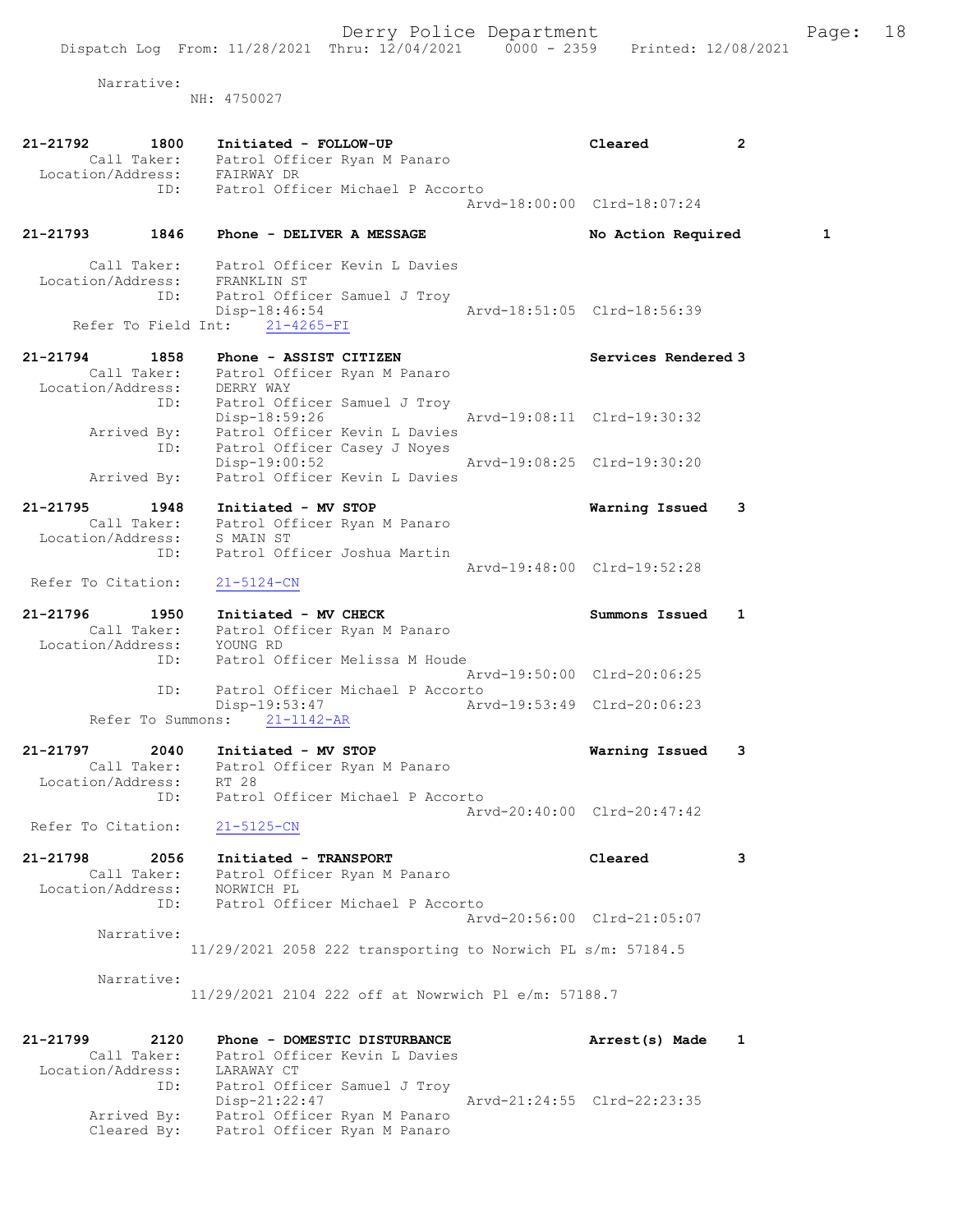Dispatch Log From: 11/28/2021 Thru: 12/04/2021 0000 - 2359 Printed: 12/08/2021 ID: Patrol Officer Joshua Martin Disp-21:22:49 Arvd-21:24:53 Clrd-21:39:59 Arrived By: Patrol Officer Ryan M Panaro Cleared By: Patrol Officer Ryan M Panaro ID: Sergeant Jared Knox Disp-21:27:19 Arvd-21:27:21 Clrd-21:39:58 Dispatched By: Patrol Officer Ryan M Panaro Arrived By: Patrol Officer Ryan M Panaro Cleared By: Patrol Officer Ryan M Panaro Narrative: 11/29/2021 2130 S6 advises one in custody on active DPD Warrant for simple assault; mutual combat; identified as: Sean Lanouette 1/13/84 8 Laraway Ct 3A Derry, NH 03038 Narrative: 11/29/2021 2140 en route to DPDHQ s/m: 42929.8 Narrative: 11/29/2021 2141 off at DPDHQ e/m: 42930.4 Narrative: 11/29/2021 2222 released on a hand summons with a Derry District court date of 3/3/21 Refer To Arrest:  $\frac{21-1143-AR}{21-4192-FI}$ Refer To Field Int: 21-21800 2123 Initiated - DISABLED MV Services Rendered 3 Call Taker: Patrol Officer Ryan M Panaro Location/Address: S MAIN ST ess. U MARIN US.<br>ID: Patrol Officer Michael P Accorto Arvd-21:23:00 Clrd-21:36:44 Narrative: 11/29/2021 2136 next on the list requested then cancelled per owner 21-21801 2305 Initiated - PROPERTY CHECK Services Rendered 2 Call Taker: Dispatcher Christine D Carlson Location/Address: PIERCE AVE ID: Patrol Officer Andrew R Kennedy Arvd-23:05:00 Clrd-23:05:37 21-21802 2332 Phone - SUSPICIOUS ACTIVITY Could Not Locate 2 Call Taker: Patrol Officer Kevin L Davies Location/Address: BOYD RD ID: Patrol Officer Andrew R Kennedy Disp-23:33:39 Arvd-23:37:10 Clrd-23:41:39 Arrived By: Dispatcher Christine D Carlson Cleared By: Dispatcher Christine D Carlson ID: Patrol Officer Joshua Martin Disp-23:33:42 Arvd-23:35:02 Clrd-23:41:37 Arrived By: Dispatcher Christine D Carlson Cleared By: Dispatcher Christine D Carlson Narrative: 11/29/2021 2341 No issues found

## For Date: 11/30/2021 - Tuesday

| 21-21803          | 0001        | Initiated - MV STOP             |
|-------------------|-------------|---------------------------------|
|                   | Call Taker: | Dispatcher Christine D Carlson  |
| Location/Address: |             | FORDWAY EXT                     |
|                   | TD:         | Patrol Officer Andrew R Kennedy |

Warning Issued 3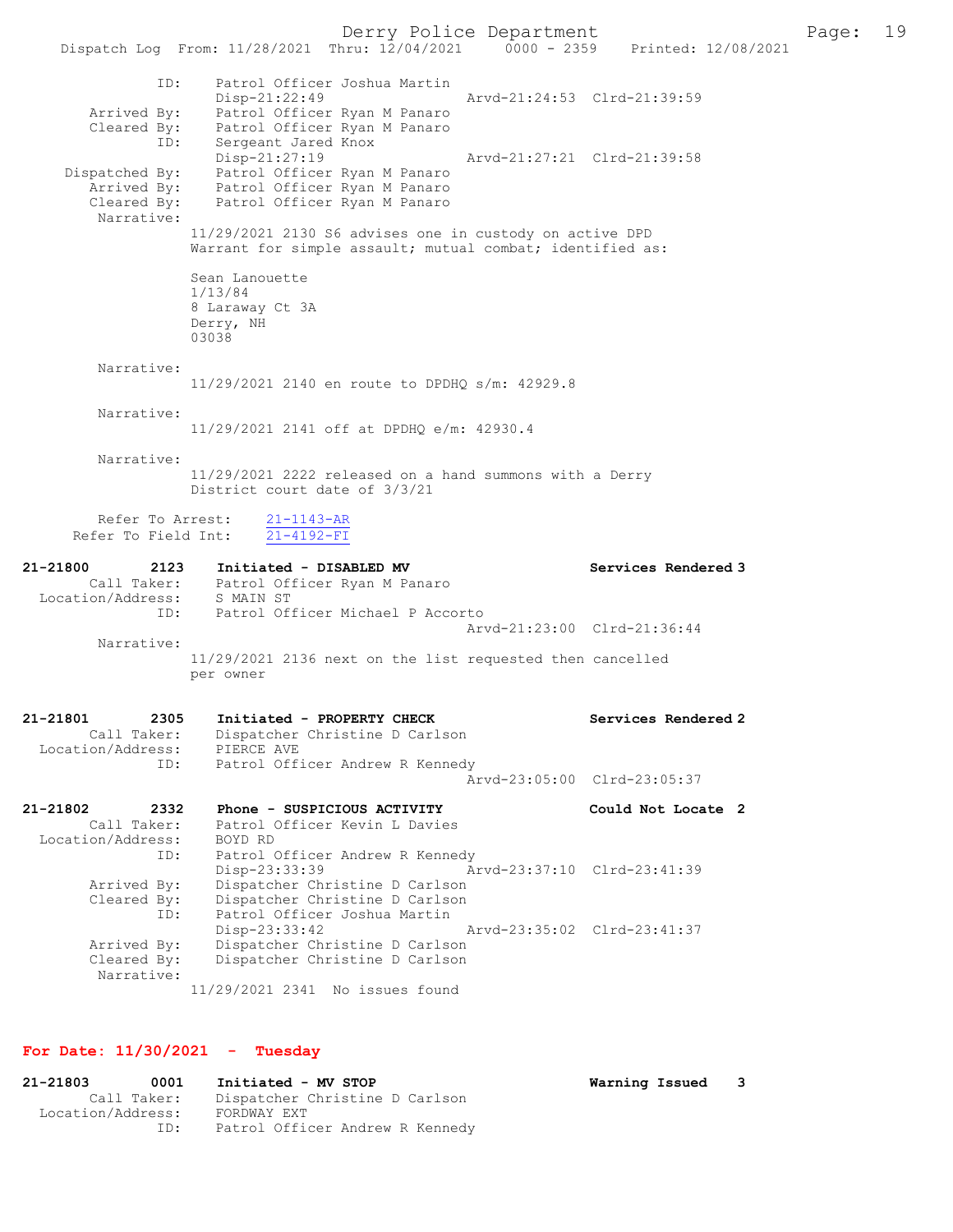Arvd-00:01:00 Clrd-00:07:53 Refer To Citation: 21-5126-CN 21-21804 0001 Phone - SUSPICIOUS ACTIVITY Gone on Arrival 2 Call Taker: Patrol Officer Kevin L Davies Location/Address: FROST RD ID: Patrol Officer Nikita Tomnyuk Disp-00:03:49 Arvd-00:08:03 Clrd-00:15:40 Arrived By: Dispatcher Christine D Carlson Cleared By: Dispatcher Christine D Carlson Narrative: susp black truck driving up and down the road Narrative: 11/30/2021 0015 No issues found 21-21805 0107 Initiated - Parking Enforcement Services Rendered 1 Call Taker: Dispatcher Christine D Carlson Location/Address: GRIFFIN ST ID: Patrol Officer Andrew R Kennedy Arvd-01:07:00 Clrd-01:08:06 21-21806 0114 Initiated - MV STOP Warning Issued 3 Call Taker: Dispatcher Christine D Carlson Location/Address: ROCKINGHAM RD + BEDARD AVE ID: Patrol Officer Andrew R Kennedy Arvd-01:14:00 Clrd-01:21:57<br>21-5127-CN Refer To Citation: 21-21807 0132 Initiated - MV STOP Warning Issued 3 Call Taker: Dispatcher Christine D Carlson Location/Address: FORDWAY ST ID: Patrol Officer Andrew R Kennedy Arvd-01:32:00 Clrd-01:39:51 ID: Patrol Officer Joshua Martin Disp-01:36:04 Arvd-01:36:06 Clrd-01:39:49 Dispatched By: Patrol Officer Kevin L Davies Arrived By: Patrol Officer Kevin L Davies Refer To Citation: 21-5128-CN 21-21808 0132 Phone - ASSIST OTHER AGENCY Services Rendered 3 Call Taker: Dispatcher Christine D Carlson Location/Address: BYPASS 28 ID: Patrol Officer Jack Stafford Disp-01:35:07 Arvd-01:49:36 Clrd-02:38:08 ID: Lieutenant Michael T Muncey Disp-01:49:37 Arvd-01:49:39 Clrd-02:38:06 Narrative: 11/30/2021 0151 Check for a vehicle for LPD 21-21809 0157 Initiated - ATTEMPTED PAPER SERVICE Could Not Locate 2 Call Taker: Dispatcher Christine D Carlson Location/Address: PARKLAND DR ID: Patrol Officer Andrew R Kennedy Arvd-01:57:00 Clrd-02:04:52 21-21810 0334 Initiated - MV CHECK SENT ON THEIR WAY 1 Call Taker: Dispatcher Christine D Carlson Location/Address: CRYSTAL AVE ID: Patrol Officer Andrew R Kennedy Arvd-03:34:00 Clrd-03:37:59 21-21811 0537 Phone - ERRATIC OPERATION Services Rendered 2 Call Taker: Dispatcher Christine D Carlson Location/Address: N MAIN ST ID: Patrol Officer Awess Abdulkadir Disp-05:38:04 Arvd-05:39:01 Clrd-05:49:07 ID: Patrol Officer Nikita Tomnyuk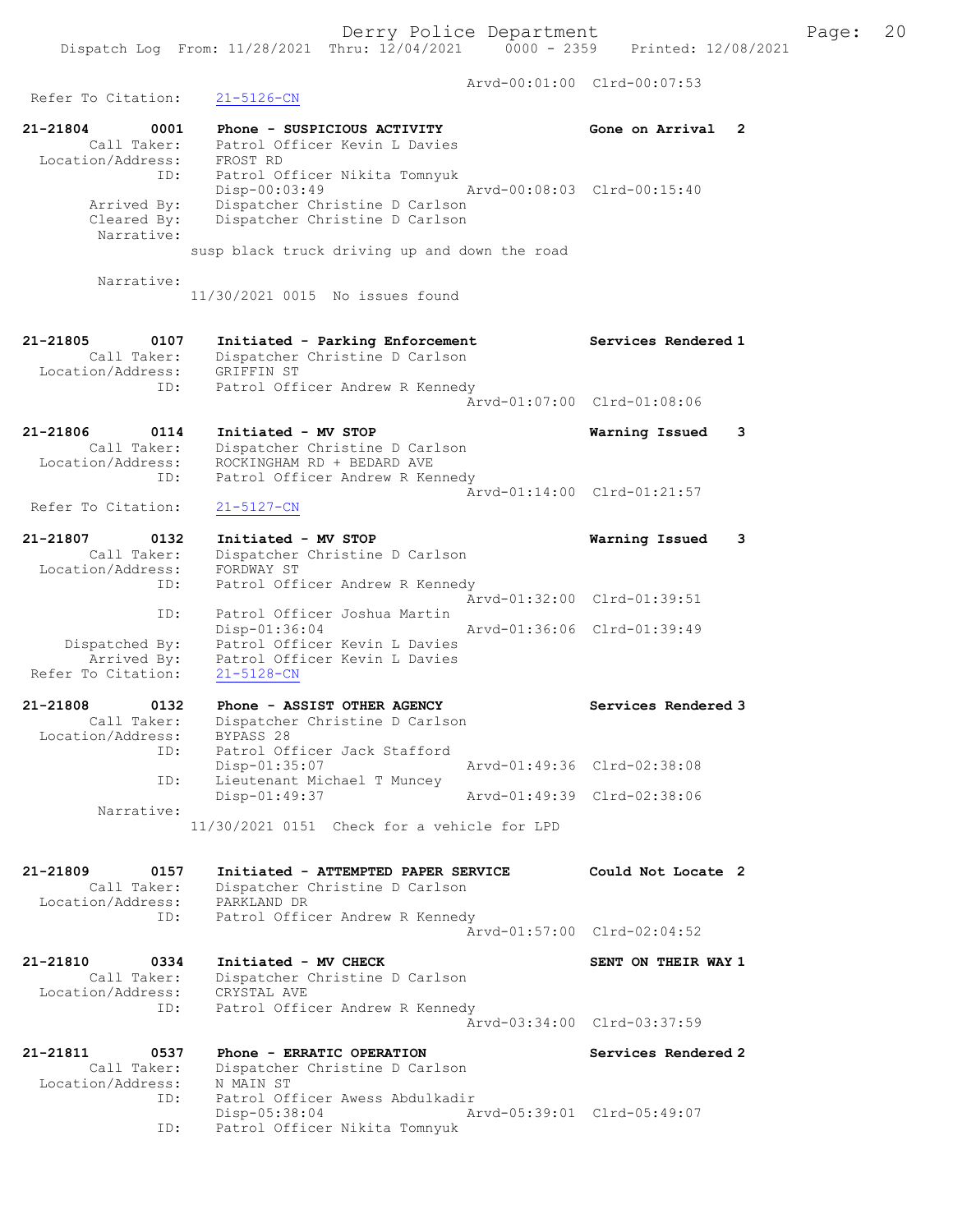Derry Police Department Fage: 21 Dispatch Log From: 11/28/2021 Thru: 12/04/2021 0000 - 2359 Printed: 12/08/2021 Disp-05:42:07 Arvd-05:42:15 Clrd-05:49:08 Narrative: 11/30/2021 0542 232 stopping vehicle by Frost Farm Narrative: 11/30/2021 0549 Negative 19 21-21812 0734 Initiated - MV STOP Warning Issued 3 Call Taker: Dispatcher Jonathon S Pickering Location/Address: E DERRY RD ID: Patrol Officer Cody Johnson Arvd-07:34:00 Clrd-07:39:34<br>21-5131-CN Refer To Citation: 21-21813 0747 Phone - SUSPICIOUS ACTIVITY No Action Required 2 Call Taker: Dispatcher Jonathon S Pickering Location/Address: MANCHESTER RD ID: Patrol Officer James M McClafferty Disp-07:48:10 Clrd-07:49:07 Narrative: 11/30/2021 0749 determined to be Londonderry location, call transferred to LPD 21-21814 0751 Phone - ALARM, BURGLAR False Alarm 1 Call Taker: Dispatcher Jonathon S Pickering Location/Address: [DY 1454] MANCHESTER RD ID: Patrol Officer James M McClafferty Disp-07:52:19 Arvd-07:52:20 Clrd-07:56:13 ID: Patrol Officer Cody Johnson Disp-07:52:20 Clrd-07:56:11 Narrative: 11/30/2021 0752 rear motion alarm Narrative: 11/30/2021 0756 false by employee Refer To Field Int: 21-4238-FI 21-21815 0828 Initiated - MV STOP Warning Issued 3 Call Taker: Dispatcher Jonathon S Pickering Location/Address: ENGLISH RANGE RD ess: Entered<br>ID: Sergeant James M Belanger Arvd-08:28:00 Clrd-08:34:03 Refer To Citation: 21-5130-CN 21-21816 0852 Initiated - SUBPOENA DELIVERY Served 1 Call Taker: Dispatcher Jonathon S Pickering Location/Address: [DY 2064] KENDALL POND RD ID: Patrol Officer Nicholas M Granville Arvd-08:52:00 Clrd-08:58:51 21-21817 0857 Initiated - MV STOP Warning Issued 3 Call Taker: Dispatcher Jonathon S Pickering Location/Address: E DERRY RD + PINE ISLE DR ID: Patrol Officer Timothy J Underhill Arvd-08:57:00 Clrd-08:59:53 Refer To Citation: 21-5132-CN 21-21818 0859 Initiated - MV STOP Warning Issued 3 Call Taker: Dispatcher Jonathon S Pickering Location/Address: E DERRY RD ID: Patrol Officer Cody Johnson Arvd-08:59:00 Clrd-09:05:22<br>21-5133-CN Refer To Citation: 21-21819 0901 Initiated - FOLLOW-UP No Action Required 2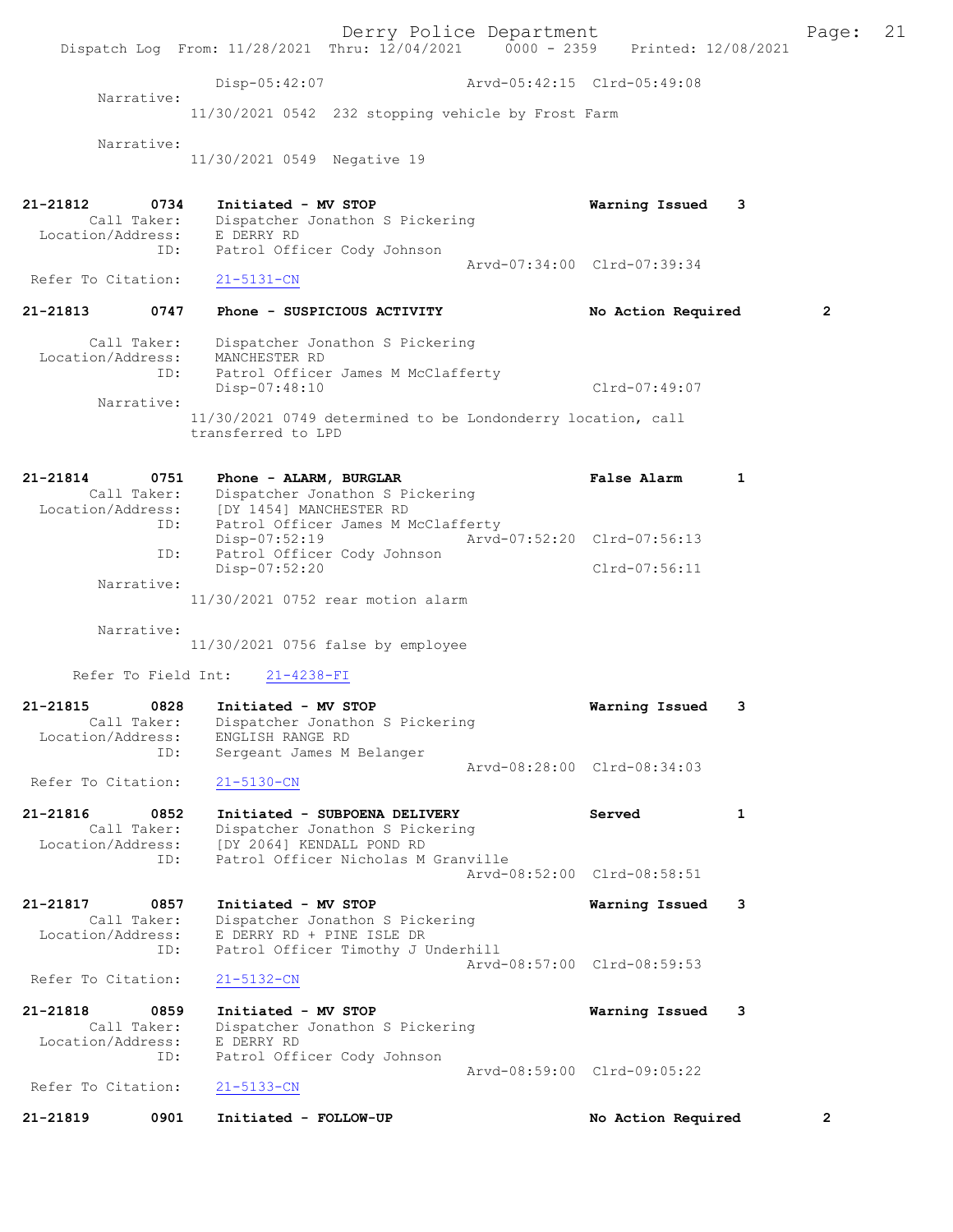Derry Police Department Fage: 22 Dispatch Log From: 11/28/2021 Thru: 12/04/2021 0000 - 2359 Printed: 12/08/2021 Call Taker: Dispatcher Jonathon S Pickering Location/Address: CRYSTAL AVE ID: Patrol Officer James M McClafferty Arvd-09:01:00 Clrd-09:22:06 21-21820 0922 Initiated - FOLLOW-UP No Action Required 2 Call Taker: Dispatcher Jonathon S Pickering Location/Address: S MAIN ST ID: Patrol Officer James M McClafferty Arvd-09:22:00 Clrd-09:25:28 21-21821 0944 Initiated - MV STOP Warning Issued 3 Call Taker: Dispatcher Jonathon S Pickering Location/Address: HAMPSTEAD RD ID: Patrol Officer Cody Johnson Arvd-09:44:00 Clrd-09:48:53<br>
21-5134-CN Refer To Citation: 21-21822 0952 Initiated - FOLLOW-UP No Action Required 2 Call Taker: Dispatcher Jonathon S Pickering Location/Address: SAGAMORE DR ID: Patrol Officer Cody Johnson Arvd-09:52:00 Clrd-10:08:54 21-21823 1031 Initiated - MV STOP Warning Issued 3 Call Taker: Dispatcher Jonathon S Pickering Location/Address: E DERRY RD + POND RD ID: Patrol Officer Cody Johnson Arvd-10:31:00 Clrd-10:36:52 21-21824 1040 Phone - DOMESTIC DISTURBANCE Transported to Hospital 1 Call Taker: Dispatcher Jonathon S Pickering Location/Address: [DY 1217] CRYSTAL AVE ID: Sergeant James M Belanger<br>Disp-10:40:33 Disp-10:40:33 Arvd-10:40:34 Clrd-12:01:43 ID: Patrol Officer James M McClafferty<br>Disp-10:40:36 Mrvd-10:41:45 Clrd-12:01:27 Disp-10:40:36 Arvd-10:41:45 Clrd-12:01:27 ID: Patrol Officer Timothy J Underhill Disp-10:40:36 Clrd-10:40:40 ID: Patrol Officer Nicholas M Granville<br>Disp-10:40:37 Arvd-1 Disp-10:40:37 Arvd-10:44:44 Clrd-11:58:24 Narrative: 11/30/2021 1041 one detained Narrative: 11/30/2021 1043 off with NH 4746518 and ME 9552YN Narrative: 11/30/2021 1111 401 has a subject as an IEA, transporting to PMC s/m: 42983.5 Narrative: 11/30/2021 1116 401 off at PMC e/m: 42984.6 Refer To P/C: 21-1144-AR 21-21825 1150 Initiated - TOBACCO VIOLATION Summons Issued 1 Call Taker: Dispatcher Jonathon S Pickering Location/Address: [DY 250] PINKERTON ST ID: Patrol Officer Charles L Doherty Arvd-11:50:00 Clrd-11:53:51 Refer To Summons: 21-1145-AR 21-21826 1151 Phone - Search Warrant Arrest(s) Made 2 Call Taker: Dispatcher Jonathon S Pickering Location/Address: LINLEW DR ID: Patrol Officer Cody Johnson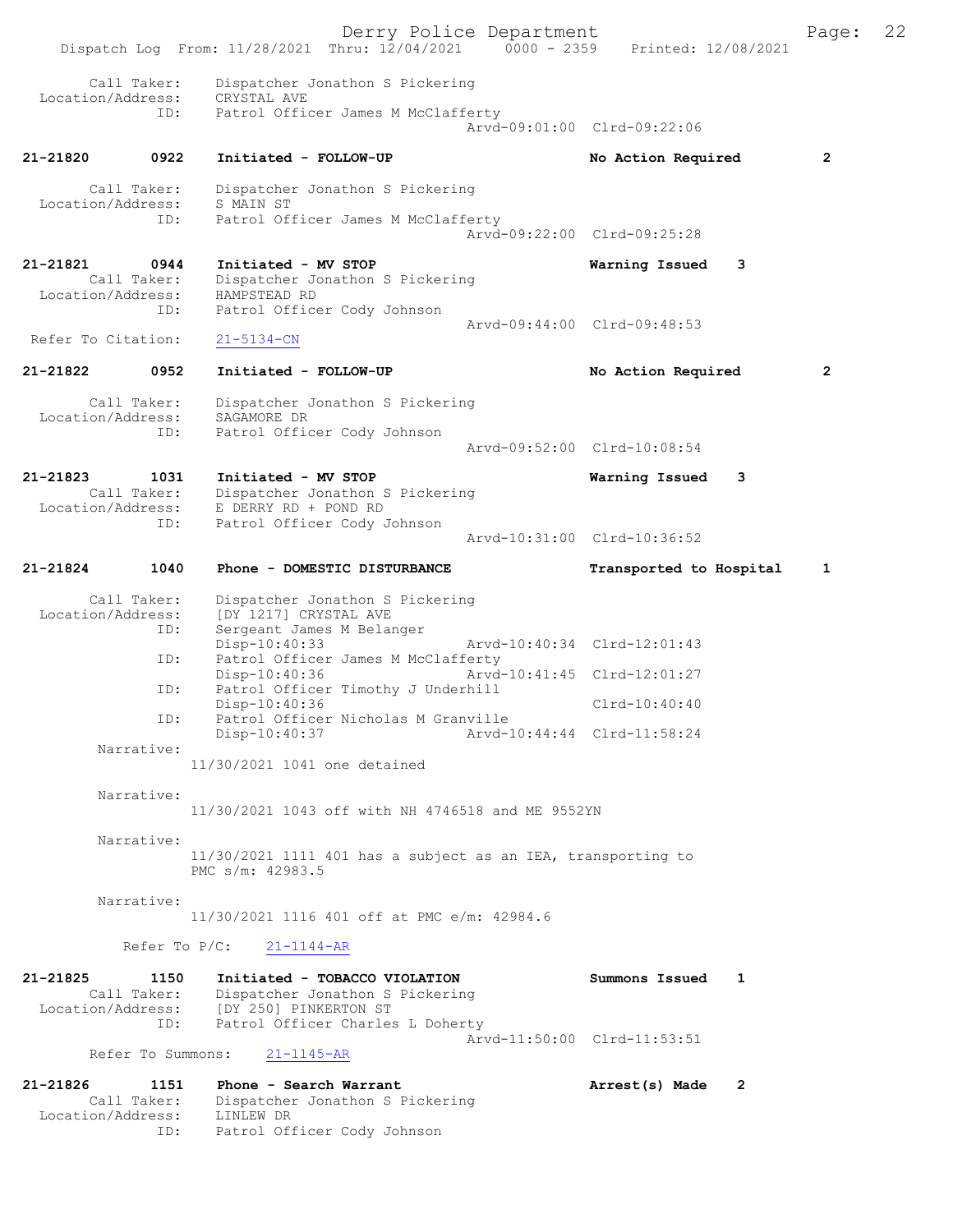Derry Police Department<br>hru:  $12/04/2021$  0000 - 2359 Printed:  $12/08/2021$  23 Dispatch Log From: 11/28/2021 Thru: 12/04/2021 Disp-11:51:49 Arvd-11:51:52 Clrd-13:58:19 ID: Detective Benjamin J Doyle Disp-11:51:59 Arvd-11:52:09 Clrd-14:06:48<br>ID: Detective Kimberly M Bouse Detective Kimberly M Bouse<br>Disp-11:52:05 Disp-11:52:05 Arvd-11:52:10 Clrd-14:06:46 ID: Detective Kevin G Ruppel Disp-11:52:07 Arvd-11:52:09 Clrd-14:06:46<br>TD: Patrol Officer Timothy J Underbill Patrol Officer Timothy J Underhill<br>Disp-11:55:55 Arvd Arvd-11:59:50 Clrd-12:15:36 ID: Patrol Officer Nicholas M Granville<br>Disp-11:58:26 Arvd-Arvd-12:01:26 Clrd-12:37:26 ID: Patrol Officer James M McClafferty Disp-12:01:31 Arvd-12:01:32 Clrd-14:23:07 ID: Sergeant James M Belanger Disp-12:01:49 Arvd-12:01:59 Clrd-12:37:24<br>ID: Detective Lieutenant Jon M Breen Detective Lieutenant Jon M Breen Disp-12:10:33 Arvd-12:10:35 Clrd-14:02:00<br>ID: Patrol Officer Timothy J Underhill Patrol Officer Timothy J Underhill Disp-12:49:06 Arvd-12:50:39 Clrd-13:08:57<br>TD: Patrol Officer Timothy J Underhill Patrol Officer Timothy J Underhill<br>Disp-13:16:14 Arvd Arvd-13:17:21 Clrd-13:58:20 Narrative: 11/30/2021 1205 entry made, subject removed Narrative: 11/30/2021 1151 search warrant started Narrative: 11/30/2021 1224 309 conducting ped check by 19 Linlew Dr Narrative: 11/30/2021 1231 309 clear the check Narrative: 11/30/2021 1249 one in custody Narrative: 11/30/2021 1255 224 transporting subject to DPDHQ s/m: 57307.5 Narrative: 11/30/2021 1257 224 off at DPDHQ e/m: 57308.1 Narrative: 11/30/2021 1259 Subject Info: Peter Walkovich 137 Main St Sommer, CT DOB:11/1/84 Arrested for Possession of Controlled Drug (2cts) Narrative: 11/30/2021 1336 placed in cell #3 Narrative: 11/30/2021 1405 401 providing courtesy transport to subject s/m: 42986.6 Narrative: 11/30/2021 1406 search warrant ended, all units clear Narrative: 11/30/2021 1408 401 clear the transport e/m: 42987.3 Narrative: 11/30/2021 1422 subject released on \$1000 PR, court date 12/16/21 per BC Mencis Narrative: 11/30/2021 1811 end time for search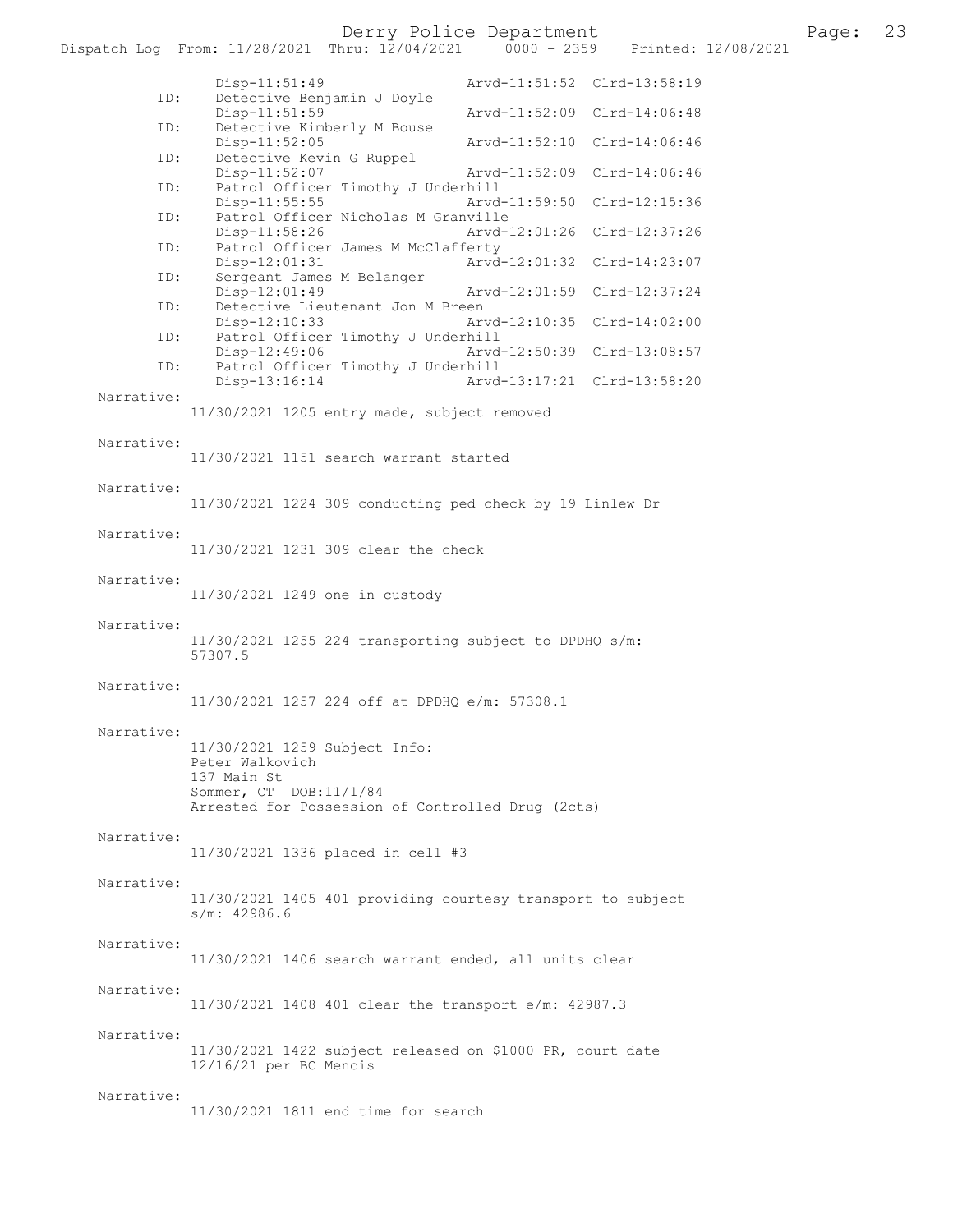Refer To Arrest: 21-1146-AR 21-21827 1244 Phone - SUSPICIOUS ACTIVITY Cancelled Prior to Arrival 2 Call Taker: Dispatcher Jonathon S Pickering Location/Address: HARDY CT Narrative: 11/30/2021 1304 canceled by caller 21-21828 1244 Phone - ROAD HAZARD Removed Hazard 2 Call Taker: Dispatcher Jonathon S Pickering Location/Address: MANCHESTER RD ID: Patrol Officer Nicholas M Granville Disp-13:22:36 Arvd-13:26:32 Clrd-13:28:40 21-21829 1309 Phone - ASSIST CITIZEN 1988 Could Not Locate 3 Call Taker: Dispatcher Jonathon S Pickering Location/Address: MANCHESTER RD + LINLEW DR ID: Patrol Officer Timothy J Underhill<br>Disp-13:10:11 Arvd- Disp-13:10:11 Arvd-13:16:04 Clrd-13:16:04 21-21830 1457 Other - ASSAULT Report Taken 1 Call Taker: Patrol Officer Brian J Landry Location/Address: PINKERTON ST ID: Detective Victoria M Kidd Disp-14:59:17 Arvd-14:59:18 Clrd-15:07:08 Refer To Incident: 21-2129-OF 21-21831 1608 Phone - MEDICAL EMERGENCY No Action Required 1 Call Taker: Patrol Officer Brian J Landry Location/Address: DORIS ST ID: Patrol Officer Ryan M Panaro Disp-16:08:53 Arvd-16:14:38 Clrd-16:16:35 Patrol Officer Bryan R Hanson Narrative: Assist DFD Narrative: 11/30/2021 1614 DFD on scene Narrative: No Police Assistance needed 21-21832 1627 911 - ASSIST OTHER AGENCY Could Not Locate 3 Call Taker: Patrol Officer Brian J Landry Location/Address: FORDWAY ST + KENDALL POND RD ID: Patrol Officer Michael P Accorto Disp-16:28:19 Arvd-16:28:39 Clrd-16:34:35 Patrol Officer Andrew J Teague ID: Patrol Officer Charles L Doherty Disp-16:28:20 Arvd-16:32:30 Clrd-16:34:36 ID: Sergeant Jared Knox Disp-16:32:46 Arvd-16:32:47 Clrd-16:34:30 Narrative: Assist DFD with smoke in the area Narrative: 11/30/2021 1630 Checking the area of 22 Pinehurst 21-21833 1636 Phone - ERRATIC OPERATION Could Not Locate 2 Call Taker: Patrol Officer Brian J Landry Location/Address: OLD CHESTER RD ID: Patrol Officer Ryan M Panaro Disp-16:36:56 Arvd-16:46:52 Clrd-16:46:56 Patrol Officer Bryan R Hanson

Narrative: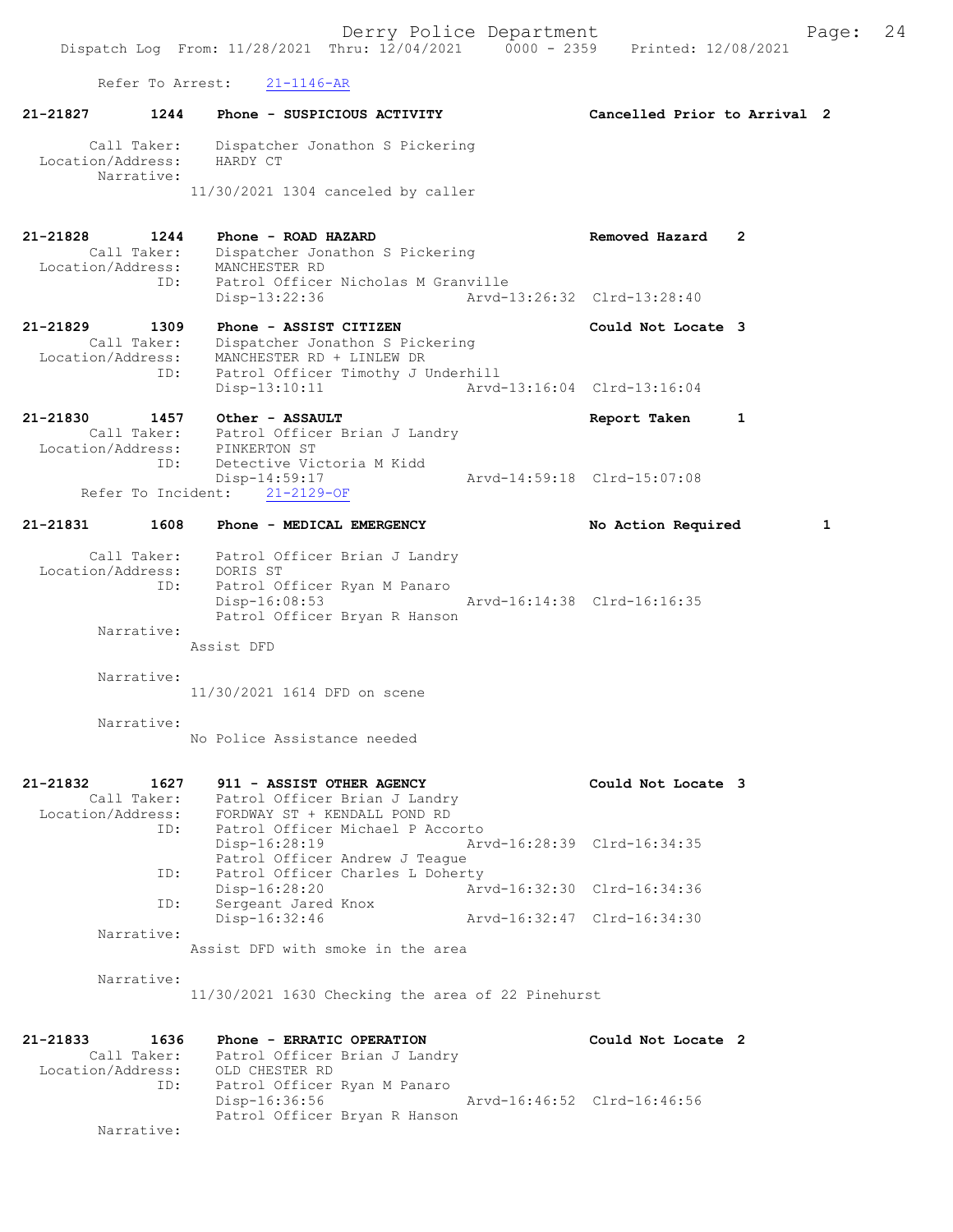silver pick up truck

| 21-21834<br>1658                 | Phone - ASSAULT                                                           | Report Taken<br>1           |   |
|----------------------------------|---------------------------------------------------------------------------|-----------------------------|---|
| Call Taker:<br>Location/Address: | Patrol Officer Brian J Landry<br>ALADDIN CIR                              |                             |   |
| ID:                              | Patrol Officer Michael P Accorto                                          |                             |   |
|                                  | Disp-16:58:56                                                             | Arvd-17:13:23 Clrd-17:23:48 |   |
| ID:                              | Patrol Officer Andrew J Teague<br>Sergeant Jared Knox                     |                             |   |
|                                  | Arvd-17:07:23 Clrd-17:23:46<br>$Disp-17:07:20$                            |                             |   |
| 21-21835<br>1704                 | Walk-In - SUSPICIOUS ACTIVITY                                             | 2<br><b>ADVICE GIVEN</b>    |   |
| Call Taker:                      | Patrol Officer Brian J Landry                                             |                             |   |
| Location/Address:                | HARDY CT                                                                  |                             |   |
| ID:                              | Patrol Officer Ryan M Panaro<br>Disp-17:05:37                             | Arvd-17:14:20 Clrd-17:32:32 |   |
|                                  | Patrol Officer Bryan R Hanson                                             |                             |   |
| ID:                              | Patrol Officer Ryan M Panaro<br>Disp-17:33:12                             | Arvd-17:33:14 Clrd-17:36:22 |   |
|                                  | Patrol Officer Bryan R Hanson                                             |                             |   |
| ID:                              | Patrol Officer Ryan M Panaro                                              |                             |   |
|                                  | Disp-17:38:27<br>Patrol Officer Bryan R Hanson                            | Arvd-17:38:29 Clrd-17:39:01 |   |
|                                  | Refer To Field Int: 21-4267-FI                                            |                             |   |
| 21-21836<br>1716                 | Phone - WELFARE CHECK                                                     | Report Taken<br>2           |   |
|                                  | Call Taker: Patrol Officer Brian J Landry<br>Location/Address: LARAWAY CT |                             |   |
|                                  |                                                                           |                             |   |
| ID:                              | Patrol Officer Charles L Doherty<br>Disp-17:16:39                         | Arvd-17:26:36 Clrd-17:31:59 |   |
|                                  | Refer To Incident: 21-2131-OF                                             |                             |   |
| 21-21837<br>1728                 | 911 - ASSIST CITIZEN                                                      | Assistance Rendered         | 3 |
|                                  |                                                                           |                             |   |
| Call Taker:<br>Location/Address: | Lieutenant Michael T Muncey<br>[DY 277] HOOD RD                           |                             |   |
| ID:                              | Patrol Officer Michael P Accorto                                          |                             |   |
|                                  | Disp-17:30:06                                                             | Clrd-17:32:28               |   |
| Cleared By:                      | Patrol Officer Andrew J Teague<br>Patrol Officer Brian J Landry           |                             |   |
| ID:                              | Patrol Officer Michael P Accorto                                          |                             |   |
|                                  |                                                                           |                             |   |
|                                  | Disp-17:33:07<br>Arvd-17:33:15 Clrd-17:36:17                              |                             |   |
| Dispatched By:                   | Patrol Officer Andrew J Teague<br>Patrol Officer Brian J Landry           |                             |   |
| Arrived By:                      | Patrol Officer Brian J Landry                                             |                             |   |
| Cleared By:<br>ID:               | Patrol Officer Brian J Landry<br>Patrol Officer Michael P Accorto         |                             |   |
|                                  | Disp-17:38:24                                                             | Arvd-17:38:30 Clrd-17:51:06 |   |
|                                  | Patrol Officer Andrew J Teaque                                            |                             |   |
| Dispatched By:<br>Arrived By:    | Patrol Officer Brian J Landry<br>Patrol Officer Brian J Landry            |                             |   |
| Cleared By:                      | Patrol Officer Brian J Landry                                             |                             |   |
| Narrative:                       | $11/30/2021$ 1738 transporting one to Windham Rd s/m 37665.5              |                             |   |
|                                  |                                                                           |                             |   |
| Narrative:                       |                                                                           |                             |   |
|                                  | Off on Windham Rd e/m 37669.0                                             |                             |   |
|                                  |                                                                           |                             |   |
| 21-21838<br>1749<br>Call Taker:  | Phone - DOMESTIC DISTURBANCE<br>Patrol Officer Kevin L Davies             | SENT ON THEIR WAY 1         |   |
| Location/Address:                | LARAWAY CT                                                                |                             |   |
| ID:                              | Patrol Officer Ryan M Panaro<br>Disp-17:50:54                             | Arvd-17:53:17 Clrd-18:17:12 |   |
|                                  | Patrol Officer Bryan R Hanson                                             |                             |   |
| Arrived By:                      | Patrol Officer Brian J Landry                                             |                             |   |
| Cleared By:<br>ID:               | Patrol Officer Brian J Landry<br>Patrol Officer Joshua Martin             |                             |   |
| Arrived By:                      | Disp-17:51:12<br>Patrol Officer Brian J Landry                            | Arvd-17:53:19 Clrd-18:16:59 |   |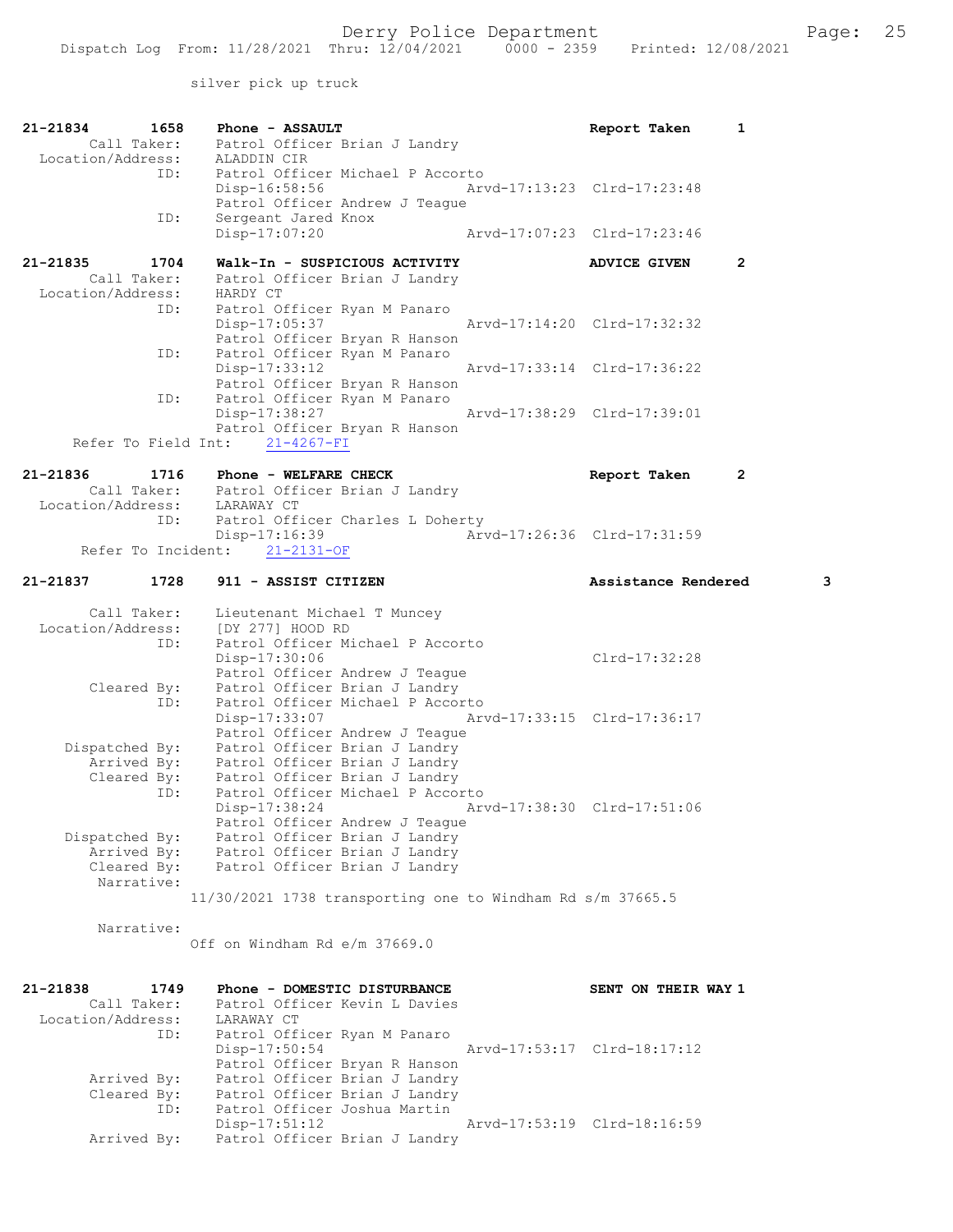Derry Police Department Fage: 26 Dispatch Log From: 11/28/2021 Thru: 12/04/2021 0000 - 2359 Printed: 12/08/2021 Cleared By: Patrol Officer Brian J Landry ID: Sergeant Jared Knox Disp-17:56:20 Arvd-17:59:10 Clrd-18:16:57 Dispatched By: Patrol Officer Brian J Landry Arrived By: Patrol Officer Brian J Landry Cleared By: Patrol Officer Brian J Landry Refer To Field Int: 21-4199-FI 21-21839 1801 Phone - WELFARE CHECK Cancelled Prior to Arrival 2 Call Taker: Patrol Officer Kevin L Davies Location/Address: BROOK ST Refer To Field Int: 21-4205-FI 21-21840 1841 Other - Search Warrant Cleared 2 Call Taker: Patrol Officer Brian J Landry Location/Address: LINLEW DR ID: Detective Mark Borgatti Disp-18:42:30 Arvd-18:42:39 Clrd-18:59:04 Narrative: 11/30/2021 1858 end time 21-21841 1842 Phone - SUSPICIOUS ACTIVITY Could Not Locate 2 Call Taker: Patrol Officer Kevin L Davies Location/Address: [DY 997] PARKLAND DR ID: Patrol Officer Joshua Martin Disp-18:44:24 Arvd-18:48:40 Clrd-19:00:12 Arrived By: Patrol Officer Brian J Landry Cleared By: Patrol Officer Brian J Landry ID: Patrol Officer Charles L Doherty Disp-18:44:27 Clrd-18:44:46 Cleared By: Patrol Officer Brian J Landry ID: Patrol Officer Ryan M Panaro Disp-18:44:43 Arvd-18:48:39 Clrd-19:00:11 Patrol Officer Bryan R Hanson Dispatched By: Patrol Officer Brian J Landry Arrived By: Patrol Officer Brian J Landry Cleared By: Patrol Officer Brian J Landry 21-21842 1909 Phone - JUVENILE OFFENSES Report Taken 2 Call Taker: Patrol Officer Kevin L Davies Location/Address: FAIRWAY DR ID: Patrol Officer Joshua Martin Disp-19:10:38 Arvd-19:11:43 Clrd-19:25:33 Arrived By: Patrol Officer Brian J Landry Cleared By: Patrol Officer Brian J Landry ID: Patrol Officer Charles L Doherty Disp-19:10:40 Arvd-19:11:45 Clrd-19:25:20 Arrived By: Patrol Officer Brian J Landry Cleared By: Patrol Officer Brian J Landry ID: Sergeant Jared Knox Disp-19:25:14 Arvd-19:25:15 Clrd-19:25:21 Dispatched By: Patrol Officer Brian J Landry Arrived By: Patrol Officer Brian J Landry Cleared By: Patrol Officer Brian J Landry Refer To Incident: 21-2132-OF 21-21843 1926 Initiated - MV STOP Warning Issued 3 Call Taker: Patrol Officer Brian J Landry Location/Address: N MAIN ST ID: Patrol Officer Collin Kennedy Arvd-19:26:00 Clrd-19:33:34<br>21-5135-CN Refer To Citation: 21-21844 1946 Initiated - MV STOP Warning Issued 3 Call Taker: Patrol Officer Brian J Landry Location/Address: HAMPSTEAD RD ID: Patrol Officer Collin Kennedy Arvd-19:46:00 Clrd-19:56:09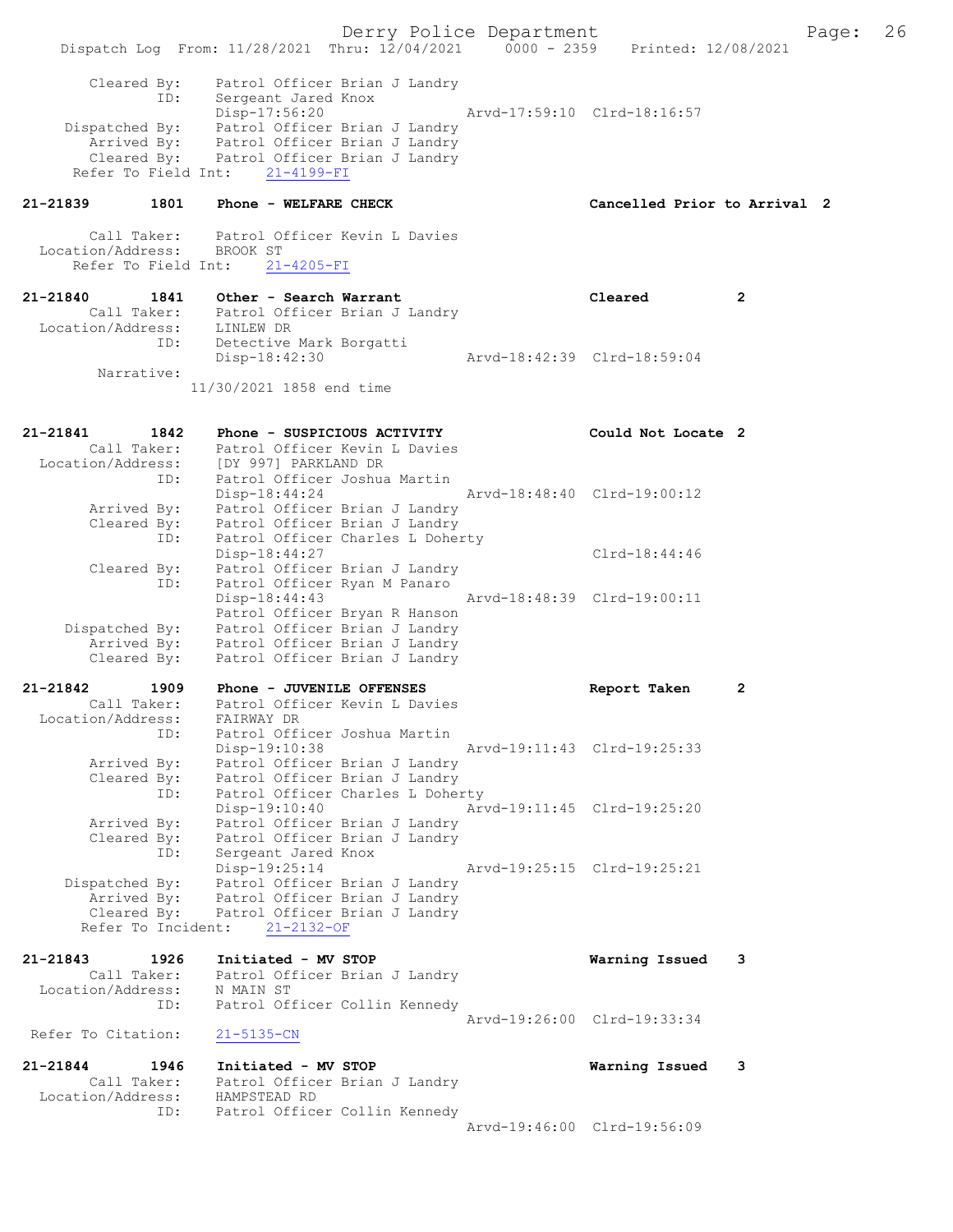21-21848 2000 Walk-In - WELFARE CHECK Report Taken 2 Call Taker: Patrol Officer Brian J Landry Location/Address: [DY 2] MUNICIPAL DR ID: Patrol Officer Michael P Accorto Disp-21:11:56 Arvd-21:11:57 Clrd-22:01:04 Patrol Officer Andrew J Teague Narrative:

11/30/2021 2023 State Police notified

Narrative:

11/30/2021 2117 Cell pinged to Londonderry, PD notified

Narrative:

11/30/2021 2132 Cell pinged in Manchester, MPD and SP notified

Refer To Incident: 21-2133-OF

| 21-21846          | 2026        | Phone - SUSPICIOUS ACTIVITY   | Could Not Locate 2          |  |
|-------------------|-------------|-------------------------------|-----------------------------|--|
|                   | Call Taker: | Patrol Officer Brian J Landry |                             |  |
| Location/Address: |             | GAYLE DR                      |                             |  |
|                   | TD:         | Patrol Officer Joshua Martin  |                             |  |
|                   |             | Disp-20:32:19                 | Arvd-21:04:33 Clrd-21:04:33 |  |
|                   | Narrative:  |                               |                             |  |
|                   |             | vehicle with it's lights on   |                             |  |

21-21847 2028 Phone - FOLLOW-UP Cleared 2 Call Taker: Patrol Officer Kevin L Davies Location/Address: LARAWAY CT ID: Patrol Officer Charles L Doherty Disp-20:28:33 Arvd-20:28:35 Clrd-21:11:16 Cleared By: Patrol Officer Brian J Landry

21-21849 2113 Phone - ERRATIC OPERATION Gone on Arrival 2 Call Taker: Patrol Officer Brian J Landry Location/Address: CHESTER RD ID: Patrol Officer Collin Kennedy Disp-21:13:57 Arvd-21:14:04 Clrd-21:24:20 Cleared By: Patrol Officer Kevin L Davies ID: Patrol Officer Joshua Martin Disp-21:14:00 Arvd-21:14:02 Clrd-21:24:17<br>Cleared By: Patrol Officer Kevin L Davies Patrol Officer Kevin L Davies Narrative: white plow truck

| 21-21850          | 2130 | Phone - MEDICAL EMERGENCY     | Assistance Rendered         |  |
|-------------------|------|-------------------------------|-----------------------------|--|
| Call Taker:       |      | Patrol Officer Brian J Landry |                             |  |
| Location/Address: |      | PINKERTON ST                  |                             |  |
|                   | ID:  | Patrol Officer Ryan M Panaro  |                             |  |
|                   |      | $Disp-21:30:48$               | Arvd-21:34:19 Clrd-21:43:25 |  |
|                   |      | Patrol Officer Bryan R Hanson |                             |  |
|                   | ID:  | Patrol Officer Joshua Martin  |                             |  |
|                   |      | $Disp-21:30:54$               | Arvd-21:34:18 Clrd-21:43:23 |  |
|                   | ID:  | Patrol Officer Collin Kennedy |                             |  |
|                   |      | Disp-21:31:34                 | Arvd-21:34:20 Clrd-21:43:18 |  |
| Narrative:        |      |                               |                             |  |
|                   |      | 11/30/2021 2023               |                             |  |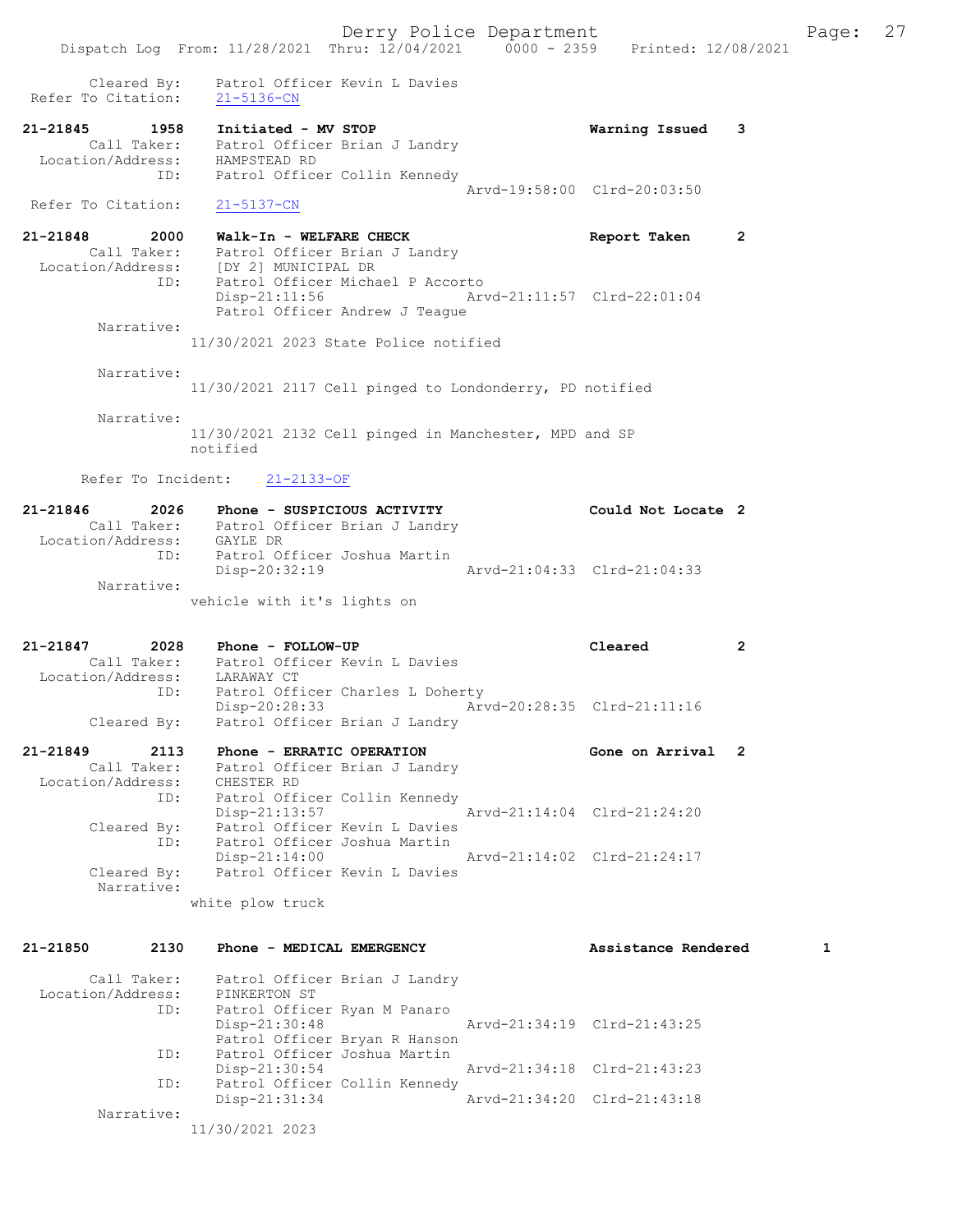| Refer To Field Int:                                             | $21 - 4200 - FI$                                                                                                       |                                                |   |
|-----------------------------------------------------------------|------------------------------------------------------------------------------------------------------------------------|------------------------------------------------|---|
| 21-21851<br>2238<br>Call Taker:<br>Location/Address:<br>TD:     | Initiated - MV CHECK<br>Dispatcher Christine D Carlson<br>E BROADWAY<br>Patrol Officer Michael P Accorto               | Vehicle checked<br>Arvd-22:38:00 Clrd-22:40:23 | 1 |
|                                                                 | Patrol Officer Andrew J Teaque                                                                                         |                                                |   |
| 21-21852<br>2319<br>Call Taker:<br>Location/Address:<br>ID:     | Initiated - MV STOP<br>Dispatcher Christine D Carlson<br>W BROADWAY + WYMAN ST<br>Patrol Officer Andrew R Kennedy      | Warning Issued                                 | 3 |
| Refer To Citation:                                              | $21 - 5138 - CN$                                                                                                       | Arvd-23:19:00 Clrd-23:26:35                    |   |
| $21 - 21853$<br>2329<br>Call Taker:<br>Location/Address:<br>ID: | Initiated - PROPERTY CHECK<br>Dispatcher Christine D Carlson<br>HUMPHREY RD<br>Patrol Officer Nikita Tomnyuk           | Services Rendered 2                            |   |
|                                                                 |                                                                                                                        | Arvd-23:29:00 Clrd-23:29:44                    |   |
| 21-21854<br>2331<br>Call Taker:<br>Location/Address:<br>ID:     | Initiated - MV STOP<br>Dispatcher Christine D Carlson<br>HAMPSTEAD RD<br>Patrol Officer Monica Ricci                   | Warning Issued                                 | 3 |
| Refer To Citation:                                              | $21 - 5139 - CN$                                                                                                       | Aryd-23:31:00 Clrd-23:36:36                    |   |
| 21-21855<br>2343<br>Call Taker:<br>Location/Address:<br>ID:     | Initiated - MV STOP<br>Dispatcher Christine D Carlson<br>KENDALL POND RD + WOOD AVE<br>Patrol Officer Andrew R Kennedy | Warning Issued                                 | 3 |
| Refer To Citation:                                              | $21 - 5140 - CN$                                                                                                       | Arvd-23:43:00 Clrd-23:52:06                    |   |
| For Date: $12/01/2021$ - Wednesday                              |                                                                                                                        |                                                |   |

| 21-21856<br>Call Taker:<br>Location/Address: | 0005 | Initiated - MV CHECK<br>Dispatcher Christine D Carlson<br>ASHLEIGH DR |                             | Vehicle checked 1 |  |
|----------------------------------------------|------|-----------------------------------------------------------------------|-----------------------------|-------------------|--|
|                                              | ID:  | Patrol Officer Andrew R Kennedy                                       |                             |                   |  |
|                                              |      |                                                                       | Arvd-00:05:00 Clrd-00:18:44 |                   |  |
|                                              | ID:  | Patrol Officer Joshua Martin                                          |                             |                   |  |
|                                              |      | $Disp-00:05:38$                                                       | Arvd-00:05:40 Clrd-00:18:42 |                   |  |
|                                              | ID:  | Sergeant Patrick H Dawson                                             |                             |                   |  |
|                                              |      | $Disp-00:15:00$                                                       | Aryd-00:15:02 Clrd-00:18:39 |                   |  |
|                                              |      | Refer To Field Int: 21-4231-FI                                        |                             |                   |  |

| 21-21857          | 0009        | Initiated - MV STOP             |                             | Warning Issued 3 |  |
|-------------------|-------------|---------------------------------|-----------------------------|------------------|--|
|                   | Call Taker: | Dispatcher Christine D Carlson  |                             |                  |  |
| Location/Address: |             | S MAIN ST                       |                             |                  |  |
|                   | ID:         | Patrol Officer Awess Abdulkadir |                             |                  |  |
|                   |             |                                 | Aryd-00:09:00 Clrd-00:18:12 |                  |  |

Refer To Citation: 21-5141-CN

| 21-21858          | 0018 | Initiated - PROPERTY CHECK      | Services Rendered 2         |
|-------------------|------|---------------------------------|-----------------------------|
| Call Taker:       |      | Dispatcher Christine D Carlson  |                             |
| Location/Address: |      | ASHLEIGH DR                     |                             |
|                   | ID:  | Patrol Officer Andrew R Kennedy |                             |
|                   |      |                                 | Arvd-00:18:00 Clrd-00:30:35 |
|                   | ID:  | Patrol Officer Joshua Martin    |                             |
|                   |      | $Disp-00:19:06$                 | Arvd-00:19:07 Clrd-00:30:31 |
|                   | ID:  | Sergeant Patrick H Dawson       |                             |
|                   |      | Disp-00:20:27                   | Arvd-00:21:30 Clrd-00:30:28 |
|                   | ID:  | Patrol Officer Awess Abdulkadir |                             |
|                   |      | Disp-00:20:30                   | Arvd-00:26:07 Clrd-00:30:33 |
|                   |      | Refer To Field Int: 21-4232-FI  |                             |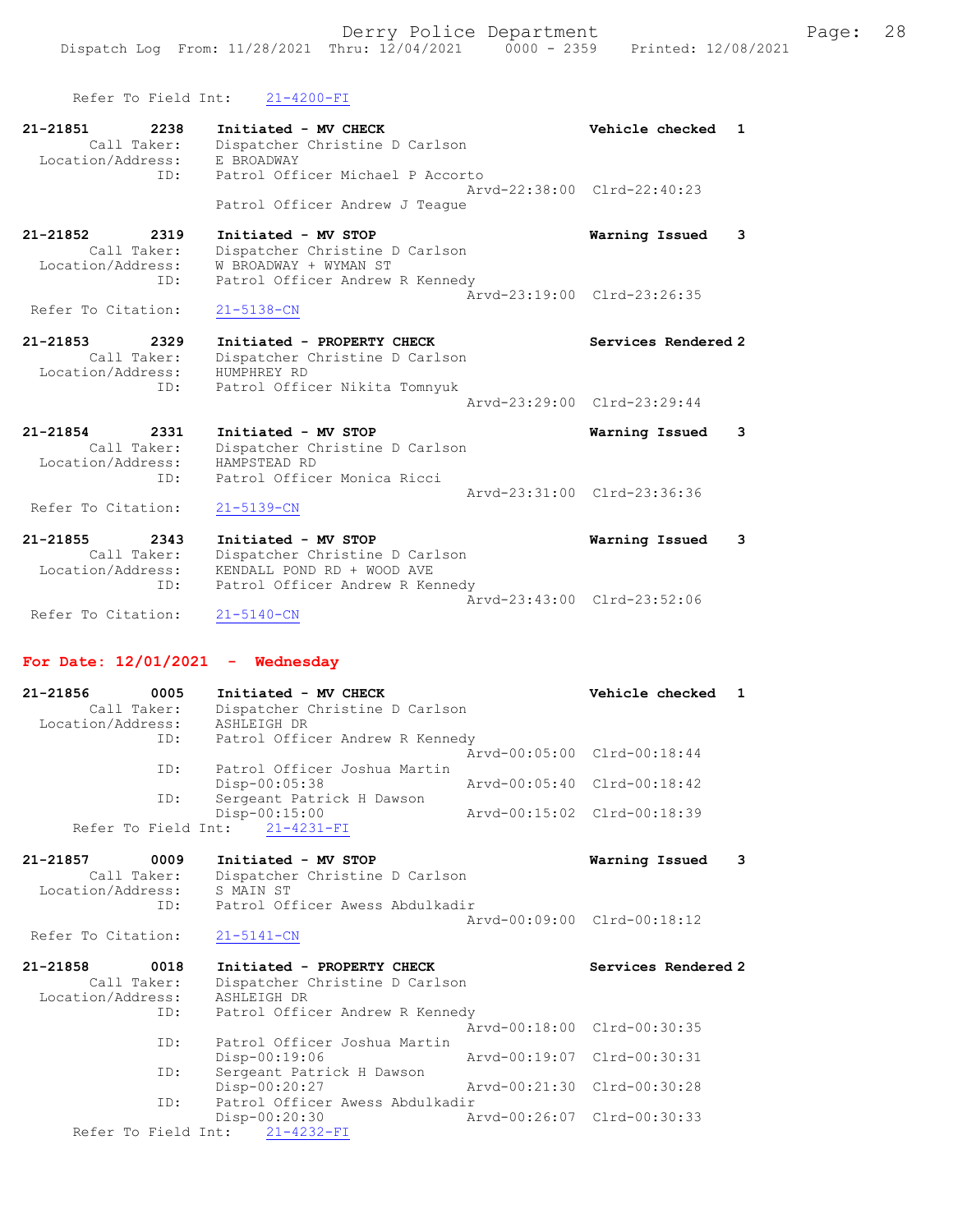| 21-21859<br>0055<br>Call Taker:                             | Initiated - Parking Enforcement<br>Dispatcher Christine D Carlson                                               | Services Rendered 1                           |                |
|-------------------------------------------------------------|-----------------------------------------------------------------------------------------------------------------|-----------------------------------------------|----------------|
| Location/Address:<br>ID:                                    | DEXTER ST<br>Patrol Officer Awess Abdulkadir                                                                    | Arvd-00:55:00 Clrd-00:55:41                   |                |
| 21-21860<br>0103<br>Call Taker:<br>Location/Address:        | Initiated - Parking Enforcement<br>Dispatcher Christine D Carlson<br>DESMARAIS AVE                              | Services Rendered 1                           |                |
| ID:                                                         | Patrol Officer Andrew R Kennedy                                                                                 | Arvd-01:03:00 Clrd-01:03:55                   |                |
| 21-21861<br>0159<br>Call Taker:                             | Initiated - MV STOP<br>Dispatcher Christine D Carlson                                                           | Warning Issued                                | 3              |
| Location/Address:<br>ID:                                    | W BROADWAY<br>Patrol Officer Andrew R Kennedy                                                                   | Arvd-01:59:00 Clrd-02:08:58                   |                |
| ID:<br>Refer To Citation:                                   | Patrol Officer Awess Abdulkadir<br>Disp-02:00:53<br>$21 - 5142 - CN$                                            | Arvd-02:00:54 Clrd-02:08:56                   |                |
| 21-21862<br>0307<br>Call Taker:                             | Initiated - SUBPOENA DELIVERY<br>Dispatcher Christine D Carlson                                                 | Served                                        | 1              |
| Location/Address:<br>ID:                                    | PARKLAND DR<br>Patrol Officer Andrew R Kennedy                                                                  |                                               |                |
| 21-21863<br>0454                                            | Initiated - MV STOP                                                                                             | Arvd-03:07:00 Clrd-03:26:57<br>Warning Issued | 3              |
| Call Taker:<br>Location/Address:<br>ID:                     | Dispatcher Christine D Carlson<br>W BROADWAY + GRIFFIN ST<br>Patrol Officer Andrew R Kennedy                    |                                               |                |
| Refer To Citation:                                          | 21-5143-CN                                                                                                      | Arvd-04:54:00 Clrd-05:01:40                   |                |
| 21-21864<br>0554<br>Call Taker:<br>Location/Address:        | Initiated - MV STOP<br>Dispatcher Christine D Carlson<br>HAMPSTEAD RD                                           | Warning Issued                                | 3              |
| ID:<br>Refer To Citation:                                   | Patrol Officer Monica Ricci<br>21-5144-CN                                                                       | Arvd-05:54:00 Clrd-05:59:36                   |                |
| $21 - 21865$<br>0707                                        | Initiated - FOLLOW-UP                                                                                           | No Action Required                            | $\overline{2}$ |
| Call Taker:<br>Location/Address:                            | Dispatcher Jess W Arcand<br>LARAWAY CT                                                                          |                                               |                |
| ID:                                                         | Patrol Officer Timothy J Underhill                                                                              | Arvd-07:07:00 Clrd-07:11:53                   |                |
| 21-21866<br>0802<br>Call Taker:<br>Location/Address:<br>ID: | Initiated - SUBPOENA DELIVERY<br>Dispatcher Jess W Arcand<br>ALADDIN CIR<br>Patrol Officer Nicholas M Granville | Not Served                                    | 1              |
|                                                             |                                                                                                                 | Arvd-08:02:00 Clrd-08:12:08                   |                |
| 21-21867<br>0819<br>Call Taker:<br>Location/Address:<br>ID: | Initiated - MV STOP<br>Dispatcher Jess W Arcand<br>TSIENNETO RD<br>Patrol Officer Timothy J Underhill           | Warning Issued                                | 3              |
| Refer To Citation:                                          | $21 - 5145 - CN$                                                                                                | Arvd-08:19:00 Clrd-08:23:27                   |                |
| 21-21868<br>0837<br>Call Taker:                             | Initiated - SUBPOENA DELIVERY<br>Dispatcher Jess W Arcand                                                       | Not Served                                    | 1              |
| Location/Address:<br>ID:                                    | BIRCH ST<br>Patrol Officer Nicholas M Granville                                                                 | Arvd-08:37:00 Clrd-08:43:43                   |                |
| 21-21869<br>0849                                            | Initiated - FOLLOW-UP                                                                                           | No Action Required                            | $\mathbf{2}$   |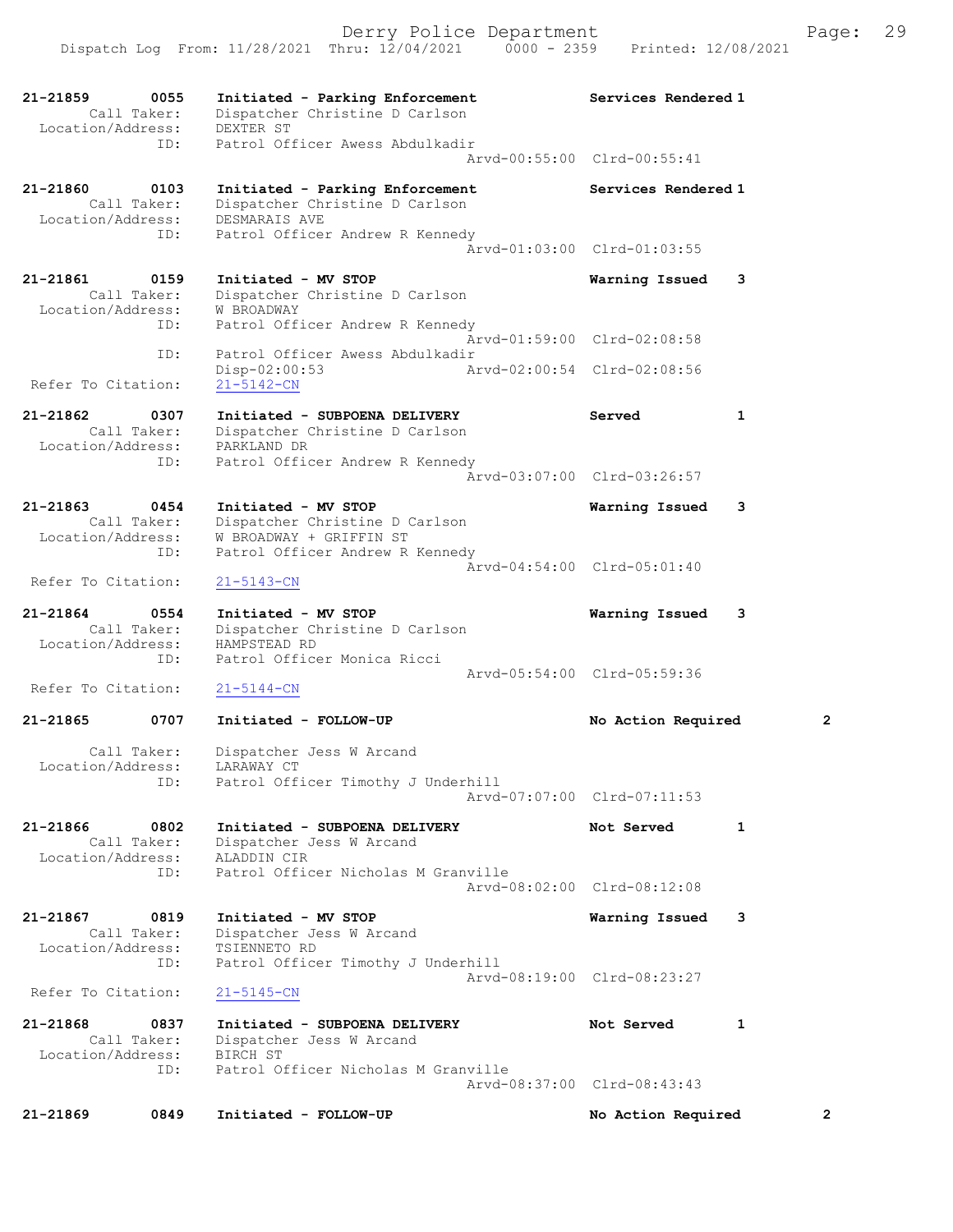Derry Police Department Fage: 30 Dispatch Log From: 11/28/2021 Thru: 12/04/2021 0000 - 2359 Printed: 12/08/2021 Call Taker: Dispatcher Jess W Arcand Location/Address: TSIENNETO RD ID: Patrol Officer Timothy J Underhill Arvd-08:49:00 Clrd-08:58:52 21-21870 0851 Initiated - MV STOP Warning Issued 3 Call Taker: Dispatcher Jess W Arcand Location/Address: TSIENNETO RD ID: Patrol Officer Sara R Joyce Arvd-08:51:00 Clrd-08:55:06 Refer To Citation: 21-5146-CN 21-21871 0902 Initiated - SUBPOENA DELIVERY Not Served 1 Call Taker: Dispatcher Jess W Arcand Location/Address: CRYSTAL AVE ID: Patrol Officer Timothy J Underhill Arvd-09:02:00 Clrd-09:04:40 21-21873 0930 Initiated - MV STOP No Action Required 3 Call Taker: Dispatcher Jess W Arcand Location/Address: CRYSTAL AVE ID: Patrol Officer Timothy J Underhill Arvd-09:30:00 Clrd-09:31:55 21-21874 0942 Initiated - MV STOP Warning Issued 3 Call Taker: Dispatcher Jess W Arcand Location/Address: LINLEW DR ID: Patrol Officer Timothy J Underhill Arvd-09:42:00 Clrd-09:52:10<br>21-5147-CN Refer To Citation: 21-21875 1023 Initiated - SUBPOENA DELIVERY Not Served 1 Call Taker: Dispatcher Jess W Arcand Location/Address: PEMBROKE DR ID: Patrol Officer Sara R Joyce Arvd-10:23:00 Clrd-10:30:32 21-21876 1037 Initiated - Community Relations No Action Required 2 Call Taker: Dispatcher Jess W Arcand Location/Address: ROCKINGHAM RD ID: Patrol Officer James M McClafferty Arvd-10:37:00 Clrd-10:54:53 21-21877 1054 Other - MV REPO Vehicle Towed 1 Call Taker: Dispatcher Jess W Arcand Location/Address: KENDALL POND RD ID: Dispatcher Jess W Arcand Disp-10:54:46 Arvd-10:55:00 Clrd-10:56:27 Narrative: 12/01/2021 1054 2012 VOLK GTI. UNK IF OWNER IS AWARE 21-21878 1106 Initiated - MV STOP Warning Issued 3 Call Taker: Dispatcher Jess W Arcand Location/Address: ASHLEIGH DR ID: Patrol Officer Timothy J Underhill Arvd-11:06:00 Clrd-11:09:36 Refer To Citation: 21-5148-CN 21-21879 1128 Phone - WARRANT ARREST 21-21879 Arrest(s) Made 2 Call Taker: Dispatcher Jess W Arcand Location/Address: [BRE] NORTH RD ID: Patrol Officer Brendan S Holden<br>Disp-11:30:23 Ar Disp-11:30:23 Arvd-12:09:04 Clrd-13:21:07 Narrative: 12/01/2021 1129 RCSD HAS ONE IN CUSTODY ON A DERRY WARRANT FOR DISORDERLY CONDUCT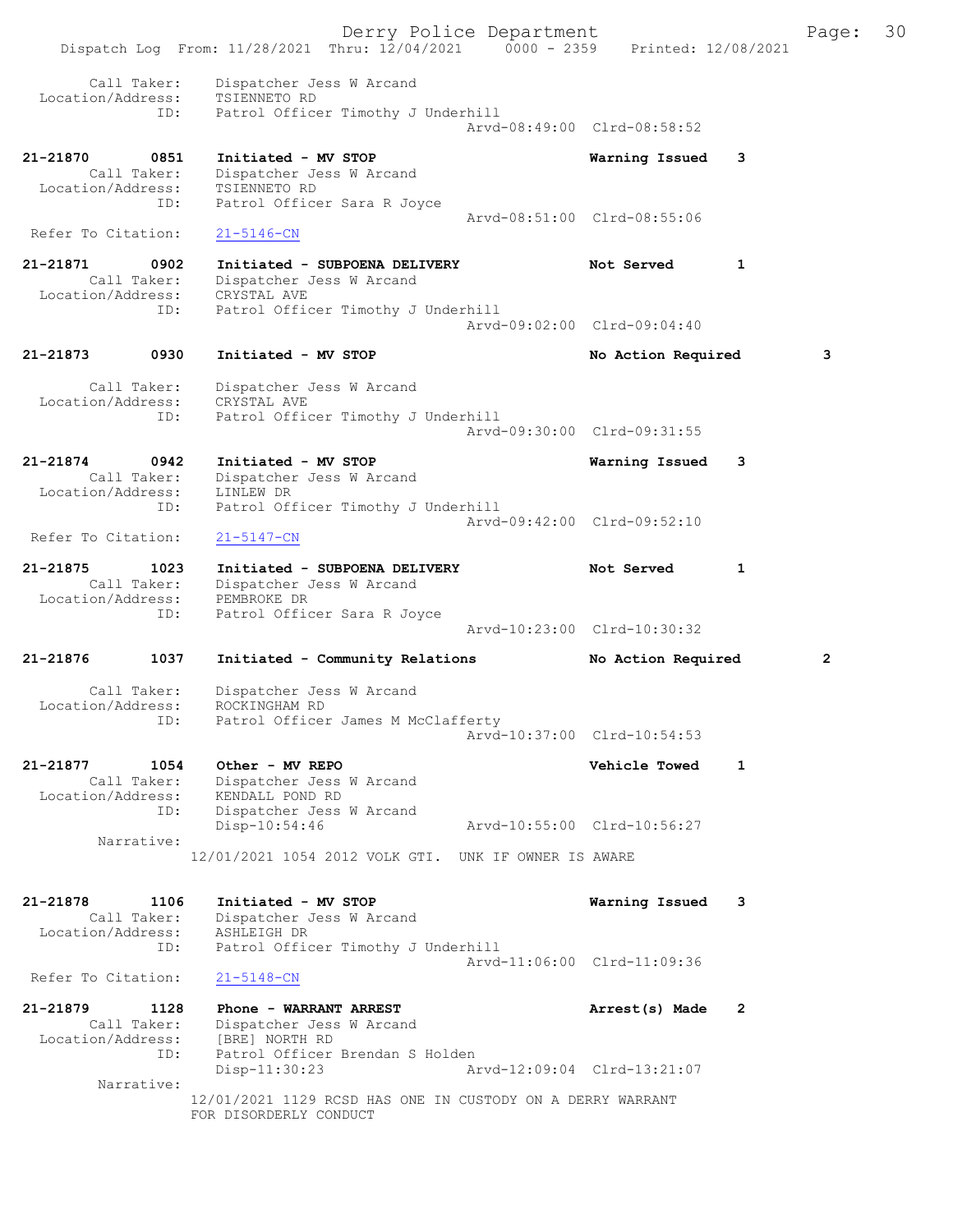Narrative:

12/01/2021 1219 IDENTIFIED AS:

ANTHONY DALRYMPLE 4 PEMBROKE DR #13 DERRY NH DOB 2/25/90

 Narrative: 12/01/2021 1258 SUBJECT ISSUED A SUMMONS WITH COURT 3/3/22. RETURNED TO THE CUSTODY OF RC HOC.

Refer To Arrest: 21-1147-AR

| 21-21880          | 1207        | Phone - WELFARE CHECK         | Services Rendered 2                 |
|-------------------|-------------|-------------------------------|-------------------------------------|
|                   | Call Taker: | Dispatcher Jess W Arcand      |                                     |
| Location/Address: |             | WENTWORTH LN                  |                                     |
|                   | ID:         |                               | Patrol Officer Timothy J Underhill  |
|                   |             | Disp-12:08:37                 |                                     |
|                   | ID:         |                               | Patrol Officer Nicholas M Granville |
|                   |             | $Disp-12:08:49$               | Arvd-12:18:27 Clrd-12:32:05         |
|                   |             | Refer To Incident: 21-2134-OF |                                     |

| 21-21881          | 1232        | Phone - MV ACCIDENT                |                             | Services Rendered 1 |
|-------------------|-------------|------------------------------------|-----------------------------|---------------------|
|                   | Call Taker: | Dispatcher Jess W Arcand           |                             |                     |
| Location/Address: |             | N MAIN ST                          |                             |                     |
|                   | ID:         | Patrol Officer Timothy J Underhill |                             |                     |
|                   |             | Disp-12:32:37                      | Arvd-12:41:59 Clrd-12:54:48 |                     |
|                   | Narrative:  |                                    |                             |                     |

12/01/2021 1248 OFF WITH NH 4050123 AND NH 4636976

Narrative:

12/01/2021 1254 EXCHANGED INFO AND DECLINED POLICE INVOLVEMENT

Refer To Field Int: 21-4220-FI

| 21-21882          | 1233        | Phone - ROAD HAZARD                      |  |  |                             | Removed Hazard |  |
|-------------------|-------------|------------------------------------------|--|--|-----------------------------|----------------|--|
|                   | Call Taker: | Dispatcher Jess W Arcand                 |  |  |                             |                |  |
| Location/Address: |             | BYPASS 28                                |  |  |                             |                |  |
|                   | ID:         | Patrol Officer Sara R Joyce              |  |  |                             |                |  |
|                   |             | Disp-12:33:37                            |  |  | Arvd-12:44:52 Clrd-12:48:50 |                |  |
|                   | Narrative:  |                                          |  |  |                             |                |  |
|                   |             | 12/01/2021 1233 BLACK BAG IN THE ROADWAY |  |  |                             |                |  |

Narrative:

12/01/2021 1252 DIVISION 5 NOTIFIED

| 21-21883          | 1301        |                                | Phone - PARKING COMPLAINT          |                             | Vehicle checked 1 |  |
|-------------------|-------------|--------------------------------|------------------------------------|-----------------------------|-------------------|--|
|                   | Call Taker: |                                | Dispatcher Jess W Arcand           |                             |                   |  |
| Location/Address: |             | COBURN RD                      |                                    |                             |                   |  |
|                   | ID:         |                                | Patrol Officer Timothy J Underhill |                             |                   |  |
|                   |             | Disp-13:02:40                  |                                    | Arvd-13:05:55 Clrd-13:11:44 |                   |  |
|                   |             | Refer To Field Int: 21-4239-FI |                                    |                             |                   |  |

| 21-21884          | 1319        | Phone - Loose Dog Complaint                | Could Not Locate 2          |
|-------------------|-------------|--------------------------------------------|-----------------------------|
|                   | Call Taker: | Dispatcher Jess W Arcand                   |                             |
| Location/Address: |             | PAUL AVE                                   |                             |
|                   | ID:         | Patrol Officer Sara R Joyce                |                             |
|                   |             | $Disp-13:19:58$                            | Clrd-13:20:00               |
|                   | ID:         | Patrol Officer Charles L Doherty           |                             |
|                   |             | Disp-13:30:05                              | Arvd-14:04:18 Clrd-14:18:59 |
|                   | Narrative:  |                                            |                             |
|                   |             | 12/01/2021 1319 TWO LOOSE DOGS IN THE AREA |                             |

21-21885 1320 Initiated - MV STOP Arrest(s) Made 3 Call Taker: Dispatcher Jess W Arcand Location/Address: E DERRY RD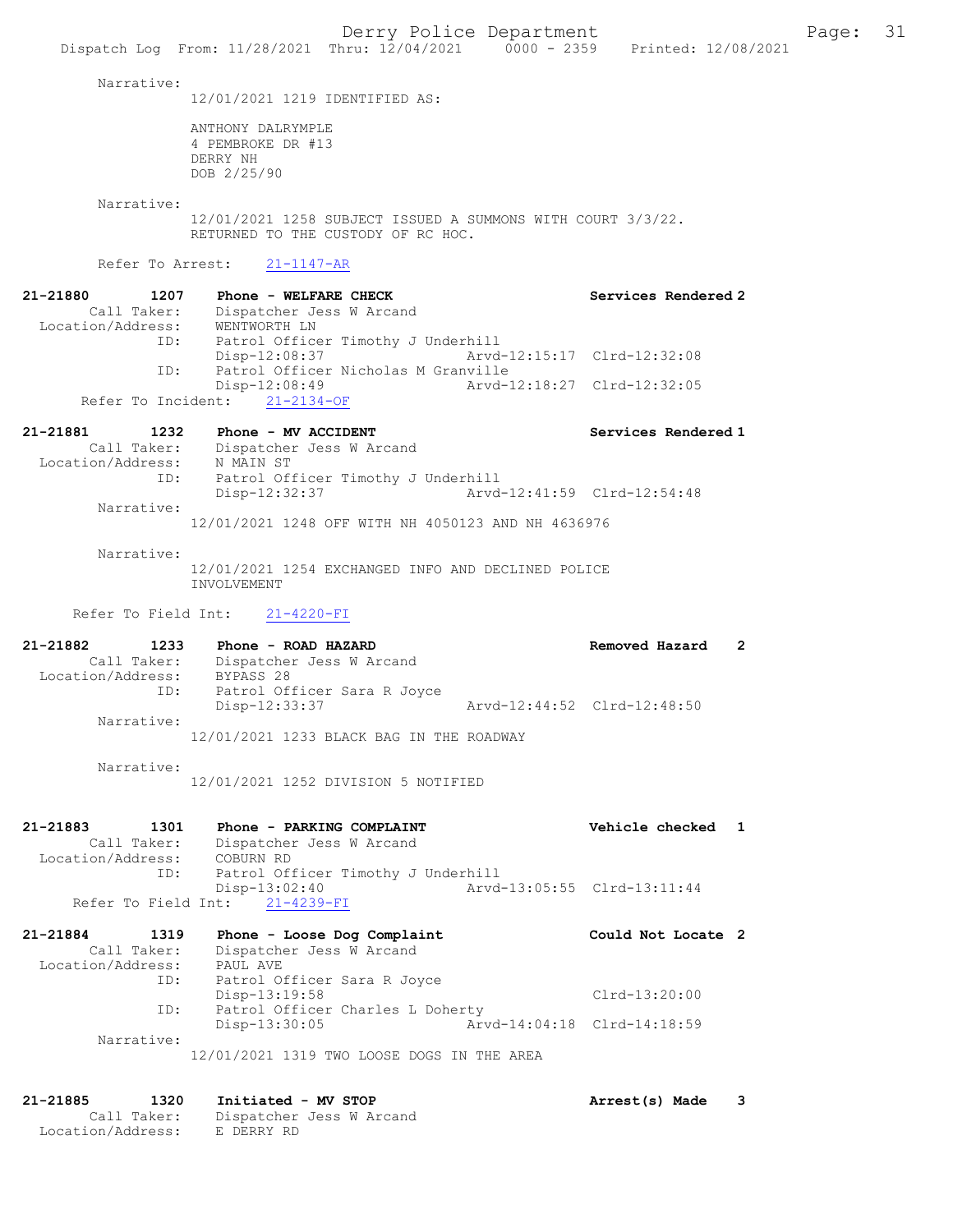Derry Police Department<br>
Page: 32<br>
Printed: 12/08/2021<br>
Printed: 12/08/2021 Dispatch Log From: 11/28/2021 Thru: 12/04/2021 ID: Patrol Officer Sara R Joyce Arvd-13:20:00 Clrd-14:36:01 ID: Patrol Officer Brendan S Holden<br>Disp-13:26:59 A Disp-13:26:59 Arvd-13:28:36 Clrd-14:35:47 Refer To Citation: Narrative: 12/01/2021 1331 ONE IN CUSTODY ON AN EBW OUT OF DERRY DISTRICT COURT FOR OPERATING AFTER SUSPENSION. ALSO ON A ROCKINGHAM COUNTY SHERIFF WARRANT FOR VIOLATION OF A COURT ORDER Narrative: 12/01/2021 1336 138 transporting adult starting 57672.9 Narrative: 12/01/2021 1336 Next on the list requested, LBP notified and responding Narrative: 12/01/2021 1340 off at HQ e/m 57672.8 Narrative: 12/01/2021 1358 LBP on scene Narrative: 12/01/2021 1415 IDENTIFIED AS: THOMAS ADAMS 2 NUTMEADOW LN DERRY NH DOB 2/17/78 Narrative: 12/01/2021 1417 PLACED IN CELL 3 Narrative: 12/01/2021 1435 SUBJECT CHECKED Narrative: 12/01/2021 1551 prisoner checked Narrative: 12/01/2021 1702 PR bail set on DDC EBW with a court date of 3/3/22 RCSO warrant, released on \$1,000 cash bail with superior court date of 12/16/21 Refer To Arrest: 21-1148-AR 21-21886 1353 Phone - PARKING COMPLAINT Vehicle checked 1 Call Taker: Dispatcher Jess W Arcand Location/Address: E BROADWAY ID: Patrol Officer Nicholas M Granville Disp-13:53:55 Arvd-14:04:21 Clrd-14:07:54 Narrative: 12/01/2021 1405 AAA ON SCENE UPON ARRIVAL 21-21887 1518 Initiated - MV STOP Warning Issued 3 Call Taker: Dispatcher Christina L Power<br>ion/Address: S MAIN ST Location/Address: ID: Patrol Officer Jeffrey R Pike Arvd-15:18:00 Clrd-15:22:33<br>21-5151-CN

21-21888 1520 Phone - SEX OFFENSES Report Taken 1 Call Taker: Dispatcher Christina L Power<br>Location/Address: [DY 2] MUNICIPAL DR [DY 2] MUNICIPAL DR ID: Detective Victoria M Kidd<br>Disp-15:21:46 Disp-15:21:46 Arvd-15:21:48 Clrd-15:22:03

Refer To Citation: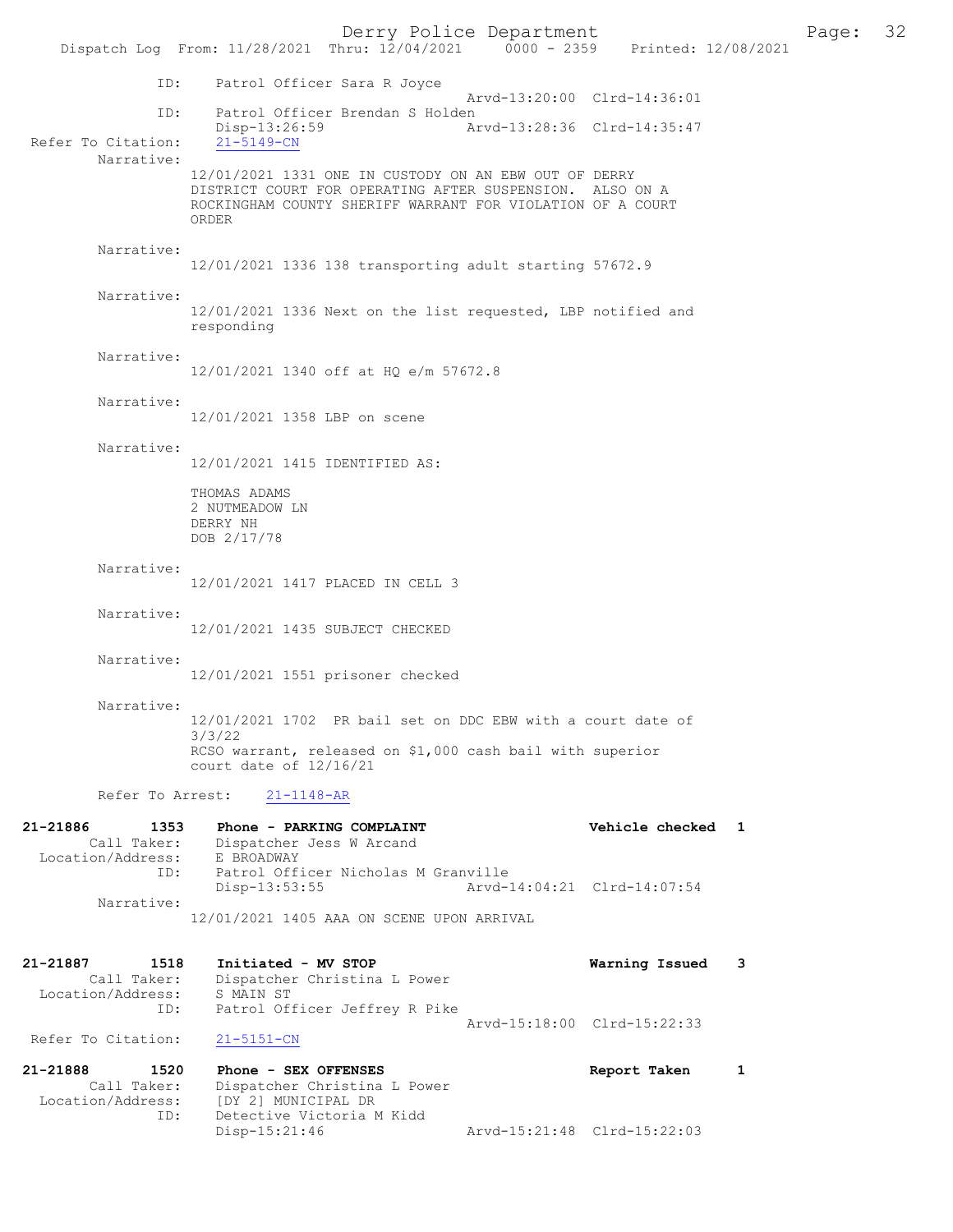Refer To Incident: 21-2135-OF

| 21-21889<br>1520<br>Call Taker:<br>Location/Address:<br>ID: | Phone - DEPARTMENT INFO<br>Dispatcher Christina L Power<br>[DY 2] MUNICIPAL DR<br>Detective Victoria M Kidd                       | Report Taken                | 3            |
|-------------------------------------------------------------|-----------------------------------------------------------------------------------------------------------------------------------|-----------------------------|--------------|
| Refer To Incident:                                          | Disp-15:22:16<br>$21 - 2136 - OF$                                                                                                 | Arvd-15:22:17 Clrd-15:22:26 |              |
| 21-21890<br>1525<br>Call Taker:<br>Location/Address:        | Initiated - SUBPOENA DELIVERY<br>Dispatcher Christina L Power<br>FRANKLIN ST                                                      | Served                      | $\mathbf{1}$ |
| ID:                                                         | Patrol Officer Michael P Accorto                                                                                                  | Arvd-15:25:00 Clrd-15:28:35 |              |
| 21-21891<br>1531                                            | Patrol Officer Bryan R Hanson<br>Initiated - MV STOP                                                                              | Warning Issued              | 3            |
| Call Taker:<br>Location/Address:<br>ID:                     | Dispatcher Christina L Power<br>TSIENNETO RD<br>Patrol Officer Nathan S Lavoie                                                    |                             |              |
| Cleared By:<br>Refer To Citation:                           | Sergeant Jared Knox<br>$21 - 5157 - CN$                                                                                           | Arvd-15:31:00 Clrd-15:38:12 |              |
| 21-21892<br>1532<br>Call Taker:<br>Location/Address:        | Initiated - MV STOP<br>Dispatcher Christina L Power<br>SOUTH AVE                                                                  | Summons Issued              | 3            |
| ID:                                                         | Patrol Officer Ryan M Panaro<br>Patrol Officer Andrew J Teague                                                                    | Arvd-15:32:00 Clrd-15:41:07 |              |
| Refer To Citation:<br>21-21893<br>1541                      | 21-816-002032<br>Initiated - MV STOP                                                                                              | Warning Issued              | 3            |
| Call Taker:<br>Location/Address:<br>ID:                     | Dispatcher Christina L Power<br>S MAIN ST<br>Patrol Officer Jeffrey R Pike                                                        |                             |              |
| Refer To Citation:                                          | $21 - 5159 - CN$                                                                                                                  | Arvd-15:41:00 Clrd-15:46:32 |              |
| 21-21894<br>1549<br>Call Taker:<br>Location/Address:        | Phone - ERRATIC OPERATION<br>Dispatcher Christina L Power<br>ISLAND POND RD                                                       | Gone on Arrival 2           |              |
| ID:<br>ID:                                                  | Patrol Officer Nathan S Lavoie<br>$Disp-15:50:13$<br>Patrol Officer Jeffrey R Pike                                                | Arvd-15:51:13 Clrd-15:59:10 |              |
|                                                             | Disp-15:50:16                                                                                                                     | Arvd-15:51:15 Clrd-15:59:12 |              |
| 21-21895<br>1550                                            | Phone - DISABLED MV                                                                                                               | Assistance Rendered         | з            |
| Call Taker:<br>Location/Address:<br>ID:                     | Dispatcher Christina L Power<br>CRYSTAL AVE<br>Patrol Officer Michael P Accorto<br>Disp-15:50:56<br>Patrol Officer Bryan R Hanson | Arvd-15:52:03 Clrd-16:03:53 |              |
| 21-21896<br>1604<br>Call Taker:<br>Location/Address:        | Initiated - MV STOP<br>Dispatcher Christina L Power<br>TSIENNETO RD                                                               | Warning Issued              | 3            |
| ID:<br>Refer To Citation:                                   | Patrol Officer Nathan S Lavoie<br>$21 - 5161 - CN$                                                                                | Arvd-16:04:00 Clrd-16:07:44 |              |
| 21-21897<br>1636<br>Call Taker:<br>Location/Address:        | Phone - SUSPICIOUS ACTIVITY<br>Dispatcher Christina L Power<br>ISLAND POND RD                                                     | Could Not Locate 2          |              |
| ID:<br>ID:                                                  | Patrol Officer Jeffrey R Pike<br>Disp-16:36:37<br>Patrol Officer Ryan M Panaro                                                    | Arvd-16:42:07 Clrd-16:49:46 |              |
|                                                             | Disp-16:36:38<br>Patrol Officer Andrew J Teague                                                                                   | Arvd-16:48:57 Clrd-16:49:48 |              |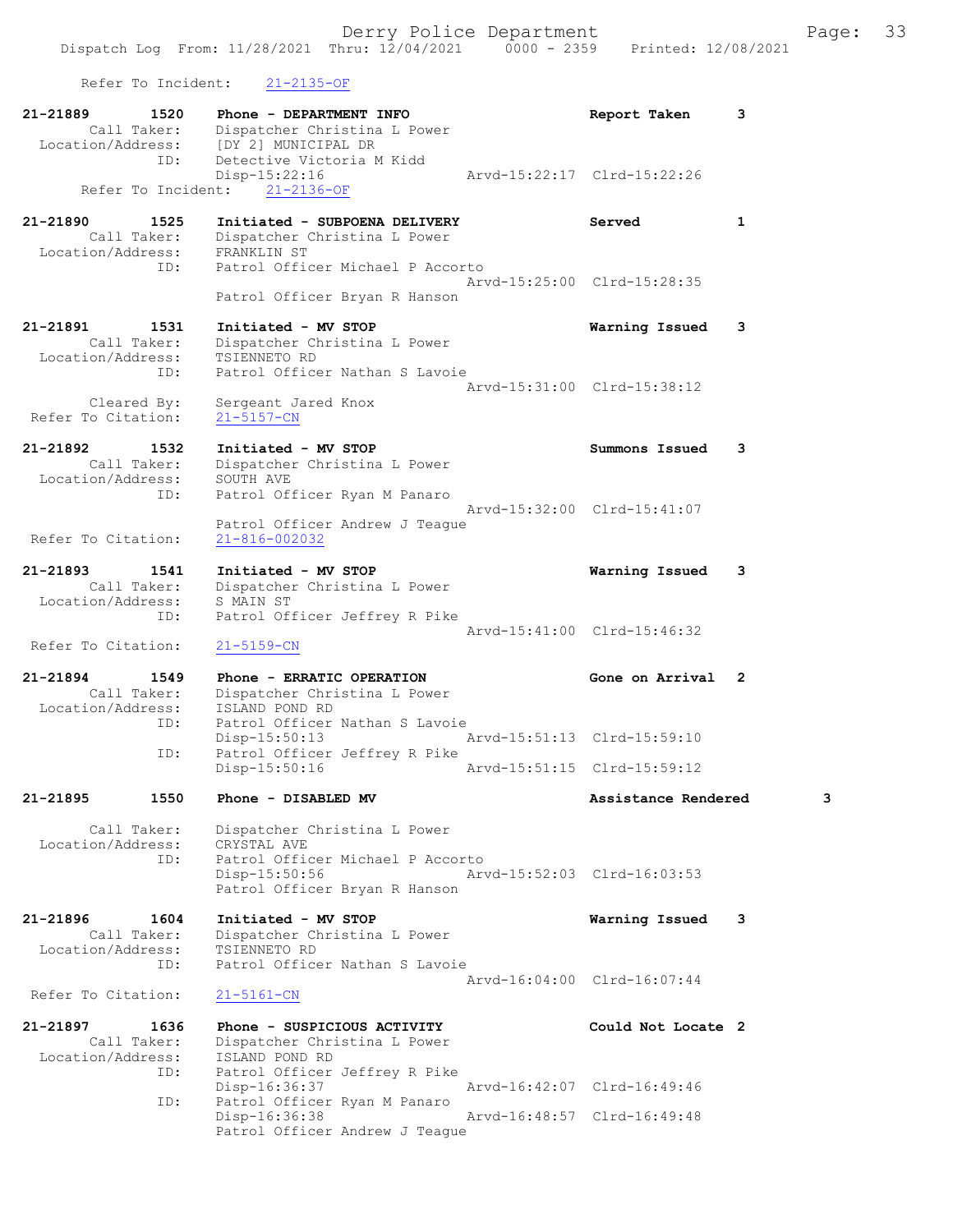|                                                                       | Dispatch Log From: 11/28/2021 Thru: 12/04/2021                                                                                                                                          | $0000 - 2359$<br>Printed: 12/08/2021               |
|-----------------------------------------------------------------------|-----------------------------------------------------------------------------------------------------------------------------------------------------------------------------------------|----------------------------------------------------|
| ID:                                                                   | Sergeant Jeffrey M Dawe<br>Disp-16:36:51                                                                                                                                                | Clrd-16:39:26                                      |
| 21-21898<br>1637<br>Call Taker:<br>Location/Address:                  | Phone - MV ACCIDENT<br>Dispatcher Christina L Power<br>CHESTER RD                                                                                                                       | 1<br>Report Taken                                  |
| ID:                                                                   | Patrol Officer Nathan S Lavoie<br>Disp-16:38:42                                                                                                                                         | Arvd-16:39:44 Clrd-17:52:14                        |
| ID:                                                                   | Patrol Officer Michael P Accorto<br>Disp-16:39:04<br>Patrol Officer Bryan R Hanson                                                                                                      | Arvd-16:39:43 Clrd-17:15:48                        |
| ID:<br>Refer To Citation:                                             | Sergeant Jeffrey M Dawe<br>Disp-16:39:32<br>$21 - 5163 - CN$                                                                                                                            | Arvd-16:41:20 Clrd-17:16:33                        |
| Narrative:                                                            | Reportable: Frances v. Pedestrian (Juv)                                                                                                                                                 |                                                    |
| Refer To Accident:                                                    | $21 - 600 - AC$                                                                                                                                                                         |                                                    |
| 21-21899<br>1653<br>Call Taker:<br>Location/Address:                  | Walk-In - SUSPICIOUS ACTIVITY<br>Dispatcher Christina L Power<br>E BROADWAY                                                                                                             | 2<br><b>ADVICE GIVEN</b>                           |
| ID:<br>Refer To Field Int:                                            | Sergeant Jared Knox<br>Disp-16:54:33<br>$21 - 4228 - FI$                                                                                                                                | Arvd-16:54:34 Clrd-16:54:36                        |
| 21-21901<br>1658                                                      | Phone - WELFARE CHECK                                                                                                                                                                   | 2<br>No Action Required                            |
| Call Taker:<br>Location/Address:<br>ID:<br>Arrived By:<br>Cleared By: | Sergeant Jared Knox<br>CRYSTAL AVE<br>Patrol Officer Ryan M Panaro<br>$Disp-17:45:05$<br>Patrol Officer Andrew J Teaque<br>Dispatcher Christina L Power<br>Patrol Officer Robert Corwin | Arvd-17:51:51 Clrd-18:19:02                        |
| ID:<br>Arrived By:<br>Cleared By:<br>Refer To Field Int:              | Sergeant Jeffrey M Dawe<br>Disp-17:45:09<br>Dispatcher Christina L Power<br>Patrol Officer Robert Corwin<br>$21 - 4227 - FI$                                                            | Arvd-17:51:52 Clrd-18:18:45                        |
| 21-21900<br>1701<br>Call Taker:<br>Location/Address:                  | Initiated - MV STOP<br>Dispatcher Christina L Power<br>RT 111                                                                                                                           | Warning Issued<br>3                                |
| ID:<br>Refer To Citation:                                             | Patrol Officer Jeffrey R Pike<br>$21 - 5162 - CN$                                                                                                                                       | Arvd-17:01:00 Clrd-17:05:57                        |
| 21-21902<br>1719<br>Call Taker:<br>Location/Address:<br>ID:           | Initiated - MV STOP<br>Dispatcher Christina L Power<br>W BROADWAY<br>Patrol Officer Ryan M Panaro                                                                                       | Warning Issued<br>3                                |
| Refer To Citation:                                                    | Patrol Officer Andrew J Teague<br>$21 - 5164 - CN$                                                                                                                                      | Arvd-17:19:00 Clrd-17:24:07                        |
| 21-21903<br>1758<br>Call Taker:<br>Location/Address:<br>ID:           | Initiated - MV CHECK<br>Dispatcher Christina L Power<br>ASHLEIGH DR<br>Patrol Officer Michael P Accorto                                                                                 | SENT ON THEIR WAY 1                                |
|                                                                       | Patrol Officer Bryan R Hanson                                                                                                                                                           | Arvd-17:58:00 Clrd-18:03:04                        |
| 21-21904<br>1811<br>Call Taker:<br>Location/Address:<br>ID:           | Phone - SUSPICIOUS ACTIVITY<br>Patrol Officer Robert Corwin<br>HAPPY AVE<br>Patrol Officer Nathan S Lavoie<br>Disp-18:12:49                                                             | Arrest(s) Made<br>2<br>Arvd-18:18:36 Clrd-18:56:34 |
| Cleared By:                                                           | Dispatcher Christina L Power                                                                                                                                                            |                                                    |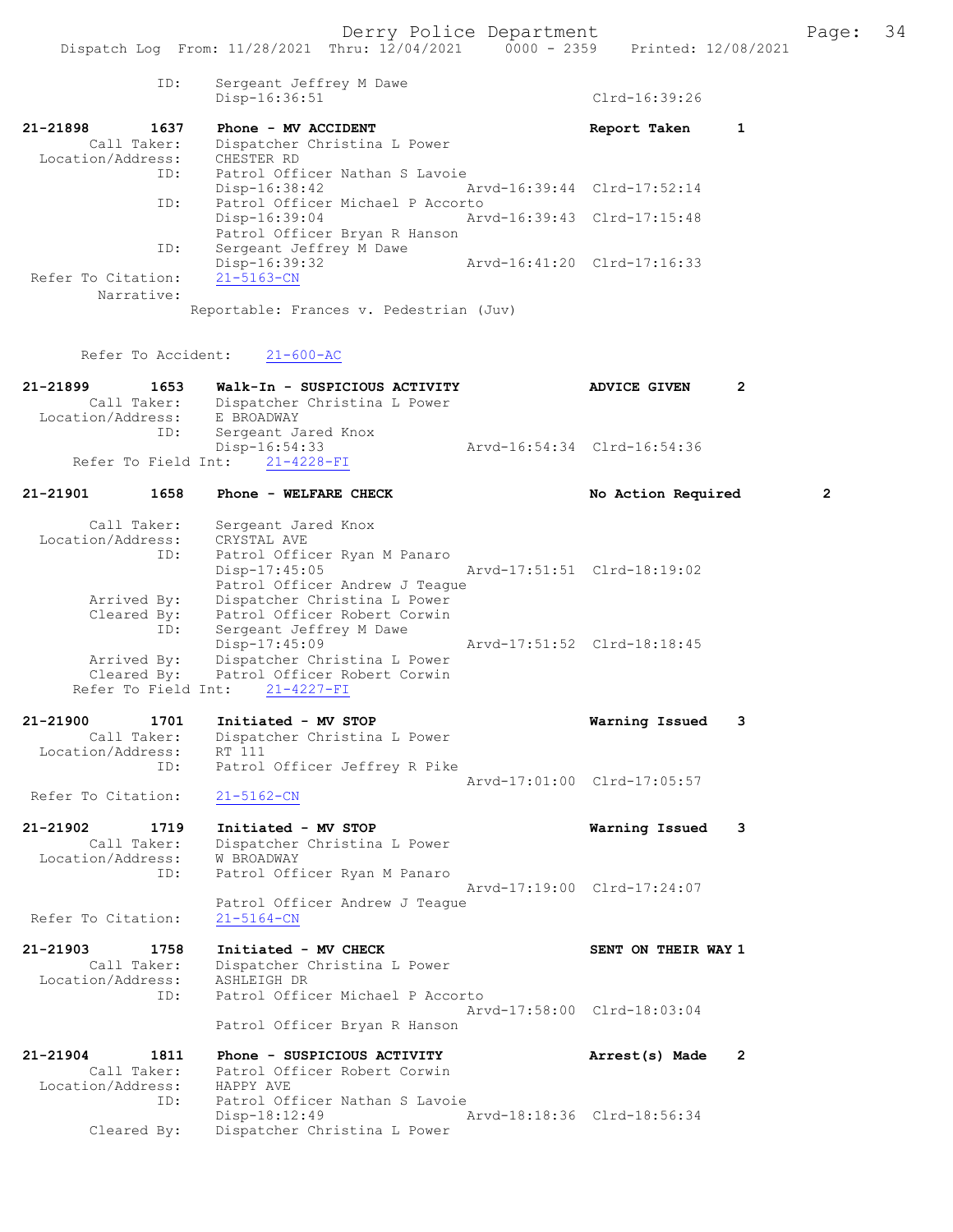Derry Police Department Fage: 35 Dispatch Log From: 11/28/2021 Thru: 12/04/2021 0000 - 2359 Printed: 12/08/2021 ID: Patrol Officer Kevin L Davies Disp-18:12:53 Arvd-18:25:24 Clrd-18:38:13 Cleared By: Dispatcher Christina L Power Narrative: unknown male sitting on rock Narrative: 12/01/2021 1829 one in custody on a DPD warrant for contempt theft and criminal mischief Narrative: 12/01/2021 1834 enroute to hq's s/m 57714.4 Narrative: 12/01/2021 1840 off at hq's e/m 57718.1 with; Ferrin, Christopher homeless dob 070593 Narrative: 12/01/2021 1931 released on PR bail with a court date of 3/3/22 Refer To Arrest: 21-1149-AR 21-21905 1828 Initiated - MV STOP Warning Issued 3 Call Taker: Dispatcher Christina L Power Location/Address: LANE RD ID: Patrol Officer Jeffrey R Pike Arvd-18:28:00 Clrd-18:38:06 Refer To Citation: 21-5165-CN 21-21906 1911 Initiated - MV STOP Warning Issued 3 Call Taker: Dispatcher Christina L Power Location/Address: N MAIN ST ID: Patrol Officer Michael P Accorto Arvd-19:11:00 Clrd-19:14:02 Patrol Officer Bryan R Hanson Refer To Citation: 21-5166-CN 21-21907 1916 Initiated - MV STOP Warning Issued 3 Call Taker: Dispatcher Christina L Power Location/Address: CRYSTAL AVE ID: Patrol Officer Kevin L Davies Arvd-19:16:00 Clrd-19:26:06 Refer To Citation: 21-5167-CN 21-21908 1926 Phone - ATTEMPTED PAPER SERVICE Could Not Locate 2 Call Taker: Dispatcher Christina L Power Location/Address: REDFIELD CIR ID: Patrol Officer Jeffrey R Pike Disp-19:27:01 Arvd-19:39:39 Clrd-19:47:04 ID: Patrol Officer Ryan M Panaro<br>Disp-19:27:05 Disp-19:27:05 Arvd-19:39:40 Clrd-19:47:06 Patrol Officer Andrew J Teague 21-21909 1942 Phone - WELFARE CHECK Services Rendered 2 Call Taker: Patrol Officer Robert Corwin Location/Address: LINLEW DR ID: Patrol Officer Kevin L Davies Disp-19:44:20 Arvd-19:46:50 Clrd-19:54:16 Arrived By: Dispatcher Christina L Power<br>Cleared By: Dispatcher Christina L Power Dispatcher Christina L Power Narrative: checked and no issues. Refer To Field Int: 21-4292-FI

21-21910 2006 Initiated - FOLLOW-UP Cleared 2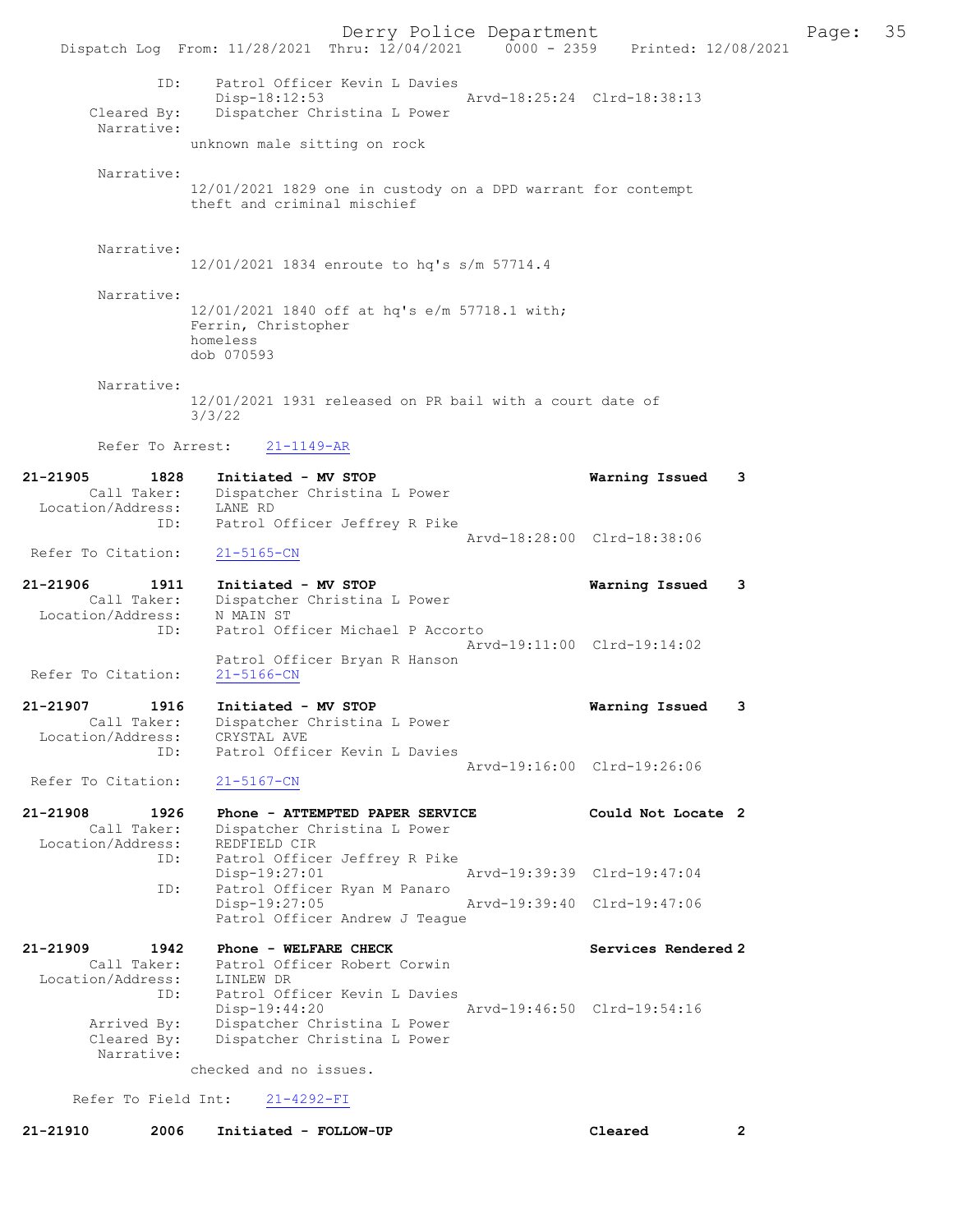Dispatch Log From: 11/28/2021 Thru: 12/04/2021 0000 - 2359 Printed: 12/08/2021 Call Taker: Dispatcher Christina L Power Location/Address: KENDALL POND RD Detective Benjamin J Doyle Arvd-20:06:00 Clrd-22:47:11 21-21911 2048 Initiated - MV STOP Warning Issued 3 Call Taker: Dispatcher Christina L Power Location/Address: MANCHESTER RD ID: Patrol Officer Jeffrey R Pike Arvd-20:48:00 Clrd-21:04:25 ID: Patrol Officer Michael P Accorto Disp-20:55:36 Arvd-20:55:38 Clrd-21:04:24 Patrol Officer Bryan R Hanson<br>21-5168-CN Refer To Citation: 21-21912 2054 Initiated - MV CHECK Vehicle checked 1 Call Taker: Dispatcher Christina L Power Location/Address: MANCHESTER RD<br>TD: Patrol Officer Patrol Officer Nathan S Lavoie Arvd-20:54:00 Clrd-20:55:19 21-21913 2057 Phone - WELFARE CHECK Transported to Hospital 2 Call Taker: Patrol Officer Robert Corwin<br>ion/Address: FORDWAY ST Location/Address: ID: Patrol Officer Ryan M Panaro<br>Disp-21:04:34 Arvd-21:18:52 Clrd-21:53:22 Patrol Officer Andrew J Teague Dispatched By: Dispatcher Christina L Power Arrived By: Dispatcher Christina L Power Cleared By: Dispatcher Christina L Power<br>ID: Sergeant Jeffrey M Dawe Sergeant Jeffrey M Dawe<br>Disp-21:04:38 Disp-21:04:38 Arvd-21:18:50 Clrd-21:36:29 Dispatched By: Dispatcher Christina L Power Arrived By: Dispatcher Christina L Power Cleared By: Dispatcher Christina L Power ID: Patrol Officer Michael P Accorto<br>Disp-21:09:48 Ary Arvd-21:18:52 Clrd-21:36:31 Patrol Officer Bryan R Hanson<br>Dispatched By: Dispatcher Christina L Power patched By: Dispatcher Christina L Power<br>Arrived By: Dispatcher Christina L Power Arrived By: Dispatcher Christina L Power<br>Cleared By: Dispatcher Christina L Power Dispatcher Christina L Power Narrative: 12/01/2021 2139 enroute to PMC s/m 37847.3 Narrative: off at PMC 37848.8 Refer To Field Int: 21-4229-FI 21-21914 2115 Phone - DOMESTIC DISTURBANCE Verbal in Nature 1<br>Call Taker: Patrol Officer Robert Corwin Call Taker: Patrol Officer Robert Corwin Location/Address: RICHARDSON DR ID: Patrol Officer Nathan S Lavoie<br>Disp-21:17:09 1 Disp-21:17:09 Arvd-21:27:49 Clrd-22:03:06<br>Arrived By: Dispatcher Christina L Power Dispatcher Christina L Power Cleared By: Dispatcher Christina L Power ID: Patrol Officer Kevin L Davies Disp-21:20:32 Arvd-21:30:12 Clrd-22:03:04<br>Dispatched By: Dispatcher Christina L Power Dispatcher Christina L Power Arrived By: Dispatcher Christina L Power<br>Cleared By: Dispatcher Christina L Power By: Dispatcher Christina L Power<br>ID: Sergeant Jeffrey M Dawe Sergeant Jeffrey M Dawe<br>Disp-21:48:04 Disp-21:48:04 Arvd-21:48:05 Clrd-21:52:13<br>Dispatched By: Dispatcher Christina L Power patched By: Dispatcher Christina L Power<br>Arrived By: Dispatcher Christina L Power Arrived By: Dispatcher Christina L Power<br>Cleared By: Dispatcher Christina L Power Dispatcher Christina L Power Narrative:

verbal argument

Derry Police Department The Page: 36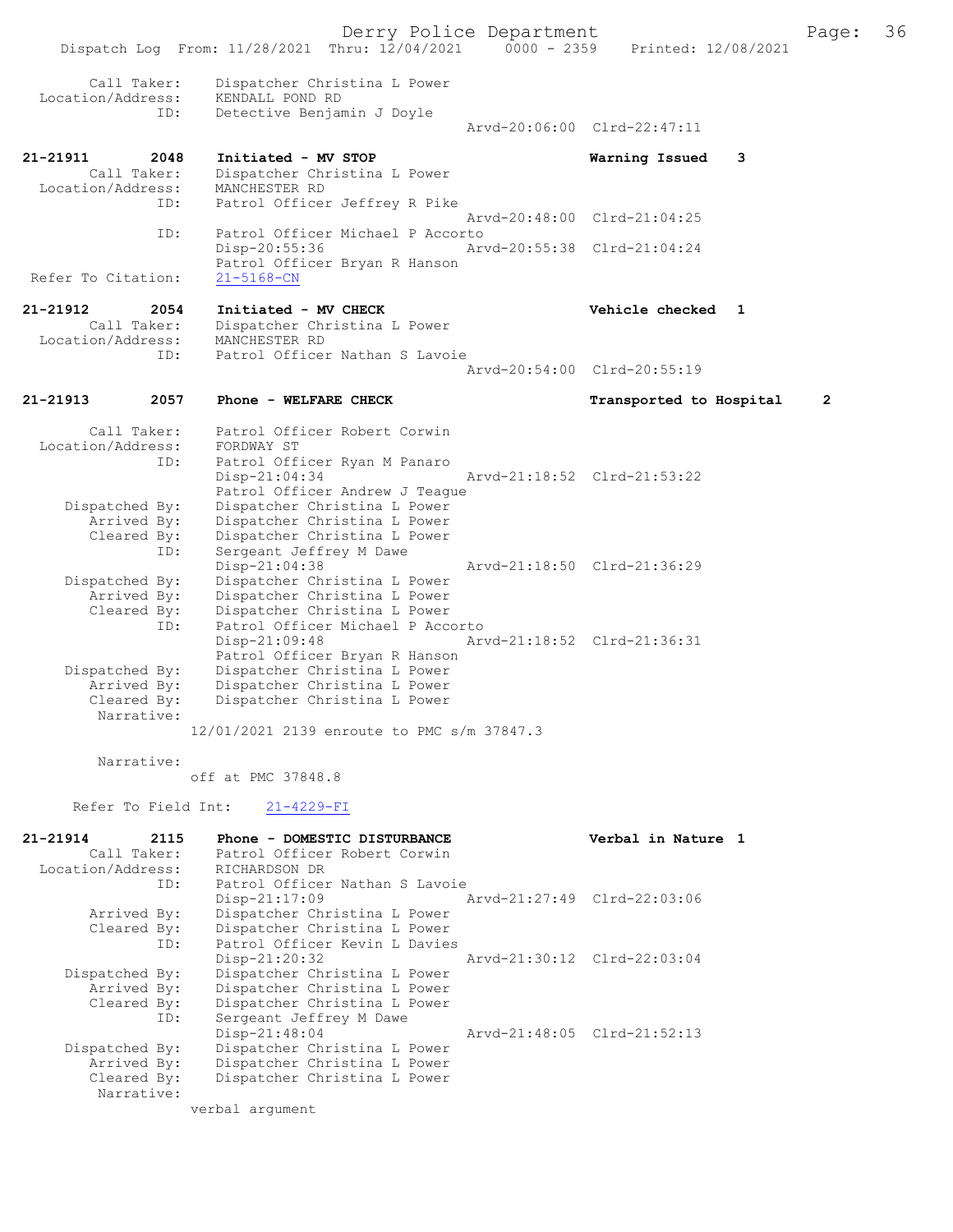Refer To Field Int: 21-4230-FI

| 21-21915<br>2117<br>Call Taker:                      | Phone - ERRATIC OPERATION<br>Dispatcher Christina L Power                                                              | Vehicle checked             | 2            |
|------------------------------------------------------|------------------------------------------------------------------------------------------------------------------------|-----------------------------|--------------|
| Location/Address:<br>ID:<br>Narrative:               | <b>W BROADWAY</b><br>Patrol Officer Kevin L Davies<br>Disp-22:04:13                                                    | Arvd-22:10:22 Clrd-22:24:40 |              |
|                                                      | counseled on driving                                                                                                   |                             |              |
| 21-21916<br>2137<br>Call Taker:<br>Location/Address: | Phone - Loose Dog Complaint<br>Dispatcher Christina L Power<br>COBURN RD                                               | Services Rendered 2         |              |
| ID:<br>Narrative:                                    | Patrol Officer Michael P Accorto<br>Disp-21:37:30<br>Patrol Officer Bryan R Hanson                                     | Arvd-21:40:07 Clrd-21:49:43 |              |
|                                                      | dogs were home and owner was located.                                                                                  |                             |              |
| 21-21917<br>2203<br>Call Taker:<br>Location/Address: | Initiated - MV STOP<br>Dispatcher Christina L Power<br>MANCHESTER RD                                                   | Warning Issued              | 3            |
| ID:                                                  | Patrol Officer Nathan S Lavoie                                                                                         | Arvd-22:03:00 Clrd-22:03:55 |              |
| ID:<br>Refer To Citation:                            | Patrol Officer Jeffrey R Pike<br>Disp-22:03:53<br>$21 - 5169 - CN$                                                     | Arvd-22:03:56 Clrd-22:14:28 |              |
| 21-21918<br>2227                                     | Phone - WELFARE CHECK                                                                                                  | Message Delivered 2         |              |
| Call Taker:<br>Location/Address:                     | Patrol Officer Robert Corwin<br>SOUTH AVE                                                                              |                             |              |
| ID:<br>Arrived By:                                   | Patrol Officer Ryan M Panaro<br>Disp-22:29:11<br>Patrol Officer Andrew J Teaque<br>Dispatcher Christina L Power        | Arvd-22:31:45 Clrd-22:39:25 |              |
| 21-21919<br>2305                                     | Alarm - ALARM, BURGLAR                                                                                                 | <b>False Alarm</b>          | $\mathbf{1}$ |
| Call Taker:<br>Location/Address:                     | Patrol Officer Robert Corwin<br>[DY 1310] BIRCH ST                                                                     |                             |              |
| ID:<br>Arrived By:<br>Cleared By:                    | Patrol Officer Andrew R Kennedy<br>$Disp-23:06:01$<br>Dispatcher Christine D Carlson<br>Dispatcher Christine D Carlson | Arvd-23:12:19 Clrd-23:16:16 |              |
| ID:<br>Arrived By:                                   | Patrol Officer Kevin L Davies<br>Disp-23:06:03<br>Dispatcher Christine D Carlson                                       | Arvd-23:09:53 Clrd-23:16:14 |              |
| Cleared By:<br>Narrative:                            | Dispatcher Christine D Carlson                                                                                         |                             |              |
| Refer To Field Int:                                  | user pad error<br>$21 - 4262 - FI$                                                                                     |                             |              |
| 21-21920<br>2325                                     | Initiated - PROPERTY CHECK                                                                                             | Services Rendered 2         |              |
| Call Taker:<br>Location/Address:<br>ID:              | Dispatcher Christine D Carlson<br>HUMPHREY RD<br>Patrol Officer Michael Carnazzo                                       |                             |              |
|                                                      |                                                                                                                        | Arvd-23:25:00 Clrd-23:25:37 |              |
| 21-21921<br>2332<br>Call Taker:<br>Location/Address: | Initiated - MV CHECK<br>Dispatcher Christine D Carlson<br>RT 28                                                        | Vehicle checked 1           |              |
| ID:                                                  | Patrol Officer Michael Carnazzo                                                                                        | Arvd-23:32:00 Clrd-23:37:42 |              |
| ID:                                                  | Patrol Officer Andrew R Kennedy<br>Disp-23:36:34                                                                       | Arvd-23:36:35 Clrd-23:37:40 |              |
| 21-21922<br>2343<br>Call Taker:                      | Initiated - MV STOP<br>Dispatcher Christine D Carlson                                                                  | Warning Issued              | 3            |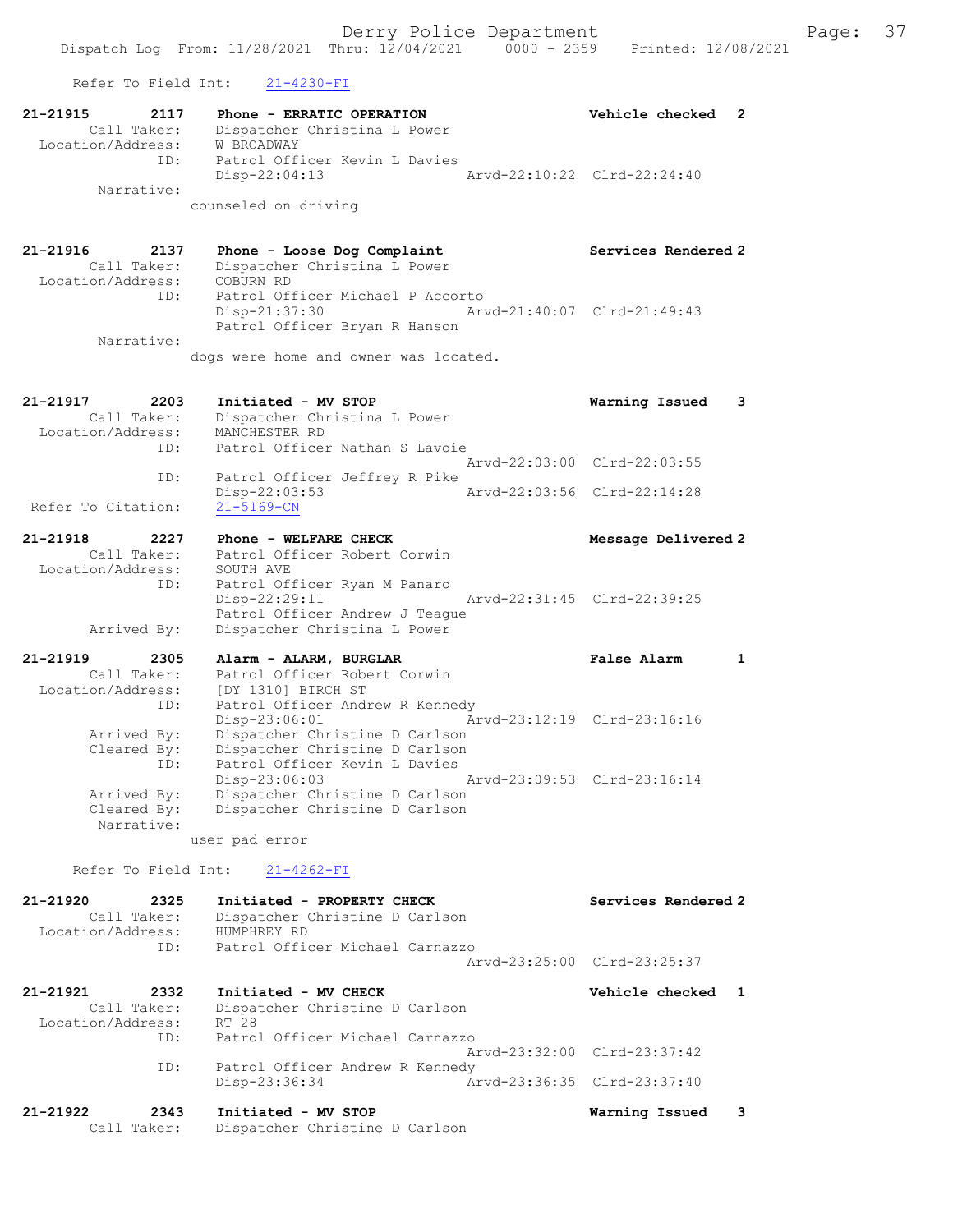Derry Police Department The Page: 38 Dispatch Log From: 11/28/2021 Thru: 12/04/2021 0000 - 2359 Printed: 12/08/2021 Location/Address: S MAIN ST + FAIRWAY DR ID: Patrol Officer Michael Carnazzo Arvd-23:43:00 Clrd-23:50:54<br>TD: Sergeant Patrick H Dawson Sergeant Patrick H Dawson<br>Disp-23:43:30 Disp-23:43:30 Arvd-23:43:30 Clrd-23:46:45 Refer To Citation: For Date: 12/02/2021 - Thursday 21-21923 0001 Initiated - MV STOP Warning Issued 3 Call Taker: Dispatcher Christine D Carlson Location/Address: MANCHESTER RD + LINLEW DR ID: Patrol Officer Awess Abdulkadir Arvd-00:01:00 Clrd-00:10:32<br>21-5171-CN Refer To Citation: 21-21924 0013 Initiated - MV STOP Warning Issued 3 Call Taker: Dispatcher Christine D Carlson Location/Address: MANCHESTER RD + SCOBIE POND RD ID: Patrol Officer Awess Abdulkadir Arvd-00:13:00 Clrd-00:20:43 ID: Patrol Officer Kevin L Davies Disp-00:13:43 Arvd-00:13:44 Clrd-00:20:41 Refer To Citation: 21-21925 0024 Initiated - Parking Enforcement Services Rendered 1 Call Taker: Dispatcher Christine D Carlson Location/Address: CHESTER RD ID: Patrol Officer Monica Ricci Arvd-00:24:00 Clrd-00:24:12 21-21926 0024 Initiated - MV STOP Warning Issued 3 Call Taker: Dispatcher Christine D Carlson Location/Address: FORDWAY ST + KENDALL POND RD ID: Patrol Officer Michael Carnazzo Arvd-00:24:00 Clrd-00:30:38 Refer To Citation: 21-5173-CN 21-21927 0034 Initiated - Parking Enforcement Services Rendered 1 Call Taker: Dispatcher Christine D Carlson Location/Address: W BROADWAY ID: Patrol Officer Andrew R Kennedy Arvd-00:34:00 Clrd-00:34:54 21-21928 0036 Initiated - MV CHECK SENT ON THEIR WAY 1 Call Taker: Dispatcher Christine D Carlson Location/Address: [DY 1516] ROCKINGHAM RD ID: Patrol Officer Michael Carnazzo Arvd-00:36:00 Clrd-00:40:02 ID: Patrol Officer Andrew R Kennedy<br>Disp-00:38:50 Ar Disp-00:38:50 Arvd-00:38:52 Clrd-00:40:00 21-21929 0041 Initiated - MV STOP Warning Issued 3 Call Taker: Dispatcher Christine D Carlson Location/Address: TSIENNETO RD ID: Patrol Officer Kevin L Davies Arvd-00:41:00 Clrd-00:46:17<br>21-5174-CN Refer To Citation: 21-21930 0043 Initiated - MV STOP Warning Issued 3 Call Taker: Dispatcher Christine D Carlson Location/Address: PINKERTON ST ID: Patrol Officer Monica Ricci Arvd-00:43:00 Clrd-00:48:33<br>21-5175-CN Refer To Citation: 21-21931 0053 Initiated - MV STOP **Warning Issued 3**<br>Call Taker: Dispatcher Christine D Carlson Call Taker: Dispatcher Christine D Carlson Location/Address: E BROADWAY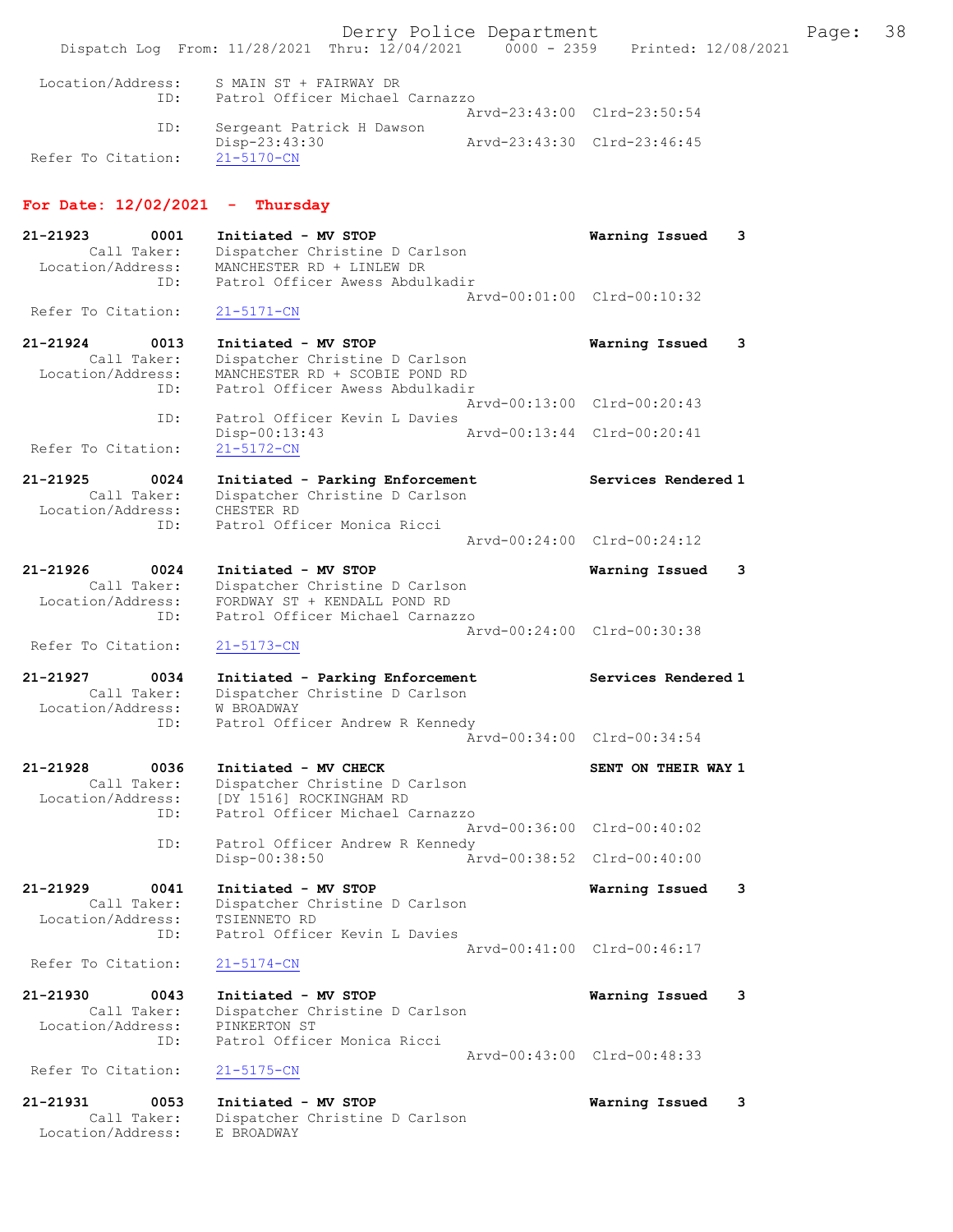|                                                      |                                                                                                   | Derry Police Department     |                             |              | Page: 39 |  |
|------------------------------------------------------|---------------------------------------------------------------------------------------------------|-----------------------------|-----------------------------|--------------|----------|--|
|                                                      | Dispatch Log From: 11/28/2021 Thru: 12/04/2021 0000 - 2359 Printed: 12/08/2021                    |                             |                             |              |          |  |
| ID:                                                  | Patrol Officer Michael Carnazzo                                                                   |                             | Arvd-00:53:00 Clrd-00:56:23 |              |          |  |
| 21-21932<br>0131                                     | Initiated - PED CHECK                                                                             |                             | SENT ON THEIR WAY 2         |              |          |  |
|                                                      | Call Taker: Dispatcher Christine D Carlson<br>Location/Address: [DY 1530] BIRCH ST                |                             |                             |              |          |  |
| ID:                                                  | Patrol Officer Andrew R Kennedy                                                                   |                             | Arvd-01:31:00 Clrd-01:43:17 |              |          |  |
| ID:                                                  | Patrol Officer Michael Carnazzo<br>$Disp-01:34:15$                                                | Arvd-01:35:46 Clrd-01:43:13 |                             |              |          |  |
| ID:                                                  | Dispatched By: Patrol Officer Robert Corwin<br>Patrol Officer Awess Abdulkadir<br>$Disp-01:36:03$ | Arvd-01:36:04 Clrd-01:43:15 |                             |              |          |  |
|                                                      | Refer To Field Int: 21-4266-FI                                                                    |                             |                             |              |          |  |
|                                                      |                                                                                                   |                             | Warning Issued              | 3            |          |  |
| Location/Address: S MAIN ST                          | Call Taker: Dispatcher Christine D Carlson                                                        |                             |                             |              |          |  |
| ID:                                                  | Patrol Officer Andrew R Kennedy                                                                   |                             | Arvd-03:39:00 Clrd-03:45:40 |              |          |  |
| Refer To Citation:                                   | $21 - 5176 - CN$                                                                                  |                             |                             |              |          |  |
|                                                      | 21-21934 0450 Initiated - MV STOP<br>Call Taker: Dispatcher Christine D Carlson                   |                             | Warning Issued              | 3            |          |  |
| Location/Address: KENDALL POND RD<br>ID:             | Patrol Officer Andrew R Kennedy                                                                   |                             | Arvd-04:50:00 Clrd-04:55:58 |              |          |  |
| ID:                                                  | Patrol Officer Monica Ricci<br>Disp-04:51:27                                                      |                             | Arvd-04:51:28 Clrd-04:55:59 |              |          |  |
| Refer To Citation:                                   | $21 - 5177 - CN$                                                                                  |                             |                             |              |          |  |
| 21-21935<br>0711<br>Location/Address: BIRCH ST       | Phone - MV ACCIDENT<br>Call Taker: Dispatcher Jess W Arcand                                       |                             | Report Taken                | $\mathbf{1}$ |          |  |
| ID:<br>Refer To Citation:                            | Patrol Officer Nicholas M Granville<br>$Disp-07:11:29$<br>$21 - 5258 - CN$                        | Arvd-07:13:42 Clrd-07:47:21 |                             |              |          |  |
| Narrative:                                           | 12/02/2021 0717 OFF WITH NH 301984, NH 4586817 AND NH DIPY2                                       |                             |                             |              |          |  |
| Narrative:                                           |                                                                                                   |                             |                             |              |          |  |
|                                                      | 12/02/2021 0749 REPORTABLE. Battles v. Murphy v. Fratus                                           |                             |                             |              |          |  |
| Refer To Accident:                                   | $21 - 601 - AC$                                                                                   |                             |                             |              |          |  |
| 21-21936<br>0733<br>Call Taker:<br>Location/Address: | Initiated - PAPER SERVICE<br>Dispatcher Jess W Arcand<br>SILVESTRI CIR                            |                             | Not Served                  | 3            |          |  |
| ID:                                                  | Patrol Officer Sara R Joyce                                                                       |                             | Arvd-07:33:00 Clrd-07:39:28 |              |          |  |
| 21-21937<br>0742<br>Call Taker:<br>Location/Address: | Initiated - SUBPOENA DELIVERY<br>Dispatcher Jess W Arcand<br>PEMBROKE DR                          |                             | Served                      | 1            |          |  |
| ID:                                                  | Patrol Officer Sara R Joyce                                                                       |                             | Arvd-07:42:00 Clrd-07:49:32 |              |          |  |
| 21-21938<br>0756<br>Call Taker:<br>Location/Address: | Initiated - SUBPOENA DELIVERY<br>Dispatcher Jess W Arcand<br>WESTGATE RD                          |                             | Not Served                  | 1            |          |  |
| ID:                                                  | Patrol Officer Sara R Joyce                                                                       |                             | Arvd-07:56:00 Clrd-08:00:22 |              |          |  |
| 21-21939<br>0804<br>Call Taker:<br>Location/Address: | Phone - JUVENILE OFFENSES<br>Dispatcher Jess W Arcand<br>W RUNNING BROOK LN                       |                             | Report Taken                | $\mathbf{2}$ |          |  |

ID: Patrol Officer Charles L Doherty

Refer To Incident: 21-2137-OF

Disp-08:04:24 Arvd-08:10:39 Clrd-08:38:49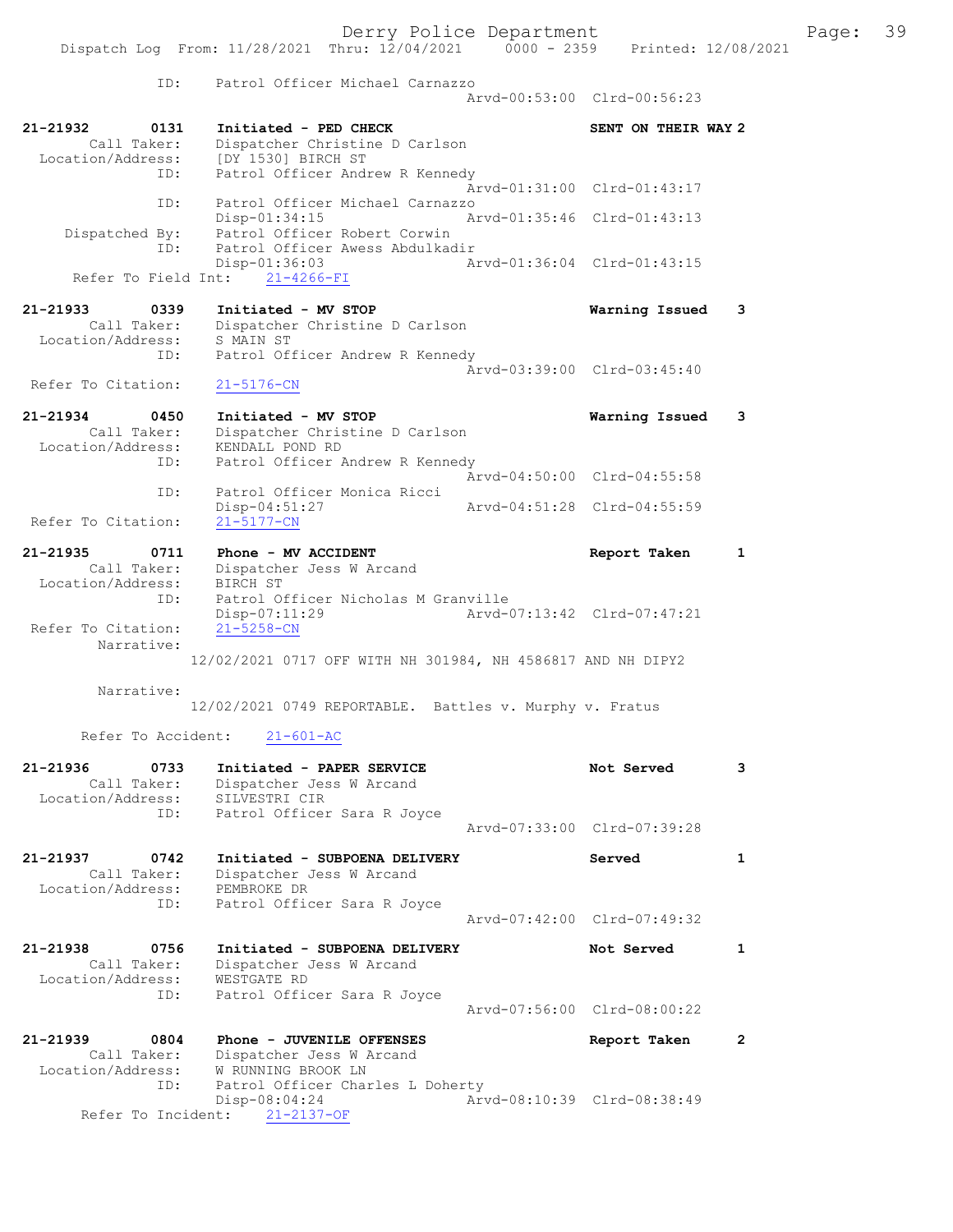Derry Police Department The Page: 40 Dispatch Log From: 11/28/2021 Thru: 12/04/2021 0000 - 2359 Printed: 12/08/2021 21-21940 0813 Initiated - MV STOP Warning Issued 3<br>Call Taker: Dispatcher Jess W Arcand Dispatcher Jess W Arcand<br>E DERRY RD Location/Address:<br>ID: Patrol Officer Sara R Joyce Arvd-08:13:00 Clrd-08:17:51 Refer To Citation: 21-5178-CN 21-21941 0839 Initiated - FOLLOW-UP No Action Required 2 Call Taker: Dispatcher Jess W Arcand Location/Address: HAMPSHIRE DR ID: Patrol Officer Charles L Doherty Arvd-08:39:00 Clrd-09:01:46 21-21942 0913 Initiated - FOLLOW-UP No Action Required 2 Call Taker: Dispatcher Jess W Arcand<br>ion/Address: MUNICIPAL DR Location/Address:<br>ID: Patrol Officer Charles L Doherty Arvd-09:13:00 Clrd-11:25:15 21-21943 0918 Initiated - FOLLOW-UP No Action Required 2 Call Taker: Dispatcher Jess W Arcand Location/Address: MUNICIPAL DR ID: Patrol Officer Sara R Joyce Arvd-09:18:00 Clrd-11:03:09 21-21944 1001 Initiated - FOLLOW-UP No Action Required 2 Call Taker: Dispatcher Jess W Arcand Location/Address: MANCHESTER RD<br>TD: Detective Kevi Detective Kevin G Ruppel Arvd-10:01:00 Clrd-10:15:36 21-21945 1047 Initiated - FOLLOW-UP No Action Required 2 Call Taker: Dispatcher Jess W Arcand Location/Address: MUNICIPAL DR<br>TD: Patrol Office Patrol Officer Brendan S Holden Arvd-10:47:00 Clrd-11:42:54 21-21946 1051 Initiated - ASSIST OTHER AGENCY Services Rendered 3 Call Taker: Dispatcher Jess W Arcand Location/Address: MUNICIPAL DR ID: Detective Peter A Houlis Arvd-10:51:00 Clrd-10:52:21<br>21-4235-FI Refer To Field Int: 21-21947 1054 Initiated - MV STOP Warning Issued 3 Call Taker: Dispatcher Jess W Arcand Location/Address: TSIENNETO RD + JEFF LN ID: Patrol Officer Jeffrey R Pike Arvd-10:54:00 Clrd-11:03:19<br>21-5179-CN Refer To Citation: 21-21948 1055 Initiated - Parking Enforcement Parking Ticket Issued 1 Call Taker: Dispatcher Jess W Arcand Location/Address: E BROADWAY ID: Patrol Officer Nicholas M Granville Arvd-10:55:00 Clrd-10:58:33 21-21949 1105 Initiated - MV STOP Warning Issued 3 Call Taker: Dispatcher Jess W Arcand Location/Address: HAMPSTEAD RD ID: Patrol Officer Sara R Joyce Arvd-11:05:00 Clrd-11:12:45 Refer To Citation: 21-5180-CN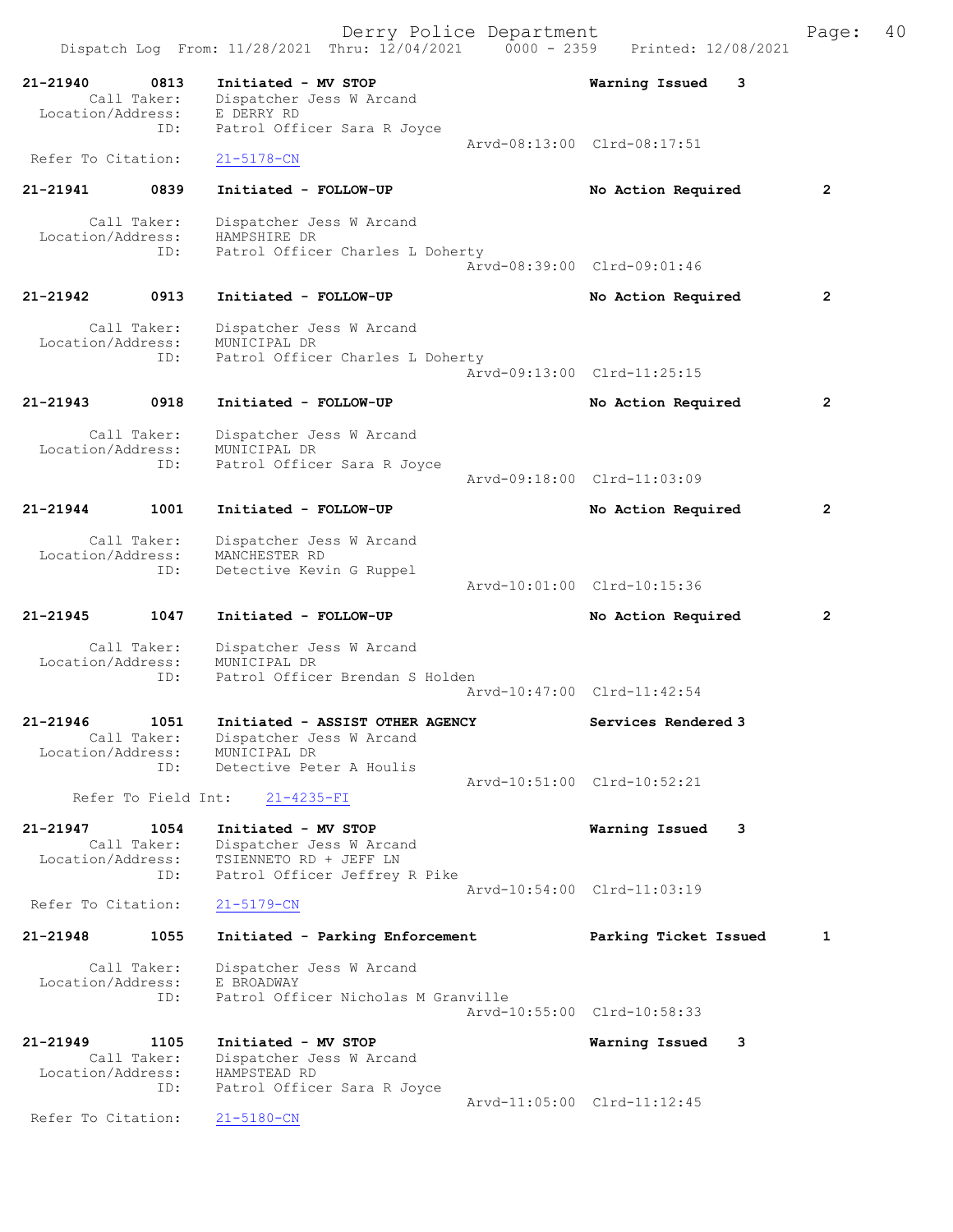21-21950 1111 Initiated - TOBACCO VIOLATION Summons Issued 1 Call Taker: Dispatcher Jess W Arcand Location/Address: PINKERTON ST ID: Patrol Officer James M McClafferty Arvd-11:11:00 Clrd-11:25:51 Refer To Summons: 21-1150-AR 21-21951 1125 Initiated - FOLLOW-UP No Action Required 2 Call Taker: Dispatcher Jess W Arcand Location/Address: PINKERTON ST ID: Patrol Officer Charles L Doherty Arvd-11:25:00 Clrd-11:37:07 21-21952 1126 Initiated - MV STOP Warning Issued 3 Call Taker: Dispatcher Jess W Arcand Location/Address: RT 28 ID: Patrol Officer Jeffrey R Pike Arvd-11:26:00 Clrd-11:33:03 Refer To Citation: 21-5183-CN 21-21953 1137 Walk-In - FOUND/LOST PROPERTY Services Rendered 3 Call Taker: Dispatcher Jess W Arcand Location/Address: PIERCE AVE ID: Patrol Officer Collin Kennedy Disp-11:38:03 Arvd-11:38:06 Clrd-11:38:18 Narrative: 12/02/2021 1137 ONE PLATE LOST. NH 4285878 Refer To Field Int: 21-4236-FI 21-21954 1138 Phone - ANIMAL COMPLAINT Number of Services Rendered 1 Call Taker: Dispatcher Jess W Arcand Location/Address: ROCKINGHAM RD ID: Patrol Officer Brendan S Holden Disp-11:43:06 Arvd-11:54:54 Clrd-11:57:49 ID: Sergeant Seth Plumer Disp-11:50:38 Arvd-11:50:40 Clrd-11:57:51 21-21955 1139 Phone - LARCENY /FORGERY/ FRAUD Report Taken 2 Call Taker: Dispatcher Jess W Arcand Location/Address: ASHLEIGH DR ID: Patrol Officer Charles L Doherty Disp-12:14:58 Clrd-12:15:51 ID: Patrol Officer Sara R Joyce<br>Disp-12:28:10 Disp-12:28:10 Arvd-12:33:25 Clrd-12:43:48 Narrative: 12/02/2021 1140 COUNTERFEIT BILL Refer To Incident: 21-2138-OF 21-21956 1140 Initiated - MV STOP Warning Issued 3 Call Taker: Dispatcher Jess W Arcand Location/Address: RT 28 ID: Patrol Officer Jeffrey R Pike Arvd-11:40:00 Clrd-11:48:22<br>21-5184-CN Refer To Citation: 21-21957 1142 Initiated - FOLLOW-UP No Action Required 2 Call Taker: Dispatcher Jess W Arcand Location/Address: MUNICIPAL DR ID: Patrol Officer Charles L Doherty Arvd-11:42:00 Clrd-12:14:39 21-21958 1212 Initiated - MV STOP Warning Issued 3 Call Taker: Dispatcher Jess W Arcand Location/Address: ISLAND POND RD + RT 111 ID: Patrol Officer Jeffrey R Pike Arvd-12:12:00 Clrd-12:19:38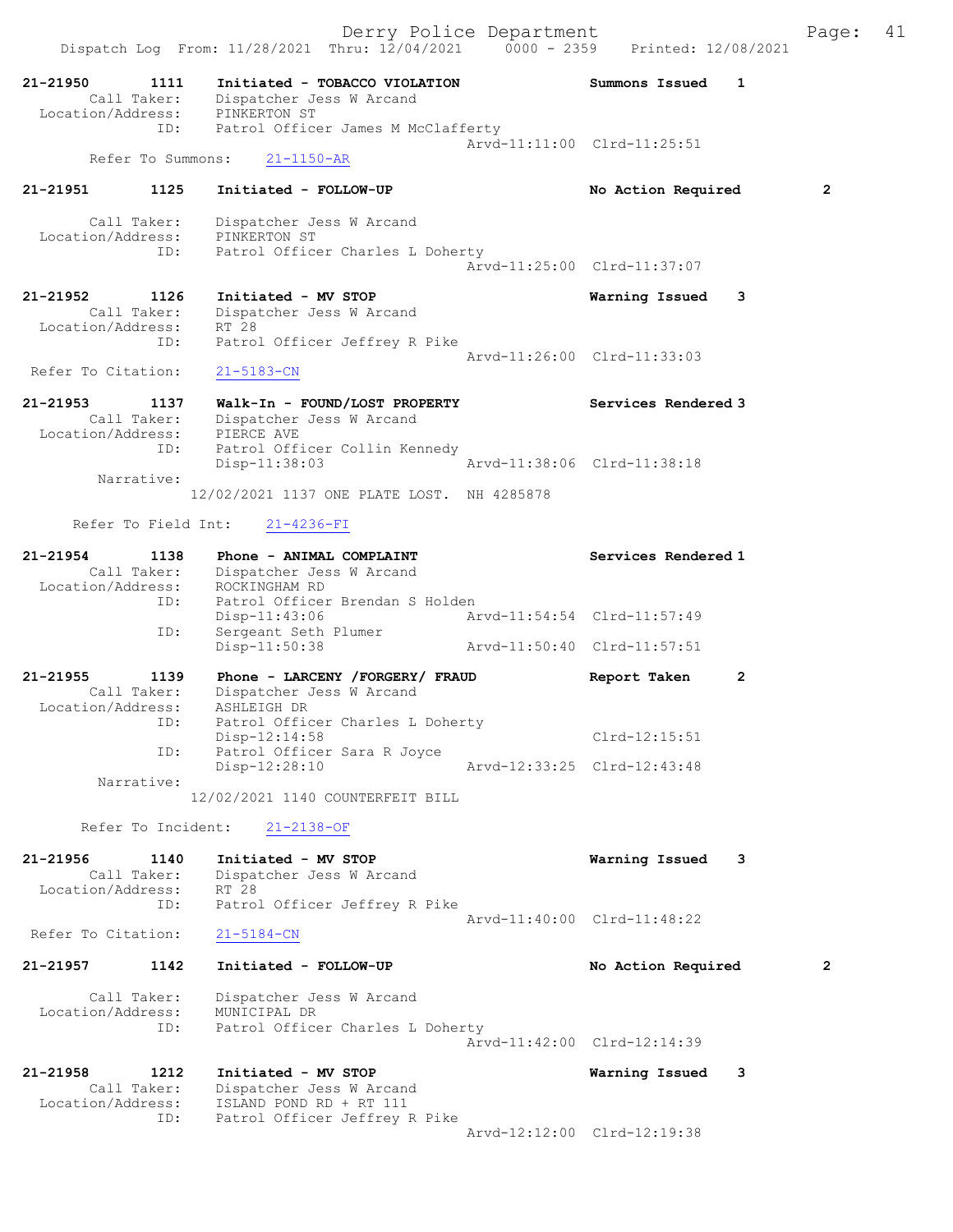Refer To Citation: 21-5185-CN 21-21959 1215 Phone - ALARM(OTHER) Services Rendered 2 Call Taker: Dispatcher Jess W Arcand Location/Address: HOOD RD ID: Patrol Officer Nicholas M Granville Disp-12:15:46 Arvd-12:19:45 Clrd-12:28:39 ID: Patrol Officer Charles L Doherty Disp-12:15:51 Arvd-12:19:00 Clrd-12:27:42 Narrative: 12/02/2021 1215 DFD RESPONDING FOR FIRE ALARM ACTIVATION 21-21960 1220 Initiated - MV STOP Warning Issued 3 Call Taker: Dispatcher Jess W Arcand Location/Address: ISLAND POND RD + RT 111 ID: Patrol Officer Jeffrey R Pike Arvd-12:20:00 Clrd-12:26:41 Refer To Citation: 21-5186-CN 21-21961 1230 Initiated - MV STOP Warning Issued 3 Call Taker: Dispatcher Jess W Arcand Location/Address: RT 111 + ISLAND POND RD ID: Patrol Officer Jeffrey R Pike Patrol Officer Jeffrey R Pike<br>Arvd-12:30:00 Clrd-12:36:18<br>21-5187-CN Refer To Citation: 21-21962 1235 Initiated - FOLLOW-UP No Action Required 2 Call Taker: Dispatcher Jess W Arcand Location/Address: PEABODY RD ANX ID: Patrol Officer Brendan S Holden Arvd-12:35:00 Clrd-12:59:14 21-21963 1240 Initiated - MV STOP Warning Issued 3<br>Call Taker: Dispatcher Jess W Arcand Dispatcher Jess W Arcand<br>RT 111 Location/Address:<br>ID: Patrol Officer Jeffrey R Pike Arvd-12:40:00 Clrd-12:46:38<br>21-5188-CN Refer To Citation: 21-21964 1248 Initiated - MV STOP Warning Issued 3 Call Taker: Dispatcher Jess W Arcand<br>tion/Address: RT 111 Location/Address:<br>In: Patrol Officer Jeffrey R Pike Arvd-12:48:00 Clrd-12:55:43 Refer To Citation: 21-5189-CN 21-21965 1257 Initiated - MV STOP Warning Issued 3 Call Taker: Dispatcher Jess W Arcand Location/Address: RT 111 ess: KT 111<br>ID: Patrol Officer Jeffrey R Pike Arvd-12:57:00 Clrd-13:07:17 Refer To Citation: 21-5190-CN Refer To Citation: 21-5191-CN 21-21966 1310 Initiated - MV STOP Warning Issued 3 Call Taker: Dispatcher Jess W Arcand<br>tion/Address: RT 111 Location/Address: ID: Patrol Officer Jeffrey R Pike Arvd-13:10:00 Clrd-13:16:37<br>21-5192-CN Refer To Citation: 21-21967 1319 Radio - MV STOP Warning Issued 3 Call Taker: Dispatcher Jess W Arcand<br>Location/Address: RT 111 + ISLAND POND RD RT 111 + ISLAND POND RD ...<br>ID: Patrol Officer Jeffrey R Pike<br>Disp-13:19:55 Disp-13:19:55<br>
21-5193-CN<br>
21-5193-CN Refer To Citation:

Narrative: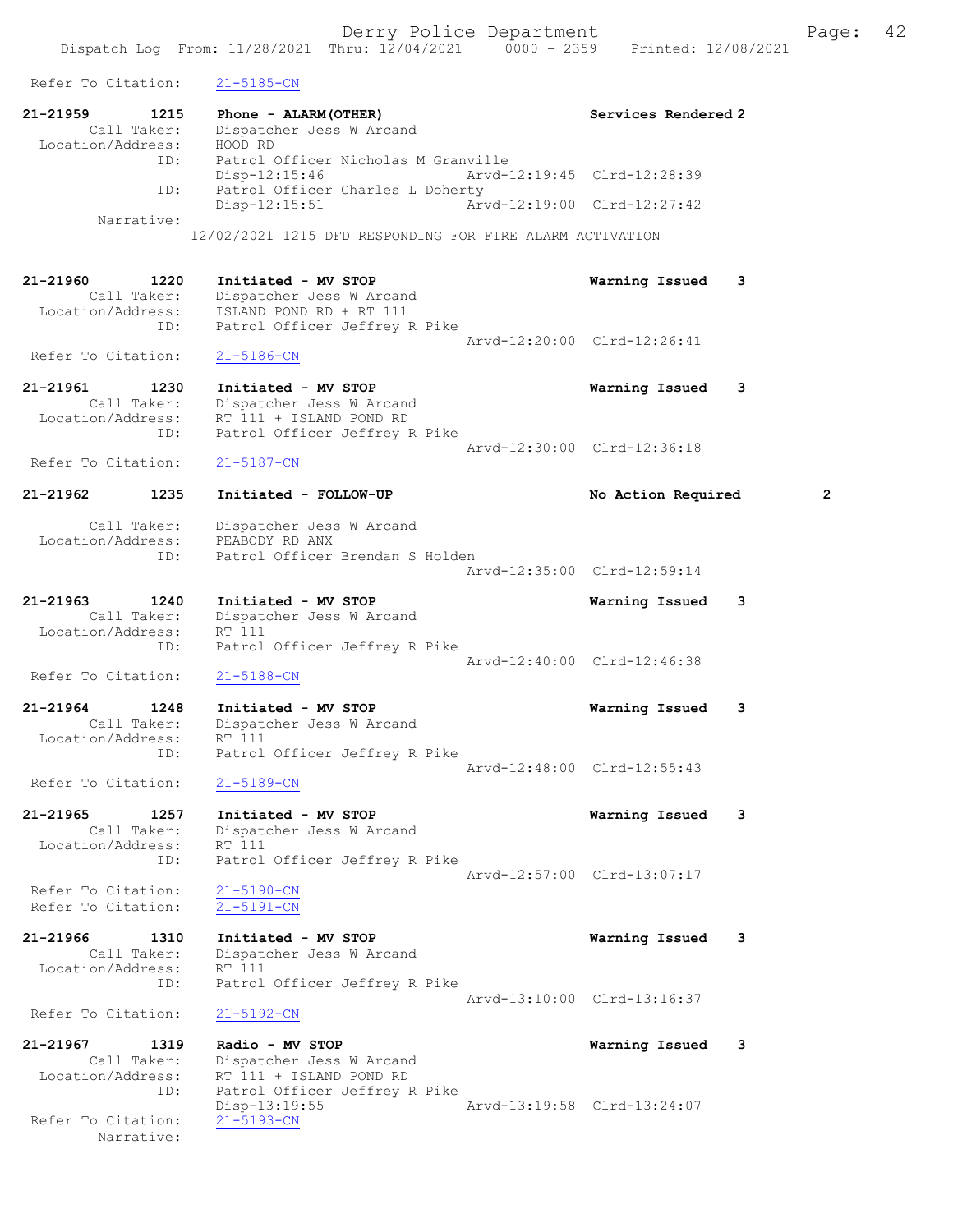NH TWNZ+4

21-21968 1333 Radio - MV STOP Warning Issued 3 Call Taker: Dispatcher Jess W Arcand Location/Address: RT 28 ID: Patrol Officer Jeffrey R Pike Disp-13:34:46 Arvd-13:34:48 Clrd-13:40:52 Refer To Citation: 21-5194-CN Narrative: NH 4266360 21-21969 1344 Radio - MV STOP Warning Issued 3 Call Taker: Dispatcher Jess W Arcand Location/Address: RT 28 ID: Patrol Officer Jeffrey R Pike Disp-13:44:53 Arvd-13:44:56 Clrd-13:52:50 Refer To Citation: 21-5195-CN Narrative: NH 3455262 21-21970 1349 Other - FOLLOW-UP No Action Required 2 Call Taker: Dispatcher Jess W Arcand Location/Address: [DY 2] MUNICIPAL DR ID: Patrol Officer Brendan S Holden<br>Disp-13:50:16 Ar Arvd-13:50:23 Clrd-14:25:13 21-21971 1353 Initiated - MV STOP Warning Issued 3 Call Taker: Dispatcher Jess W Arcand Location/Address: ROCKINGHAM RD ID: Patrol Officer Jeffrey R Pike Arvd-13:53:00 Clrd-14:00:39 Refer To Citation: 21-5196-CN 21-21972 1400 Initiated - MV STOP Warning Issued 3 Call Taker: Dispatcher Jess W Arcand Location/Address: LAWRENCE RD ID: Patrol Officer Jeffrey R Pike Arvd-14:00:00 Clrd-14:04:58<br>21-5197-CN Refer To Citation: 21-21973 1424 911 - MV ACCIDENT Report Taken 1 Call Taker: Dispatcher Jess W Arcand Location/Address: ROCKINGHAM RD ID: Patrol Officer Brendan S Holden Disp-14:25:19 Arvd-14:39:43 Clrd-15:19:33 Cleared By: Dispatcher Christina L Power ID: Detective Benjamin J Doyle Disp-15:16:14 Dispatched By: Detective Mark Borgatti Clrd-15:18:42 Detective Mark Borgatti Cleared By: Dispatcher Christina L Power

12/02/2021 1441 OFF WITH NH AMBRO AND NH 4710547

Narrative:

Narrative:

nelson v. aboshar reportable

Refer To Accident: 21-602-AC

| $21 - 21974$<br>1426 | 911 - MEDICAL EMERGENCY     |                             | Services Rendered 1 |
|----------------------|-----------------------------|-----------------------------|---------------------|
| Call Taker:          | Dispatcher Jess W Arcand    |                             |                     |
| Location/Address:    | SCENIC DR                   |                             |                     |
| ID:                  | Patrol Officer Sara R Joyce |                             |                     |
|                      | $Disp-14:26:57$             | Arvd-14:30:13 Clrd-14:37:24 |                     |
| ID:                  | Sergeant Seth Plumer        |                             |                     |
|                      | $Disp-14:31:21$             | Arvd-14:31:23 Clrd-14:36:37 |                     |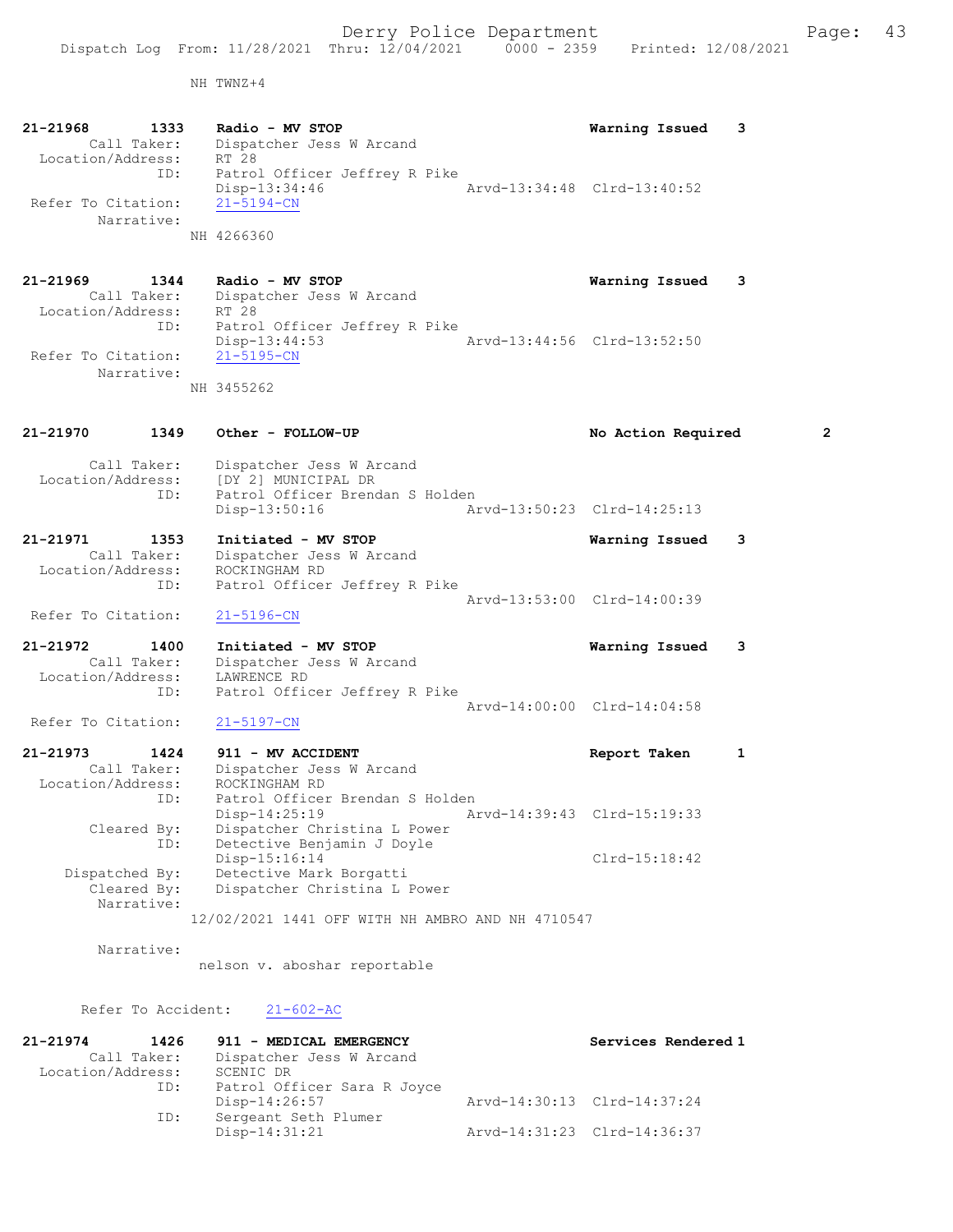Arvd-15:46:00 Clrd-16:39:03



| 21-21978          | 1633        | Phone - PED CHECK                |                             | Gone on Arrival 2           |  |
|-------------------|-------------|----------------------------------|-----------------------------|-----------------------------|--|
|                   | Call Taker: | Dispatcher Christina L Power     |                             |                             |  |
| Location/Address: |             | BIRCH ST                         |                             |                             |  |
|                   | ID:         | Patrol Officer Charles L Doherty |                             |                             |  |
|                   |             | Disp-16:34:11                    | Arvd-16:37:04 Clrd-16:41:50 |                             |  |
|                   | ID:         | Patrol Officer Casey J Noyes     |                             |                             |  |
|                   |             | $Disp-16:34:14$                  |                             | Arvd-16:37:13 Clrd-16:41:48 |  |
|                   | Narrative:  |                                  |                             |                             |  |

male

21-21979 1646 Initiated - MV STOP Warning Issued 3 Call Taker: Dispatcher Christina L Power Location/Address: LENOX RD ID: Patrol Officer Charles L Doherty Arvd-16:46:00 Clrd-16:50:16 Refer To Citation: 21-5198-CN

| 21-21980          | 1659        | Phone - THEFT                 | Report Taken                |  |
|-------------------|-------------|-------------------------------|-----------------------------|--|
|                   | Call Taker: | Dispatcher Christina L Power  |                             |  |
| Location/Address: |             | ASHLEIGH DR                   |                             |  |
|                   | ID:         | Patrol Officer Collin Kennedy |                             |  |
|                   |             | Disp-17:00:22                 | Arvd-17:00:24 Clrd-17:00:54 |  |
|                   |             | Refer To Incident: 21-2139-OF |                             |  |

21-21981 1840 Initiated - MV STOP Warning Issued 3 Call Taker: Dispatcher Christina L Power Location/Address: PINKERTON ST ID: Patrol Officer Kevin L Davies Arvd-18:40:00 Clrd-18:53:30 ID: Patrol Officer Samuel J Troy Disp-18:43:42 Arvd-18:43:43 Clrd-18:53:31 21-21982 1911 Alarm - ALARM, BURGLAR False Alarm 1 Call Taker: Patrol Officer Robert Corwin Location/Address: [DY 3135] FAITH DR ID: Patrol Officer Nathan S Lavoie Disp-19:11:29 Arvd-19:18:56 Clrd-19:20:53 Patrol Officer Andrew J Teague

 Arrived By: Dispatcher Christina L Power Cleared By: Dispatcher Christina L Power ID: Patrol Officer Kevin L Davies Disp-19:11:31 Arvd-19:17:16 Clrd-19:20:33<br>Arrived By: Dispatcher Christina L Power Dispatcher Christina L Power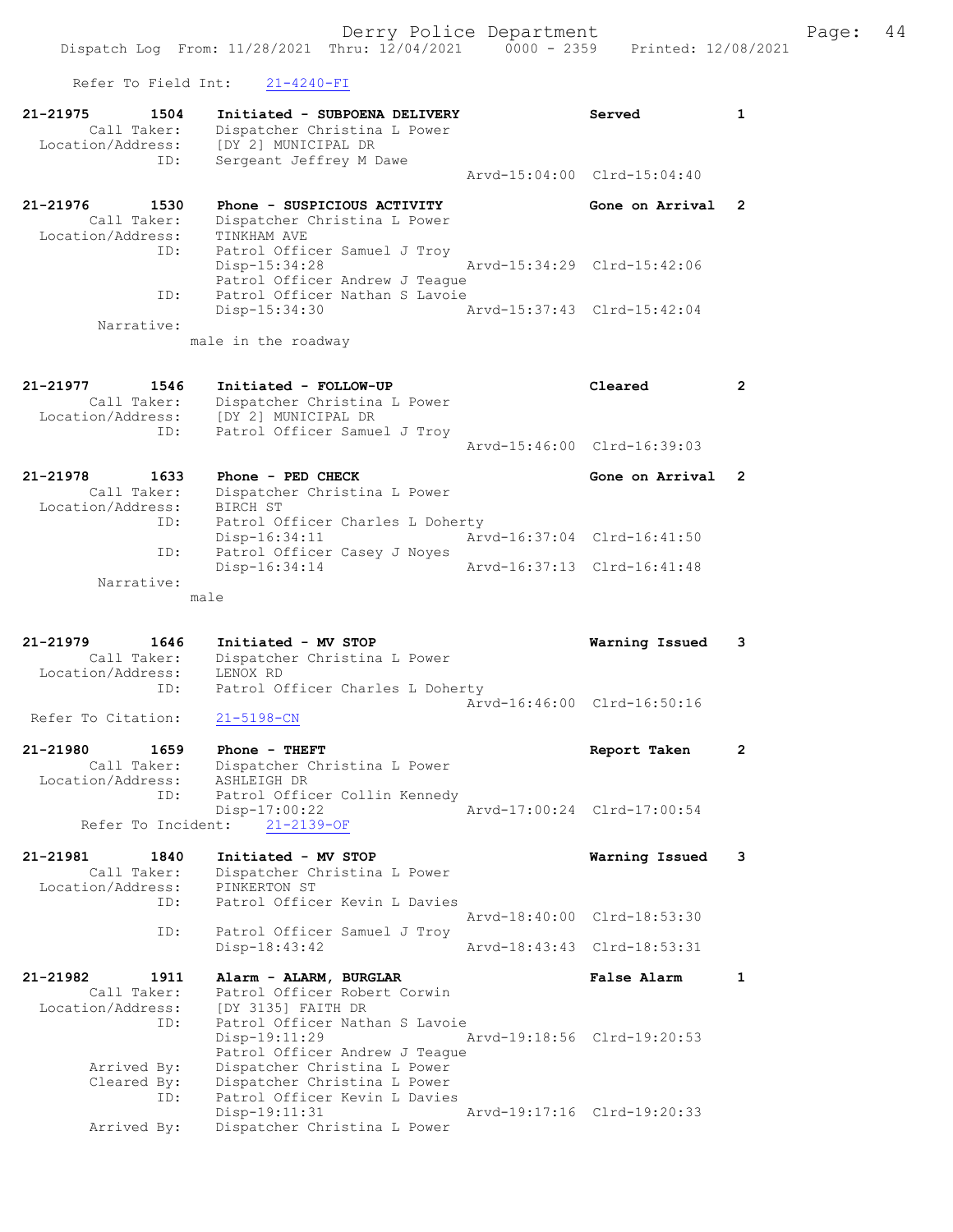Derry Police Department Fage: 45 Dispatch Log From: 11/28/2021 Thru: 12/04/2021 0000 - 2359 Printed: 12/08/2021 Cleared By: Dispatcher Christina L Power ID: Sergeant Jeffrey M Dawe<br>Disp-19:11:33 and the proposition of the proposition of the proposition of the proposition of the proposition of the proposition of the client of the client of the client of the client of the client of the client of the client of the cl Dispatcher Christina L Power Narrative: 12/02/2021 1920 false alarm confirmed by homeowner Refer To Field Int: 21-4293-FI 21-21983 1932 Phone - ALARM, BURGLAR False Alarm 1 Call Taker: Dispatcher Christina L Power<br>Cion/Address: [DY 2361] A ST Location/Address: ID: Patrol Officer Samuel J Troy Disp-19:33:09<br>
D. Patrol Officer Kevin L Davies<br>
D. Patrol Officer Kevin L Davies Patrol Officer Kevin L Davies Disp-19:33:11 Arvd-19:35:07 Clrd-20:08:37 Narrative: 12/02/2021 1940 keyholder on scene Refer To Field Int: 21-4294-FI 21-21984 1938 Phone - ROAD RAGE **ADVICE GIVEN** 1 Call Taker: Dispatcher Christina L Power Location/Address: E BROADWAY ID: Patrol Officer Charles L Doherty<br>Disp-19:39:10 Arv Disp-19:39:10 <br>
Disp-19:39:10 <br>
Dispose arvd-19:42:43 Clrd-19:54:27<br>
Dispose arvd-19:42:43 Clrd-19:54:27 Sergeant Jeffrey M Dawe<br>Disp-19:39:15 Disp-19:39:15 Arvd-19:43:41 Clrd-19:54:25<br>ID: Patrol Officer Nathan S Lavoie Patrol Officer Nathan S Lavoie Disp-19:43:46 Arvd-19:50:27 Clrd-19:51:29 Patrol Officer Andrew J Teague 21-21985 1959 Initiated - FOLLOW-UP Cleared 2 Call Taker: Dispatcher Christina L Power Location/Address: MANCHESTER RD ID: Patrol Officer Charles L Doherty Arvd-19:59:00 Clrd-20:08:20 21-21986 2009 Initiated - MV CHECK NATEL SENT ON THEIR WAY 1 Call Taker: Dispatcher Christina L Power Location/Address: YOUNG RD ID: Patrol Officer Nathan S Lavoie Arvd-20:09:00 Clrd-20:19:05 Patrol Officer Andrew J Teague 21-21987 2248 Phone - DRUG OVERDOSE Transported to Hospital 2 Call Taker: Dispatcher Christina L Power Location/Address: NORMAN DR ID: Patrol Officer Kevin L Davies<br>Disp-22:48:45 Disp-22:48:45 Arvd-22:52:00 Clrd-23:10:11<br>Cleared By: Dispatcher Jonathon S Pickering Cleared By: Dispatcher Jonathon S Pickering ID: Patrol Officer Andrew R Kennedy Disp-23:03:05 Arvd-23:03:13 Clrd-23:10:13 Dispatched By: Patrol Officer Robert Corwin Arrived By: Patrol Officer Robert Corwin Cleared By: Dispatcher Jonathon S Pickering ID: Sergeant Patrick H Dawson Disp-23:03:11 Arvd-23:03:15 Clrd-23:10:10 Dispatched By: Patrol Officer Robert Corwin Arrived By: Patrol Officer Robert Corwin Cleared By: Dispatcher Jonathon S Pickering Narrative: 12/02/2021 2252 DFD on scene

Refer To Incident: 21-2141-OF

| 21-21988          | 2315        | Initiated - MV STOP             |  | Warning Issued | $_{3}$ |
|-------------------|-------------|---------------------------------|--|----------------|--------|
|                   | Call Taker: | Dispatcher Jonathon S Pickering |  |                |        |
| Location/Address: |             | ASH ST                          |  |                |        |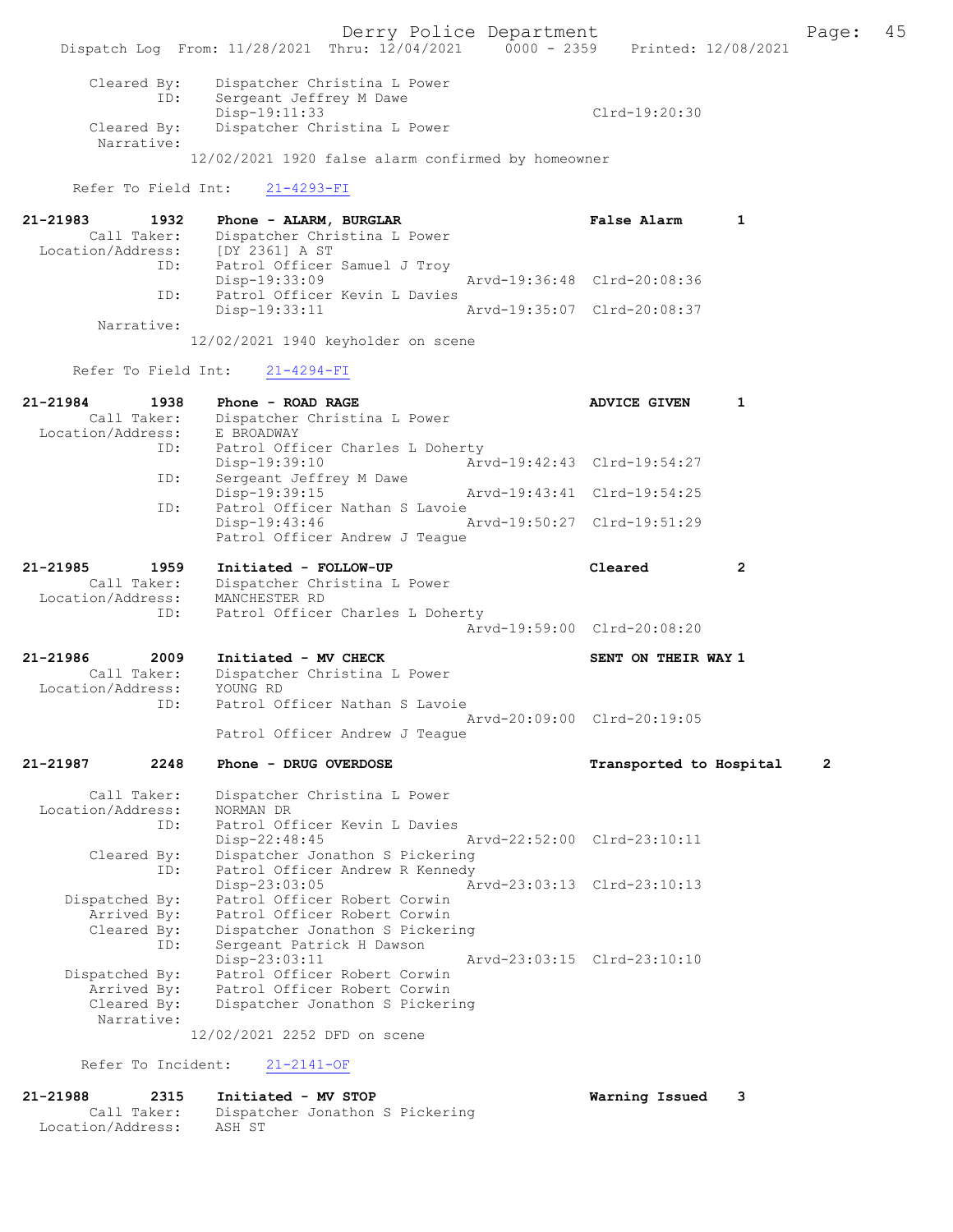Derry Police Department The Page: 46 Dispatch Log From: 11/28/2021 Thru: 12/04/2021 0000 - 2359 Printed: 12/08/2021 ID: Sergeant Patrick H Dawson Arvd-23:15:00 Clrd-23:26:37<br>TD: Patrol Officer Andrew R Kennedy Patrol Officer Andrew R Kennedy Disp-23:16:33 Arvd-23:20:34 Clrd-23:26:38 Arrived By: Lieutenant Shawn P O'Donaghue 21-21989 2323 Initiated - MV STOP Warning Issued 3 Call Taker: Dispatcher Jonathon S Pickering Location/Address: TSIENNETO RD ID: Patrol Officer Monica Ricci Arvd-23:23:00 Clrd-23:29:21<br>21-5200-CN Refer To Citation: 21-21990 2335 Initiated - PROPERTY CHECK Services Rendered 2 Call Taker: Dispatcher Jonathon S Pickering Location/Address: PIERCE AVE ID: Patrol Officer Andrew R Kennedy Arvd-23:35:00 Clrd-23:35:59 For Date: 12/03/2021 - Friday 21-21991 0004 Phone - DOMESTIC DISTURBANCE Verbal in Nature 1 Call Taker: Dispatcher Jonathon S Pickering Location/Address: S MAIN ST ID: Patrol Officer Kevin L Davies Disp-00:05:00 Arvd-00:11:55 Clrd-00:21:57 ID: Patrol Officer Monica Ricci Disp-00:05:01 Arvd-00:09:21 Clrd-00:21:58 ID: Sergeant Patrick H Dawson Disp-00:09:23 Arvd-00:13:18 Clrd-00:21:56 Refer To Field Int: 21-4243-FI 21-21992 0010 Initiated - MV STOP Warning Issued 3 Call Taker: Dispatcher Jonathon S Pickering Location/Address: E BROADWAY + HOOD RD ID: Patrol Officer Andrew R Kennedy Arvd-00:10:00 Clrd-00:20:13<br>21-5201-CN Refer To Citation: 21-21993 0034 Initiated - MV STOP Warning Issued 3<br>Call Taker: Dispatcher Jonathon S Pickering Call Taker: Dispatcher Jonathon S Pickering Location/Address: E BROADWAY ID: Patrol Officer Andrew R Kennedy Arvd-00:34:00 Clrd-00:45:33 Refer To Citation: 21-5202-CN 21-21994 0052 Initiated - MV STOP Arrest(s) Made 3 Call Taker: Dispatcher Jonathon S Pickering Location/Address: E DERRY RD + THORNTON ST ID: Patrol Officer Andrew R Kennedy Arvd-00:52:00 Clrd-02:42:57 ID: Patrol Officer Blake A Martineau<br>Disp-00:53:06 Art Disp-00:53:06 Arvd-00:55:35 Clrd-01:46:44 ID: Patrol Officer Monica Ricci Disp-00:55:05 Arvd-00:55:06 Clrd-01:48:27<br>TD: Sergeant Patrick H Dawson Sergeant Patrick H Dawson<br>Disp-00:55:37 Disp-00:55:37 Arvd-00:55:37 Clrd-01:46:47 Narrative: 12/03/2021 0100 checking sobriety Narrative: 12/03/2021 0108 one in custody Narrative: 12/03/2021 0111 next on the list requested for NH 4877382, Birch St assigned Narrative: 12/03/2021 0112 337 transporting to DPDHQ s/m: 38047.9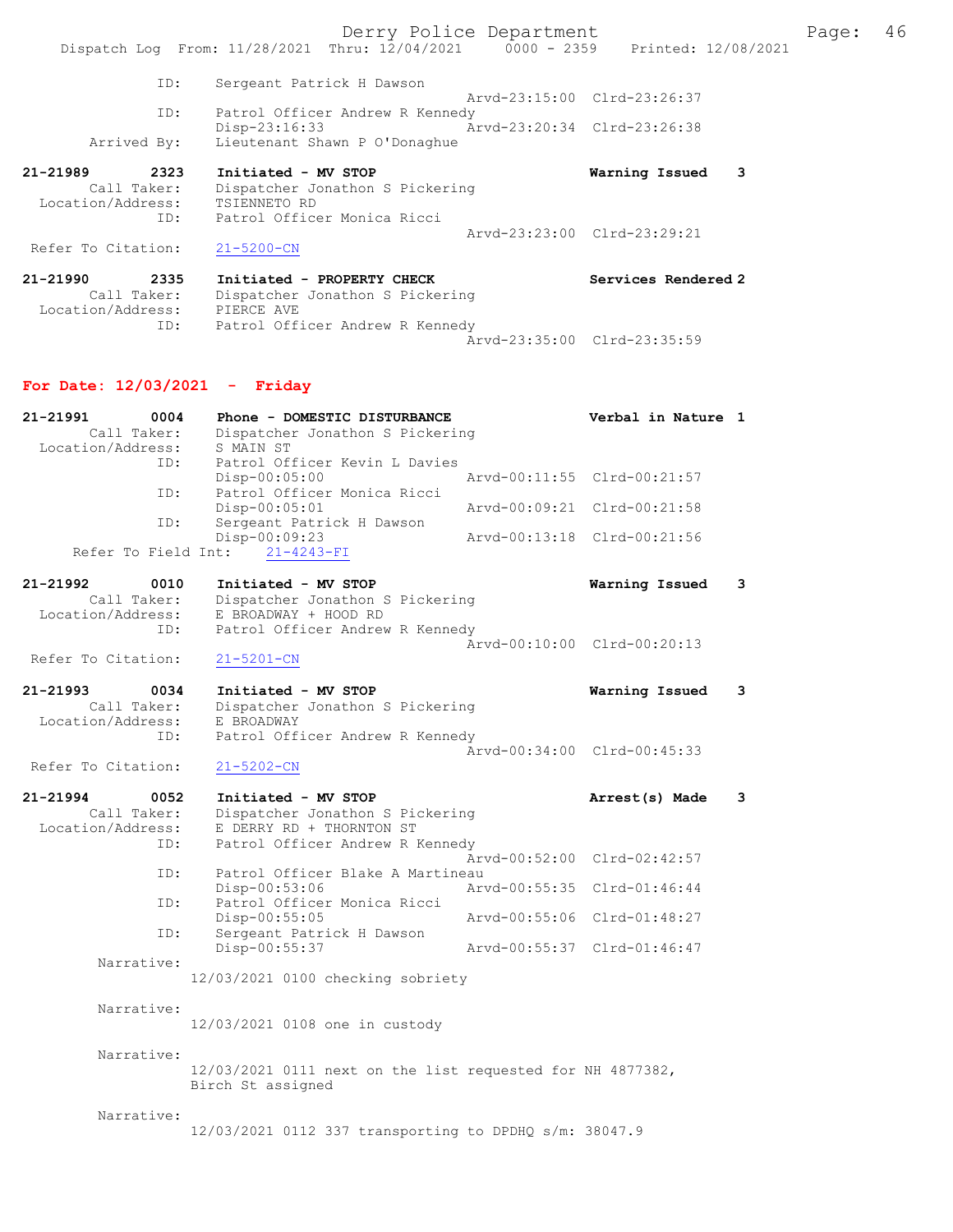Narrative: 12/03/2021 0114 Subject Info: Lisa Catalano 10A Beaver Lake Rd Derry, NH DOB:2/18/67 Arrested for DWI Narrative: 12/03/2021 0116 337 off at DPDHQ e/m: 38049.0 Narrative: 12/03/2021 0128 wrecker on scene Narrative: 12/03/2021 0136 337 transporting subject to PMC for blood draw s/m: 38049.0 Narrative: 12/03/2021 0139 off at PMC e/m: 38050.5 Narrative: 12/03/2021 0200 337 transporting back to DPDHQ s/m: 38050.5 Narrative: 12/03/2021 0204 337 off at DPDHQ e/m: 38053.0 Narrative: 12/03/2021 0207 placed in cell #1 Narrative: 12/03/2021 0310 subject released on PR bail to sober party, court date 12/16/21 per BC Mencis Refer To Arrest: 21-1151-AR 21-21995 0058 Phone - ASSIST CITIZEN Cancelled Prior to Arrival 3 Call Taker: Patrol Officer Robert Corwin<br>.on/Address: HARDY CT Location/Address: 21-21996 0145 Phone - DISTURBANCE 21-21996 0145 Phone - DISTURBANCE 21-21996 21-21996 21 Dispatcher Jonathon S Pickering<br>TSIENNETO RD Location/Address:<br>TD: Patrol Officer Kevin L Davies<br>Disp-01:46:42 Disp-01:46:42 Arvd-01:47:39 Clrd-02:49:15<br>ID: Patrol Officer Blake A Martineau Patrol Officer Blake A Martineau<br>Disp-01:46:46 Art Disp-01:46:46 Arvd-01:48:24 Clrd-02:49:20<br>ID: Sergeant Patrick H Dawson Sergeant Patrick H Dawson<br>Disp-01:46:49 Arvd-01:46:53 Clrd-02:49:16 ID: Patrol Officer Monica Ricci<br>Disp-01:48:30 Disp-01:48:30 Arvd-01:50:31 Clrd-02:52:13<br>TD: Patrol Officer Robert Corwin Patrol Officer Robert Corwin<br>Disp-03:57:41 Arvd-03:59:09 Clrd-05:48:10 ID: Patrol Officer Kevin L Davies Disp-03:57:44 Arvd-03:59:09 Clrd-05:48:09 Narrative: 12/03/2021 0149 two detained Narrative: 12/03/2021 0150 all units detained Narrative: 12/03/2021 0150 LPD responding Narrative: 12/03/2021 0150 DFD staging Narrative:

12/03/2021 0151 one in custody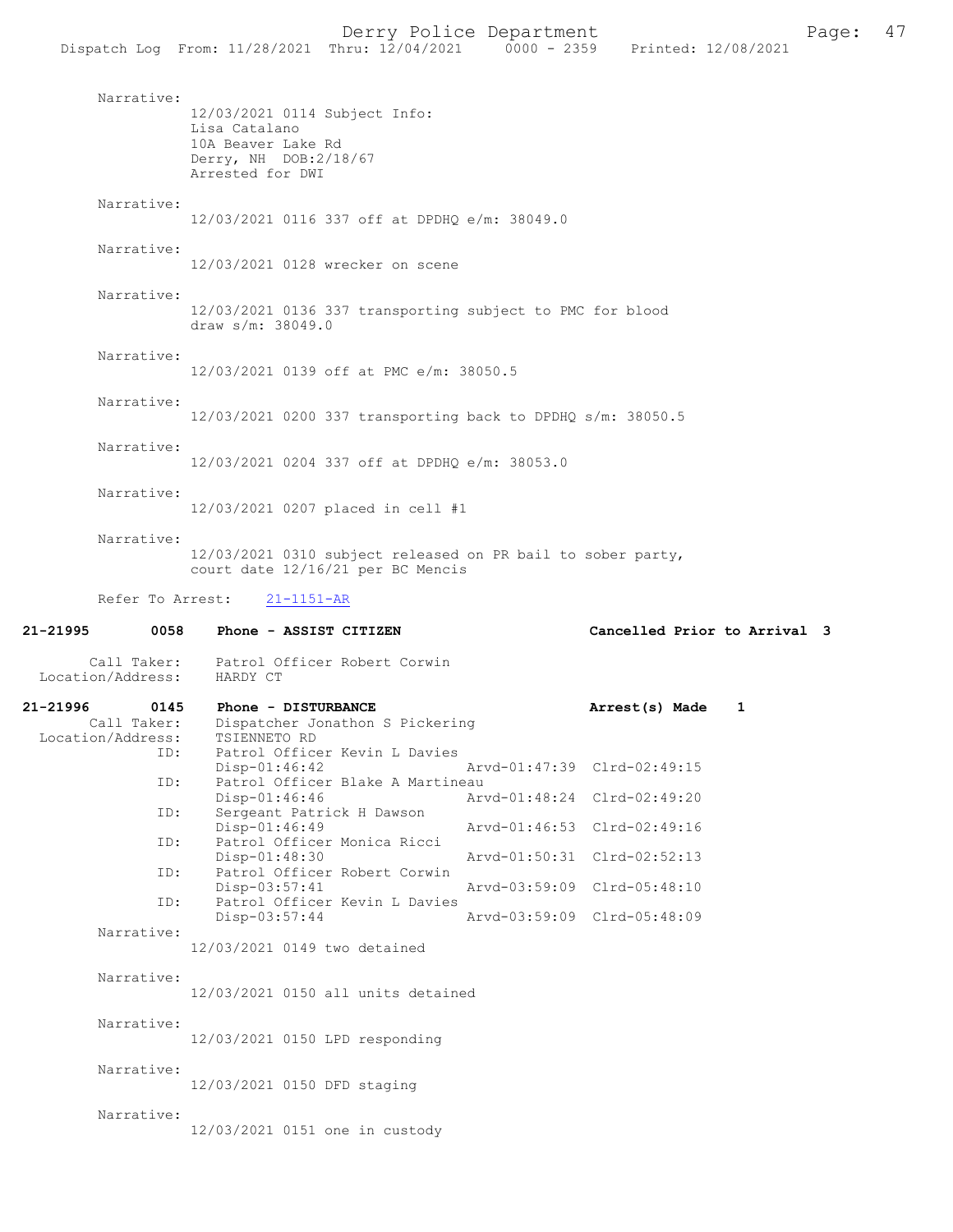|                                                             | Dispatch Log From: 11/28/2021 Thru: 12/04/2021 0000 - 2359 Printed: 12/08/2021              |                                                                                                                                                                    |                             |                    |                |                |
|-------------------------------------------------------------|---------------------------------------------------------------------------------------------|--------------------------------------------------------------------------------------------------------------------------------------------------------------------|-----------------------------|--------------------|----------------|----------------|
| Narrative:                                                  |                                                                                             | 12/03/2021 0152 plate is NH 4779358                                                                                                                                |                             |                    |                |                |
| Narrative:                                                  |                                                                                             | 12/03/2021 0152 DFD redirected to DPDHQ                                                                                                                            |                             |                    |                |                |
| Narrative:                                                  |                                                                                             | 12/03/2021 0202 DFD and LPD on scene                                                                                                                               |                             |                    |                |                |
| Narrative:                                                  | apartment                                                                                   | 12/03/2021 0206 S7 and LPD conducting safety check on                                                                                                              |                             |                    |                |                |
| Narrative:                                                  | 34922.0                                                                                     | 12/03/2021 0206 720 transporting to DPDHQ code 3 s/m:                                                                                                              |                             |                    |                |                |
| Narrative:                                                  |                                                                                             | 12/03/2021 0208 720 off at DPDHQ e/m: 34923.5                                                                                                                      |                             |                    |                |                |
| Narrative:                                                  |                                                                                             | 12/03/2021 0209 placed in cell #5                                                                                                                                  |                             |                    |                |                |
| Narrative:                                                  |                                                                                             | 12/03/2021 0242 consent search started                                                                                                                             |                             |                    |                |                |
| Narrative:                                                  |                                                                                             | 12/03/2021 0243 Spinelli placed in cell #3                                                                                                                         |                             |                    |                |                |
| Narrative:                                                  |                                                                                             | 12/03/2021 0245 consent search concluded                                                                                                                           |                             |                    |                |                |
| Narrative:                                                  | 12/03/2021 0339 Subject Info:<br>Jason Spinelli<br>61 Tsienneto Rd<br>Derry, NH DOB:8/28/85 | Arrested for Domestic Violence (assault) 3 cts, Theft,<br>Resisting Arrest, Assault on Law Enforcement Officer,<br>Criminal Threat against Law Enforcement Officer |                             |                    |                |                |
| Narrative:                                                  |                                                                                             | 12/03/2021 0341 held on preventative detention per BC Mencis                                                                                                       |                             |                    |                |                |
| Narrative:                                                  | Brentwood $s/m: 34923.6$                                                                    | 12/03/2021 0357 720 and 607 transporting subject to                                                                                                                |                             |                    |                |                |
| Narrative:                                                  |                                                                                             | 12/03/2021 0426 720 and 607 off at Brentwood e/m: 34945.0                                                                                                          |                             |                    |                |                |
| Refer To Arrest:<br>Refer To Incident:                      | $21 - 1152 - AR$<br>$21 - 2143 - OF$                                                        |                                                                                                                                                                    |                             |                    |                |                |
| 0308<br>21-21997                                            | Initiated - FOLLOW-UP                                                                       |                                                                                                                                                                    |                             | No Action Required |                | $\overline{2}$ |
| Call Taker:<br>Location/Address:<br>ID:                     | TSIENNETO RD                                                                                | Dispatcher Jonathon S Pickering<br>Patrol Officer Monica Ricci                                                                                                     | Arvd-03:08:00 Clrd-03:11:38 |                    |                |                |
| 21-21998<br>0335<br>Call Taker:<br>Location/Address:<br>ID: | Phone - PROWLING<br>N SHORE (BL) RD<br>Disp-03:36:44                                        | Dispatcher Jonathon S Pickering<br>Patrol Officer Monica Ricci                                                                                                     | Arvd-03:45:19 Clrd-04:21:29 | Report Taken       | $\overline{2}$ |                |
| ID:                                                         | Disp-03:36:46                                                                               | Patrol Officer Andrew R Kennedy                                                                                                                                    | Arvd-03:45:20 Clrd-04:06:08 |                    |                |                |
| ID:                                                         |                                                                                             | Patrol Officer Blake A Martineau                                                                                                                                   |                             |                    |                |                |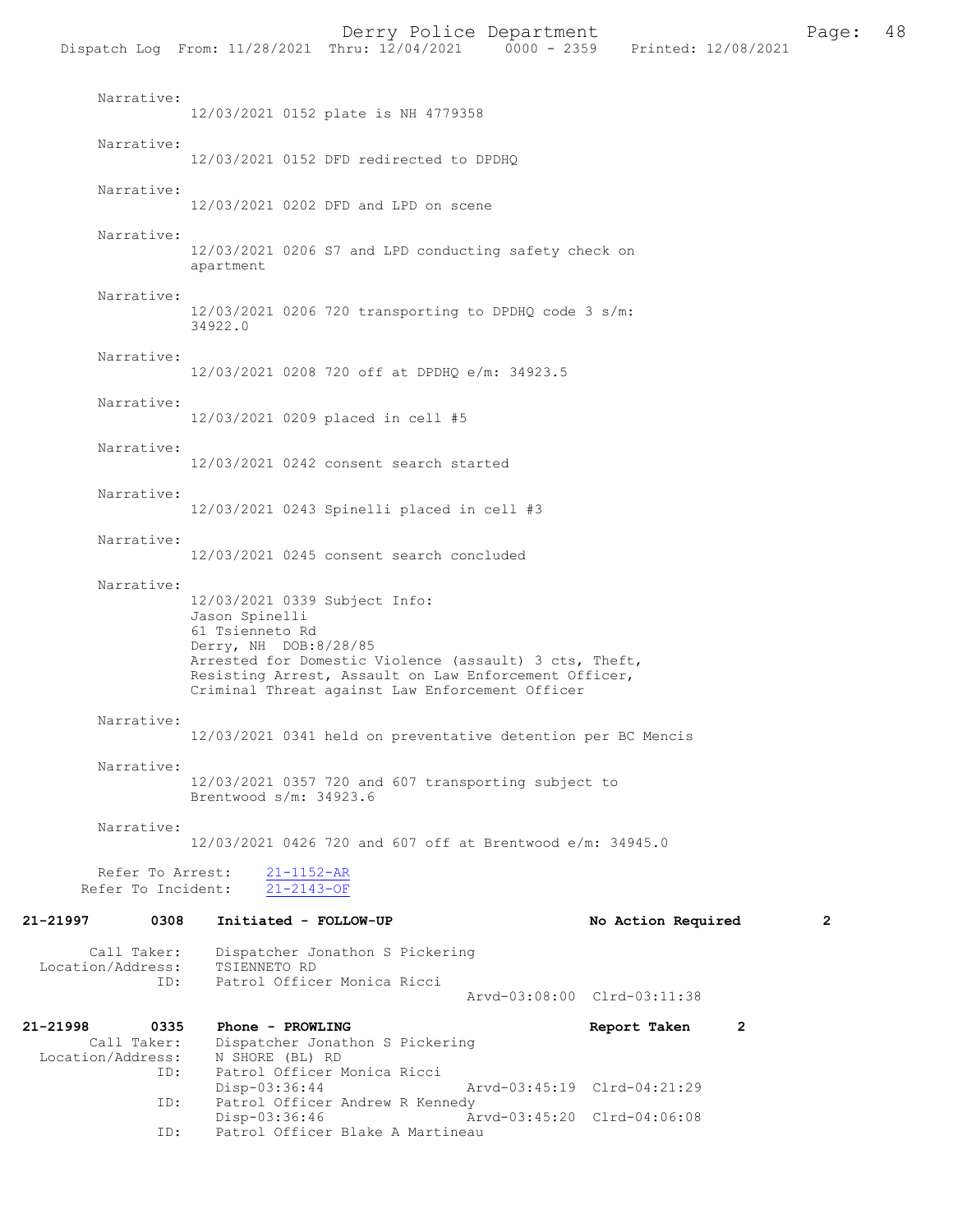Derry Police Department<br>Page: 49 Paru: 12/04/2021 0000 - 2359 Printed: 12/08/2021 Dispatch Log From: 11/28/2021 Thru: 12/04/2021 0000 - 2359 Disp-03:50:27 Arvd-03:56:08 Clrd-04:00:29 ID: Sergeant Patrick H Dawson<br>Disp-03:50:38 Disp-03:50:38 Arvd-03:56:07 Clrd-04:00:27 Narrative: 12/03/2021 0356 car alarm going off Refer To Incident: 21-2142-OF 21-21999 0646 Initiated - MV REPO Vehicle Towed 1 Call Taker: Dispatcher Jonathon S Pickering Call lanel.<br>Location/Address: FOREST RIDGE RD ID: Dispatcher Jonathon S Pickering Arvd-06:46:00 Clrd-06:47:32 Narrative: 12/03/2021 0646 2019 Ford F-150 (NH 4375868), owner aware 21-22000 0702 Phone - WELFARE CHECK Services Rendered 2<br>Call Taker: Dispatcher Jess W Arcand Dispatcher Jess W Arcand<br>KENDALL POND RD Location/Address:<br>ID: Patrol Officer Nicholas M Granville<br>Disp-07:03:53 Arvd-0 Disp-07:03:53 Arvd-07:12:11 Clrd-07:14:59<br>The Patrol Officer Blake A Martineau Patrol Officer Blake A Martineau Disp-07:14:00 Clrd-07:14:55<br>The Patrol Officer Sara R Joyce Patrol Officer Sara R Joyce Disp-07:14:02 Clrd-07:14:57 21-22001 0750 Initiated - MV STOP 1988 1989 Warning Issued 3<br>Call Taker: Dispatcher Jess W Arcand Dispatcher Jess W Arcand Location/Address: TSIENNETO RD<br>ID: Patrol Office Patrol Officer Sara R Joyce Arvd-07:50:00 Clrd-07:53:11 Refer To Citation: 21-5203-CN 21-22002 0817 Phone - WELFARE CHECK Could Not Locate 2<br>Call Taker: Dispatcher Jess W Arcand Dispatcher Jess W Arcand<br>FAIRWAY DR Location/Address: ID: Patrol Officer Sara R Joyce<br>Disp-08:24:41 Disp-08:24:41 Arvd-08:29:08 Clrd-08:46:05<br>TD: Patrol Officer Blake A Martineau Patrol Officer Blake A Martineau Disp-08:25:03 Arvd-08:31:13 Clrd-08:46:10 ID: Sergeant Seth Plumer<br>Disp-08:45:59 Disp-08:45:59 Arvd-08:46:01 Clrd-08:46:03 Refer To Incident: 21-2144-OF 21-22003 0845 Initiated - FOLLOW-UP No Action Required 2 Call Taker: Dispatcher Jess W Arcand<br>ion/Address: TSIENNETO RD Location/Address:<br>ID: Patrol Officer Cody Johnson Arvd-08:45:00 Clrd-09:37:39 21-22004 0854 Initiated - FOLLOW-UP No Action Required 2 Call Taker: Dispatcher Jess W Arcand Location/Address: ASHLEIGH DR<br>TD: Patrol Offic Patrol Officer Sara R Joyce Arvd-08:54:00 Clrd-09:07:13 21-22005 0911 Initiated - FOLLOW-UP No Action Required 2 Call Taker: Dispatcher Jess W Arcand<br>ion/Address: MUNICIPAL DR Location/Address: ID: Patrol Officer Sara R Joyce Arvd-09:11:00 Clrd-10:13:26 21-22006 0917 Initiated - FOLLOW-UP No Action Required 2 Call Taker: Dispatcher Jess W Arcand<br>ion/Address: FRANKLIN ST Location/Address: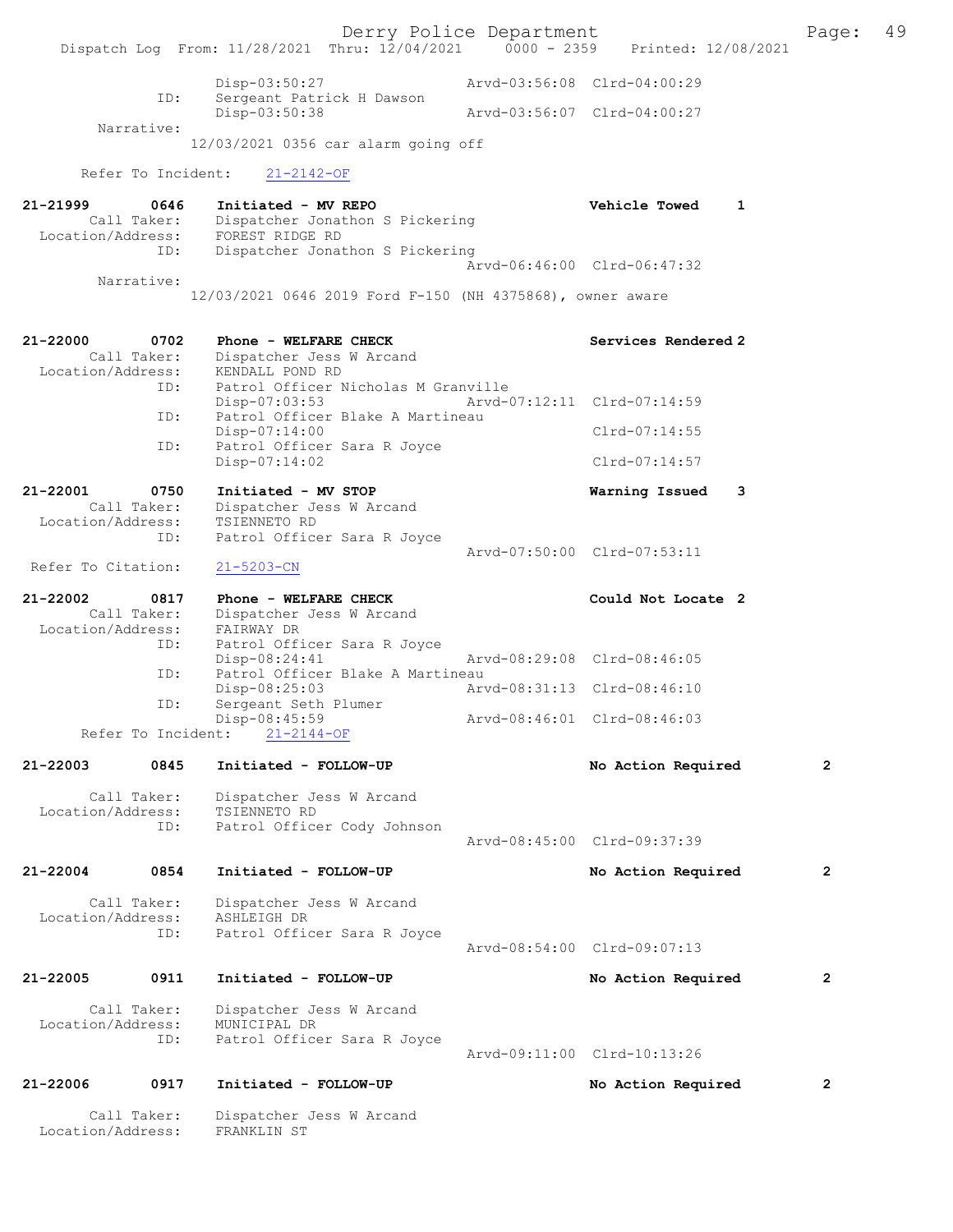Derry Police Department Fage: 50 Dispatch Log From: 11/28/2021 Thru: 12/04/2021 0000 - 2359 Printed: 12/08/2021 ID: Patrol Officer Nicholas M Granville Arvd-09:17:00 Clrd-09:34:37 21-22007 0934 Phone - Loose Dog Complaint Services Rendered 2 Call Taker: Dispatcher Jess W Arcand Location/Address: FORDWAY ST ID: Patrol Officer Nicholas M Granville Disp-09:35:14 Arvd-09:37:50 Clrd-09:49:16 Narrative: 12/03/2021 0949 DOG RETURNED TO OWNER 21-22008 1011 911 - MEDICAL EMERGENCY Services Rendered 1 Call Taker: Dispatcher Jess W Arcand Location/Address: TSIENNETO RD ESS: ISLENNEILY NE<br>ID: Patrol Officer Cody Johnson<br>Disp-10:13:22 Disp-10:13:22 Arvd-10:14:01 Clrd-10:26:10 ID: Patrol Officer Sara R Joyce Disp-10:13:33 Arvd-10:15:04 Clrd-10:25:48 Refer To Field Int: 21-4244-FI 21-22009 1015 Walk-In - WELFARE CHECK Report Taken 2 Call Taker: Sergeant Seth Plumer Location/Address: CRYSTAL AVE ID: Patrol Officer Nicholas M Granville Disp-10:15:57 Arvd-10:20:01 Clrd-11:07:25 Arrived By: Dispatcher Jess W Arcand Cleared By: Dispatcher Jess W Arcand Refer To Incident: 21-2145-OF 21-22010 1018 Initiated - FOLLOW-UP No Action Required 2 Call Taker: Dispatcher Jess W Arcand Location/Address: MUNICIPAL DR ID: Patrol Officer Blake A Martineau Arvd-10:18:00 Clrd-10:58:34 21-22011 1031 Other - CRIMINAL TRESPASS Services Rendered 2 Call Taker: Sergeant Seth Plumer Location/Address: DANIEL RD ID: Sergeant Seth Plumer Disp-10:32:52 Arvd-10:32:54 Clrd-10:32:56 ID: Sergeant Seth Plumer<br>Disp-10:32:52<br>ID: Sergeant Seth Plumer<br>Disp-10:33:10 Disp-10:33:10 Arvd-10:33:11 Clrd-10:33:17 ID: Sergeant Seth Plumer<br>Disp-10:33:52 Disp-10:33:52 Arvd-10:33:53 Clrd-10:33:54 Refer To Field Int: 21-4246-FI 21-22012 1035 Initiated - FOLLOW-UP No Action Required 2 Call Taker: Dispatcher Jess W Arcand Location/Address: FAIRWAY DR ID: Patrol Officer Sara R Joyce Arvd-10:35:00 Clrd-10:40:21 21-22013 1042 Initiated - MV STOP Warning Issued 3 Call Taker: Dispatcher Jess W Arcand Location/Address: N MAIN ST ID: Patrol Officer Cody Johnson Arvd-10:42:00 Clrd-10:50:03 Refer To Citation: 21-5204-CN 21-22014 1050 Phone - Loose Dog Complaint Services Rendered 2 Call Taker: Dispatcher Jess W Arcand Location/Address: SILVESTRI CIR ID: Patrol Officer Cody Johnson Disp-10:50:43 Arvd-10:54:56 Clrd-10:58:28 21-22015 1058 Initiated - ATTEMPTED PAPER SERVICE Could Not Locate 2 Call Taker: Dispatcher Jess W Arcand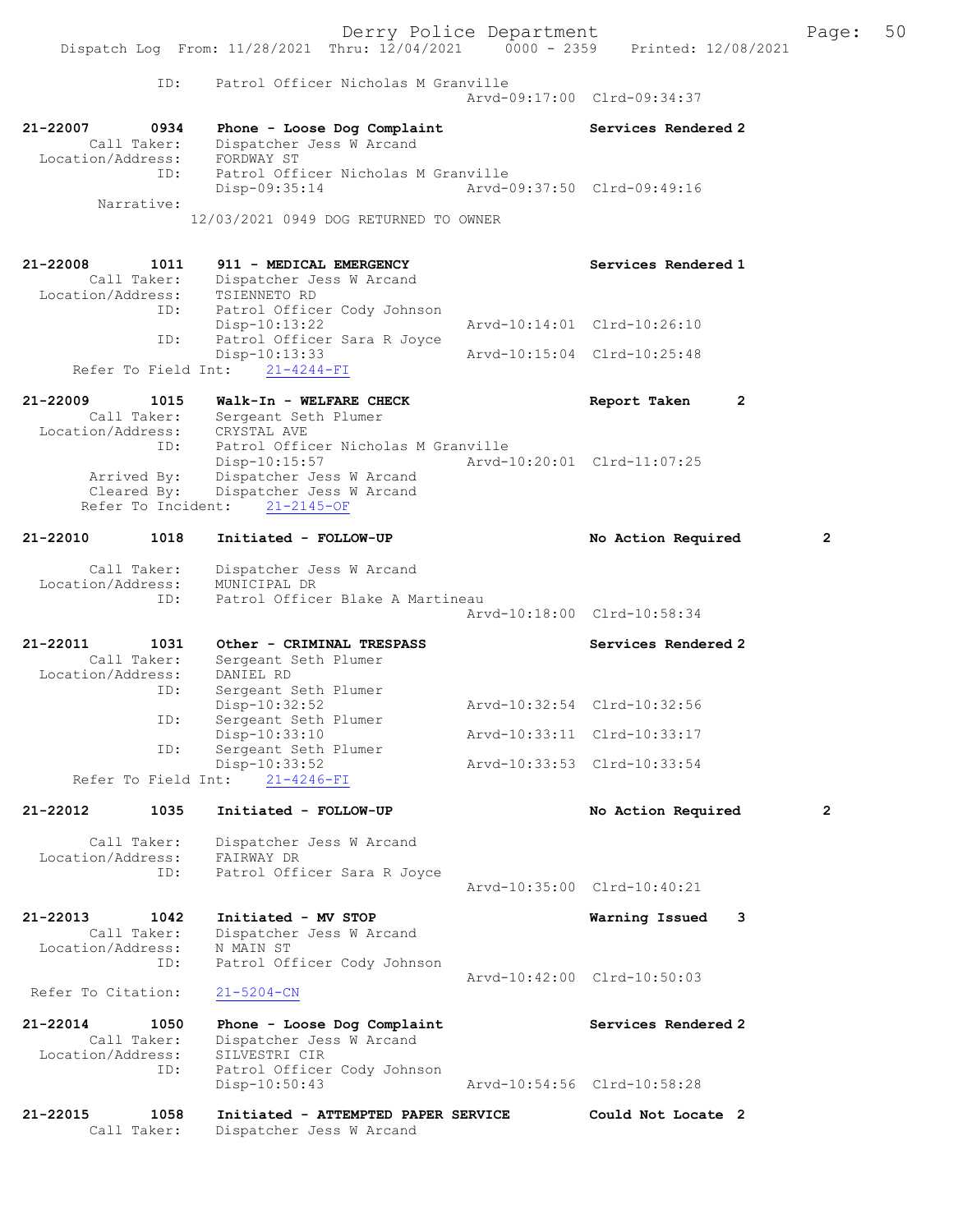Derry Police Department Fage: 51 Dispatch Log From: 11/28/2021 Thru: 12/04/2021 0000 - 2359 Printed: 12/08/2021 Location/Address: SILVESTRI CIR ID: Patrol Officer Cody Johnson Arvd-10:58:00 Clrd-11:05:49 ID: Patrol Officer Blake A Martineau<br>Disp-10:59:14 Arv Disp-10:59:14 Arvd-10:59:19 Clrd-11:05:50 21-22016 1111 Initiated - PED CHECK SENT ON THEIR WAY 2 Call Taker: Dispatcher Jess W Arcand Location/Address: SOUTH AVE ID: Detective Lieutenant Jon M Breen Arvd-11:11:00 Clrd-11:20:57 21-22017 1131 Phone - ALARM, HOLD-UP False Alarm 1 Call Taker: Dispatcher Jess W Arcand Location/Address: MANCHESTER RD ID: Patrol Officer Sara R Joyce Disp-11:31:39 Arvd-11:32:43 Clrd-11:34:45 ID: Patrol Officer Cody Johnson Disp-11:31:41 Clrd-11:34:43 21-22018 1134 Walk-In - LARCENY /FORGERY/ FRAUD Report Taken 2 Call Taker: Patrol Officer Scott M Beegan Location/Address: [DY 2] MUNICIPAL DR ID: Patrol Officer Scott M Beegan Disp-11:35:22 Arvd-11:35:24 Clrd-12:05:22 Refer To Incident: 21-2146-OF 21-22019 1156 Other - MV REPO Vehicle Towed 1 Call Taker: Dispatcher Jess W Arcand Location/Address: FAIRWAY DR ID: Dispatcher Jess W Arcand Disp-12:07:35 Arvd-12:07:38 Clrd-12:07:39 Narrative: 12/03/2021 1157 2012 FORD FUSION. UNK IF OWNER IS AWARE 21-22020 1157 Phone - MV REPO Vehicle Towed 1 Call Taker: Dispatcher Jess W Arcand Location/Address: WINDHAM DEPOT RD ID: Dispatcher Jess W Arcand Disp-12:07:50 Arvd-12:07:52 Clrd-12:07:54 Narrative: 12/03/2021 1355 2017 NISSAN SENTRA. UNK IF OWNER IS AWARE 21-22021 1224 Initiated - FOLLOW-UP Cleared 2 Call Taker: Dispatcher Jess W Arcand Location/Address: LARAWAY CT ID: Patrol Officer Sara R Joyce Arvd-12:24:00 Clrd-12:33:11 ID: Patrol Officer Cody Johnson Disp-12:24:52 Arvd-12:28:22 Clrd-12:32:16 21-22022 1308 Initiated - MV STOP Warning Issued 3 Call Taker: Dispatcher Jess W Arcand Location/Address: MANCHESTER RD ID: Patrol Officer Sara R Joyce Arvd-13:08:00 Clrd-13:22:48 Refer To Citation: 21-5205-CN 21-22023 1317 Phone - ERRATIC OPERATION Could Not Locate 2 Call Taker: Dispatcher Jess W Arcand Location/Address: CHESTER RD ID: Patrol Officer Cody Johnson Disp-13:18:40 Arvd-13:22:13 Clrd-13:24:29 ID: Patrol Officer Sara R Joyce Disp-13:22:55 Clrd-13:24:33 Narrative: black Audi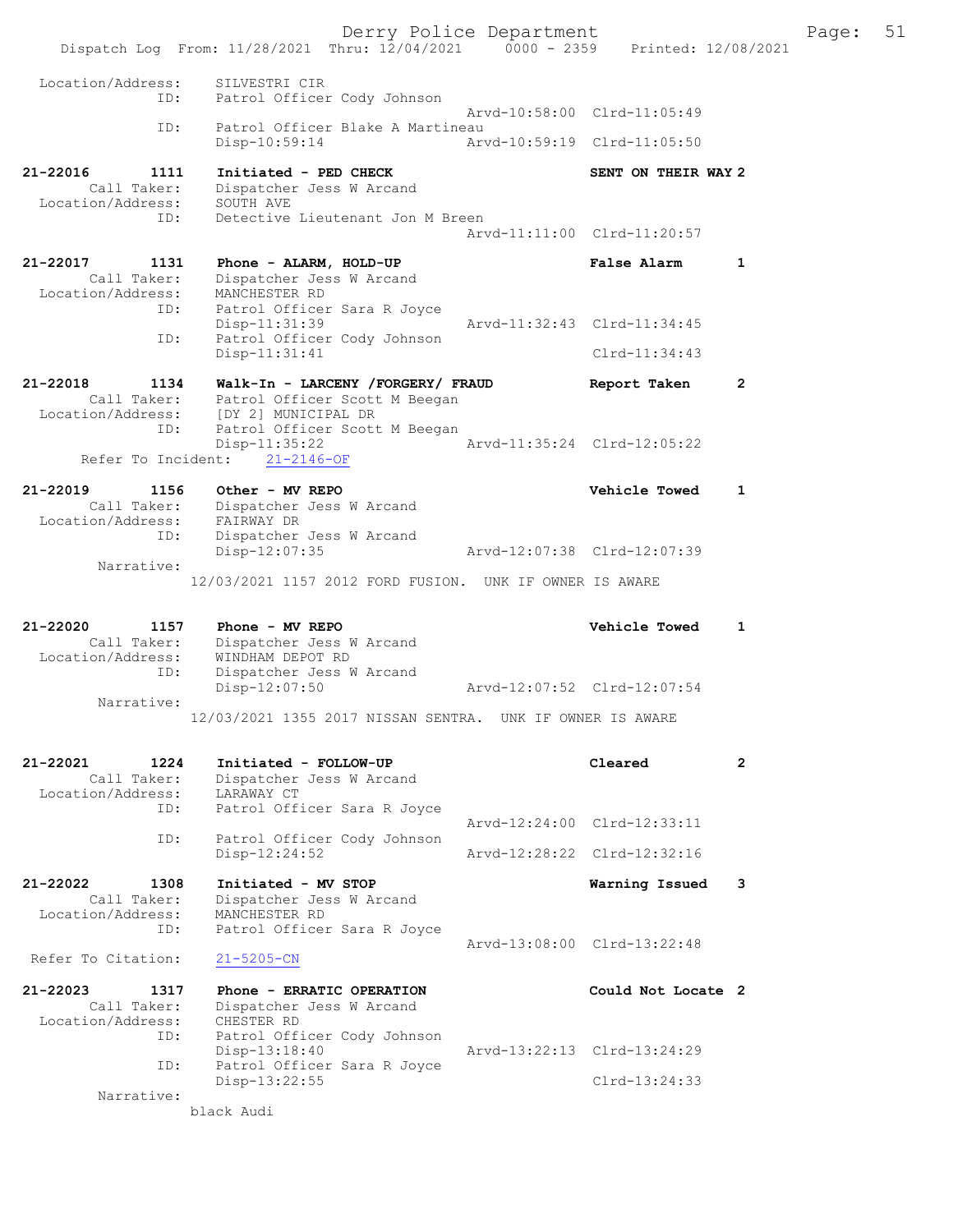21-22024 1405 Initiated - FOLLOW-UP No Action Required 2 Call Taker: Dispatcher Jess W Arcand Location/Address: MUNICIPAL DR ID: Patrol Officer Cody Johnson Arvd-14:05:00 Clrd-14:11:42 21-22025 1506 Phone - DISABLED MV Gone on Arrival 3 Call Taker: Dispatcher Christina L Power Location/Address: BIRCH ST ID: Patrol Officer Collin Kennedy<br>Disp-15:11:53  $Nrvd-15:21:33$  Clrd-15:21:35 21-22026 1517 Phone - IDENTITY THEFT Report Taken 2 Call Taker: Dispatcher Christina L Power Location/Address: TIGERTAIL CIR ID: Patrol Officer Casey J Noyes Disp-15:18:19 Arvd-15:21:44 Clrd-15:48:56 Refer To Incident: 21-2147-OF 21-22027 1545 Phone - SUSPICIOUS ACTIVITY Arrest(s) Made 2 Call Taker: Dispatcher Christina L Power Location/Address: [DY 151] E BROADWAY ID: Patrol Officer Collin Kennedy<br>Disp-15:46:19 Disp-15:46:19 Arvd-15:47:20 Clrd-17:36:55<br>ID: Patrol Officer Nathan S Lavoie Patrol Officer Nathan S Lavoie Disp-15:46:23 Arvd-15:50:53 Clrd-18:33:23 Patrol Officer Andrew J Teague<br>ID: Sergeant Patrick H Dawson Sergeant Patrick H Dawson<br>Disp-15:53:35 Disp-15:53:35 Arvd-15:53:36 Clrd-16:25:19 Cleared By: Sergeant Patrick H Dawson Narrative: male attempting to go through mv's Narrative: 12/03/2021 1549 ped check Narrative: 12/03/2021 1612 one in custody Narrative: 12/03/2021 1616 enroute to hq's s/m 9275.9 Narrative: 12/03/2021 1619 off at hq's e/m 9276.8 charged with willful concealment and disorderly conduct; Sylvester, Jacob homeless - Somerville, MA dob 102298 Narrative: 12/03/2021 1737 enroute to PMC s/m 9276.8 Narrative: 12/03/2021 1742 off at PMC e/m 9278.4 Narrative: 12/03/2021 1832 released to PMC with a court date of 3/10/22 Refer To Arrest:  $\frac{21-1153-AR}{21-4260-FI}$ Refer To Field Int: 21-22028 1546 Phone - VIN CHECK Services Rendered 3 Call Taker: Dispatcher Christina L Power Location/Address: BLAKE FARM RD ID: Patrol Officer Jeffrey R Pike Disp-15:53:50 Arvd-16:02:36 Clrd-16:10:22 21-22029 1635 Initiated - MV STOP Warning Issued 3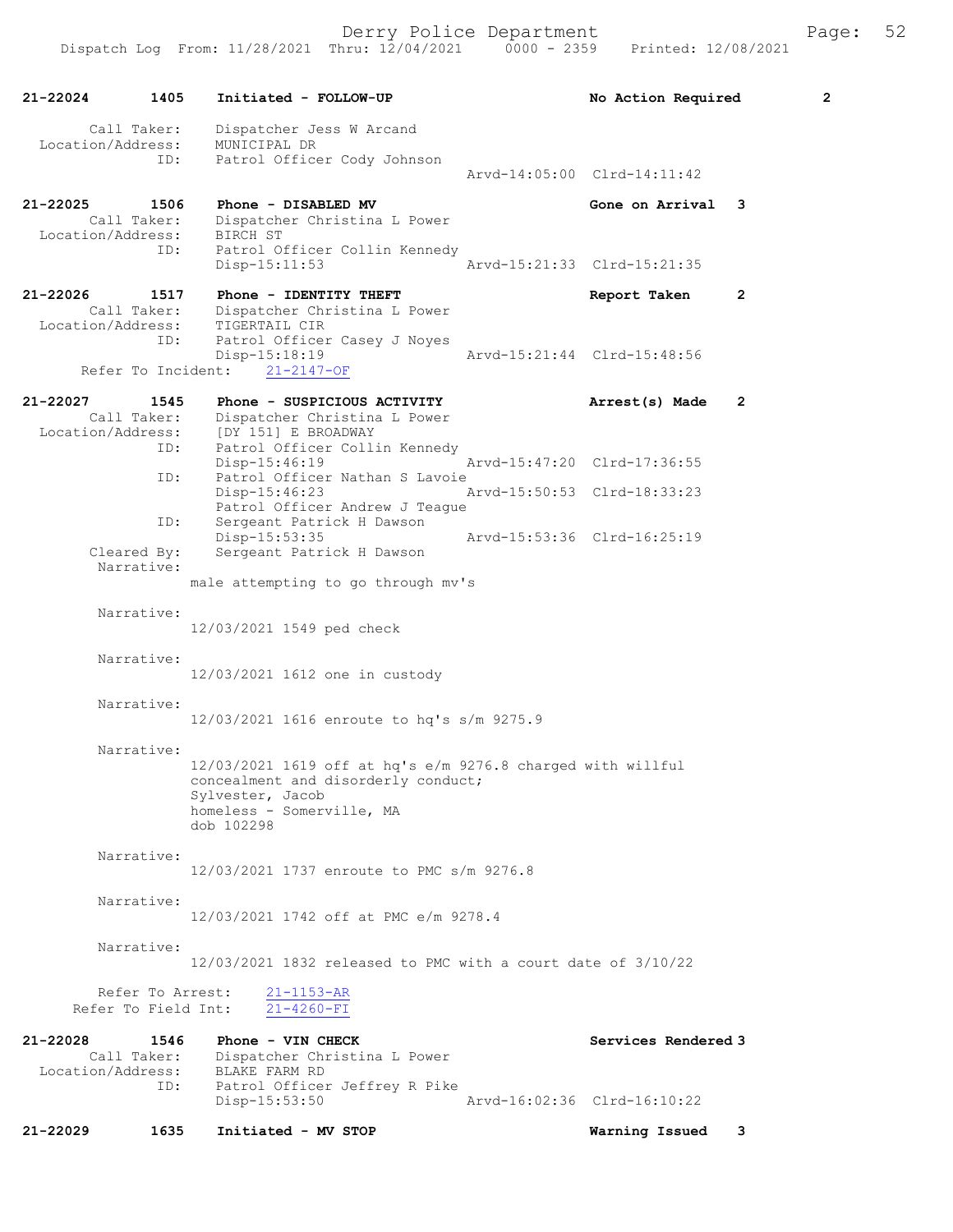Derry Police Department Fage: 53 Dispatch Log From: 11/28/2021 Thru: 12/04/2021 0000 - 2359 Printed: 12/08/2021 Call Taker: Dispatcher Christina L Power Location/Address: HAMPSTEAD RD ID: Patrol Officer Jeffrey R Pike Arvd-16:35:00 Clrd-16:45:48 Cleared By: Patrol Officer Jeffrey R Pike Refer To Citation: 21-5206-CN 21-22030 1651 Phone - SUSPICIOUS ACTIVITY ADVICE GIVEN 2 Call Taker: Dispatcher Christina L Power Location/Address: LINLEW DR ID: Patrol Officer Jeffrey R Pike Disp-16:52:54 Arvd-16:58:46 Clrd-17:42:53 21-22031 1721 Walk-In - DOMESTIC DISTURBANCE Arrest(s) Made 1 Call Taker: Dispatcher Christina L Power Location/Address: [DY 2] MUNICIPAL DR ID: Patrol Officer Scott M Beegan<br>Disp-17:22:28 Disp-17:22:28 Arvd-17:36:52 Clrd-17:45:40 ID: Patrol Officer Collin Kennedy<br>Disp-17:37:24 Disp-17:37:24 Arvd-17:37:26 Clrd-19:06:50 ID: Patrol Officer Casey J Noyes<br>Disp-18:02:06 Disp-18:02:06 Arvd-18:02:07 Clrd-18:12:07 Narrative: 12/03/2021 1740 DFD requested Narrative: 12/03/2021 1740 one in custody for assault (x2) Lynch,Angus 16 Fordway St Derry, NH dob 110564 Narrative: 12/03/2021 1753 DFD on scene Narrative: 12/03/2021 1827 BC notified Narrative: 12/03/2021 1901 prisoner checked Narrative: 12/03/2021 1924 released on \$1000 PR bail with a court date of 3/10/22 Refer To Arrest: 21-1154-AR 21-22032 1825 Initiated - MV STOP ADVICE GIVEN 3 Call Taker: Dispatcher Christina L Power Location/Address: MANCHESTER RD ID: Patrol Officer Joshua Martin Arvd-18:25:00 Clrd-18:33:31<br>21-5207-CN Refer To Citation: 21-22033 1837 Initiated - ATTEMPTED PAPER SERVICE Cleared 2 Call Taker: Dispatcher Christina L Power Location/Address: PARKLAND DR ID: Patrol Officer Nathan S Lavoie Arvd-18:37:00 Clrd-18:43:34 Patrol Officer Andrew J Teague 21-22034 1853 Initiated - MV CHECK Vehicle checked 1 Call Taker: Dispatcher Christina L Power Location/Address: TSIENNETO RD ID: Patrol Officer Jeffrey R Pike Arvd-18:53:00 Clrd-18:58:05 21-22035 1906 Phone - DISTURBANCE 1 Arrest(s) Made 1 Call Taker: Dispatcher Christina L Power Location/Address: PARKLAND DR ID: Patrol Officer Collin Kennedy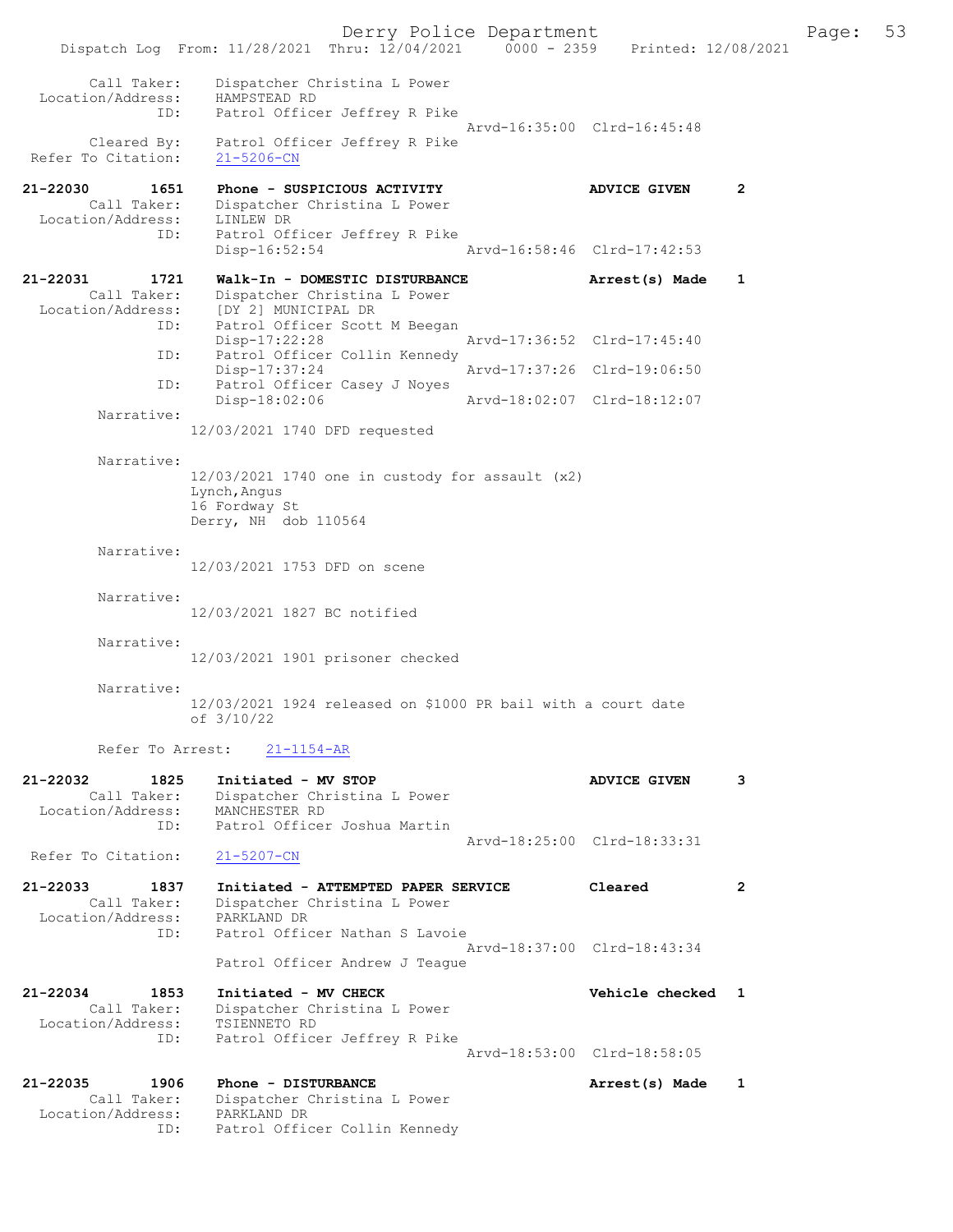Derry Police Department<br>
Page: 54 Printed: 12/08/2021 0000 - 2359 Printed: 12/08/2021 Dispatch Log From: 11/28/2021 Thru: 12/04/2021 0000 - 2359 Disp-19:07:10 Arvd-19:11:25 Clrd-19:31:53 ID: Patrol Officer Joshua Martin Disp-19:07:13 Arvd-19:07:31 Clrd-19:31:43<br>ID: Sergeant Patrick H Dawson Sergeant Patrick H Dawson<br>Disp-19:07:16 Disp-19:07:16 Arvd-19:11:26 Clrd-19:31:51<br>ID: Patrol Officer Joshua Martin Patrol Officer Joshua Martin Disp-19:31:48 Arvd-19:31:49 Clrd-21:50:53 Narrative: 12/03/2021 1927 one in protective custody Narrative: 12/03/2021 1930 enroute to RCHOS s/m 34976.9 with; Sylvester, Jacob homeless- Somerville MA dob 102298 Narrative: 12/03/2021 2009 off at RCHOC e/m 35000.0 Narrative: 12/03/2021 2124 clear the jail 21-22036 1908 Initiated - MV STOP Warning Issued 3 Call Taker: Dispatcher Christina L Power<br>:ion/Address: TSIENNETO RD Location/Address: ID: Patrol Officer Jeffrey R Pike Arvd-19:08:00 Clrd-19:14:26<br>21-5208-CN Refer To Citation: 21-22037 1916 Initiated - TRAFFIC CONTROL Services Rendered 3 Call Taker: Dispatcher Christina L Power<br>ion/Address: TSIENNETO RD Location/Address:<br>ID: Patrol Officer Jeffrey R Pike Arvd-19:16:00 Clrd-19:22:49 21-22038 1926 Initiated - MV STOP Warning Issued 3 Call Taker: Dispatcher Christina L Power Location/Address: ROCKINGHAM RD ID: Patrol Officer Casey J Noyes Arvd-19:26:00 Clrd-19:32:43<br>21-5209-CN Refer To Citation: 21-22039 1928 Walk-In - THEFT Report Taken 2 Call Taker: Patrol Officer Robert Corwin<br>Location/Address: [DY 2] MUNICIPAL DR LOCATION CONSIDERED IN THE SERVICE RODER ID: Patrol Officer Robert Corwin<br>Disp-19:29:42 Disp-19:29:42 Arvd-19:29:44 Clrd-20:02:06 Cleared By: Dispatcher Christina L Power Refer To Incident: 21-2148-OF 21-22040 1931 Initiated - ASSIST CITIZEN Assistance Rendered 3 Call Taker: Dispatcher Christina L Power<br>ion/Address: PARKLAND DR Location/Address: ID: Patrol Officer Collin Kennedy Arvd-19:31:00 Clrd-20:00:35<br>TD: Sergeant Patrick H Dawson Sergeant Patrick H Dawson<br>Disp-19:32:27 Disp-19:32:27 Arvd-19:32:29 Clrd-20:00:31 21-22041 2017 Initiated - ATTEMPTED PAPER SERVICE Cleared 2 Call Taker: Dispatcher Christina L Power Location/Address: PARKLAND DR ID: Patrol Officer Collin Kennedy Arvd-20:17:00 Clrd-20:43:41 21-22042 2020 Initiated - MV CHECK Vehicle checked 1 Call Taker: Dispatcher Christina L Power Location/Address: POND RD ID: Patrol Officer Nathan S Lavoie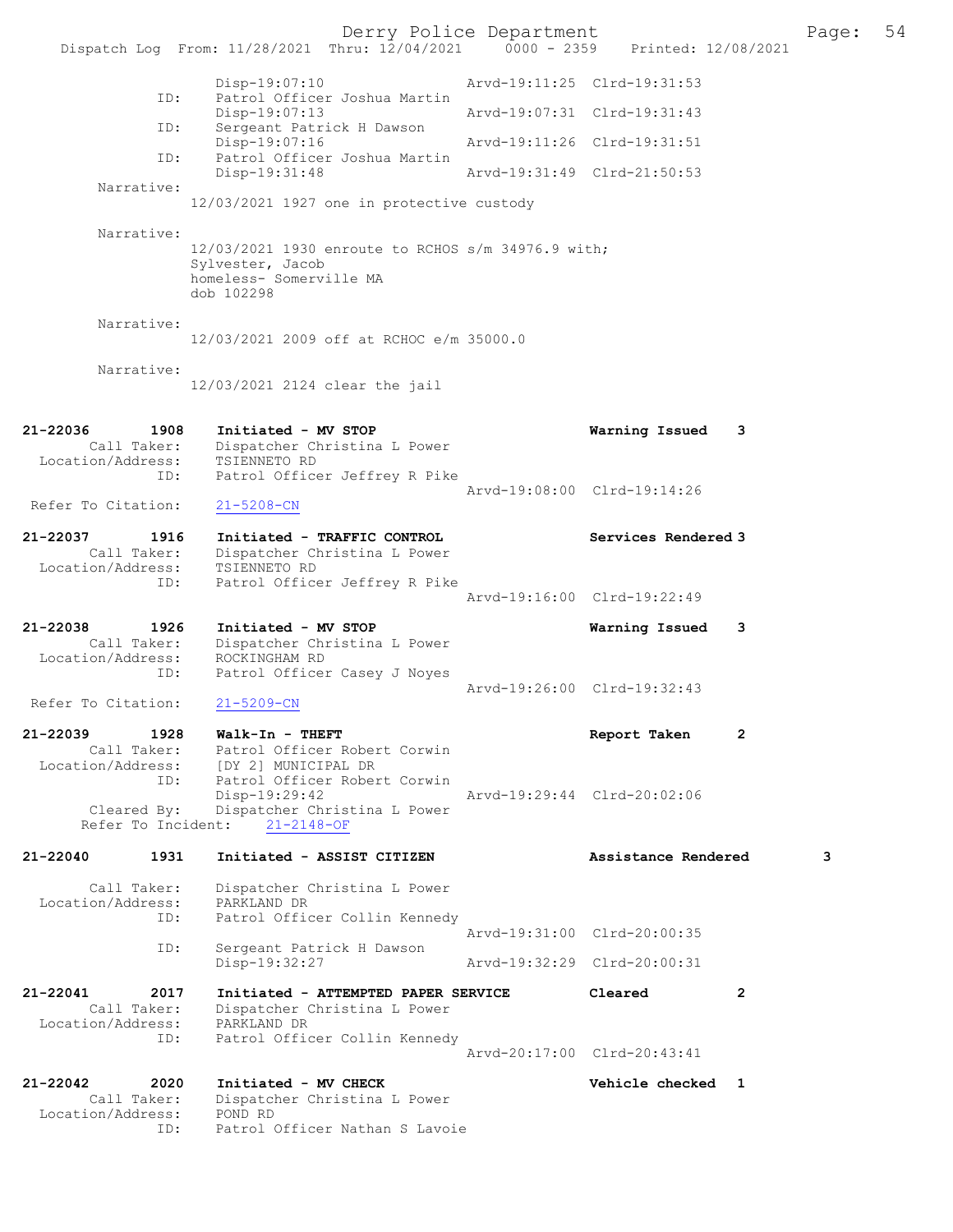Derry Police Department Fage: 55

 Arvd-20:20:00 Clrd-20:24:22 Patrol Officer Andrew J Teague

- 21-22043 2043 Initiated MV STOP Warning Issued 3 Call Taker: Dispatcher Christina L Power Location/Address: FAIRWAY DR ID: Patrol Officer Nathan S Lavoie Arvd-20:43:00 Clrd-20:51:11 Patrol Officer Andrew J Teague<br>21-5211-CN Refer To Citation:
- 21-22044 2117 Phone PARKING COMPLAINT Vehicle Towed 1 Call Taker: Patrol Officer Robert Corwin Location/Address: HIGHLAND AVE ID: Patrol Officer Casey J Noyes ID: Patrol Officer Casey J Noyes<br>Disp-21:18:33 Arvd-21:22:34 Clrd-21:28:13 Arrived By: Dispatcher Christina L Power Cleared By: Dispatcher Christina L Power ID: Patrol Officer Collin Kennedy Disp-21:28:29 Arvd-21:37:18 Clrd-22:12:25 Arrived By: Dispatcher Christina L Power Cleared By: Dispatcher Christina L Power Narrative:

vehicle blocking his vehicle

Narrative:

12/03/2021 2153 next on the list requested, Spacetown auto assigned

Narrative:

12/03/2021 2205 wrecker on scene

Refer To Incident: 21-2149-OF

| 21-22045          | 2125        | Phone - DOMESTIC DISTURBANCE                                | Verbal in Nature 1          |
|-------------------|-------------|-------------------------------------------------------------|-----------------------------|
|                   | Call Taker: | Dispatcher Christina L Power                                |                             |
| Location/Address: |             | ISLAND POND RD                                              |                             |
|                   | ID:         | Patrol Officer Jeffrey R Pike                               |                             |
|                   |             | Disp-21:28:17                                               | Arvd-21:34:13 Clrd-22:23:28 |
|                   | ID:         | Patrol Officer Casey J Noves                                |                             |
|                   |             | Disp-21:28:31                                               | Arvd-21:34:58 Clrd-22:14:17 |
|                   | ID:         | Sergeant Patrick H Dawson                                   |                             |
|                   |             | Disp-21:55:37                                               | Arvd-21:55:39 Clrd-21:57:42 |
|                   | Narrative:  |                                                             |                             |
|                   |             | male/female. 170 advises of a courtesy transport to Crystal |                             |
|                   |             | Ave s/m 18167.3                                             |                             |

Narrative:

12/03/2021 2221 e/m 18172.3

Refer To Field Int: 21-4247-FI

| 21-22046          | 2154        | Phone - DOMESTIC DISTURBANCE    | Arrest(s) Made              |  |
|-------------------|-------------|---------------------------------|-----------------------------|--|
|                   | Call Taker: | Dispatcher Christina L Power    |                             |  |
| Location/Address: |             | FRIAR TUCK AVE                  |                             |  |
|                   | ID:         | Patrol Officer Nathan S Lavoie  |                             |  |
|                   |             | $Disp-21:55:21$                 | Arvd-22:03:11 Clrd-22:54:59 |  |
|                   |             | Patrol Officer Andrew J Teague  |                             |  |
|                   | Arrived By: | Patrol Officer Robert Corwin    |                             |  |
|                   | ID:         | Patrol Officer Joshua Martin    |                             |  |
|                   |             | $Disp-21:55:29$                 | Arvd-22:03:13 Clrd-23:09:45 |  |
|                   | Arrived By: | Patrol Officer Robert Corwin    |                             |  |
|                   | Cleared By: | Dispatcher Jonathon S Pickering |                             |  |
|                   | ID:         | Sergeant Patrick H Dawson       |                             |  |
|                   |             | Disp-22:03:17                   | Arvd-22:05:03 Clrd-22:47:04 |  |
| Dispatched By:    |             | Patrol Officer Robert Corwin    |                             |  |
|                   | ID:         | Patrol Officer Collin Kennedy   |                             |  |
|                   |             | Disp-22:14:26                   | Arvd-22:23:41 Clrd-22:47:05 |  |
|                   | Narrative:  |                                 |                             |  |
|                   |             | male/female                     |                             |  |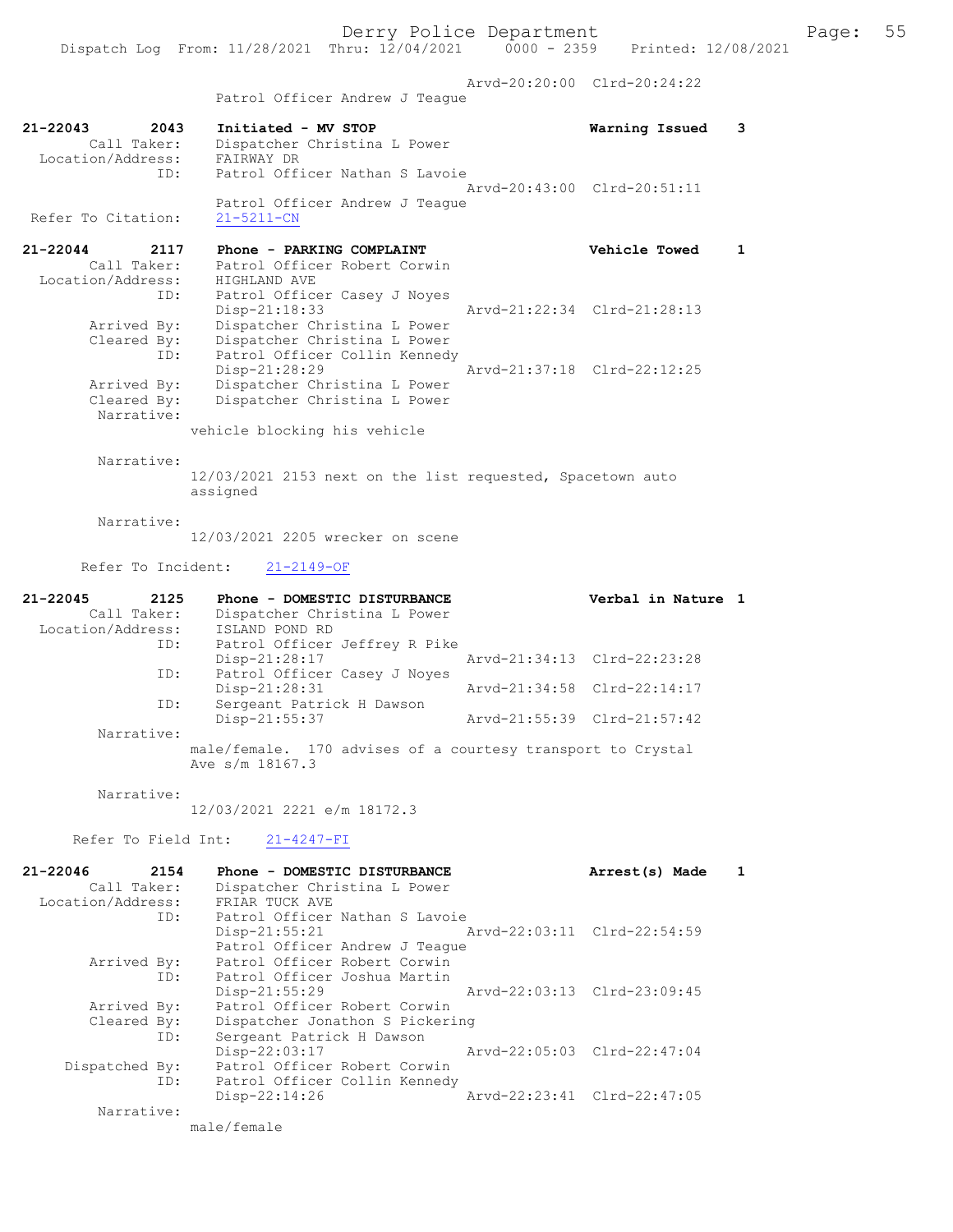|                                                             | Dispatch Log From: 11/28/2021 Thru: 12/04/2021                                                                                                         | 0000 - 2359 Printed: 12/08/2021 |   |
|-------------------------------------------------------------|--------------------------------------------------------------------------------------------------------------------------------------------------------|---------------------------------|---|
| Narrative:                                                  |                                                                                                                                                        |                                 |   |
|                                                             | 12/03/2021 2212 one detained.                                                                                                                          |                                 |   |
| Narrative:                                                  | $12/03/2021$ 2222 in custody and enroute s/m 35026.8                                                                                                   |                                 |   |
| Narrative:                                                  | 12/03/2021 2223 one in custody                                                                                                                         |                                 |   |
| Narrative:                                                  | 12/03/2021 2228 734 off at hq's e/m 35029 with:<br>Coburn, David<br>1 Friar Tuck<br>Derry, NH dob 100772<br>(21-1155-AR) charged with resisting arrest |                                 |   |
| Narrative:                                                  | 12/03/2021 2229 417 enroute with one s/m 9302.1                                                                                                        |                                 |   |
| Narrative:                                                  | 12/03/2021 2234 417 off 9304.8 with;<br>Trombley, Andrea<br>1 Friar Tuck<br>Derry, NH dob 050178<br>(21-1156-AR) charged with simple assault           |                                 |   |
| Narrative:                                                  | $12/03/2021$ 2312 Trombley placed in cell #1                                                                                                           |                                 |   |
| Narrative:                                                  | 12/04/2021 0114 Coburn released on PR bail, court date<br>$3/10/22$ per BC Mencis                                                                      |                                 |   |
| Narrative:<br>Refer To Arrest:                              | 12/04/2021 0146 Trombley released to sober party on PR bail,<br>court date 3/10/22 per BC Mencis<br>$21 - 1155 - AR$                                   |                                 |   |
| Refer To Arrest:                                            | $21 - 1156 - AR$                                                                                                                                       |                                 |   |
| 21-22047<br>2225<br>Call Taker:<br>Location/Address:<br>ID: | Initiated - MV STOP<br>Dispatcher Christina L Power<br>TSIENNETO RD<br>Patrol Officer Jeffrey R Pike                                                   | Warning Issued                  | 3 |
| Cleared By:<br>Refer To Citation:                           | Patrol Officer Jeffrey R Pike<br>$21 - 5212 - CN$                                                                                                      | Arvd-22:25:00 Clrd-22:31:25     |   |
| 21-22048<br>2309<br>Call Taker:<br>Location/Address:<br>ID: | Phone - SUSPICIOUS ACTIVITY<br>Dispatcher Jonathon S Pickering<br>CHESTER RD<br>Patrol Officer Jack Stafford                                           | Vehicle checked 2               |   |
|                                                             | Disp-23:09:49                                                                                                                                          | Arvd-23:11:33 Clrd-23:36:46     |   |
| ID:                                                         | Patrol Officer Joshua Martin<br>Disp-23:09:53                                                                                                          | Arvd-23:14:57 Clrd-23:36:47     |   |
| ID:                                                         | Patrol Officer Michael Carnazzo                                                                                                                        | Arvd-23:23:19 Clrd-23:36:47     |   |
| Narrative:                                                  | Disp-23:23:18                                                                                                                                          |                                 |   |
|                                                             | 12/03/2021 2309 white camry, heavy rear damage                                                                                                         |                                 |   |
| Narrative:                                                  | 12/03/2021 2322 off on Morningside Dr                                                                                                                  |                                 |   |
| 21-22049<br>2335<br>Call Taker:<br>Location/Address:<br>ID: | Phone - ABANDONED 911<br>Dispatcher Jonathon S Pickering<br>JADE CT<br>Patrol Officer Jack Stafford                                                    | Services Rendered 1             |   |

Disp-23:37:04 Arvd-23:45:13 Clrd-23:56:42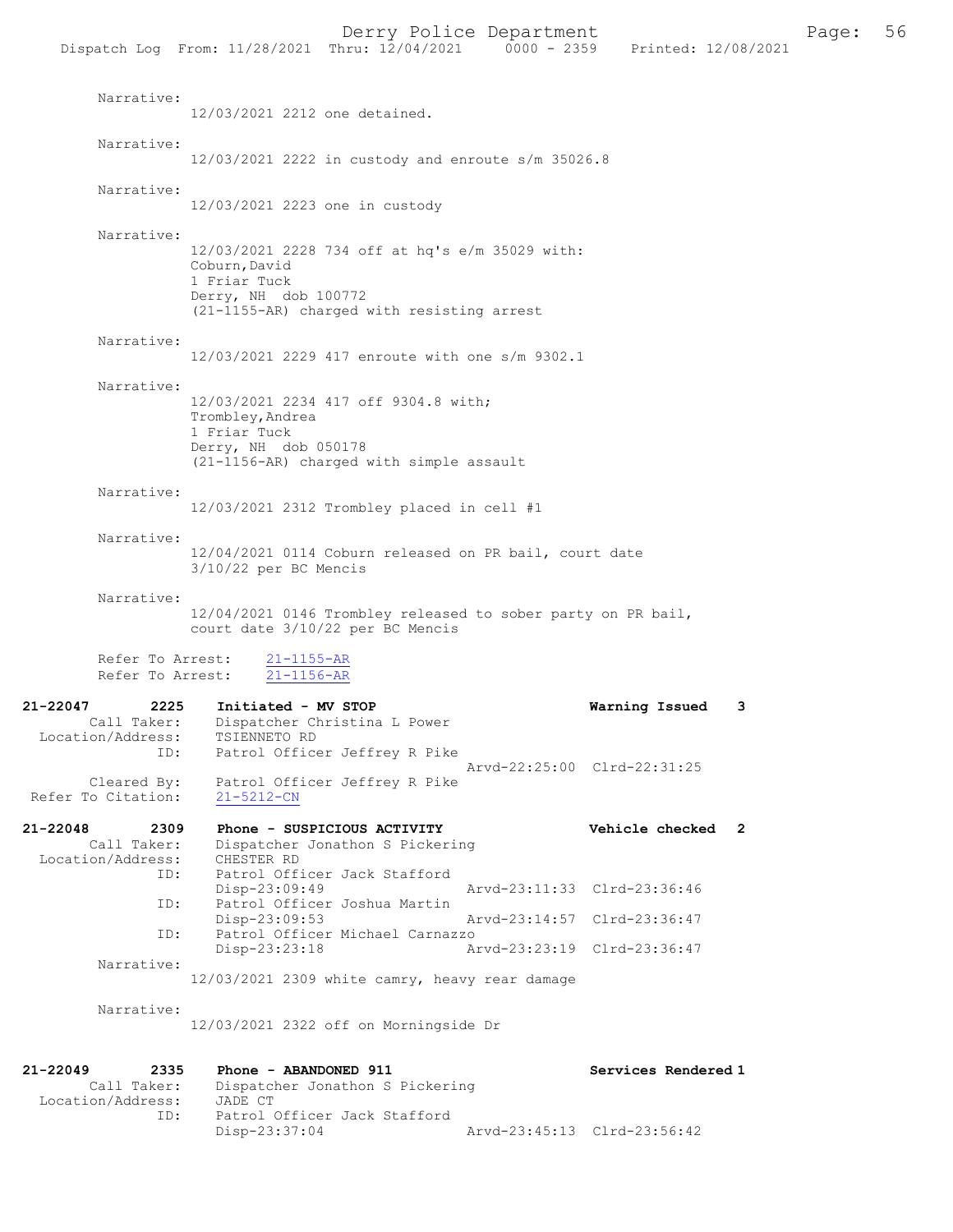Derry Police Department Page: 57 Dispatch Log From: 11/28/2021 Thru: 12/04/2021 ID: Patrol Officer Nicholas M Granville Disp-23:37:09 Arvd-23:44:34 Clrd-23:56:43<br>TD: Sergeant Patrick H Dawson Sergeant Patrick H Dawson<br>Disp-23:45:16 Disp-23:45:16 Arvd-23:45:18 Clrd-23:54:28 Refer To Incident: 21-22050 2343 Phone - UNWANTED SUBJECT **Arrest(s) Made 2**<br>Call Taker: Dispatcher Jonathon S Pickering Call Taker: Dispatcher Jonathon S Pickering<br>Location/Address: [DY 830] MANCHESTER RD ess: [DY 830] MANCHESTER RD<br>ID: Patrol Officer Joshua N Patrol Officer Joshua Martin<br>Disp-23:44:12 Disp-23:44:12 Arvd-23:47:50 Clrd-12/04/2021 @ 00:35:12 ID: Patrol Officer Michael Carnazzo Disp-23:44:14 Arvd-23:48:14 Clrd-12/04/2021 @ 00:35:10<br>ID: Patrol Officer Collin Kennedy Patrol Officer Collin Kennedy Disp-23:50:07 Arvd-23:50:32 Clrd-12/04/2021 @ 01:09:15 ID: Patrol Officer Nathan S Lavoie<br>Disp-23:50:20 Disp-23:50:20 Arvd-23:54:12 Clrd-12/04/2021 @ 01:09:14 ID: Sergeant Patrick H Dawson<br>Disp-23:54:31 Disp-23:54:31 Arvd-00:02:52 Clrd-12/04/2021 @ 01:09:14<br>ID: Patrol Officer Jack Stafford Patrol Officer Jack Stafford<br>Disp-00:02:40 Disp-00:02:40 Arvd-00:04:03 Clrd-12/04/2021 @ 00:27:20 ID: Patrol Officer Nicholas M Granville Disp-00:02:43 Arvd-00:04:02 Clrd-12/04/2021 @ 00:27:21 Narrative: 12/03/2021 2350 one in custody Narrative: 12/03/2021 2355 transporting to DPDHQ s/m: 13282.9 Narrative: 12/03/2021 2356 off at DPDHQ e/m: 13283.2 Narrative: 12/03/2021 2359 DFD requested and responding Narrative: 12/04/2021 0004 DFD on scene Narrative: 12/04/2021 0014 717 and 231 riding with DFD to Elliot Hospital, S7 following Narrative: 12/04/2021 0034 off at the Elliot Hospital Narrative: 12/04/2021 0046 Subject Info: Richard Shay 18 E Broadway Derry, NH DOB:3/8/00 Arrested for Simple Assault (4cts), Resisting Arrest, and Criminal Trespass Narrative: 12/04/2021 0109 released on a summons, court date 3/10/22 Refer To Arrest: 21-1157-AR

## For Date: 12/04/2021 - Saturday

| 21-22051          | 0035        | Phone - FOLLOW-UP               | Services Rendered 2         |  |
|-------------------|-------------|---------------------------------|-----------------------------|--|
|                   | Call Taker: | Dispatcher Jonathon S Pickering |                             |  |
| Location/Address: |             | MANCHESTER RD                   |                             |  |
|                   | ID:         | Patrol Officer Michael Carnazzo |                             |  |
|                   |             | Disp-00:35:29                   | Arvd-00:46:15 Clrd-00:47:43 |  |
|                   | ID:         | Patrol Officer Joshua Martin    |                             |  |
|                   |             | Disp-00:35:32                   | Arvd-00:46:14 Clrd-00:47:44 |  |
| 21-22052          | 0124        | Phone - DOMESTIC DISTURBANCE    | Arrest(s) Made              |  |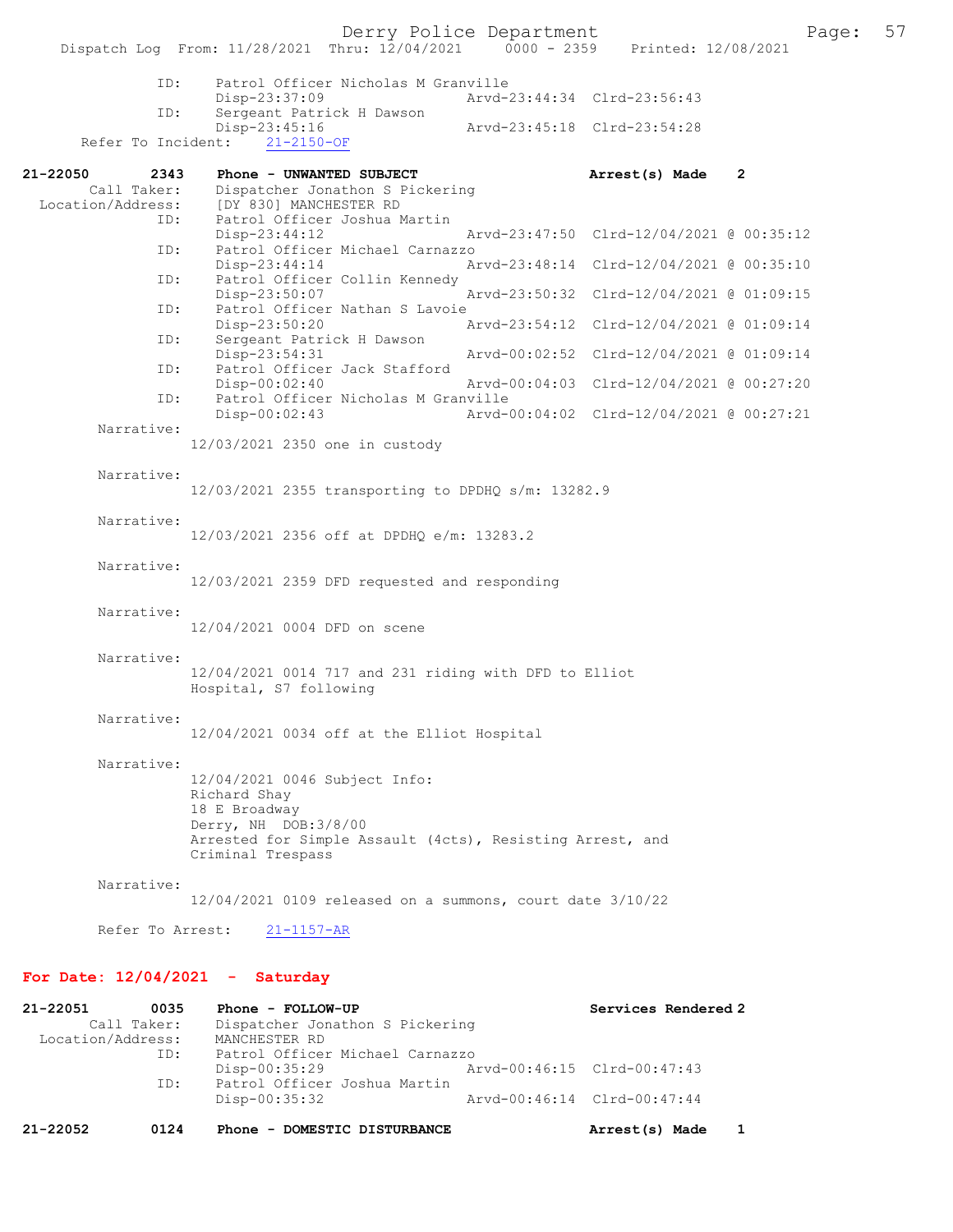Derry Police Department<br>hru:  $12/04/2021$  0000 - 2359 Printed:  $12/08/2021$  98 Dispatch Log From: 11/28/2021 Thru: 12/04/2021 Call Taker: Dispatcher Jonathon S Pickering Location/Address: BARKLAND DR ID: Patrol Officer Nicholas M Granville<br>Disp-01:25:32 Arvd- Disp-01:25:32 Arvd-01:29:12 Clrd-04:55:22 Patrol Officer Jack Stafford Disp-01:25:35 Arvd-01:29:11 Clrd-04:13:41 ID: Sergeant Patrick H Dawson Arvd-01:47:24 Clrd-02:07:30 Narrative: 12/04/2021 0154 male subject in custody Narrative: 12/04/2021 0159 130 transporting subject to DPDHQ s/m: 18190.8 Narrative: 12/04/2021 0202 female in custody for PC Narrative: 12/04/2021 0203 130 off at DPDHQ e/m: 18192.5 Narrative: 12/04/2021 0208 409 transporting female to PMC s/m: 9327.0 Narrative: 12/04/2021 0212 409 off at PMC e/m: 9330.1 Narrative: 12/04/2021 0216 Subject Info (21-1158-AR): Edward Gendreau 13 Barkland Dr Derry, NH DOB:2/13/61 Arrested for Domestic Violence (assault) x2 Narrative: 12/04/2021 0217 Subject Info (21-1159-AR): Lynn Gendreau 13 Barkland Dr Derry, NH DOB:3/8/64 Arrested for Protective Custody and Contempt Narrative: 12/04/2021 0232 21-1158-AR placed in cell #3 Narrative: 12/04/2021 0244 409 transporting female to DPDHQ s/m: 9330.1 Narrative: 12/04/2021 0248 409 off at DPDHQ e/m: 9331.6 Narrative: 12/04/2021 0313 bail on Edward Gendreau is set at \$1,000 PR, court date 3/10/22 per BC Mencis Narrative: 12/04/2021 0331 bail on Lynn Gendreau is set at \$500 PR, court date 3/10/21 per BC Mencis Narrative: 12/04/2021 0345 21-1159-AR placed in cell #2 Narrative: 12/04/2021 0353 Ed Gendreau released to sober party Narrative: 12/04/2021 0402 409 transporting subject to Brentwood s/m: 9331.6 Narrative: 12/04/2021 0438 409 off at Brentwood e/m: 9353.3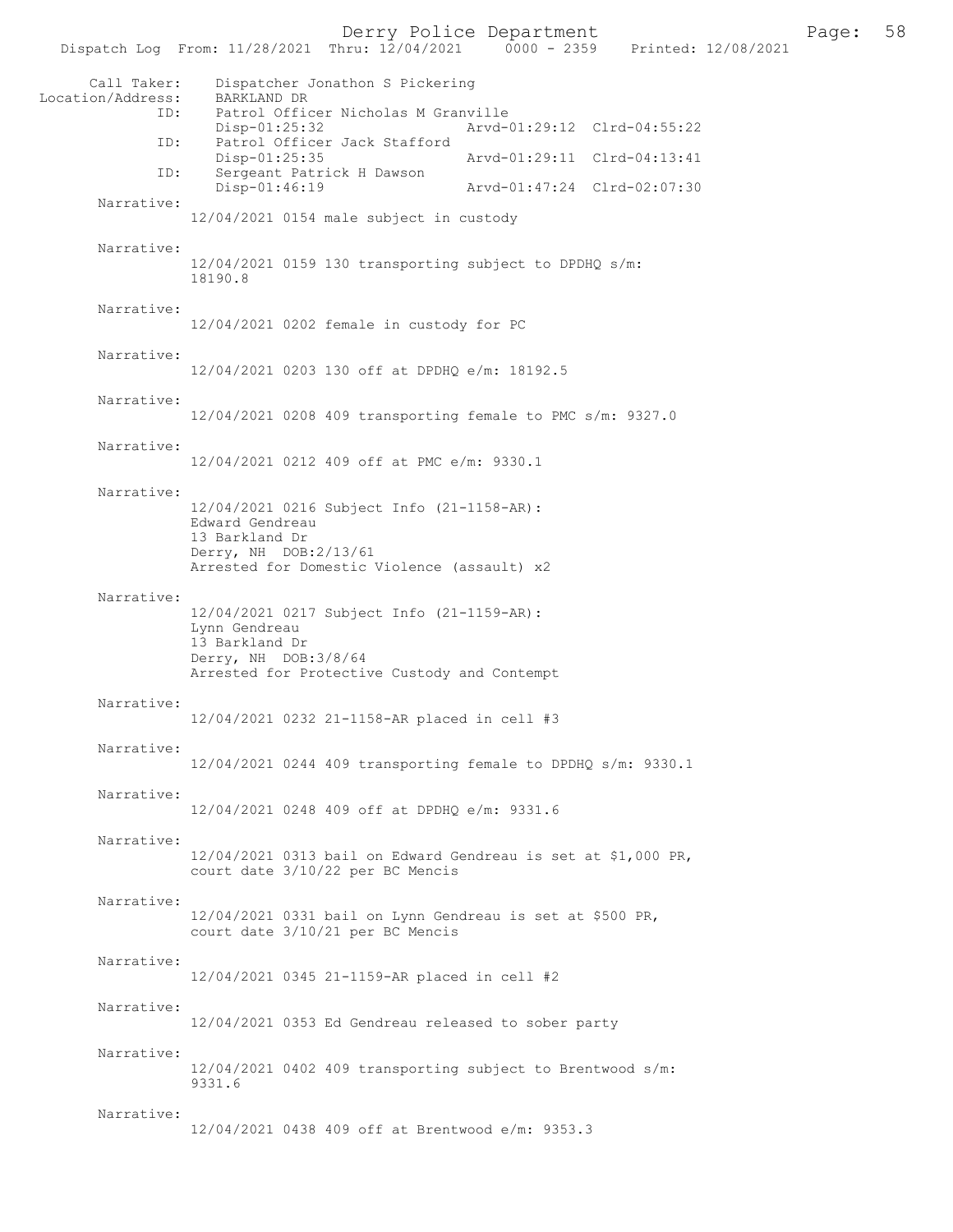| Refer To Arrest:<br>Refer To $P/C$ :                 | $21 - 1158 - AR$<br>$21 - 1159 - AR$                                                                      |                             |                |
|------------------------------------------------------|-----------------------------------------------------------------------------------------------------------|-----------------------------|----------------|
| 21-22053<br>0207                                     | Phone - DOMESTIC DISTURBANCE                                                                              | Report Taken<br>1           |                |
| Call Taker:<br>Location/Address:                     | Dispatcher Jonathon S Pickering<br>W BROADWAY                                                             |                             |                |
| ID:                                                  | Patrol Officer Michael Carnazzo                                                                           |                             |                |
| ID:                                                  | Disp-02:07:29<br>Sergeant Patrick H Dawson                                                                | Arvd-02:12:46 Clrd-02:26:48 |                |
| ID:                                                  | Disp-02:07:35<br>Patrol Officer Collin Kennedy                                                            | Arvd-02:10:30 Clrd-02:22:52 |                |
|                                                      | Disp-02:07:38                                                                                             | Arvd-02:10:31 Clrd-02:22:54 |                |
| ID:                                                  | Patrol Officer Joshua Martin<br>Disp-02:08:57                                                             | Arvd-02:10:32 Clrd-02:26:49 |                |
| Refer To Incident:                                   | $21 - 2151 - OF$                                                                                          |                             |                |
| 21-22054<br>0412                                     | Phone - MEDICAL EMERGENCY                                                                                 | Transported to Hospital     | $\mathbf{1}$   |
| Call Taker:<br>Location/Address:<br>ID:              | Dispatcher Jonathon S Pickering<br>[DY 730] VISA AVE<br>Patrol Officer Jack Stafford                      |                             |                |
|                                                      | Disp-04:13:44                                                                                             | Arvd-04:17:49 Clrd-04:38:00 |                |
| ID:                                                  | Patrol Officer Joshua Martin<br>Disp-04:13:47                                                             | Arvd-04:17:50 Clrd-04:37:59 |                |
| ID:                                                  | Sergeant Patrick H Dawson<br>Disp-04:13:50                                                                | Arvd-04:17:51 Clrd-04:37:59 |                |
| Narrative:                                           | 12/04/2021 0418 DFD on scene                                                                              |                             |                |
| Refer To Field Int:                                  | $21 - 4248 - FI$                                                                                          |                             |                |
| 21-22055<br>0448<br>Call Taker:<br>Location/Address: | Phone - NOISE COMPLAINT<br>Dispatcher Jonathon S Pickering<br>FAIRWAY DR                                  | Could Not Locate 2          |                |
| ID:                                                  | Patrol Officer Jack Stafford<br>$Disp-04:50:55$                                                           | Arvd-04:59:12 Clrd-05:07:21 |                |
| ID:                                                  | Patrol Officer Michael Carnazzo<br>Disp-04:50:57                                                          | Arvd-04:59:11 Clrd-05:07:20 |                |
| ID:                                                  | Patrol Officer Joshua Martin<br>Disp-04:59:27                                                             | Arvd-04:59:28 Clrd-05:07:19 |                |
| ID:                                                  | Sergeant Patrick H Dawson<br>Disp-05:06:10                                                                | Arvd-05:06:12 Clrd-05:07:17 |                |
| Narrative:                                           | 12/04/2021 0507 reported loud music, quiet upon arrival                                                   |                             |                |
| 21-22056<br>0455                                     | Phone - INVOL EMERGENCY ADMISSION                                                                         | Transported to Hospital     | $\overline{2}$ |
| Call Taker:<br>Location/Address:<br>ID:              | Dispatcher Jonathon S Pickering<br>[BRE] NORTH RD<br>Patrol Officer Nicholas M Granville<br>Disp-04:56:29 | Aryd-04:56:30 Clrd-05:50:53 |                |
| Narrative:                                           | 12/04/2021 0455 409 transporting subject to PMC for eval<br>s/m: 9353.3                                   |                             |                |
| Narrative:                                           | 12/04/2021 0503 see call #21-22027 for further                                                            |                             |                |
| Narrative:                                           | 12/04/2021 0524 409 off at PMC e/m: 9376.4                                                                |                             |                |
| Refer To Arrest:                                     | $21 - 1153 - AR$                                                                                          |                             |                |
| 21-22057<br>0501                                     | Phone - SUSPICIOUS ACTIVITY                                                                               | No Action Required          | $\overline{2}$ |
| Call Taker:<br>Location/Address:                     | Dispatcher Jonathon S Pickering<br>[DY 1198] BYPASS 28                                                    |                             |                |

ID: Patrol Officer Collin Kennedy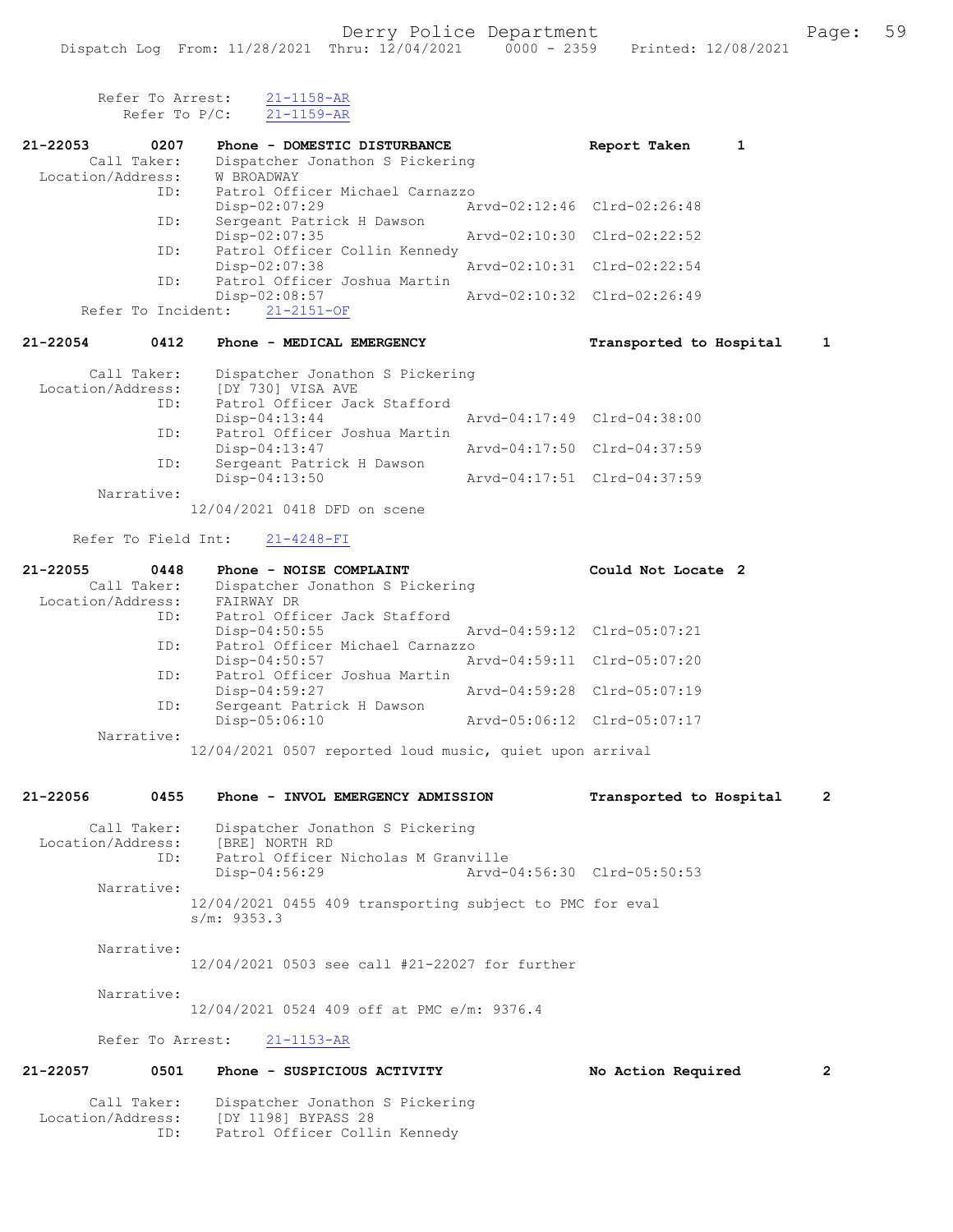Derry Police Department [12/08/2021 | Page: 60<br>
Phru: 12/04/2021 | 0000 - 2359 | Printed: 12/08/2021 Dispatch Log From: 11/28/2021 Thru: 12/04/2021 0000 - 2359 Disp-05:02:36 Arvd-05:05:59 Clrd-05:09:06 ID: Patrol Officer Nathan S Lavoie<br>Disp-05:02:51 Arvd-05:05:58 Clrd-05:09:08 Disp-05:02:51 Narrative: 12/04/2021 0509 customer reporting missing clerk, located stocking cooler area 21-22058 0723 Initiated - MV STOP Warning Issued 3 Call Taker: Dispatcher Jess W Arcand Location/Address: HAMPSTEAD RD ID: Patrol Officer Sara R Joyce Arvd-07:23:00 Clrd-07:27:32<br>21-5213-CN Refer To Citation: 21-22059 0759 Initiated - SUBPOENA DELIVERY No Action Required 1 Call Taker: Dispatcher Jess W Arcand Location/Address: PEMBROKE DR<br>TD: Patrol Offic Patrol Officer Sara R Joyce Arvd-07:59:00 Clrd-08:05:30 21-22060 0812 Initiated - SUBPOENA DELIVERY Not Served 1 Call Taker: Dispatcher Jess W Arcand Location/Address: N SHORE (BL) RD ID: Patrol Officer Sara R Joyce Arvd-08:12:00 Clrd-08:19:42 21-22061 0826 Initiated - PAPER SERVICE Not Served 3 Call Taker: Dispatcher Jess W Arcand Location/Address: ENGLISH RANGE RD ID: Patrol Officer Sara R Joyce Arvd-08:26:00 Clrd-08:31:40 21-22062 0833 Initiated - SUBPOENA DELIVERY Served 1 Call Taker: Dispatcher Jess W Arcand Location/Address: WESTGATE RD ID: Patrol Officer Sara R Joyce Arvd-08:33:00 Clrd-08:40:13 21-22063 0850 Initiated - FOLLOW-UP No Action Required 2 Call Taker: Dispatcher Jess W Arcand Location/Address: SILVESTRI CIR ID: Patrol Officer Sara R Joyce Arvd-08:50:00 Clrd-08:58:25 21-22064 0903 Initiated - FOLLOW-UP No Action Required 2 Call Taker: Dispatcher Jess W Arcand Location/Address: CHESTER RD ID: Patrol Officer Sara R Joyce Arvd-09:03:00 Clrd-09:09:42 21-22065 0923 Initiated - MV STOP Warning Issued 3 Call Taker: Dispatcher Jess W Arcand Location/Address: E DERRY RD ID: Patrol Officer Cody Johnson Arvd-09:23:00 Clrd-09:26:01 21-22066 0935 Initiated - ATTEMPTED PAPER SERVICE Not Served 2 Call Taker: Dispatcher Jess W Arcand Location/Address: REDFIELD CIR ID: Patrol Officer Cody Johnson Arvd-09:35:00 Clrd-09:49:49<br>TD: Patrol Officer Blake A Martineau Patrol Officer Blake A Martineau<br>Disp-09:35:45 Art Disp-09:35:45 Arvd-09:35:48 Clrd-09:49:51 21-22067 1008 Initiated - FOLLOW-UP No Action Required 2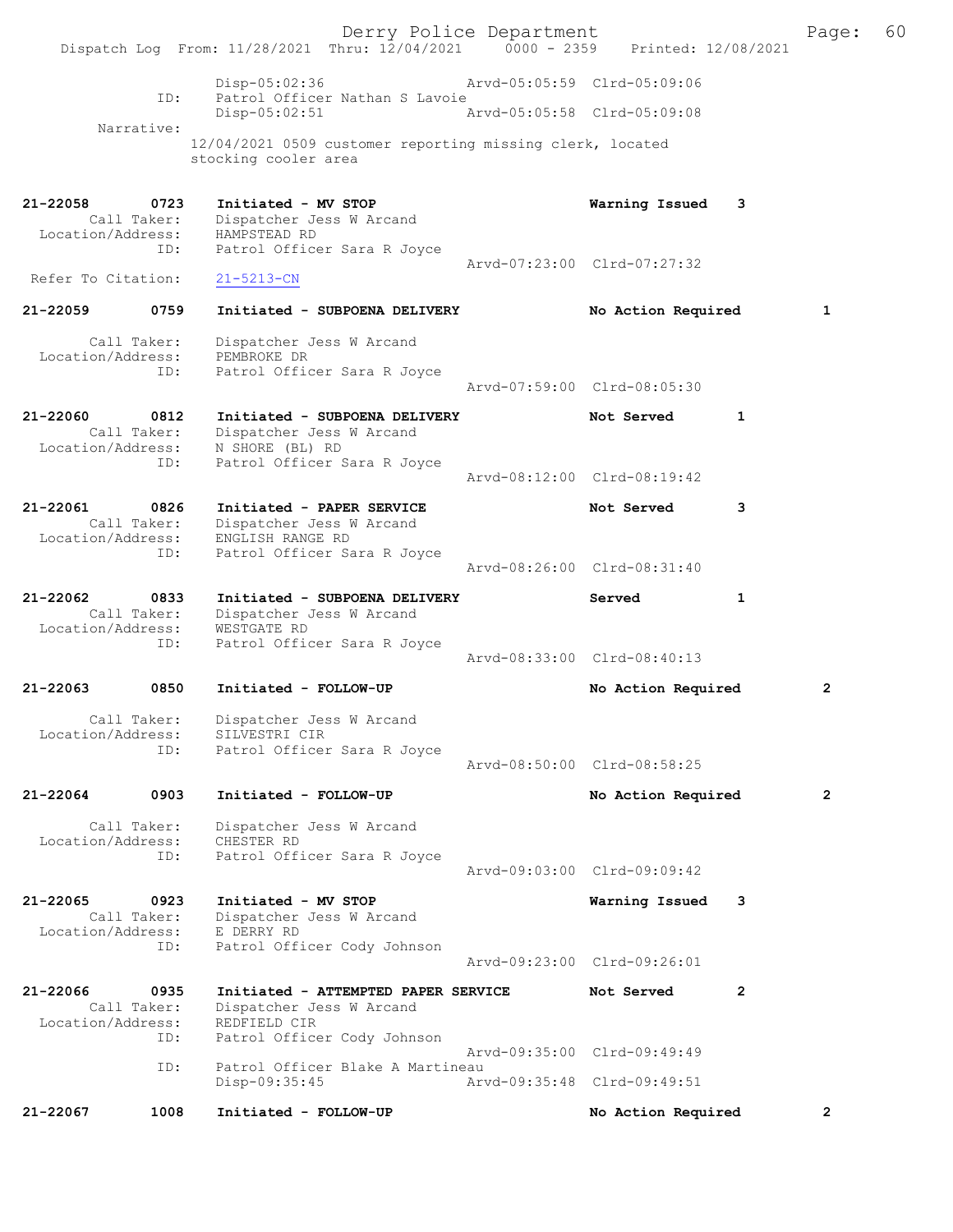Derry Police Department Fage: 61 Dispatch Log From: 11/28/2021 Thru: 12/04/2021 0000 - 2359 Printed: 12/08/2021 Call Taker: Dispatcher Jess W Arcand Location/Address: ASHLEIGH DR ID: Patrol Officer Sara R Joyce Arvd-10:08:00 Clrd-10:13:18 21-22068 1010 Initiated - ATTEMPTED PAPER SERVICE No Action Required 2 Call Taker: Dispatcher Jess W Arcand Location/Address: WINDHAM RD ID: Patrol Officer Timothy J Underhill Patrol Officer Timothy J Underhill<br>Arvd-10:10:00 Clrd-10:13:59 ID: Patrol Officer Scott M Beegan Disp-10:10:33 Arvd-10:13:25 Clrd-10:13:56 21-22069 1018 Radio - WARRANT ARREST 2 Arrest(s) Made 2 Call Taker: Patrol Officer Tyler S Daniel Location/Address: CRYSTAL AVE ID: Patrol Officer Timothy J Underhill<br>Disp-10:19:39 Arvd-10:19:43 Clrd-11:08:40 Disp-10:19:39 Arvd-10:19:43 Clrd-11:08:40 Cleared By: Dispatcher Jess W Arcand ID: Patrol Officer Scott M Beegan Disp-10:19:41 Arvd-10:19:44 Clrd-10:28:03<br>Cleared By: Dispatcher Jess W Arcand Dispatcher Jess W Arcand Narrative: 12/04/2021 1025 ONE IN CUSTODY ON A DERRY WARRANT FOR DV SIMPLE ASSAULT (X2) Narrative: 12/04/2021 1027 224 EN ROUTE WITH ONE SM 57802.2 Narrative: 12/04/2021 1029 OFF AT HQ EM 57803.0 Narrative: 12/04/2021 1054 IDENTIFIED AS: JORDAN HAFFORD 27 WINDHAM RD DERRY NH DOB 10/4/94 Narrative: 12/04/2021 1055 PLACED IN CELL 3 Narrative: 12/04/2021 1157 BAIL SET AT PR BAIL WITH COURT 3/10/22 PER BC MENCIS Refer To Arrest: 21-1160-AR 21-22070 1033 Walk-In - ASSIST CITIZEN ADVICE GIVEN 3 Call Taker: Dispatcher Jess W Arcand Location/Address: MUNICIPAL DR ID: Patrol Officer Tyler S Daniel Disp-10:33:16 Arvd-10:33:52 Clrd-10:54:20 Refer To Field Int: 21-4253-FI 21-22071 1035 Initiated - MV STOP Warning Issued 3 Call Taker: Dispatcher Jess W Arcand Location/Address: TSIENNETO RD ID: Patrol Officer Cody Johnson Arvd-10:35:00 Clrd-10:39:21 Refer To Citation: 21-5214-CN 21-22072 1035 Initiated - FOLLOW-UP No Action Required 2 Call Taker: Dispatcher Jess W Arcand Location/Address: MANCHESTER RD ID: Patrol Officer Blake A Martineau Arvd-10:35:00 Clrd-10:48:08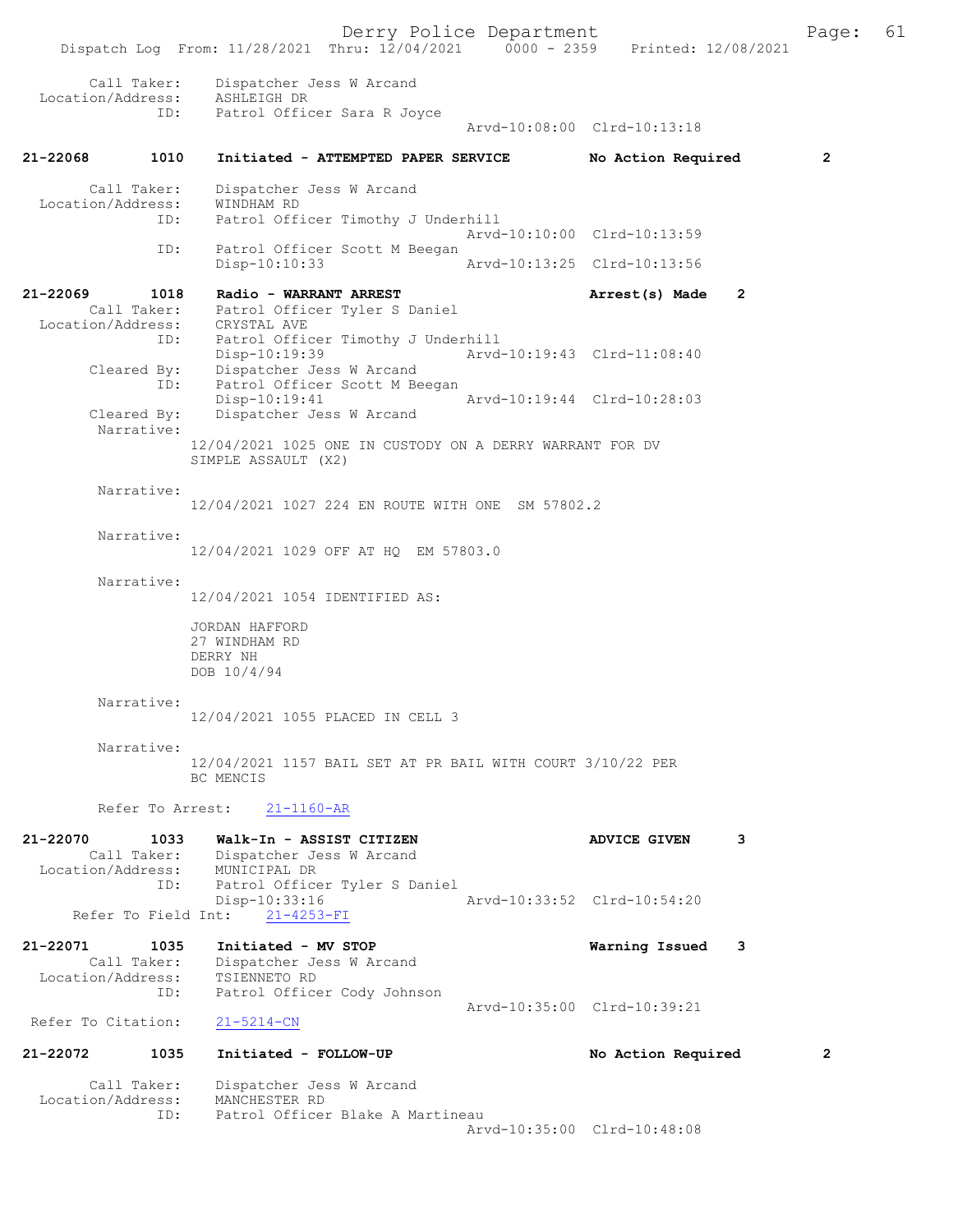21-22073 1042 Initiated - MV ACCIDENT 1 Report Taken 1 Call Taker: Dispatcher Jess W Arcand Location/Address: BIRCH ST ID: Patrol Officer Scott M Beegan Arvd-10:42:00 Clrd-11:15:00 Refer To Citation: 21-5225-CN Narrative: 12/04/2021 1046 OFF WITH NH 4552452 AND NH 4959074 Narrative: 12/04/2021 1114 REPORTABLE. ROBINSON VS ROUBIAN Refer To Accident: 21-603-AC 21-22074 1055 Walk-In - WARRANT ARREST Arrest(s) Made 2 Call Taker: Dispatcher Jess W Arcand Location/Address: MUNICIPAL DR ID: Patrol Officer Tyler S Daniel Disp-10:55:54 Arvd-10:55:56 Clrd-11:29:57 Narrative: 12/04/2021 1055 SUBJECT IN THE LOBBY ON A DERRY WARRANT FOR SIMPLE ASSAULT Narrative: 12/04/2021 1101 IDENTIFIED AS: GUY WALKER 18.5 HOODKROFT DR DERRY NH DOB 12/2/55 Narrative: 12/04/2021 1123 RELEASED ON A SUMMONS WITH COURT 3/10/22 Refer To Arrest: 21-1161-AR 21-22075 1059 Initiated - MV STOP Warning Issued 3 Call Taker: Dispatcher Jess W Arcand Location/Address: CRYSTAL AVE ID: Patrol Officer Cody Johnson Arvd-10:59:00 Clrd-11:05:15 Refer To Citation: 21-5216-CN 21-22076 1107 Initiated - MV STOP Warning Issued 3 Call Taker: Dispatcher Jess W Arcand Location/Address: MANCHESTER RD ID: Patrol Officer Cody Johnson Arvd-11:07:00 Clrd-11:14:05 Refer To Citation: 21-5215-CN 21-22077 1123 Walk-In - ASSIST CITIZEN Services Rendered 3 Call Taker: Dispatcher Jess W Arcand Location/Address: HAMPSHIRE DR ID: Patrol Officer Timothy J Underhill Disp-11:24:06 Arvd-11:40:33 Clrd-11:56:40 Refer To Field Int: 21-4272-FI 21-22078 1208 Initiated - ATTEMPTED PAPER SERVICE Not Served 2 Call Taker: Dispatcher Jess W Arcand Location/Address: KENDALL POND RD ID: Patrol Officer Cody Johnson Arvd-12:08:00 Clrd-12:13:10 ID: Patrol Officer Scott M Beegan Disp-12:08:43 Arvd-12:08:46 Clrd-12:13:12 21-22079 1247 Walk-In - KEEP THE PEACE Services Rendered 2 Call Taker: Dispatcher Jess W Arcand<br>tion/Address: BARKLAND DR Location/Address:<br>ID: Patrol Officer Scott M Beegan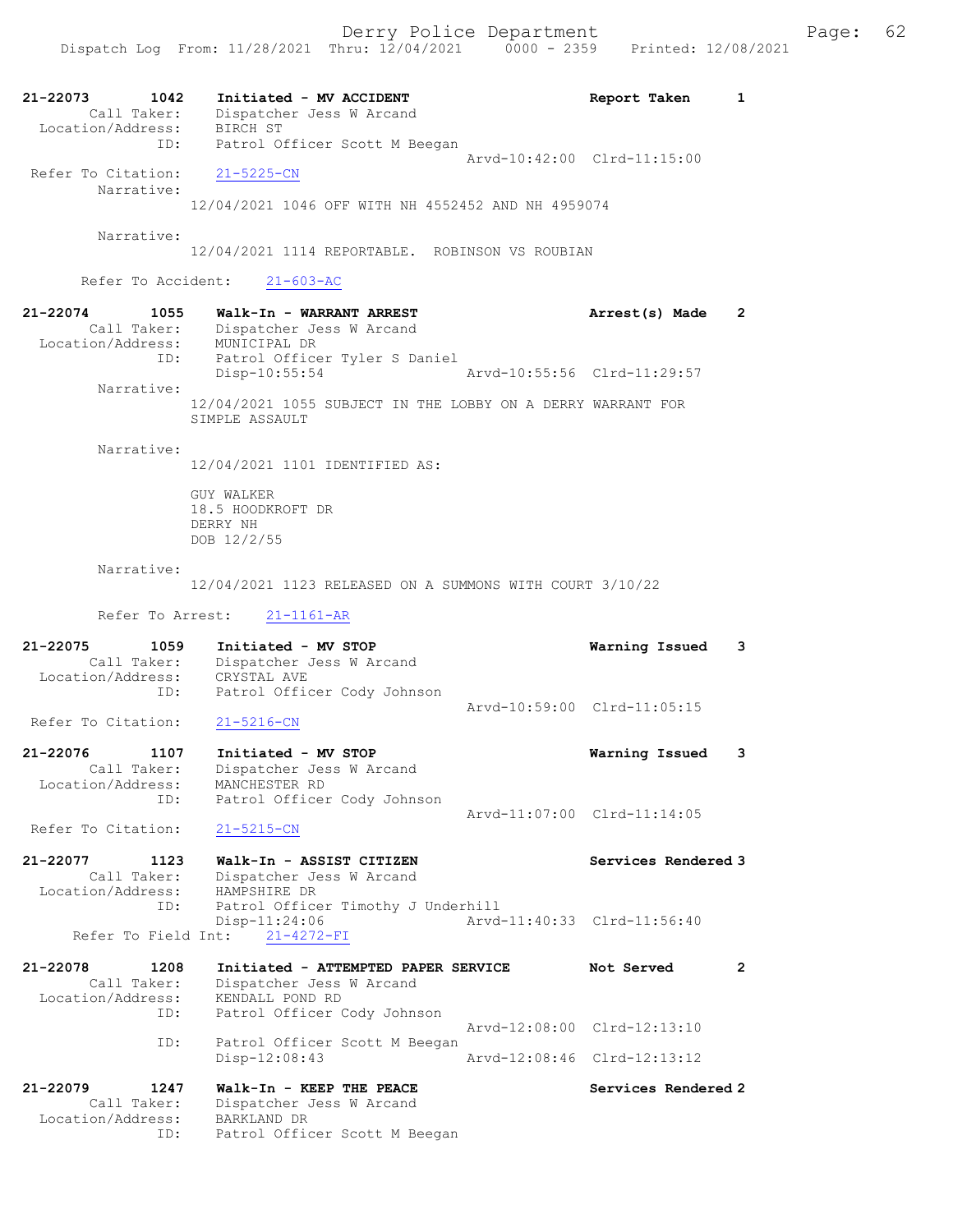Derry Police Department Fage: 63 Dispatch Log From:  $11/28/2021$  Thru:  $12/04/2021$  0000 - 2359 Printed: 12/08/2021 Disp-12:47:48 Arvd-12:56:57 Clrd-13:30:58 Cleared By: Patrol Officer Tyler S Daniel ID: Patrol Officer Blake A Martineau Disp-12:49:03 Arvd-12:51:24 Clrd-13:30:57 Cleared By: Patrol Officer Tyler S Daniel Refer To Field Int:  $21-4252-FI$ 21-22080 1315 Phone - ALARM, BURGLAR Cancelled Prior to Arrival 1 Call Taker: Patrol Officer Tyler S Daniel Location/Address: [DY 3444] WHITNEYS GROVE RD ID: Patrol Officer Timothy J Underhill Disp-13:16:04 Arvd-13:17:36 Clrd-13:17:37<br>ID: Patrol Officer Sara R Joyce Patrol Officer Sara R Joyce<br>Disp-13:16:16 Disp-13:16:16 Arvd-13:17:31 Clrd-13:17:32 Narrative: 12/04/2021 1318 CANCELED BY ALARM COMPANY 21-22081 1331 Phone - MV STOP Warning Issued 3 Call Taker: Patrol Officer Tyler S Daniel Location/Address: TSIENNETO RD ID: Patrol Officer Sara R Joyce Disp-13:31:46 Arvd-13:31:48 Clrd-13:32:57 Refer To Citation: 21-5217-CN 21-22082 1356 Initiated - DISOBEYING A POLICE OFFICER Report Taken 2 Call Taker: Dispatcher Jess W Arcand Location/Address: BROOK ST ID: Patrol Officer Cody Johnson Arvd-13:56:00 Clrd-14:21:57<br>21-2152-OF Arvd-13:56:00 Clrd-14:21:57 Refer To Incident: 21-22083 1428 Initiated - MV STOP Summons Issued 3 Call Taker: Dispatcher Jess W Arcand Location/Address: ADAMS POND RD ID: Patrol Officer Sara R Joyce Arvd-14:28:00 Clrd-14:38:22 Refer To Citation: 21-816-004019 21-22084 1452 Walk-In - SUSPICIOUS ACTIVITY ADVICE GIVEN 2 Call Taker: Patrol Officer Tyler S Daniel Location/Address: HARDY CT ID: Patrol Officer Casey J Noyes Disp-15:05:59 Arvd-15:06:01 Clrd-16:26:09 Cleared By: Dispatcher Christina L Power 21-22085 1502 Phone - Parking Enforcement New SENT ON THEIR WAY 1 Call Taker: Patrol Officer Tyler S Daniel Location/Address: [DY 368] ISLAND POND RD ID: Patrol Officer Sara R Joyce Disp-15:05:50 Arvd-15:22:22 Clrd-16:01:00 Arrived By: Dispatcher Christina L Power Cleared By: Dispatcher Christina L Power Narrative: 12/04/2021 1505 Blue vehicle parking in lot for long periods of time Narrative: 12/04/2021 1543 next on the list requested, Recovery Solutions assigned Narrative: 12/04/2021 1601 wrecker cancelled Refer To Field Int: 21-4269-FI 21-22086 1514 Initiated - ATTEMPTED PAPER SERVICE Cleared 2 Call Taker: Dispatcher Christina L Power

Location/Address: PARKLAND DR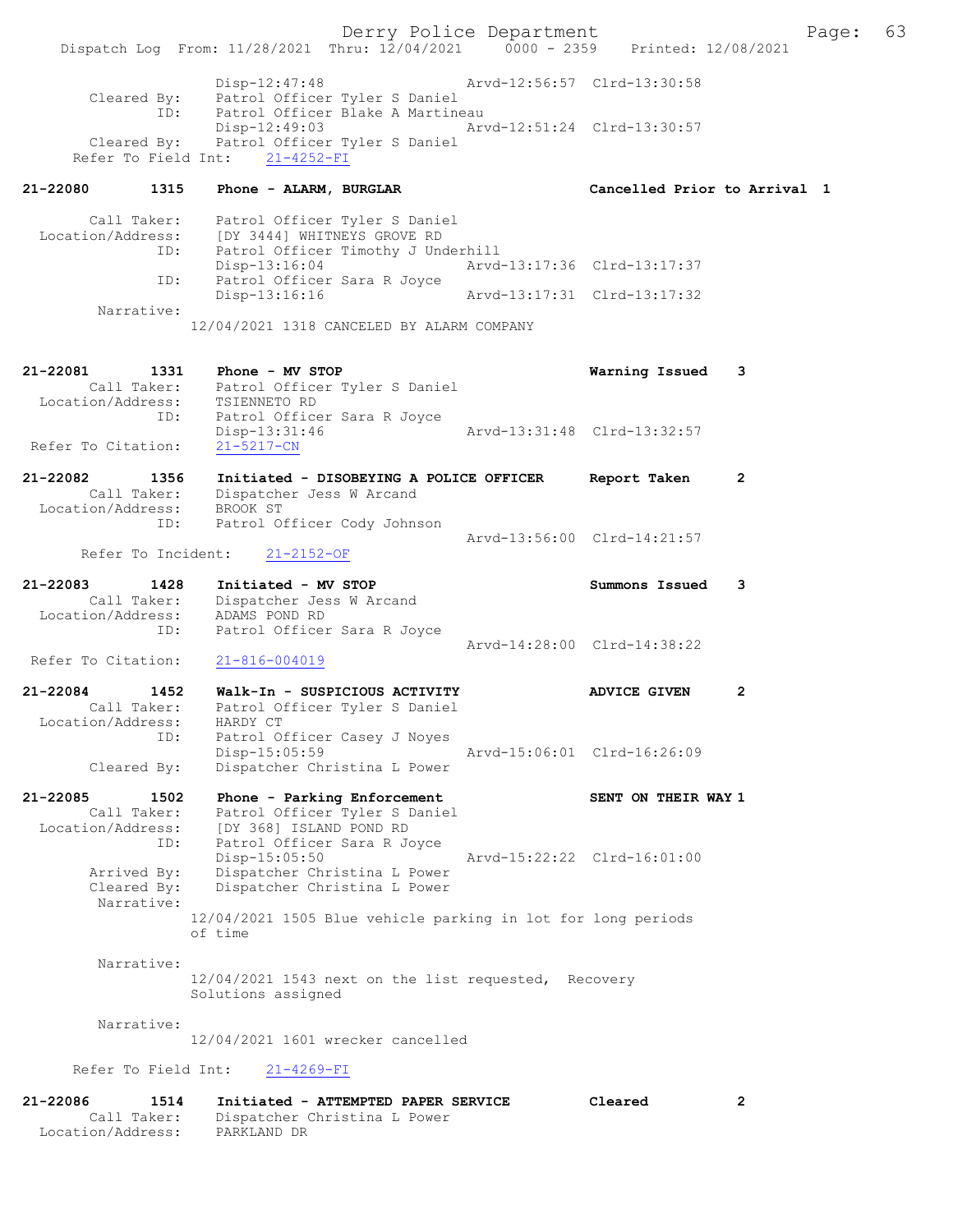Derry Police Department Fage: 64 Dispatch Log From: 11/28/2021 Thru: 12/04/2021 0000 - 2359 Printed: 12/08/2021 ID: Patrol Officer Nathan S Lavoie Arvd-15:14:00 Clrd-15:17:18 Patrol Officer Bryan R Hanson Narrative: 12/04/2021 1517 end time 21-22087 1529 Initiated - FOLLOW-UP Cleared 2 1 Call Taker: Lieutenant Michael T Muncey Location/Address: [DY 830] MANCHESTER RD ID: Patrol Officer Nathan S Lavoie Arvd-15:29:00 Clrd-15:37:25 Patrol Officer Bryan R Hanson<br>Cleared By: Dispatcher Christina L Power Dispatcher Christina L Power

## 21-22088 1531 Phone - WELFARE CHECK Services Rendered 2 Call Taker: Dispatcher Christina L Power Location/Address: KILREA RD<br>ID: Patrol Of: Patrol Officer Melissa M Houde<br>Disp-15:43:27 Disp-15:43:27 Arvd-15:51:30 Clrd-16:09:28 ID: Patrol Officer Nathan S Lavoie Disp-15:43:31 Arvd-15:51:32 Clrd-16:09:45 Patrol Officer Bryan R Hanson

Narrative:

checked and no issues.

## Refer To Field Int: 21-4249-FI

| 21-22089<br>1552  | Phone - NOISE COMPLAINT               | Could Not Locate 2          |  |
|-------------------|---------------------------------------|-----------------------------|--|
| Call Taker:       | Patrol Officer Tyler S Daniel         |                             |  |
| Location/Address: | WARNER HILL RD                        |                             |  |
| ID:               | Patrol Officer Sara R Joyce           |                             |  |
|                   | Disp-16:06:18                         | Arvd-16:06:19 Clrd-16:12:34 |  |
| Dispatched By:    | Dispatcher Christina L Power          |                             |  |
| Arrived By:       | Dispatcher Christina L Power          |                             |  |
| Cleared By:       | Dispatcher Christina L Power          |                             |  |
| Narrative:        |                                       |                             |  |
|                   | 12/04/2021 1553 loud music in the lot |                             |  |

Narrative:

quiet upon checking

## 21-22090 1618 Phone - ROAD HAZARD Services Rendered 2 Call Taker: Patrol Officer Tyler S Daniel Location/Address: N SHORE (IP) RD ID: Patrol Officer Sara R Joyce Disp-16:19:42 Arvd-16:29:49 Clrd-17:05:34 Arrived By: Dispatcher Christina L Power Cleared By: Dispatcher Christina L Power Narrative: 12/04/2021 1619 LEAVES AND BRANCHES IN THE ROADWAY

Narrative:

resident moving them out of the roadway

#### Refer To Field Int: 21-4271-FI

| 21-22091<br>1623<br>Call Taker:<br>Location/Address:<br>ID: |             | Initiated - SUBPOENA DELIVERY<br>Dispatcher Christina L Power<br>ENGLISH RANGE RD<br>Patrol Officer Melissa M Houde | Not Served                  |  |
|-------------------------------------------------------------|-------------|---------------------------------------------------------------------------------------------------------------------|-----------------------------|--|
|                                                             |             |                                                                                                                     | Arvd-16:23:00 Clrd-16:26:16 |  |
| 21-22092                                                    | 1705        | Initiated - MV STOP                                                                                                 | Warning Issued              |  |
| Location/Address:                                           | Call Taker: | Dispatcher Christina L Power<br>MANCHESTER RD                                                                       |                             |  |
|                                                             | ID:         | Patrol Officer Scott M Beegan                                                                                       | Arvd-17:05:00 Clrd-17:10:17 |  |

Refer To Citation: 21-5218-CN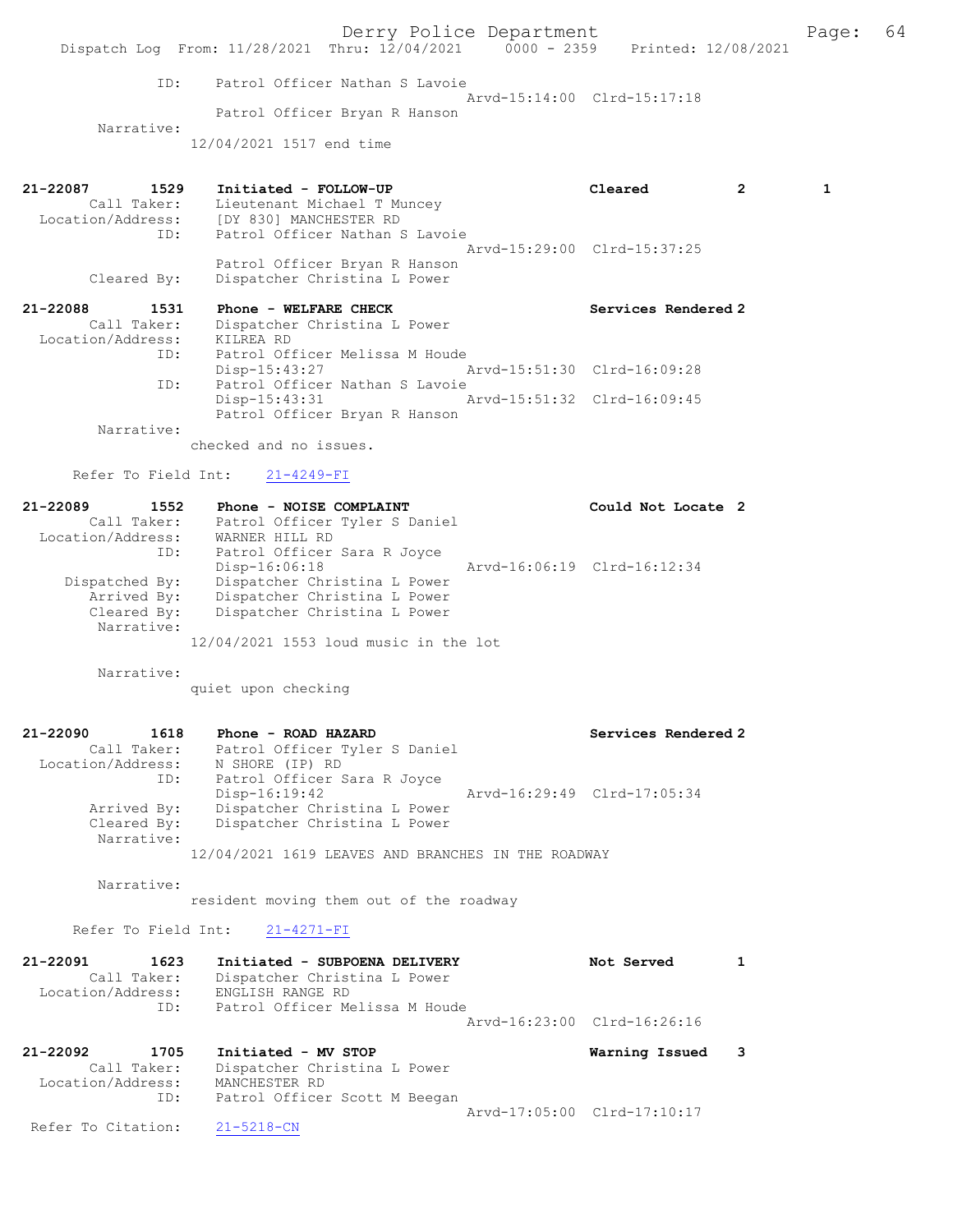21-22093 1712 Initiated - MV STOP Warning Issued 3 Call Taker: Dispatcher Christina L Power Location/Address: BYPASS 28 ID: Patrol Officer Melissa M Houde Arvd-17:12:00 Clrd-17:16:06 Refer To Citation: 21-5219-CN 21-22094 1717 Initiated - MV STOP Warning Issued 3 Call Taker: Dispatcher Christina L Power Location/Address: CRYSTAL AVE ID: Patrol Officer Nathan S Lavoie Arvd-17:17:00 Clrd-17:26:20 Patrol Officer Bryan R Hanson Refer To Citation: 21-5220-CN 21-22095 1720 Initiated - FOLLOW-UP Services Rendered 2 Call Taker: Dispatcher Christina L Power Location/Address: HARDY CT ID: Patrol Officer Casey J Noyes Arvd-17:20:00 Clrd-18:07:32 Refer To Field Int: 21-4250-FI 21-22096 1740 Initiated - MV STOP Warning Issued 3 Call Taker: Patrol Officer Robert Corwin Location/Address: TSIENNETO RD ID: Patrol Officer Melissa M Houde Arvd-17:40:00 Clrd-17:44:21<br>
21-5221-CN Refer To Citation: 21-22097 1748 Other - PROPERTY CHECK No Action Required 2 Call Taker: Patrol Officer Robert Corwin Location/Address: [DY 1198] BYPASS 28 ID: Patrol Officer Joshua Martin Disp-17:49:08 Arvd-17:49:11 Clrd-17:49:34 Narrative: doors locked/no one inside 21-22098 1801 Phone - DELIVER A MESSAGE Cleared 1 Call Taker: Patrol Officer Robert Corwin Location/Address: REDFIELD CIR ID: Patrol Officer Sara R Joyce Disp-18:03:00 Arvd-18:12:39 Clrd-18:33:44 Arrived By: Dispatcher Christina L Power Cleared By: Dispatcher Christina L Power 21-22099 1820 Initiated - MV STOP Warning Issued 3 Call Taker: Dispatcher Christina L Power Location/Address: W BROADWAY ess. Wenomenii<br>ID: Patrol Officer Casey J Noyes Arvd-18:20:00 Clrd-18:30:11 21-22100 1848 Phone - MV ACCIDENT Report Taken 1 Call Taker: Dispatcher Christina L Power Location/Address: FOLSOM RD + FRANKLIN ST ID: Patrol Officer Nathan S Lavoie Disp-18:49:12 Arvd-18:50:52 Clrd-19:29:41 Patrol Officer Bryan R Hanson ID: Patrol Officer Casey J Noyes Disp-18:49:16 Arvd-18:50:43 Clrd-19:26:28 Refer To Citation: 21-5222-CN Narrative: Delia vs Carkir, reportable

Refer To Accident: 21-604-AC

| 21-22101 | 1900        | Initiated - SUBPOENA DELIVERY | Not Served |  |
|----------|-------------|-------------------------------|------------|--|
|          | Call Taker: | Dispatcher Christina L Power  |            |  |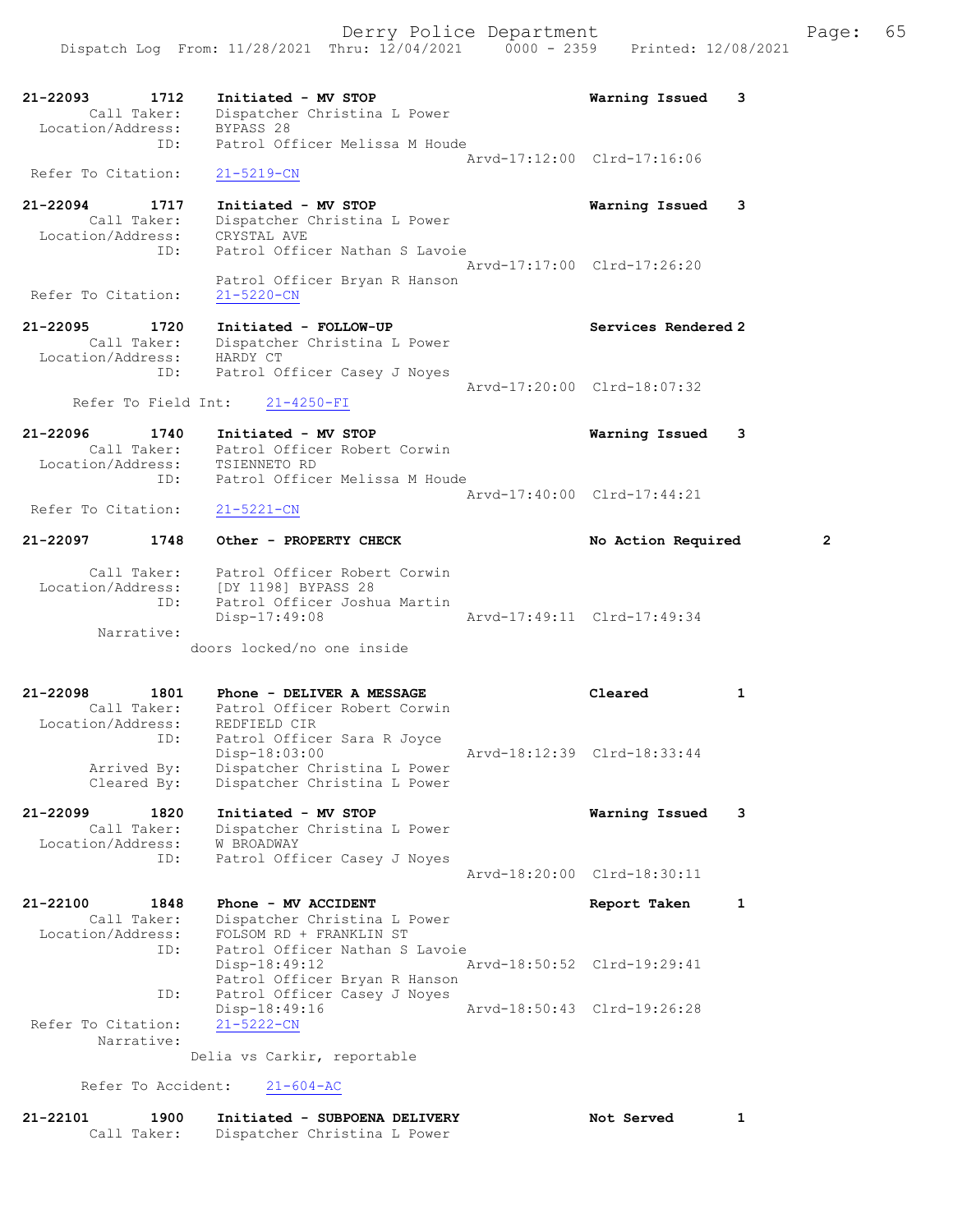Derry Police Department The Page: 66 Dispatch Log From: 11/28/2021 Thru: 12/04/2021 0000 - 2359 Printed: 12/08/2021 Location/Address: N SHORE (BL) RD ID: Patrol Officer Melissa M Houde Arvd-19:00:00 Clrd-19:03:18 21-22102 2043 Phone - DISABLED MV Assistance Rendered 3 Call Taker: Dispatcher Christina L Power<br>.on/Address: HAMPSTEAD RD Location/Address:<br>ID: ID: Patrol Officer Melissa M Houde Disp-20:47:54 Arvd-20:48:03 Clrd-21:01:04<br>ID: Patrol Officer Joshua Martin Patrol Officer Joshua Martin Disp-20:49:51 Clrd-20:53:10 Refer To Field Int: 21-4288-FI 21-22103 2112 Phone - ASSIST OTHER AGENCY Services Rendered 3 Call Taker: Patrol Officer Robert Corwin Location/Address: FRIAR TUCK AVE ID: Patrol Officer Casey J Noyes<br>Disp-21:14:06 Disp-21:14:06 Arvd-21:19:12 Clrd-21:45:57<br>Arrived By: Dispatcher Christina L Power Arrived By: Dispatcher Christina L Power Cleared By: Dispatcher Christina L Power ID: Patrol Officer Joshua Martin Disp-21:14:26 Arvd-21:17:34 Clrd-21:46:02 Cleared By: Dispatcher Christina L Power ID: Patrol Officer Nathan S Lavoie<br>Disp-21:26:09 7 Disp-21:26:09 Arvd-21:32:28 Clrd-21:46:00 Patrol Officer Bryan R Hanson<br>Dispatched By: Dispatcher Christina L Power spatched By: Dispatcher Christina L Power<br>Arrived By: Dispatcher Christina L Power Dispatcher Christina L Power Cleared By: Dispatcher Christina L Power Narrative: nh #4974168 Narrative: 12/04/2021 2136 LPD on scene Refer To Incident: 21-2153-OF 21-22104 2114 Initiated - MV STOP Warning Issued 3 Call Taker: Patrol Officer Robert Corwin Location/Address: ISLAND POND RD ID: Patrol Officer Sara R Joyce Arvd-21:14:00 Clrd-21:18:40<br>21-5223-CN Refer To Citation: 21-22105 2133 Phone - DOMESTIC DISTURBANCE Matter Mediated 1 Call Taker: Patrol Officer Robert Corwin Location/Address: [DY 3639] BALLARD RD ID: Patrol Officer Sara R Joyce Disp-21:34:38 Arvd-21:43:06 Clrd-22:15:43 Arrived By: Dispatcher Christina L Power<br>ID: Patrol Officer Melissa M Houd Patrol Officer Melissa M Houde<br>Disp-21:35:07 Disp-21:35:07 Arvd-21:43:07 Clrd-22:15:42 Arrived By: Dispatcher Christina L Power ID: Patrol Officer Joshua Martin<br>Disp-21:46:29 Disp-21:46:29 Arvd-21:54:36 Clrd-22:15:40<br>Dispatched By: Dispatcher Christina L Power Dispatched By: Dispatcher Christina L Power Arrived By: Dispatcher Christina L Power Refer To Field Int: 21-4251-FI 21-22106 2216 Phone - DOMESTIC DISTURBANCE Could Not Locate 1 Call Taker: Dispatcher Christina L Power Location/Address: DERRY WAY ID: Patrol Officer Joshua Martin Disp-22:17:08 Arvd-22:22:43 Clrd-22:38:31<br>ID: Patrol Officer Casey J Noyes Patrol Officer Casey J Noyes<br>Disp-22:17:10 Arvd-22:19:11 Clrd-22:38:34

Narrative:

checked and found no issues.